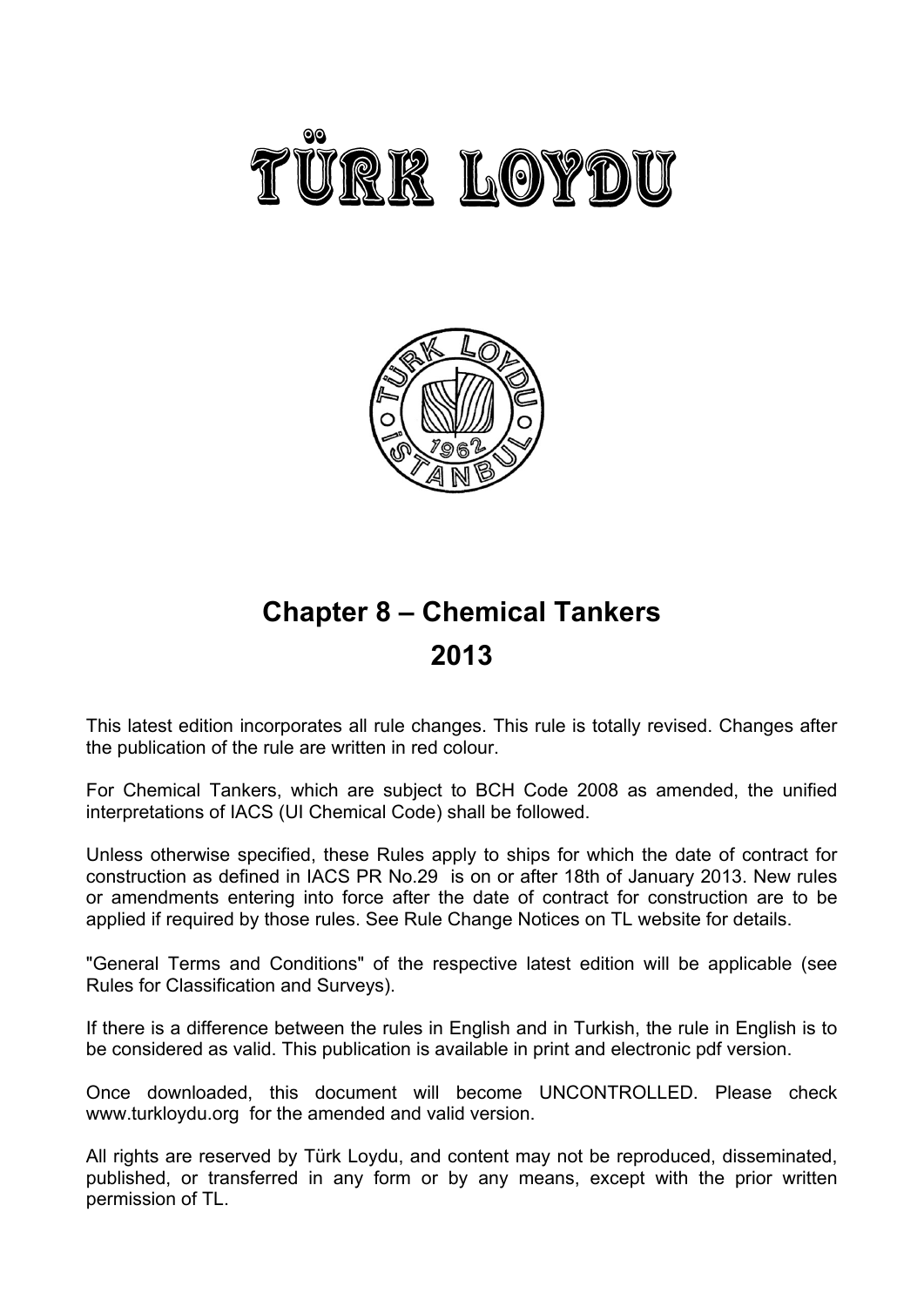# **TÜRK LOYDU**

| TURK LOYDU                 |                                                                                      |
|----------------------------|--------------------------------------------------------------------------------------|
| <b>Head Office</b>         | Postane Mah. Tersaneler Cad. No:26 Tuzla 34944 STANBUL / TÜRKİYE                     |
|                            | : (90-216) 581 37 00<br>Tel                                                          |
|                            | $(90-216)$ 581 38 00<br>Fax                                                          |
|                            | E-mail<br>: info@turkloydu.org                                                       |
|                            | http://www.turkloydu.org                                                             |
| <b>Regional Offices</b>    |                                                                                      |
| Ankara                     | Eskişehir Yolu Mustafa Kemal Mah. 2159. Sokak No: 6/4 Çankaya - ANKARA / TÜRKİYE     |
|                            | Tel<br>$: (90-312)$ 219 56 34                                                        |
|                            | Fax<br>$: (90-312) 219 68 25$                                                        |
|                            | E-mail<br>: <u>ankara@turkloydu.org</u>                                              |
| <i><u><b>izmir</b></u></i> | Atatürk Cad. No: 378 K.4 D.402 Kavalalılar Apt. 35220 Alsancak - İZMİR / TÜRKİYE     |
|                            | Tel<br>$: (90-232)$ 464 29 88                                                        |
|                            | Fax<br>$(90-232)$ 464 87 51                                                          |
|                            | E-mail<br>: izmir@turkloydu.org                                                      |
| Adana                      | Çınarlı Mah. Atatürk Cad. Aziz Naci İş Merkezi No:5 K.1 D.2 Seyhan - ADANA / TÜRKİYE |
|                            | Tel<br>$: (90 - 322) 363 30 12$                                                      |
|                            | $: (90-322) 363 30 19$<br>Fax                                                        |
|                            | : adana@turkloydu.org<br>E-mail                                                      |
| <b>Marmaris</b>            | Atatürk Cad. 99 Sok. No:11 Kat:4 Daire 6 Marmaris - MUĞLA / TÜRKİYE                  |
|                            | Tel<br>$(90-252)$ 412 46 55                                                          |
|                            | $(90-252)$ 412 46 54<br>Fax                                                          |

E-mail : marmaris@turkloydu.org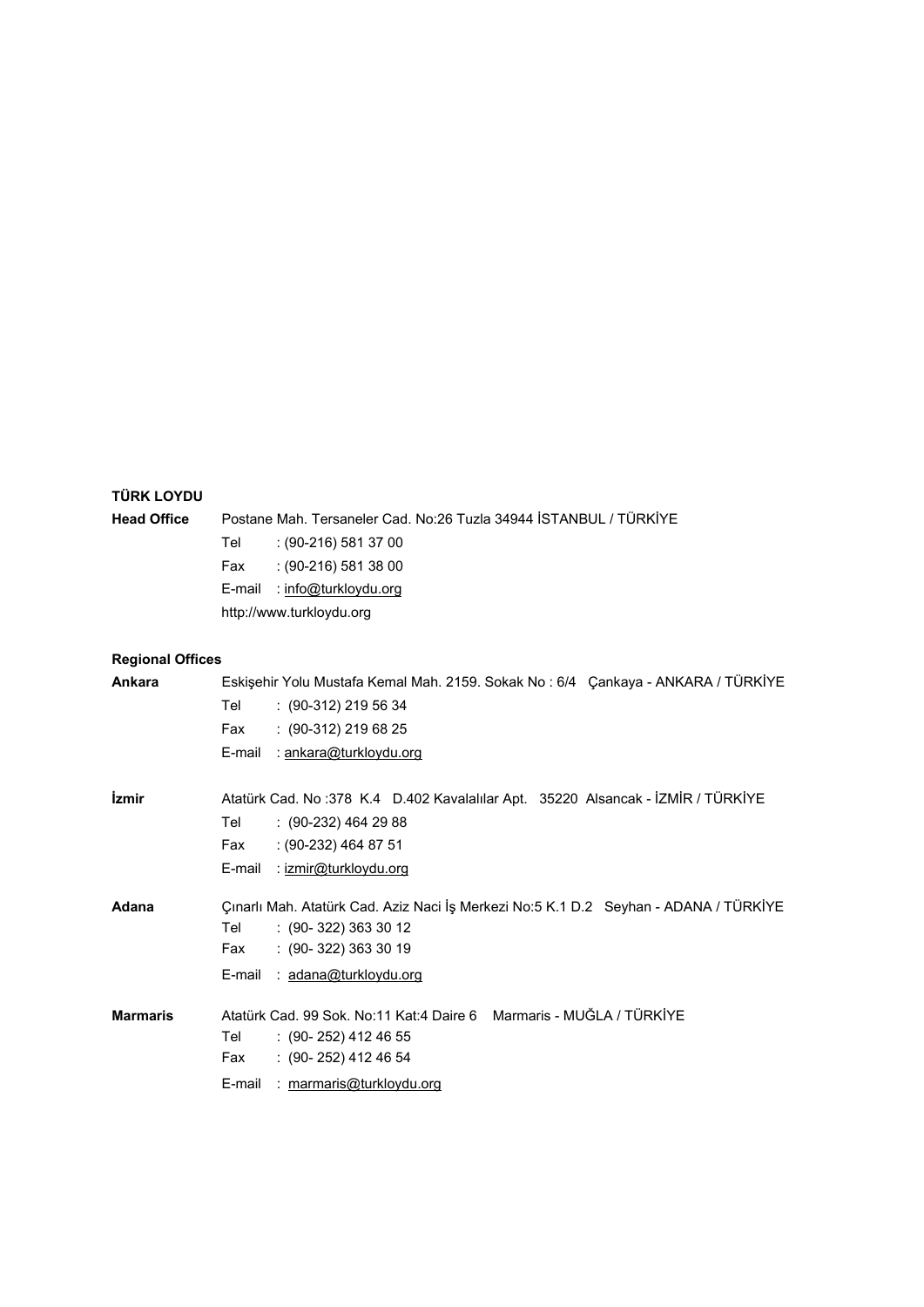## **Chemical Tankers**

## Section 1 - General

| А. |  |
|----|--|
| В. |  |

## Section 2 - Ship Survival Capability and Location Of Cargo Tanks

## Section 3 - Ship Arrangements

## Section 4 - Cargo Containment

## Section 5 - Cargo Transfer

## Page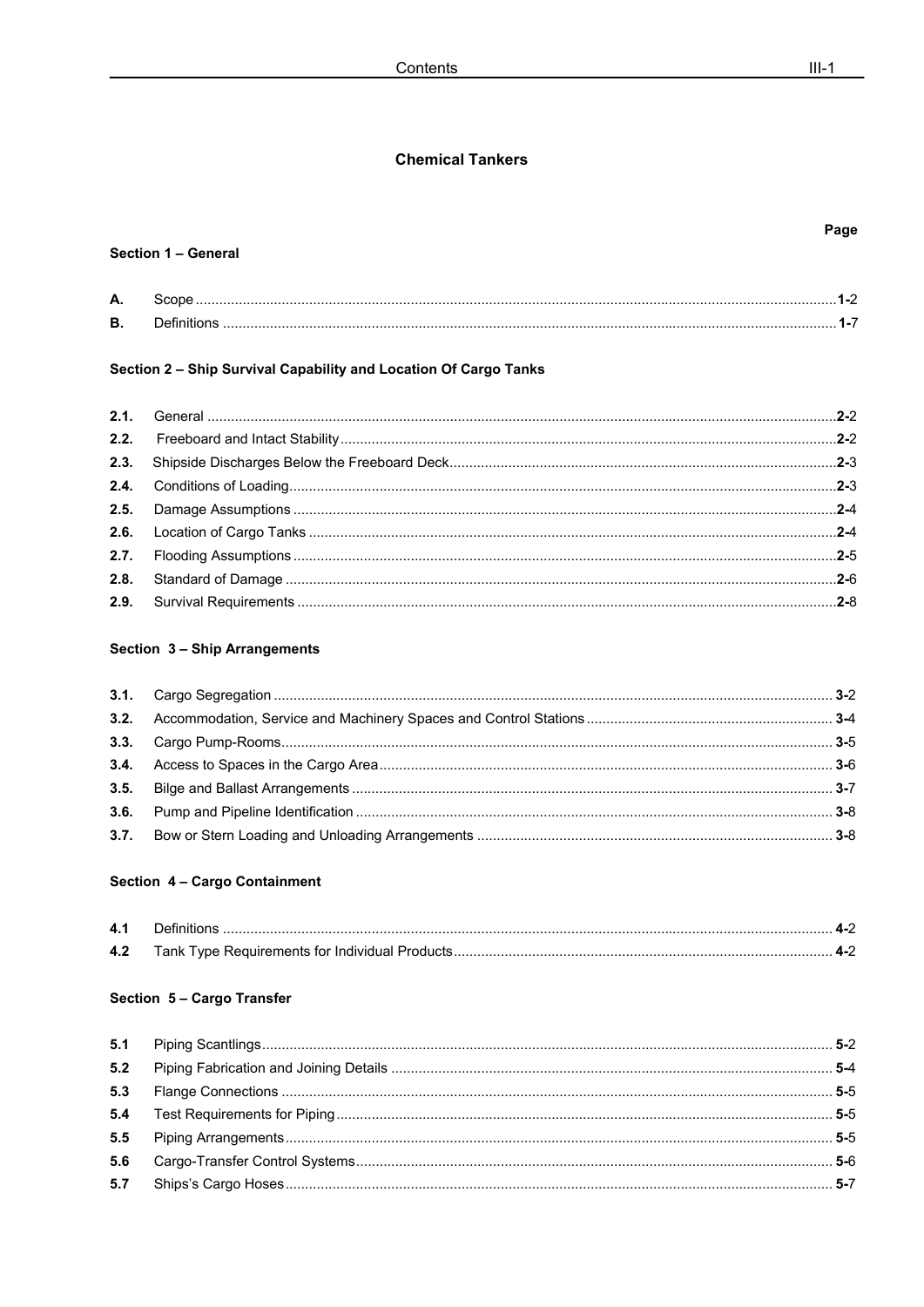## Section 6 - Materials of Construction, Protective Linings and Coatings

## Section 7 - Cargo Temperature Control

| 7.1    | ___    |  |
|--------|--------|--|
| 72<br> | .<br>. |  |

#### Section 8 - Cargo Tank Venting and Gas-Freeing Arrangements

#### Section 9 - Environmental Control

| 9.1. |  |
|------|--|
| 9.2. |  |

#### Section 10 - Electrical Installations

## Section 11 - Fire Protection and Fire Extinction

#### Section 12 - Mechanical Ventilation in the Cargo Area

## Section 13 - Instrumentation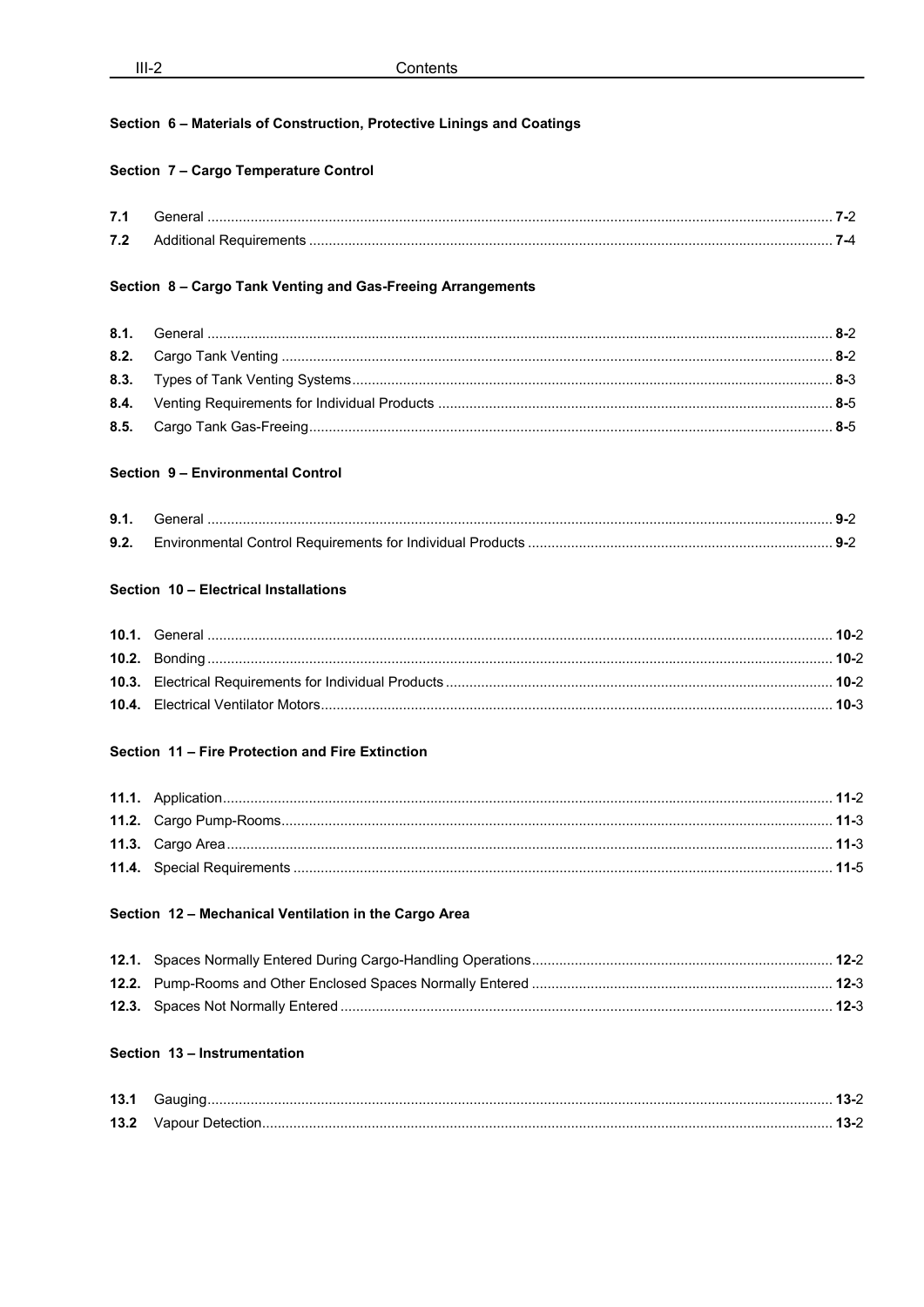## Section 14 - Personnel Protection

## Section 15 - Special Requirements

| 15.3. |                                                                  |  |
|-------|------------------------------------------------------------------|--|
| 15.4. |                                                                  |  |
| 15.5. |                                                                  |  |
| 15.6. |                                                                  |  |
| 15.7. |                                                                  |  |
|       | 15.8. Propylene Oxide or Ethylene Oxide/Propylene Oxide Mixtures |  |
|       |                                                                  |  |
|       |                                                                  |  |
|       |                                                                  |  |
|       |                                                                  |  |
|       |                                                                  |  |
|       |                                                                  |  |
|       |                                                                  |  |
|       |                                                                  |  |
|       |                                                                  |  |
|       |                                                                  |  |
|       |                                                                  |  |
|       |                                                                  |  |
|       |                                                                  |  |
|       |                                                                  |  |
|       |                                                                  |  |

## Section 16 - Operational Requirements

## Section 17 - Summary of Minimum Requirements

Section 18 - List of Products to Which this Chapter Does not Apply

Section 19 - Index of Products Carried in Bulk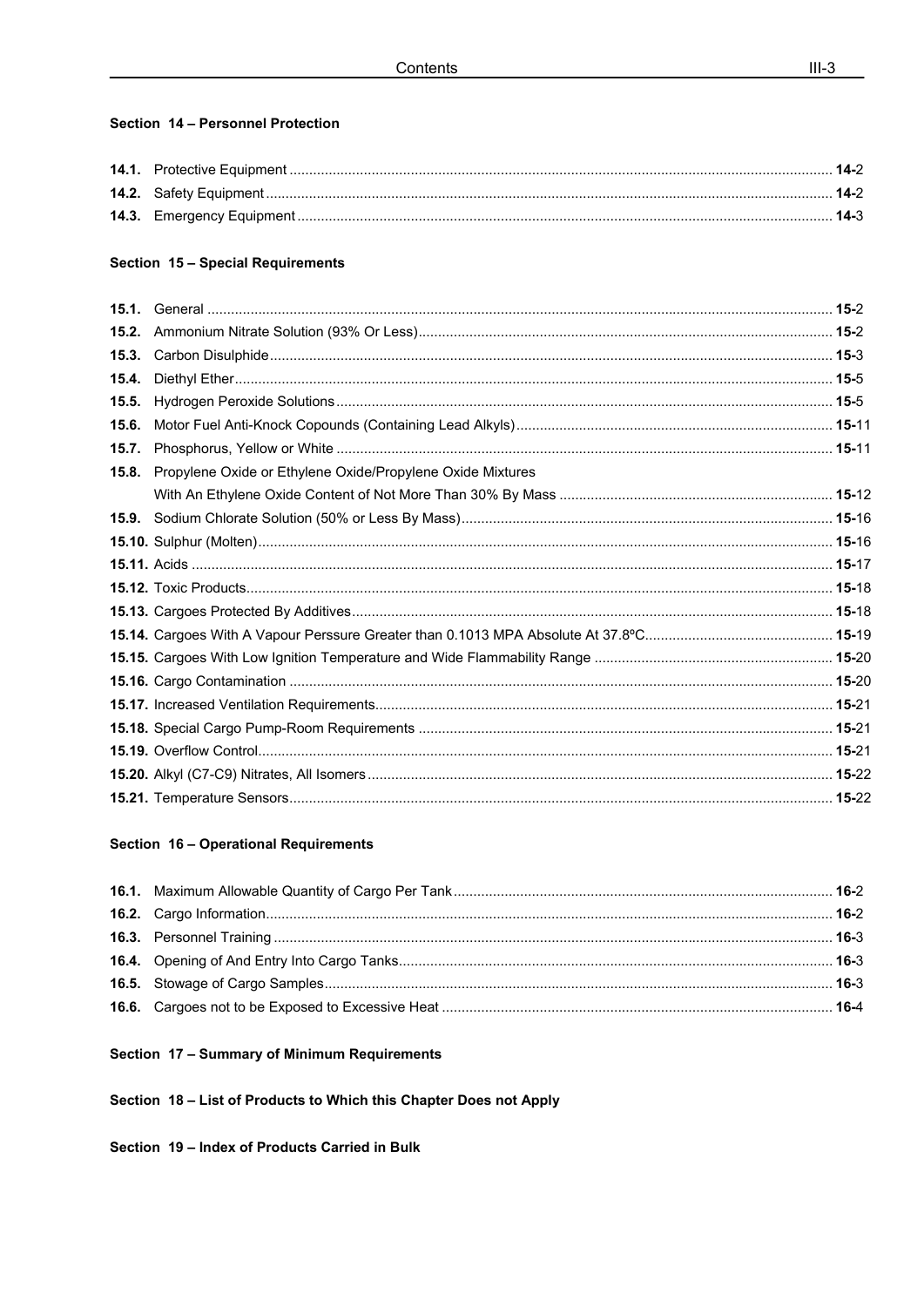## Section 20 - Transport of Liquid Chemical Wastes

Section 21 - Criteria for Assigning Carriage Requirements for Products Subject to the IBC Code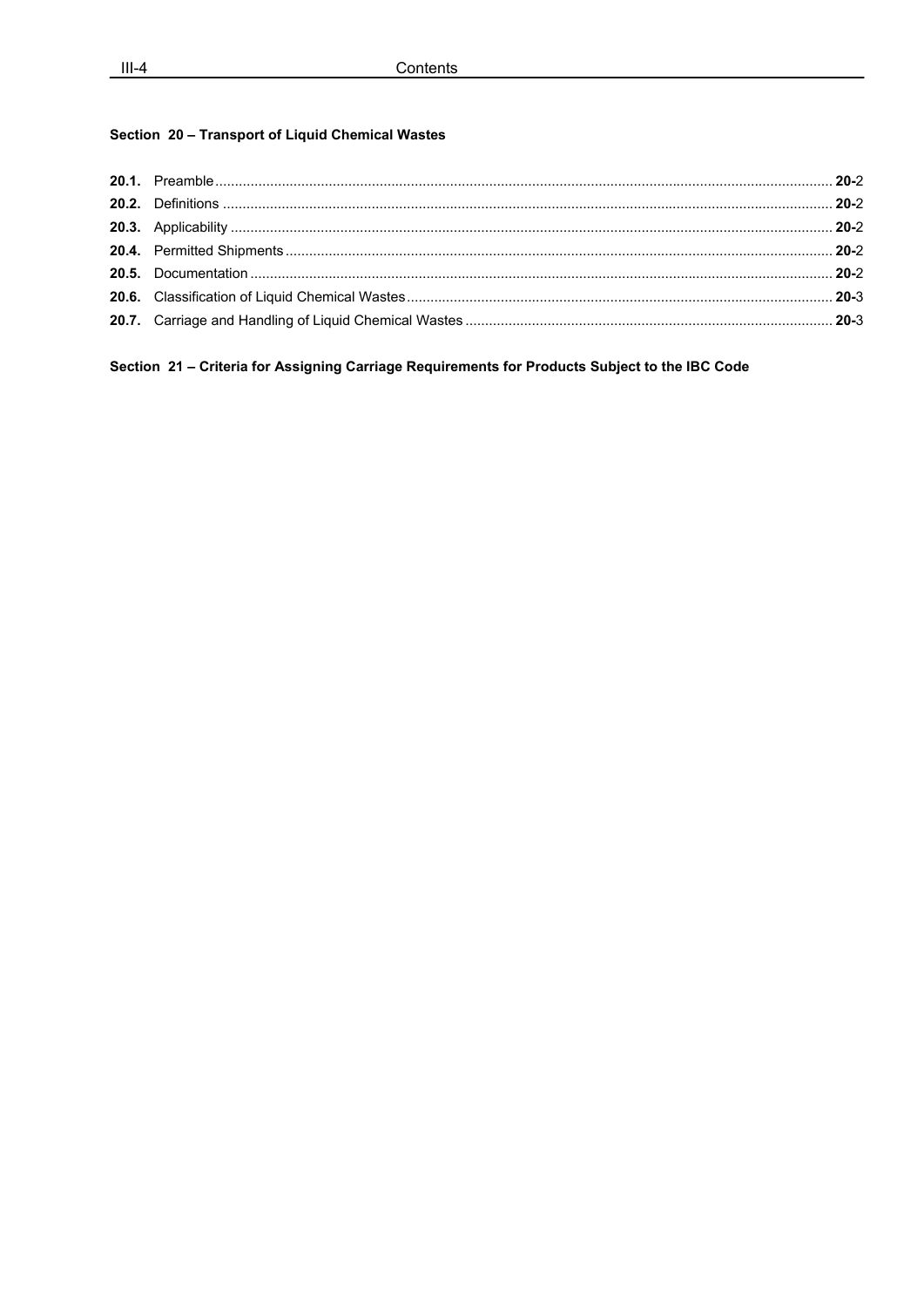# **CHEMICAL TANKERS**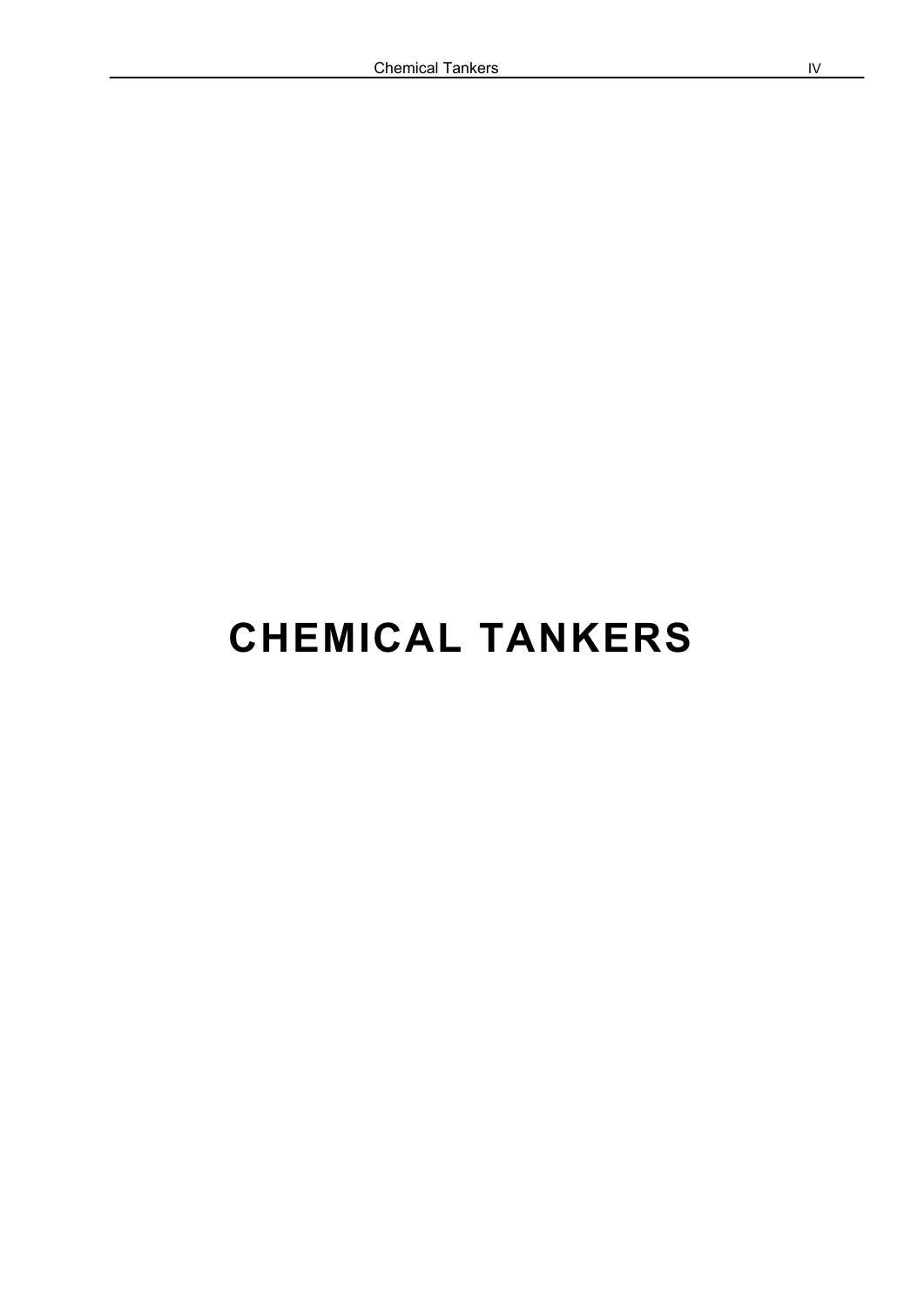## **SECTION 1**

## **GENERAL**

|           |       | Page |
|-----------|-------|------|
| А.        | SCOPF |      |
| <b>B.</b> |       |      |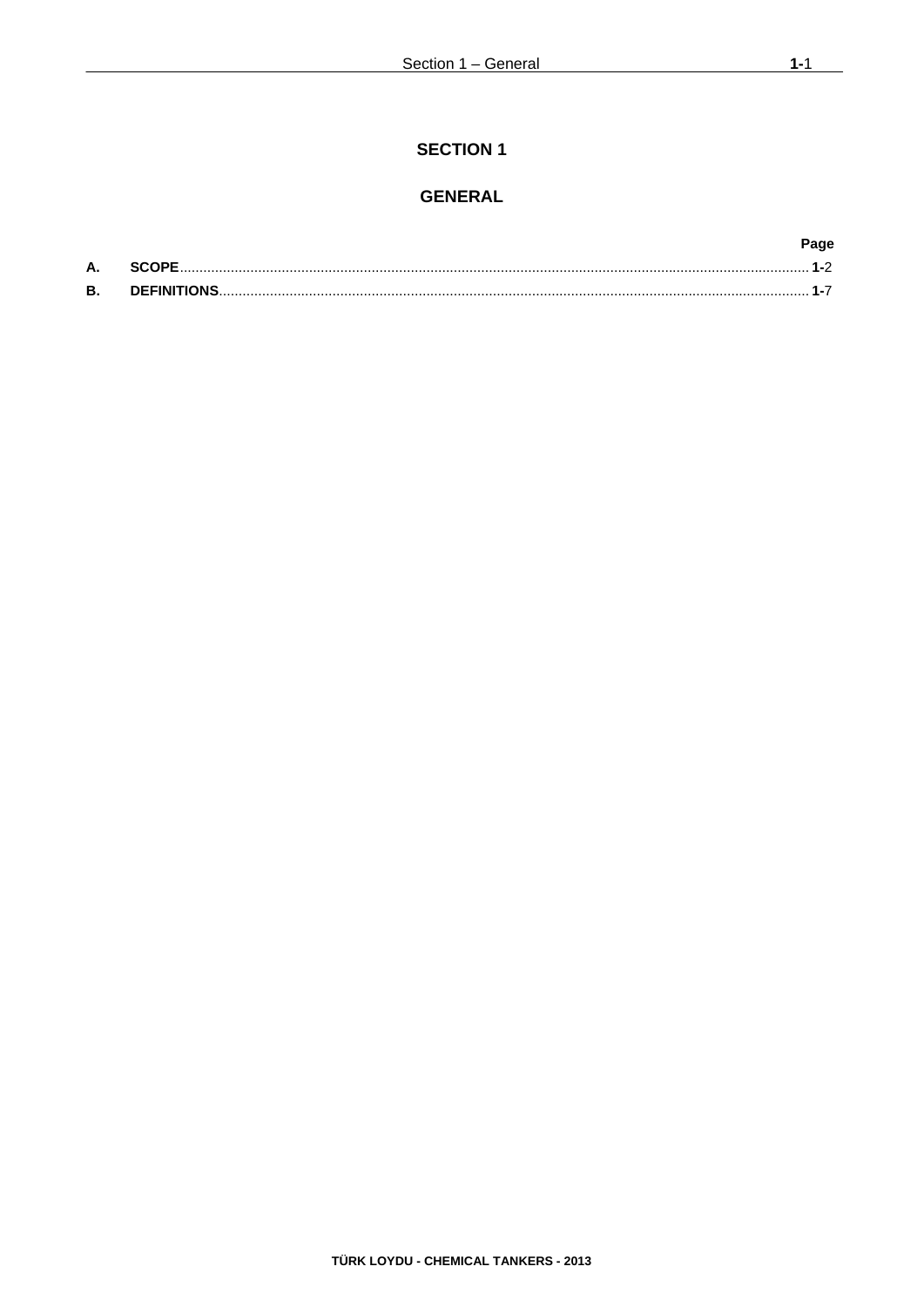#### **A. Scope**

**1.** The purpose of this Chapter is to provide an international standard for the safe carriage, in bulk by sea, of dangerous chemicals and noxious liquid substances listed in Section 17 of the Chapter. This chapter prescribes the design and construction standards of ships, regardless of tonnage, involved in such carriage and the equipment they shall carry to minimize the risk to the ship, its crew and the environment, having regard to the nature of the products involved.

**2.** These Rules apply to ships having their machinery aft and built for the carriage in bulk of dangerous chemicals which are listed in Section 17. These ships are to comply with the requirements of the latest version of the International Code for the Construction and Equipment of Ships Carrying Dangerous Chemicals in Bulk (IBC Code.)

*3. This Chapter primarily deals with ship design and equipment. In order to ensure the safe transport of the products, the total system must, however, be appraised. Further to this chapter the requirements of Rules for Classification and Surveys as well as the relevant provisions of Chapter 1 – Hull, Sections 1÷26 and 28, the Chapters 4 – Machinery, 4 –1 Automation, and Chapter 5 - Electrical Installation apply. The Rules of this Chapter incorporate the IMO-Resolutions MEPC.166(56) and MSC.219(82) - "International Code for the construction and Equipment of Ships carrying dangerous Chemicals in Bulk" (IBC-Code), 2007 edition, as amended. For ships carrying hazardous liquid wastes in bulk for the purpose of dumping at sea the provisions of the IMO-Resolution A.582 (14) apply.* 

*4. The requirements of the IBC Code and the additional requirements of this Chapter are also applicable to new products, which may be considered to come within the scope of these Rules, but are not at present listed in either of the tables in Chapter 17 or Chapter 18 of the IBC Code.*

*5. For the carriage in bulk of products which are not listed in either of the tables in Section 17 or Section 18, presenting more severe hazards than those covered by the IBC Code, the TL reserves the right to establish requirements and/or conditions additional to those contained in these Rules.*

*6. Certain requirements of the IBC Code that are not within the scope of classification e.g. item 8 "Equivalents", item 16. Survey and Certification, Section 14 "Personal Protection", certain operational requirements in Section 15 "Special Requirements" and Section 16 "Operational Requirements" have been included in these rules. Except for item 8 "Equivalents" and the operational requirements as mentioned above they will, however, be applied in such instances where;* 

- *.1 Türk Loydu is authorized by Administrations to issue on their behalf the "Certificate of Fitness for the Carriage of Dangerous Chemicals in Bulk" or where*
- *.2 Türk Loydu is authorized to carry out investigations and surveys on behalf of Administrations on the basis of which the "Certificate of Fitness for the Carriage of Dangerous Chemicals in Bulk" will be issued by the Administrations or where*

*.3 Türk Loydu is requested to certify compliance with the Code.* 

**7.** Section 16 of this Chapter, dealing with operational requirements of chemical tankers, highlights the regulations in other sections that are operational in nature and mentions those other important safety features that are peculiar to chemical tanker operation.

*Operating Requirements have been included for guidance only and will not be looked at by the Türk Loydu.*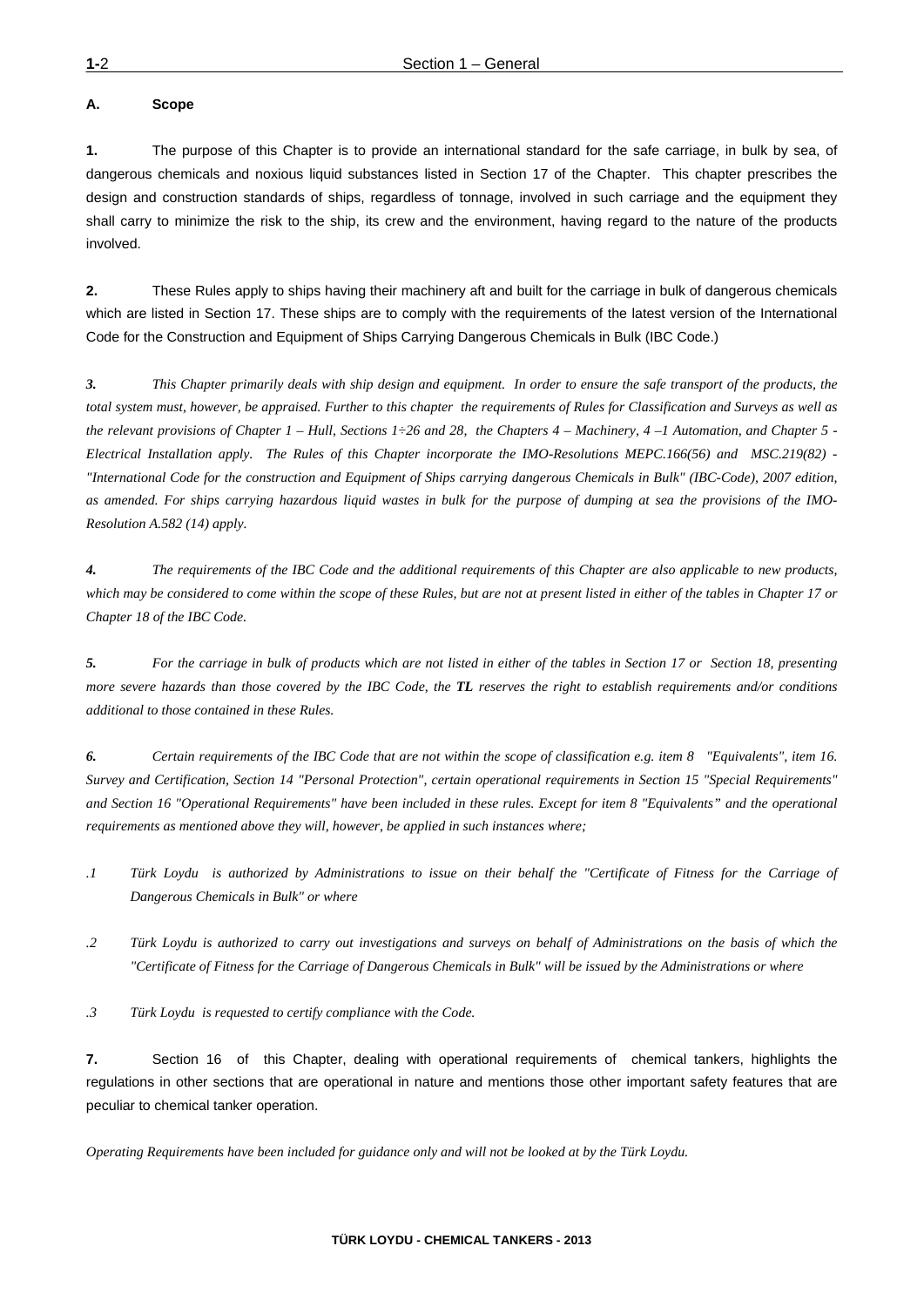#### **8**. **Equivalents**

Where the Code requires that a particular fitting, material, appliance, apparatus, item of equipment or type thereof shall be fitted or carried in a ship,or that any particular provision shall be made, or any procedure or arrangement shall be complied with, the Administration may allow any other fitting, material, appliance, apparatus, item of equipment or typ thereof to be fitted or carried, or any other provision, procedure or arrangement to be made in that ship, if it is satisfied by trial thereof or otherwise that such fitting, material, appliance, apparatus, item of equipment, or type thereof or that any particular provision, procedure or arrangement is at least as effective as that required by the Code. However, the Administration may not allow operational methods or procedures to be made an alternative to a particular fitting, material, appliance, apparatus, item of equipment, or type thereof, which are prescribed by the Code, unless such substitution is specifically allowed by the Code.When the Administration allows any fitting, material, appliance, apparatus, item of equipment, or type thereof, or provision, procedure, or arrangement, or novel design or application to be substituted, it shall communicate to the Organization the particulars thereof, together with a report on the evidence submitted, so that the Organization may circulate the same to other Contracting Governments to **SOLAS** and Parties to **MARPOL** for the information of their officers.

#### **9 Application of the IBC-Code**

**9.1** The IBC-Code applies to ships regardless of size, including those of less than 500 gross tonnage, engaged in the carriage of bulk cargoes of dangerous chemicals or noxious liquid substances (NLS), other than petroleum or similar flammable products as follows:

.1Products having significant fire hazards in excess of those of petroleum products and similar flammable products;

.2Products having significant hazards in addition to or other than flammability.

**9.2** The Code is at present limited to the liquids shown in the summary of minimum requirements in Section 17. Products that have been reviewed and determined not to present safety and pollution hazards to such an extent as to warrant the application of the Code are found in Section 18.

**9.3** Liquids covered by the Code are those having a vapour pressure not exceeding 0.28 MPa absolute at a temperature of 37.8 °C.

**9.4** For the purpose of the **1974 SOLAS Convention**, the Code applies to ships which are engaged in the carriage of products included in Section 17 on the basis of their safety characteristics and identified as such by an entry of S or S/P in *column d*.

**9.5** For the purpose of **MARPOL 73/78**, the Code applies only to NLS tankers, as defined in Regulation 1.16.2 of Annex II thereof, which are engaged in the carriage of Noxious Liquid Substances identified as such by an entry of X, Y or Z in *column c* of Section 17.

**9.6** For a product proposed for carriage in bulk, but not listed in Section 17 or 18, the Administration and Port Administrations involved in such carriage shall prescribe the preliminary suitable conditions for the carriage, having regard to the criteria for hazard evaluation of bulk chemicals. For the evaluation of the pollution hazard of such a product and assignment of its pollution category, the procedure specified in regulation 6.3 of Annex II of **MARPOL 73/78** must be followed. The Organization shall be notified of the conditions for consideration for inclusion of the product in the Code.

**9.7** Unless expressly provided otherwise, the Code applies to ships, the keels of which are laid or which are at the stage where: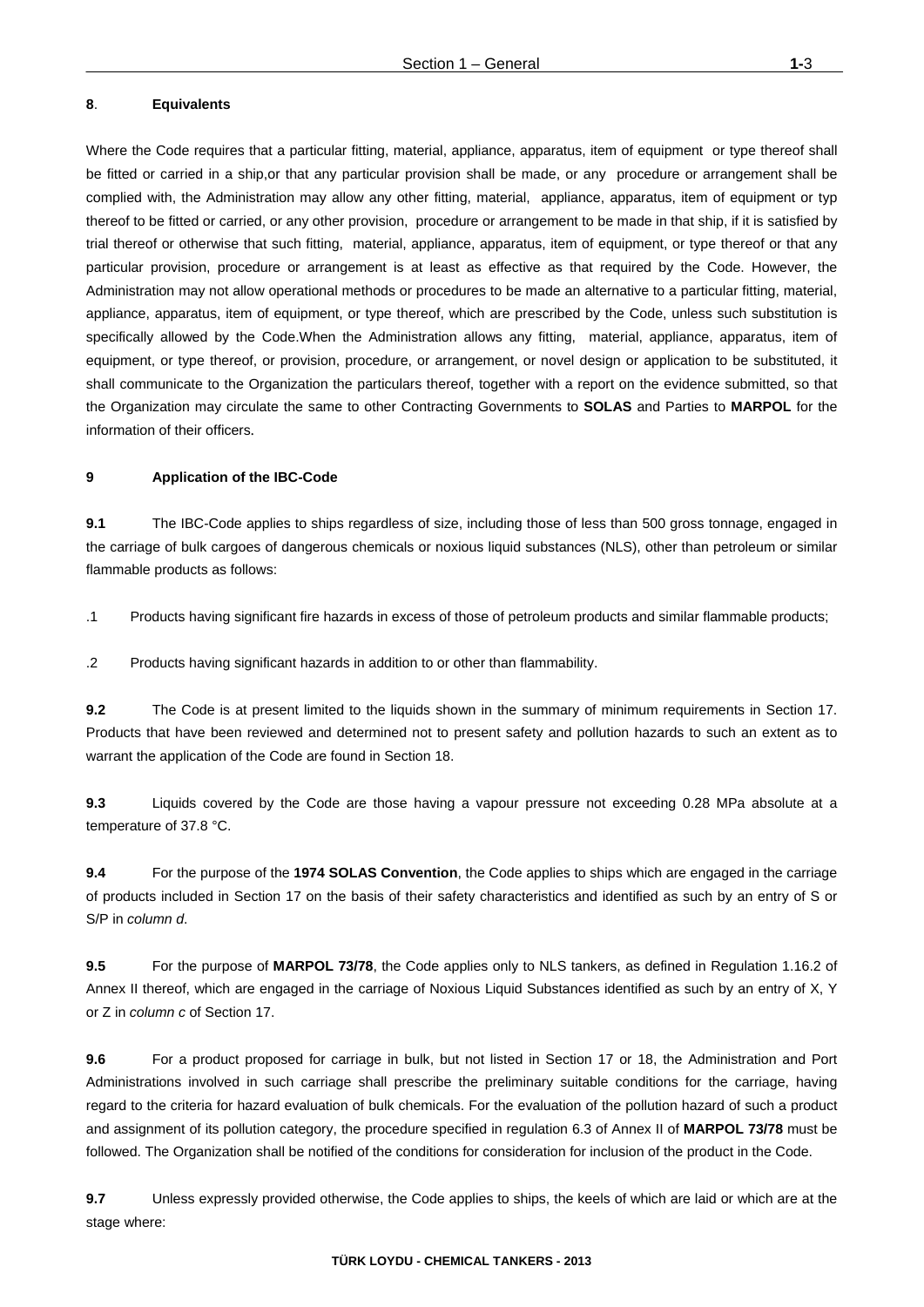.1Construction identifiable with the ship begins; and

.2Assembly has commenced comprising at least 50 tonnes or 1 % of the estimated mass of all structural material, whichever is less; on or after 1 July, 1986.

**9.8** A ship, irrespective of the date of construction, which is converted to a chemical tanker on or after 1 July 1986 shall be treated as a chemical tanker constructed on the date on which such conversion commences.

This conversion provision does not apply to the modification of a ship referred to in regulation 1.14 of Annex II of **MARPOL 73/78**.

**9.9** Where reference is made in the Code to a paragraph, all the provisions of the subparagraphs of that designation shall apply.

#### **10. Hazards**

Hazards of products covered by the Code include:

- **10.1** *Fire hazard*, defined by flashpoint, explosive/flammability limits/range and auto ignition temperature of the chemical.
- **10.2** *Health hazard*, defined by:
- .1Corrosive effects on the skin in the liquid state; or
- .2Acute toxic effect, taking into account values of LD 50 (oral):

a dose which is lethal to 50% of the test subjects when administered orally; LD 50 (dermal):

a dose which is lethal to 50% of the test subjects when administered to the skin; LC 50 (inhalation):

the concentration which is lethal by inhalation to 50 % of the test subjects; or

- .3 Other health effects such as carcinogenicity and sensitization.
- **10.3** *Reactivity hazard*, defined by reactivity:
- .1With water;
- .2 With air;
- .3With other products; or
- .4Of the product itself (e.g. polymerization)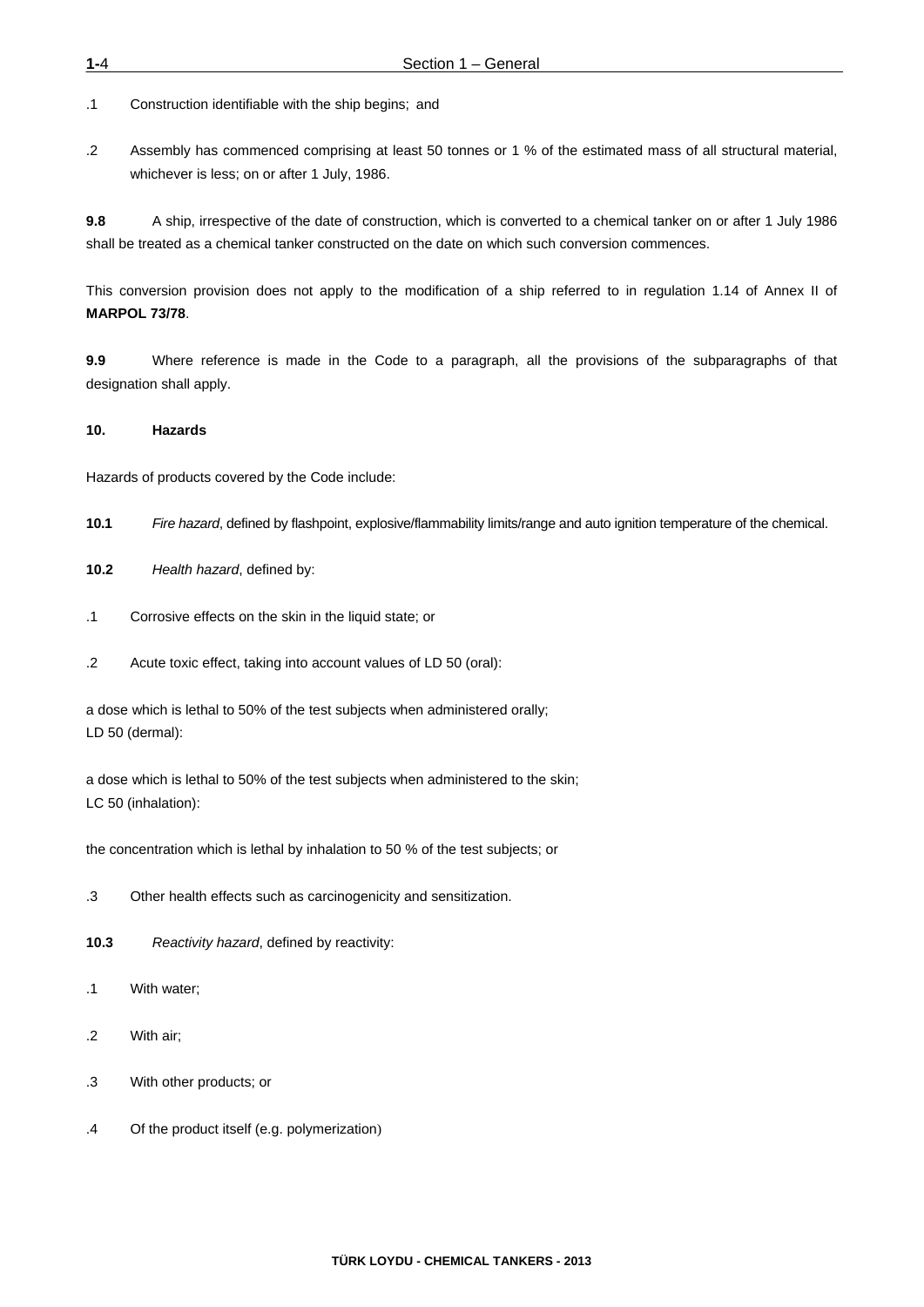- **10.4** *Marine pollution hazard*, as defined by:
- .1Bioaccumulation;
- .2Lack of ready biodegradability;
- .3Acute toxicity to aquatic organisms;
- .4Chronic toxicity to aquatic organisms;
- .5Long-term human health effects; and
- .6Physical properties resulting in the product floating or sinking and so adversely affecting marine life.

#### *11. Documents to be submitted*

*11.1 Apart from the drawings and documents listed in Chapter 1 – Hull, Section 1, G, the following documents are to be submitted in triplicate:* 

- *.1 General arrangement plan,*
- *.2 Data on the location and capacity of cargo tanks and products intended to be carried,*
- *.3 Drawings of the cargo tanks and information on the materials to be used,*
- *.4 Data of the foundations and the fastening of the cargo tanks where the cargo tanks are independent from the hull,*
- *.5 Damage stability calculations if TL is acting in accordance with A.6.1 to A.6.3,*
- *.6 Drawings showing the arrangement of access and inspection openings for compliance with the requirements in Section 3.4. (in particular double bottom and double hull).*

*11.2 Apart from the documents listed in Chapter 4 – Machinery, Section 20, A.3. the following documents are to be submitted in triplicate:* 

- *.1 Drawings of cargo piping system with pumps including their driving machinery,*
- *.2 Drawings of remote-controlled valves including their actuating equipment,*
- *.3 Drawings of the tank venting system including pressure/vacuum devices, flame arresters and vapour returns,*
- *.4 Plans and calculation of safety relief valves*
- *.5 Gas freeing system in cargo tanks including inert gas system*
- *.6 Drawings of bilge and ballast water lines within the cargo area,*
- *.7 Drawings of the cargo heating system,*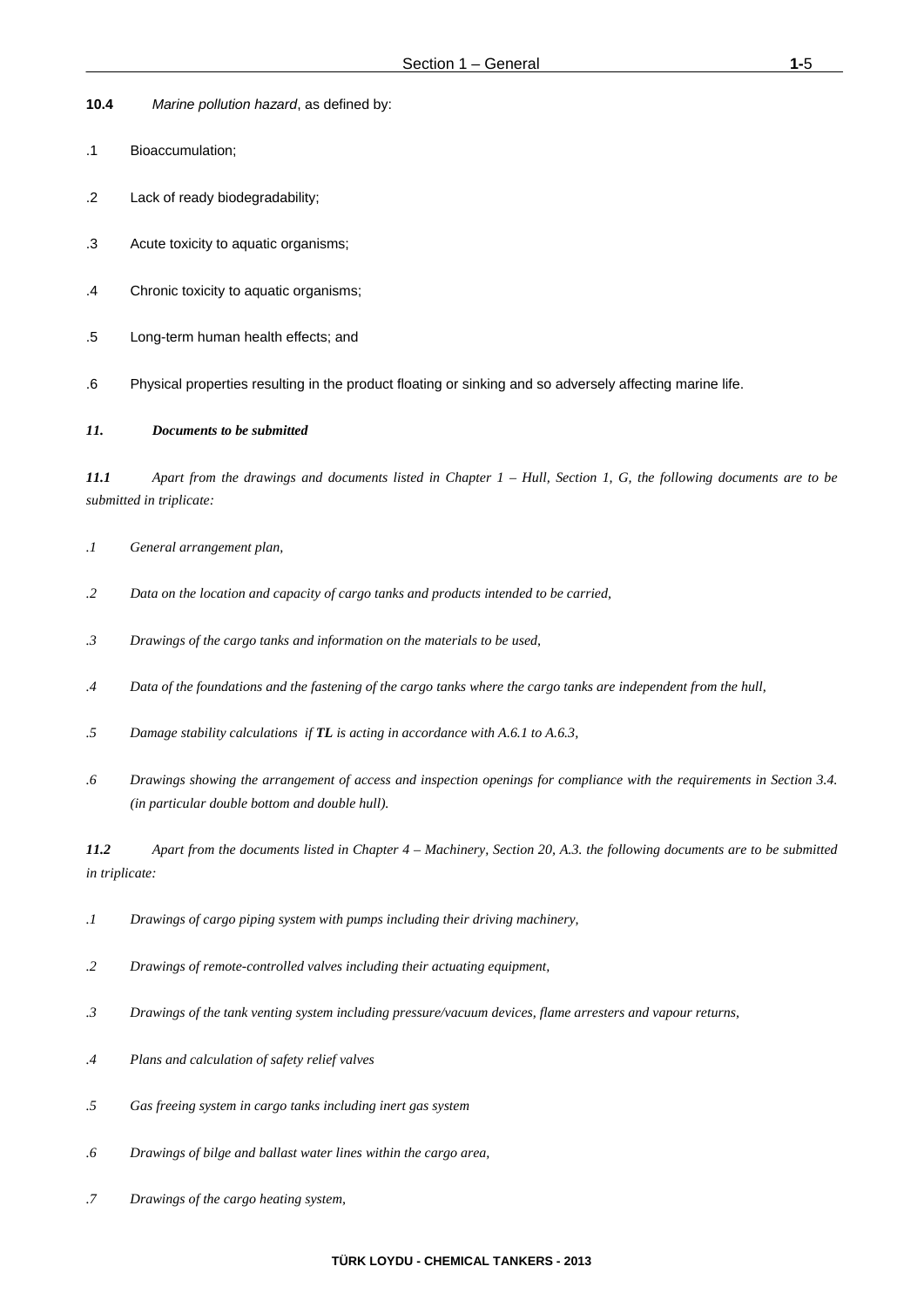- *.8 Drawings of the tank washing system,*
- *.9 Details of the tank gauging and cargo temperature measuring systems,*
- *.10 Gas dangerous zones plan*
- *.11 Hazardous areas and electrical equipment installed in hazardous areas*
- *.12 Gas detection system*
- *.13 Details of the overflow control,*
- *.14 Details of the materials coming into contact with the cargo and their vapour,*
- *.15 Drawings of the fire-extinguishing systems within the cargo area.*
- *.16 Drawings of the under water outlet for the discharge of cargo residues.*
- *.17 Procedure and arrangement manual*

**12.** The layout of this chapter is in line with the International Code for the Construction and Equipment of Ships Carrying Liquefied Gases in Bulk (IGC Code), adopted by the Maritime Safety Committee at its forty-eighth session. Gas carriers may also carry in bulk liquid chemicals covered by this Code, as prescribed in the IGC Code.

**13.** The 1998 edition of the Code was based on the original text as adopted by MSC resolution MSC.4(48). In response to resolution 15 of the International Conference on Marine Pollution, 1973, the MEPC, at its twenty-second session, adopted, by resolution MEPC.19(22), the IBC Code extended to cover marine pollution prevention aspects for the implementation of Annex II to MARPOL 73/78.

This edition of this chapter includes latest amendments adopted by the IMO

**14.** As from the date of entry into force of the 1983 amendments to SOLAS 74 (i.e. 1 July 1986) and the date of implementation of Annex II of MARPOL 73/78 (i.e. 6 April 1987), this Code became subject to mandatory requirements under these Conventions. Amendments to this chapter, whether from the point of view of safety or of marine pollution, must therefore be adopted and brought into force in accordance with the procedures laid down in article VIII of SOLAS 74 and article 16 of MARPOL 73/78 respectively.

#### *15 Additional requirements*

#### *15.1 Emergency towing arrangement*

*Emergency towing arrangements are to be fitted on chemical tankers of 20 000 tdw and above in accordance with the SOLAS, Chapter II-1, Reg. 3-4, see also Chapter 1 – Hull Structures, Section 28, E.2.* 

#### *15.2 Steering gear*

*Additional requirements for steering gear of chemical tankers of 10000 gross tonnage and above are given in Chapter 4 Machinery, Section 9.*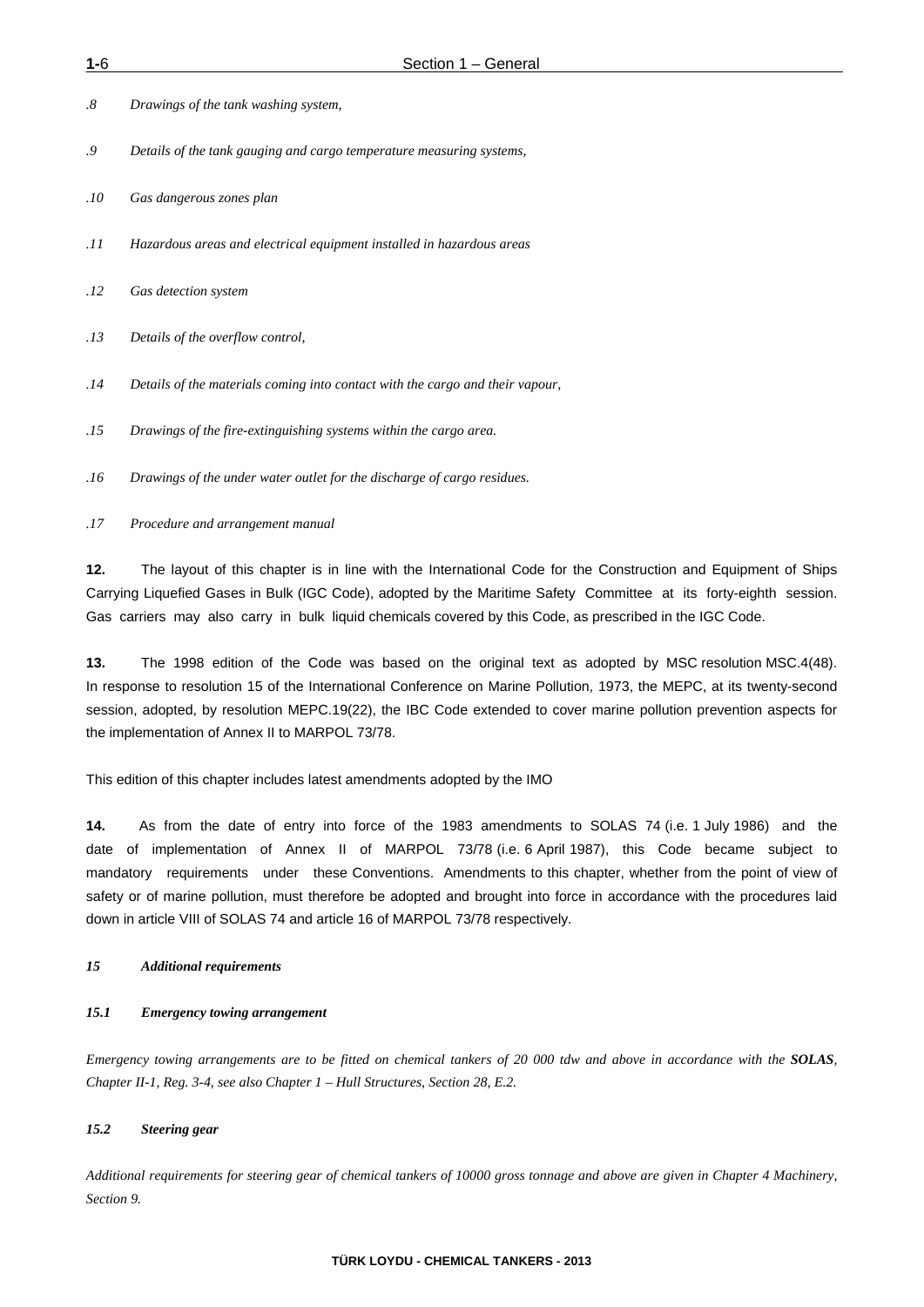#### *15.3 Safe Access to Tanker Bows*

*Every chemical tanker shall be equipped with means for safe access to the bow in accordance with SOLAS, Chapter II-1, Reg. 3-3, and ICLL, REG. 25 (4), 26 (2), 27(7) (see also IACS U.I. LL50).*

#### **16. Surveys and Certification**

The relevant requirements are given in IBC Code Chapter 1.5.

#### **B. Definitions**

**Accommodation spaces** are those spaces used for public spaces, corridors, lavatories, cabins,offices, hospitals, cinemas, games and hobbies rooms,barber shops, pantries containing no cooking appliancesand similar spaces.

Public spaces are those portions of the accommodation spaces which are used for halls, dining rooms, lounges and similar permanently enclosed spaces.

**Adjacent,** means all cases of facial contact, linear contact and point contact unless otherwise specified.

**Administration** means the Government of the State whose flag the ship is entitled to fly. For **Administration (Port)** see **Port Administration.** 

**Anniversary date** means the day and the month of each year which will correspond to the date of expiry of the International Certificate of Fitness for the Carriage of Dangerous Chemicals in Bulk.

**Boiling point** is the temperature at which a product exhibits a vapour pressure equal to the atmospheric pressure.

**Breadth B** in [m] means the maximum breadth of the ship, measured amidships to the moulded line of the frame in a ship with a metal shell and to the outer surface of the hull in a ship with a shell of any other material. For determination of scantlings the Breadth **B** as per Chapter 1 – Hull Structures,Section 1, H.2.6 is to be taken.

**Cargo area** is that part of the ship that contains cargo tanks, slop tanks, cargo pump-rooms including pump-rooms, cofferdams, ballast or void spaces adjacent to cargo tanks or slop tanks and also deck areas throughout the entire length and breadth of the part of the ship over the above-mentioned spaces.Where independent tanks are installed in hold spaces, cofferdams, ballast or void spaces at the after end of the aftermost hold space or at the forward end of the forward-most hold space are excluded from the cargo area.

*The term cargo area excludes the fuel oil tanks adjacent to the cargo tanks or slop tanks of the arrangement as given in Figure 1.1.* 



 $\mathbf{I}$ 

| Fuel oil<br>tank      | Slop<br>tank   | Cargo<br>tank |  |  |
|-----------------------|----------------|---------------|--|--|
| Cargo<br>pump<br>room | Cargo<br>tank  | Cargo<br>tank |  |  |
| Fuel oil<br>tank      | Slop<br>tank : | Cargo<br>tank |  |  |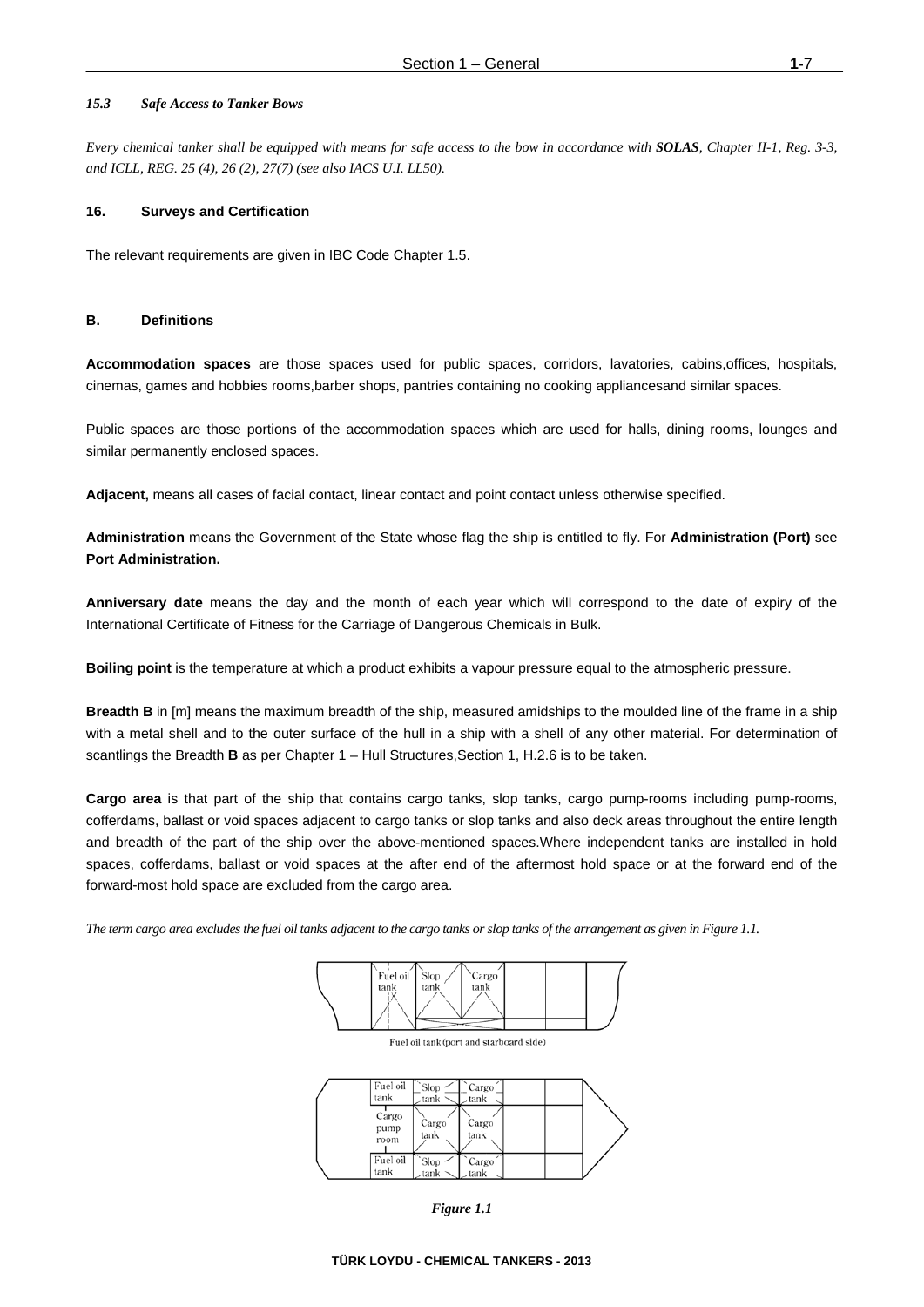**Cargo pump-room** is a space containing pumps and their accessories for the handling of products covered by these Rules.

**Cargo service spaces** are spaces within the cargo area used for workshops, lockers and storerooms of more than 2 m² in area used for cargo handling equipment.

**Cargo tank** is the envelope designed to contain the cargo.

**Chemical Tanker** is a cargo ship constructed or adapted and used for the carriage in bulk of any liquid product listed in Section 17.

**Cofferdam** is the isolating space between two adjacent steel bulkheads or decks. This space may be a void space or a ballast space.

**Control stations** are those spaces in which ship's radio or main navigating equipment or the emergency source of power is located or where the fire-recording or fire-control equipment is centralized.

This does not include special fire-control equipment which can be most practically located in the cargo area.

**Dangerous chemicals** means any liquid chemicals designated as presenting a safety hazard, based on the safety criteria for assigning products to Section 17.

**Density** is the ratio of the mass to the volume of a product, expressed in terms of kilograms per cubic metre. This applies to liquids, gases and vapours.

**Explosive/flammability limits/range** are the conditions defining the state of fuel-oxidant mixture at which application of an adequately strong external ignition source is only just capable of producing flammability in a given test apparatus.

**Flashpoint** is the temperature in degrees Celsius at which a product will give off enough flammable vapour to be ignited. Values given in the Code are those for a "closed-cup test" determined by an approved flashpoint apparatus.

**Hold space** is the space enclosed by the ship's structure in which an independent cargo tank is situated.

**Independent** means that a piping or venting system, for example, is in no way connected to another system and that there are no provisions available for the potential connection to other systems.

Length Lc in [m] means 96 % of the total length on a waterline at 85 % of the least moulded depth measured from the top of the keel, or the length from the foreside of the stem to the axis of the rudder stock on that waterline, if that be greater. In ships designed with a rake of keel, the waterline on which this length is measured shall be parallel to the designed waterline. *For determination of scantlings the length L as per Chapter 1 – Hull Structures, Section 1, H.2.1 is to be taken.*

**Machinery spaces of Category A** are those spaces and trunks to such spaces which contain:

- .1Internal-combustion machinery used for main propulsion; or
- .2Internal-combustion machinery used for purposes other than main propulsion where such machinery has in the aggregate a total power output of not less than 375 kW; or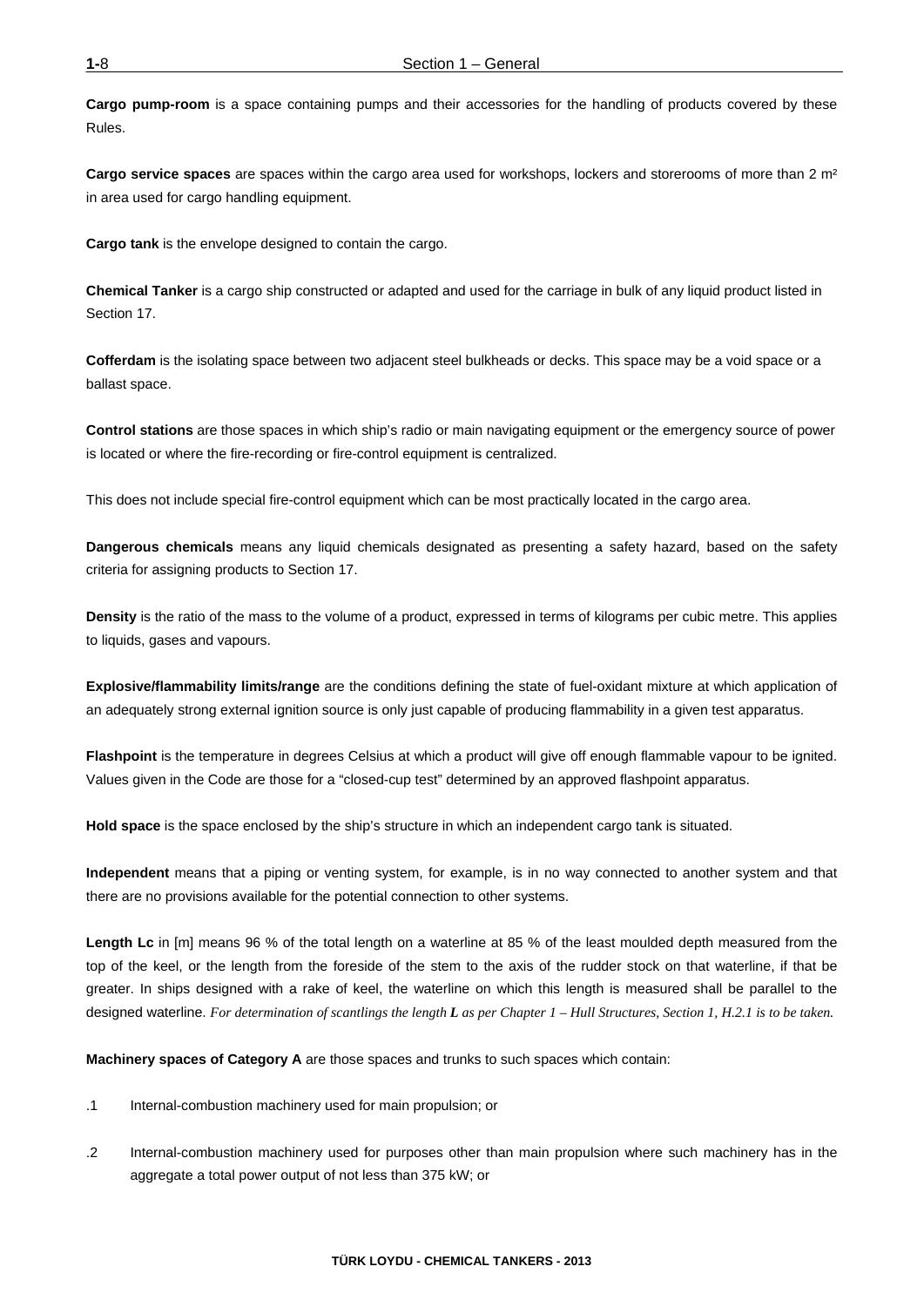.3 Any oil-fired boiler or oil fuel unit or any oilfired equipment other than boilers, such as inert gas generators, incinerators, etc.

**Machinery spaces** are all machinery spaces of Category A and all other spaces containing propelling machinery, boilers, oil fuel units, steam and internal combustion engines, generators and major electrical machinery, oil filling stations, refrigerating,stabilizing, ventilation and air-conditioning machinery, and similar spaces; and trunks to such spaces.

**MARPOL** means the International Convention for the Prevention of Pollution from Ships, 1973, as modified by the Protocol of 1978 relating thereto, as amended.

**Noxious Liquid Substance** means any substance indicated in the Pollution Category column of chapters 17 or 18 of the International Bulk Chemical Code, or the current MEPC.2/Circular or provisionally assessed under the provisions of regulation 6.3 of MARPOL Annex II as falling into categories X,Y or Z.

**Oil fuel unit** is the equipment used for the preparation of oil fuel for delivery to an oil-fired boiler, or equipment used for the preparation for delivery of heated oil to an internal-combustion engine and includes any oil pressure pumps, filters and heaters dealing with oil at a gauge pressure of more than 0.18 Mpa.

**Organization** is the International Maritime Organization (IMO).

**Permeability** of a space means the ratio of the volume within that space which is assumed to be occupied by water to the total volume of that space.

**Port Administration** means the appropriate authority of the country in the port of which the ship is loading or unloading.

**Products** is the collective term used to cover both Noxious Liquid Substances and Dangerous Chemicals.

**Pump-room** is a space, located in the cargo area, containing pumps and their accessories for the handling of ballast and oil fuel.

**Recognized Standards** are applicable international or national standards acceptable to the Administration or standards laid down and maintained by an organisation which complies with the standards adopted by the Organization and which is recognized by the Administration (This definition includes the TL-Rules).

**Reference temperature** is the temperature at which the vapour pressure of the cargo corresponds to the set pressure or the pressure-relief valve.

**Separate** means that a cargo piping system or cargo vent system, for example, is not connected to another cargo piping or cargo vent system.

- *(a) Piping system completely independent from each other.*
- *(b) The piping system that come through with the tank carrying other cargo, but can be separated by the means as exemplified in (Acceptable) in Figure 1.2 when cargoes likely to cause dangerous reaction with each other are carried may be regarded as those completely independent from each other. In case where separation can be achieved by this method, operational precautions are to be noted in the Operation Manual.*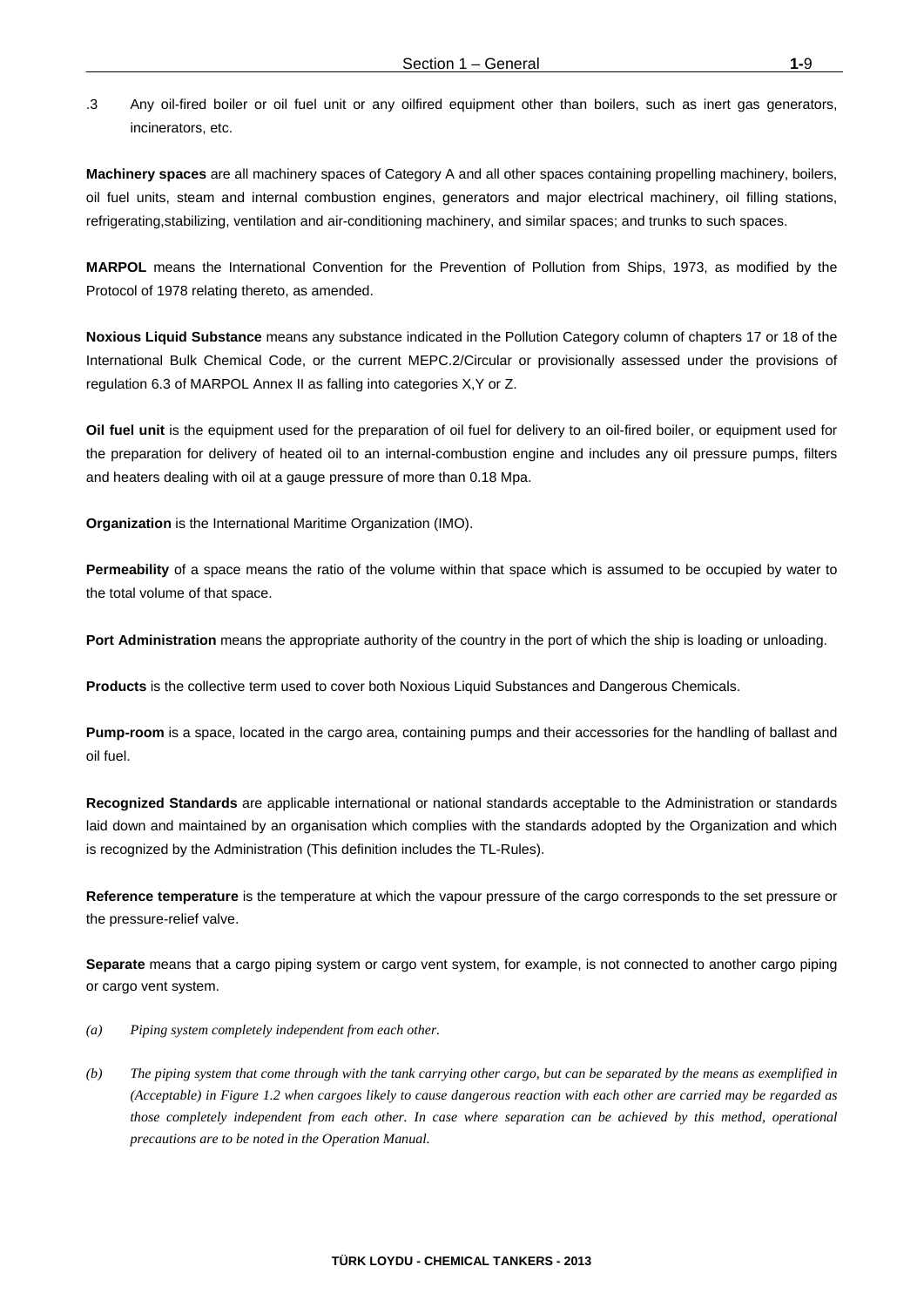**Service spaces** are those spaces used for galleys, pantries containing cooking appliances, lockers, mail and specie rooms, store-rooms, workshops other than those forming part of the machinery spaces and similar spaces and trunks to such spaces.

**SOLAS** means the International Convention for the Safety of Life at Sea, 1974, as amended.

**Vapour pressure** is the equilibrium pressure of the saturated vapour above a liquid expressed in pascals (Pa) at a specified temperature.

**Void space** is an enclosed space in the cargo area external to a cargo tank, other than a hold space, ballast space, oil fuel tank, cargo pump-room, pump-room, or any space in normal use by personnel.

Example for "Acceptable"



Connection is to be by spool piece

Removal of spool piece

Example for "Unacceptable"



Insertion of blank flange or spectacle flange or single stop valve



Insertion of bobbin piece



Insertion of \*double blank flange or spectacle flange or double stop valve \*: Unaccepted under any circumstance whatever multiple

*Figure 1.2*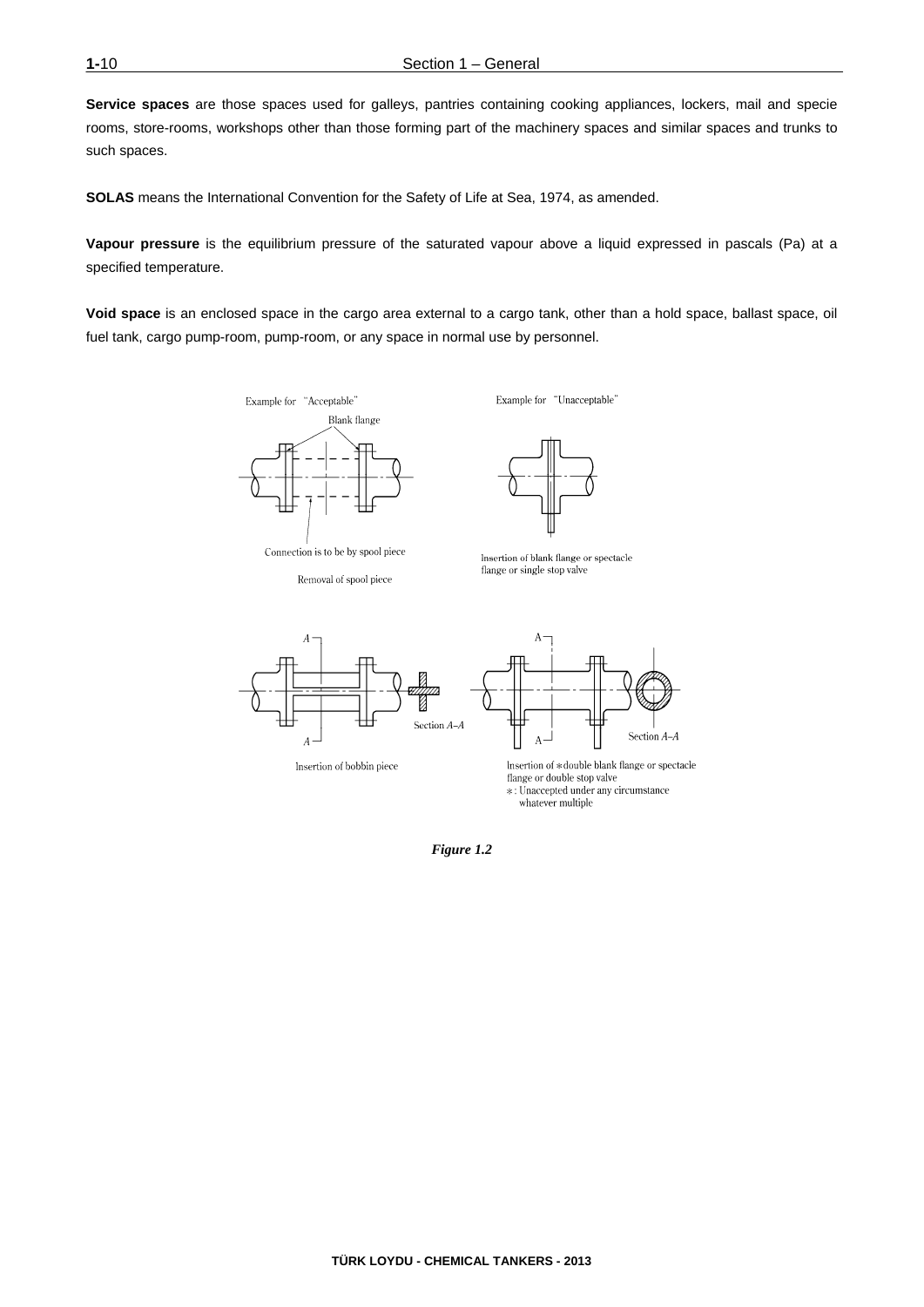## **SECTION 2**

## SHIP SURVIVAL CAPABILITY AND LOCATION OF CARGO TANKS

|      | Page |
|------|------|
| 2.1. |      |
| 2.2. |      |
| 2.3. |      |
| 2.4. |      |
|      |      |
| 2.6. |      |
| 2.7. |      |
| 2.8. |      |
|      |      |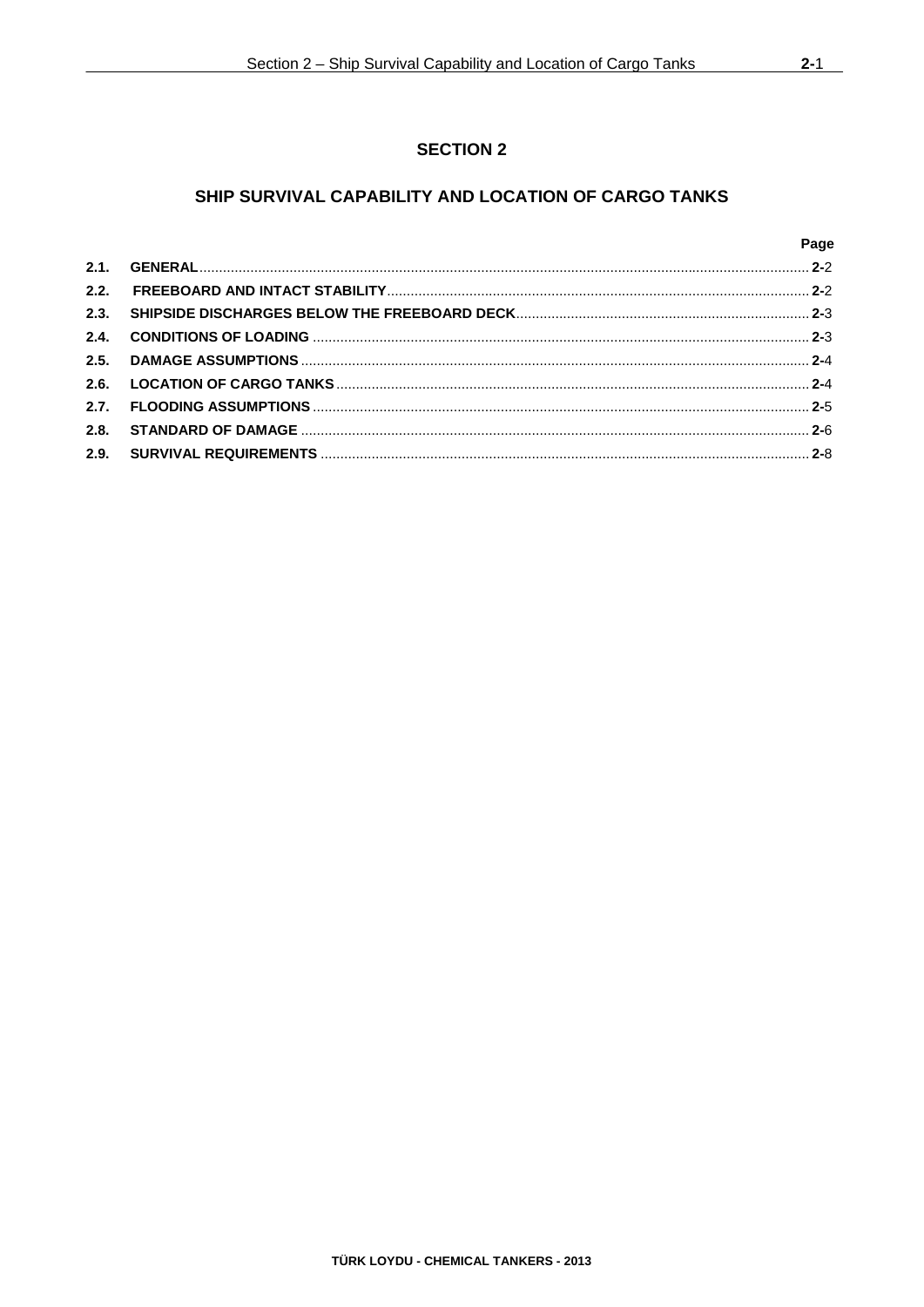#### **2.1 General**

**2.1.1** Ships, subject to this chapter, shall survive the normal effects of flooding following assumed hull damage caused by some external force. In addition, to safeguard the ship and the environment, the cargo tanks of certain types of ships shall be protected from penetration in the case of minor damage to the ship resulting, for example, from contact with a jetty or tug, and given a measure of protection from damage in the case of collision or stranding, by locating them at specified minimum distances inboard from the ship's shell plating. Both the assumed damage and the proximity of the cargo tanks to the ship's shell shall be dependent upon the degree of hazard presented by the products to be carried.

**2.1.2** Ships subject to this chapter shall be designed to one of the following standards:

- .1 A type 1 ship is a chemical tanker intended to transport section 17 products with very severe environmental and safety hazards which require maximum preventive measures to preclude an escape of such cargo.
- .2 A type 2 ship is a chemical tanker intended to transport section 17 products with appreciably severe environmental and safety hazards which require significant preventive measures to preclude an escape of such cargo.
- .3 A type 3 ship is a chemical tanker intended to transport section 17 products with sufficiently severe environmental and safety hazards which require a moderate degree of containment to increase survival capability in a damaged condition.

Thus, a type 1 ship is a chemical tanker intended for the transportation of products considered to present the greatest overall hazard and type 2 and type 3 for products of progressively lesser hazards. Accordingly, a type 1 ship shall survive the most severe standard of damage and its cargo tanks shall be located at the maximum prescribed distance inboard from the shell plating.

**2.1.3** The ship type required for individual products is indicated in *column e* in the table of section 17.

**2.1.4** If a ship is intended to carry more than one product listed in section 17, the standard of damage shall correspond to that product having the most stringent ship type requirement. The requirements for the location of individual cargo tanks, however, are those for ship types related to the respective products intended to be carried.

#### **2.2 Freeboard and intact stability**

**2.2.1** Ships subject to the IBC code may be assigned the minimum freeboard permitted by the International Convention on Load Lines in force. However, the draught associated with the assignment shall not be greater than the maximum draught otherwise permitted by the IBC Code.

**2.2.2** The stability of the ship in all seagoing conditions shall be to a standard which is acceptable to the Administration.

**2.2.3** When calculating the effect of free surfaces of consumable liquids for loading conditions it shall be assumed that, for each type of liquid, at least one transverse pair or a single centre tank has a free surface and the tank or combination of tanks to be taken into account shall be those where the effect of free surfaces is the greatest. The free surface effect in undamaged compartments shall be calculated by a method acceptable to the Administration.

**2.2.4** Solid ballast shall not normally be used in double-bottom spaces in the cargo area. Where, however, because of stability considerations, the fitting of solid ballast in such spaces becomes unavoidable, then its disposition shall be

#### **TÜRK LOYDU - CHEMICAL TANKERS - 2013**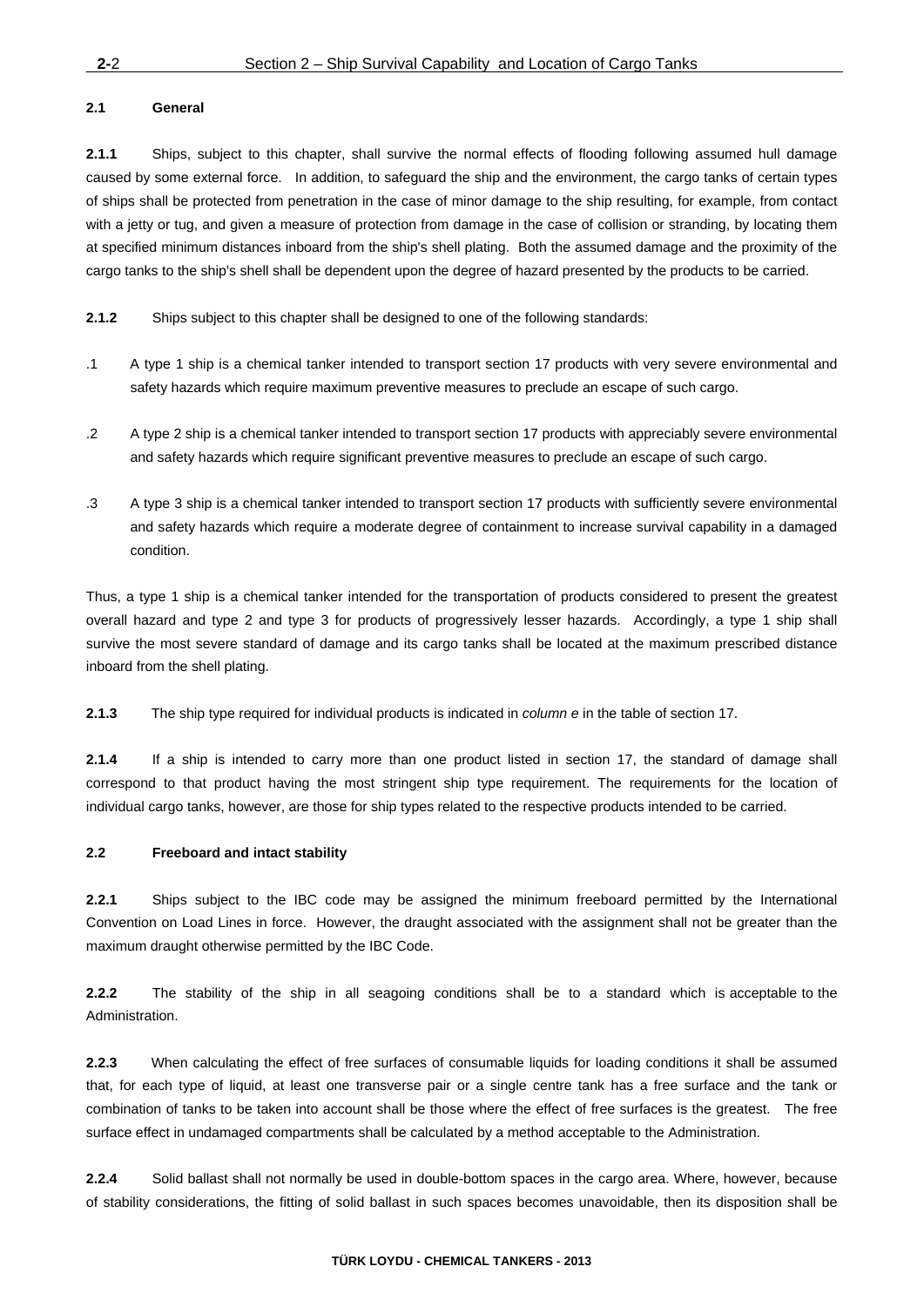governed by the need to ensure that the impact loads resulting from bottom damage are not directly transmitted to the cargo tank st ructure.

Where the requirements for the initial stability are not satisfied, use of solid ballast may be approved. When solid ballast is provided Where the requirements for the initial stability are not satisfied, use of solid ballast may be approved. When solid ballast is provided<br>directly below the tank, the distance between the top of solid ballast and cargo tank *of damage Vs as given Figure 2.1.* 



*Vs* : Vertical extent of damage given item 2.5.1  $Notes: Shaded Section: Solid ballast$ *Figure 2.1* 

 $2.2.5$ contain details of typical service and ballast conditions, provisions for evaluating other conditions of loading and a summary of the ship's survival capabilities. In addition, the booklet shall contain sufficient information to enable the master to load and operate the ship in a safe and seaworthy manner. he master of the ship shall be supplied with a loading and stability information booklet. This booklet shall e<br>d<br>all

#### **2.3 Sh** hipside discharges below the freeboard deck

 $2.3.1$ deck or from within the super-structures and deck-houses on the freeboard deck fitted with weathertight doors shal comply with the requirements of the relevant regulation of the International Convention on Load Lines in force, except that the choice of valves shall b be limited to: he provision and control of valves fitted to discharges led through the shell from spaces below the freeboard at<br>Is

- .1 One automatic non-return valve with a positive means of closing from above the freeboard deck; or
- .2 Where the vertical distance from the summer load waterline to the inboard end of the discharge pipe exceeds 0.01L, two automatic non-return valves without positive means of closing, provided that the inboard valve is always accessible for examination under service conditions.

 $2.3.2$ International Convention on Load Lines in force. or the purpose of this section, "summer load line" and "freeboard deck" have the meanings as defined in the

 $2.3.3$ admission of water into the ship, taking into account the sinkage, trim and heel in survival requirements in 2.9, and shal comply with recognized standards. he automatic non-return valves referred to in 2.3.1.1 and 2.3.1.2 shall be fully effective in preventing is<br>e<br>ll

#### **2.4 Co onditions of l oading**

Damage survival capability shall be investigated on the basis of loading information submitted to the Administration for all anticipated conditions of loading and variations in draught and trim. Ballast conditions where the chemical tanker is not carrying products covered by this code, or is carrying only residues of such products, need not be considered.

#### **T TÜRK LOYDU - - CHEMICAL T ANKERS - 201 3**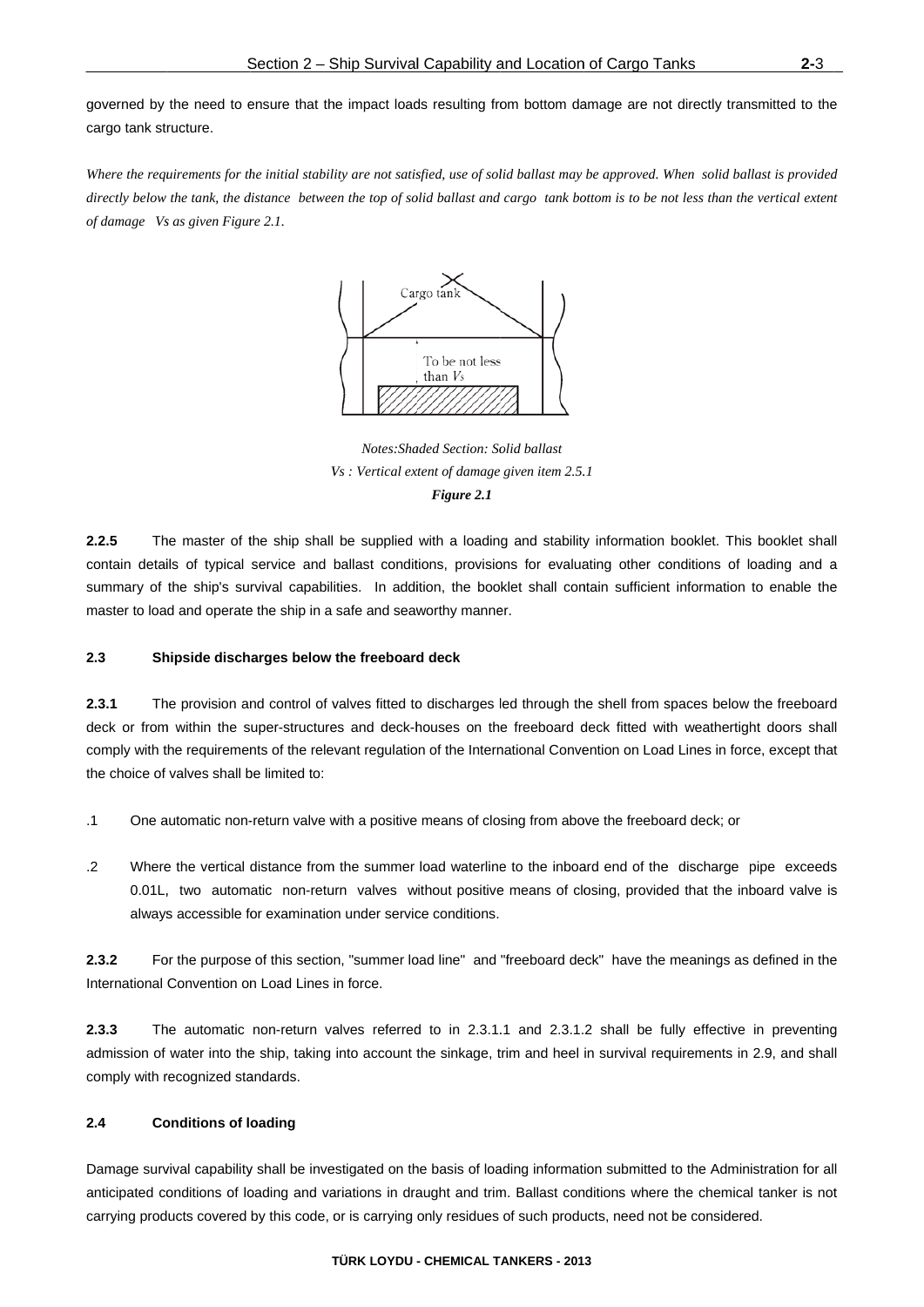#### **2.5 Damage assumptions**

**2.5.1** The assumed maximum extent of damage shall be:

| $\overline{.1}$ | Side damage:         |                                                                                                                                                          |                                                                                                                                  |
|-----------------|----------------------|----------------------------------------------------------------------------------------------------------------------------------------------------------|----------------------------------------------------------------------------------------------------------------------------------|
| .1.1            | Longitudinal extent: | $1/3L^{2/3}$ or 14.5 m,<br>whichever is less                                                                                                             |                                                                                                                                  |
| .1.2            | Transverse extent    | B/5 or 11.5 m, whichever is less<br>(measured inboard from the ship's<br>side at right angles to the centreline<br>at the level of the summer load line) |                                                                                                                                  |
| .1.3            | Vertical extent:     | upwards without limit<br>(measured from the moulded line of<br>the bottom shell plating at centreline)                                                   |                                                                                                                                  |
| .2              | Bottom damage:       | For 0.3L from the forward<br>perpendicular of the ship                                                                                                   | Any other part of the ship                                                                                                       |
| .2.1            | Longitudinal extent: | $1/3L^{2/3}$ or 14.5 m,<br>whichever is less                                                                                                             | $1/3L^{2/3}$ or 5 m,<br>whichever is less                                                                                        |
| .2.2            | Transverse extent:   | B/6 or 10 m,<br>whichever is less                                                                                                                        | B/6 or 5 m,<br>whichever is less                                                                                                 |
| .2.3            | Vertical extent:     | B/15 or 6 m,<br>whichever is less [measured from<br>the moulded line of the bottom shell<br>plating at centreline (see 2.6.2))                           | B/15 or 6 m,<br>whichever is less [measured from<br>the moulded line of the bottom<br>shell plating at centreline (see<br>2.6.2) |

**2.5.2** If any damage of a lesser extent than the maximum damage specified in 2.5.1 would result in a more severe condition, such damage shall be considered.

#### **2.6 Location of cargo tanks**

- **2.6.1** Cargo tanks shall be located at the following distances inboard:
- .1 Type 1 ships: from the side shell plating, not less than the transverse extent of damage specified in 2.5.1.1.2, and from the moulded line of the bottom shell plating at centreline, not less than the vertical extent of damage specified in 2.5.1.2.3, and nowhere less than 760 mm from the shell plating. This requirement does not apply to the tanks for diluted slops arising from tank washing.
- .2 Type 2 ships: from the moulded line of the bottom shell plating at centreline, not less than the vertical extent of damage specified in 2.5.1.2.3, and nowhere less than 760 mm from the shell plating. This requirement does not apply to the tanks for diluted slops arising from tank washing.
- .3 Type 3 ships: no requirement.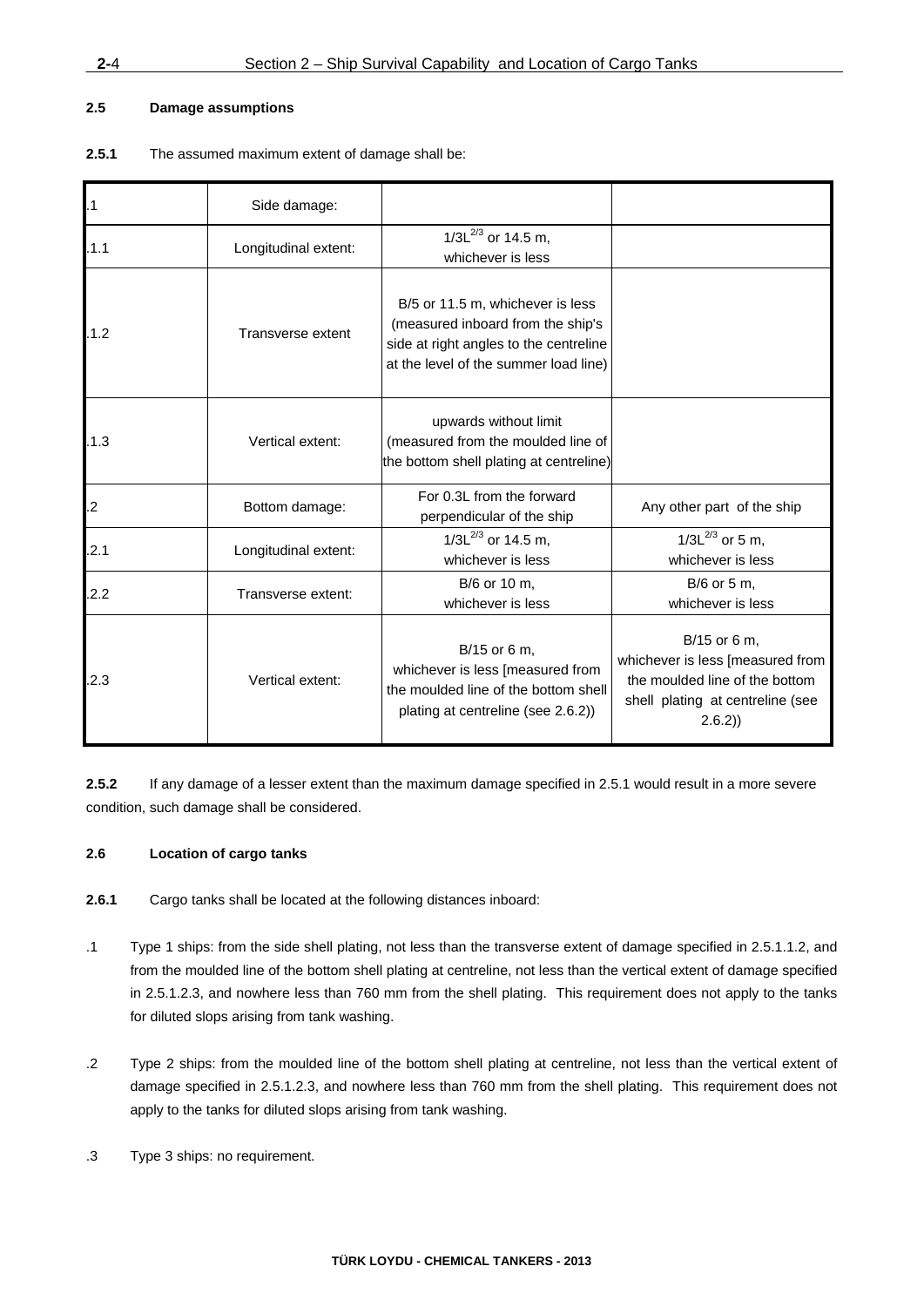**2.6.2** Except for type 1 ships, suction wells installed in cargo tanks may protrude into the vertical extent of bottom damage specified in 2.5.1.2.3 provided that such wells are as small as practicable and the protrusion below the inner bottom plating does not exceed 25% of the depth of the double bottom or 350 mm, whichever is less. Where there is no double bottom, the protrusion of the suction well of independent tanks below the upper limit of bottom damage shall not exceed 350 mm. Suction wells installed in accordance with this paragraph may be ignored in determining the compartments affected by damage.

#### *Note:*

*In general, the area of suction wells is not to be greater than that required to accommodate cargo pumps, suction pipes, valves, heating coils etc., and to ensure efficient flow and the necessary access for cleaning and maintenance.* 

#### **2.7 Flooding assumptions**

**2.7.1** The requirements of 2.9 shall be confirmed by calculations which take into consideration the design characteristics of the ship; the arrangements, configuration and contents of the damaged compartments; the distribution, relative densities and the free surface effects of liquids; and the draught and trim for all conditions of loading.

**2.7.2** The permeabilities of spaces assumed to be damaged shall be as follows:

| <b>Spaces</b>                                                                                                                        | <b>Permeabilities</b> |  |
|--------------------------------------------------------------------------------------------------------------------------------------|-----------------------|--|
| Appropriated to stores                                                                                                               | 0.60                  |  |
| Occupied by accommodation                                                                                                            | 0.95                  |  |
| Occupied by machinery                                                                                                                | 0.85                  |  |
| Voids                                                                                                                                | 0.95                  |  |
| Intended for consumable liquids                                                                                                      | 0 to $0.95*$          |  |
| Intended for other liquids                                                                                                           | 0 to $0.95*$          |  |
| ŀ×<br>The permeability of partially filled compartments shall be consistent with the amount of liquid<br>carried in the compartment. |                       |  |

**2.7.3** Wherever damage penetrates a tank containing liquids it shall be assumed that the contents are completely lost from that compartment and replaced by salt water up to the level of the final plane of equilibrium.

**2.7.4** Every watertight division within the maximum extent of damage defined in 2.5.1 and considered to have sustained damage in positions given in 2.8.1 shall be assumed to be penetrated. Where damage less than the maximum is being considered in accordance with 2.5.2, only watertight divisions or combinations of watertight divisions within the envelope of such lesser damage shall be assumed to be penetrated.

**2.7.5** The ship shall be so designed as to keep unsymmetrical flooding to the minimum consistent with efficient arrangements.

**2.7.6** Equalization arrangements requiring mechanical aids such as valves or cross-levelling pipes, if fitted, shall not be considered for the purpose of reducing an angle of heel or attaining the minimum range of residual stability to meet the requirements of 2.9 and sufficient residual stability shall be maintained during all stages where equalization is used. Spaces which are linked by ducts of large cross-sectional area may be considered to be common. *(Use of this equalization arrangement is to be accepted only for obtaining the GZ area of 0.0175m-rad for the righting lever of 0.1m and the range between the state of equilibrium and 20<sup>o</sup> . Without the use of this*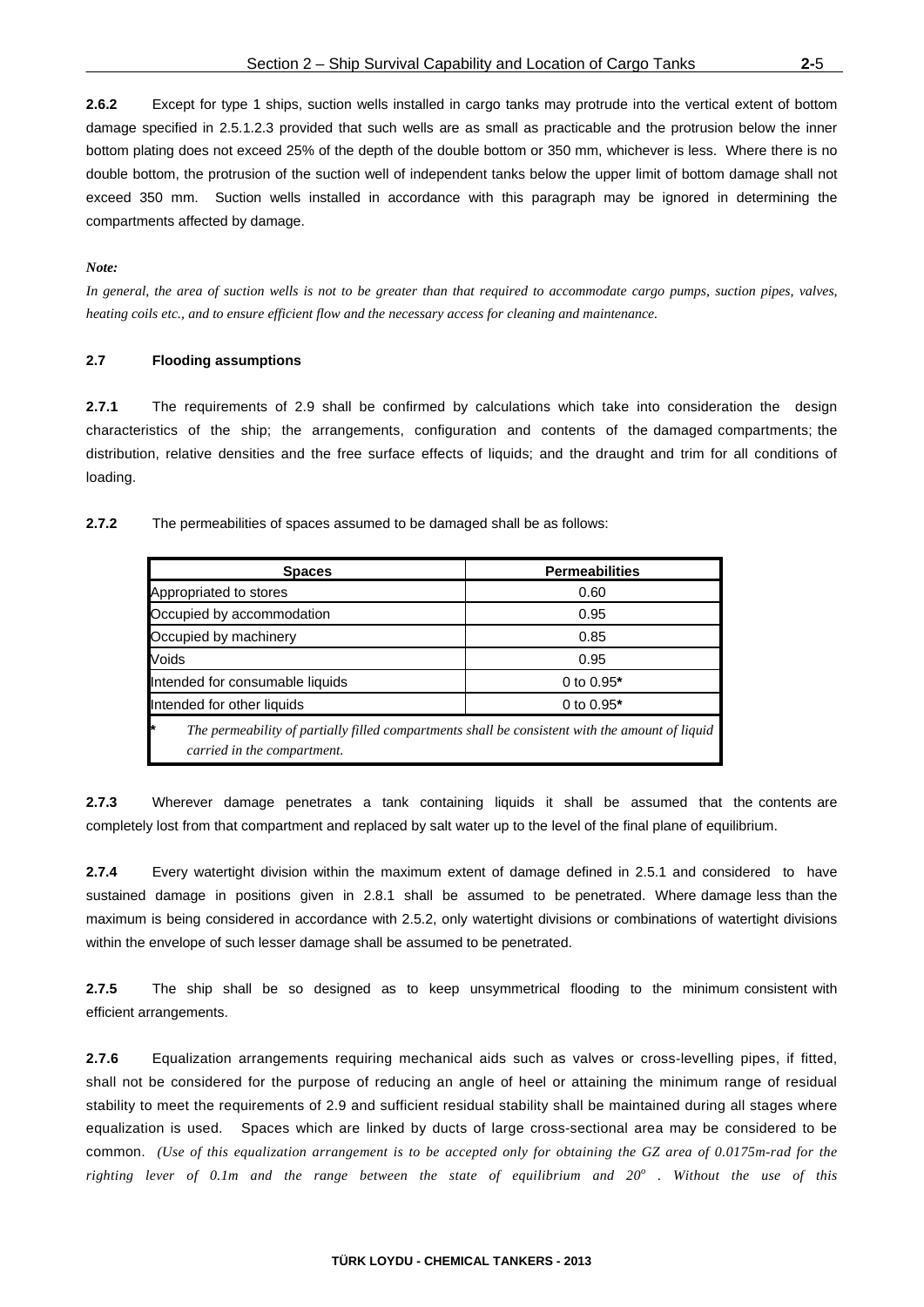*equalization arrangement, the requirements for heel angle and positive stability range are to be satisfied. (See Figure 2.2. as an example))* 





**2.7.7** If pipes, ducts, trunks or tunnels are situated within the assumed extent of damage penetration, as defined in 2.5, arrangements shall be such that progressive flooding cannot thereby extend to compartments other than those assumed to be flooded for each case of damage.

*Tunnels, ducts, pipes, doors, bulkheads and decks which might form watertight boundaries of intact spaces in the case of assumed conventional damage are to have minimum strength adequate to withstand the pressure height corresponding to the deepest equilibrium waterline in damaged conditions.* 

**2.7.8** The buoyancy of any superstructure directly above the side damage shall be disregarded. The unflooded parts of superstructures beyond the extent of damage, however, may be taken into consideration provided that:

- .1 They are separated from the damaged space by watertight divisions and the requirements of 2.9.3 in respect of these intact spaces are complied with; and
- .2 Openings in such divisions are capable of being closed by remotely operated sliding watertight doors and unprotected openings are not immersed within the minimum range of residual stability required in 2.9; however, the immersion of any other openings capable of being closed weathertight may be permitted.

#### **2.8 Standard of damage**

**2.8.1** Ships shall be capable of surviving the damage indicated in 2.5 with the flooding assumptions in 2.7 to the extent determined by the ship's type according to the following standards:

- .1 A type 1 ship shall be assumed to sustain damage anywhere in its length.
- .2 A type 2 ship of more than 150 m in length shall be assumed to sustain damage anywhere in its length.
- .3 A type 2 ship of 150 m in length or less shall be assumed to sustain damage anywhere in its length except involving either of the bulkheads bounding a machinery space located aft.
- .4 A type 3 ship of more than 225 m in length shall be assumed to sustain damage anywhere in its length.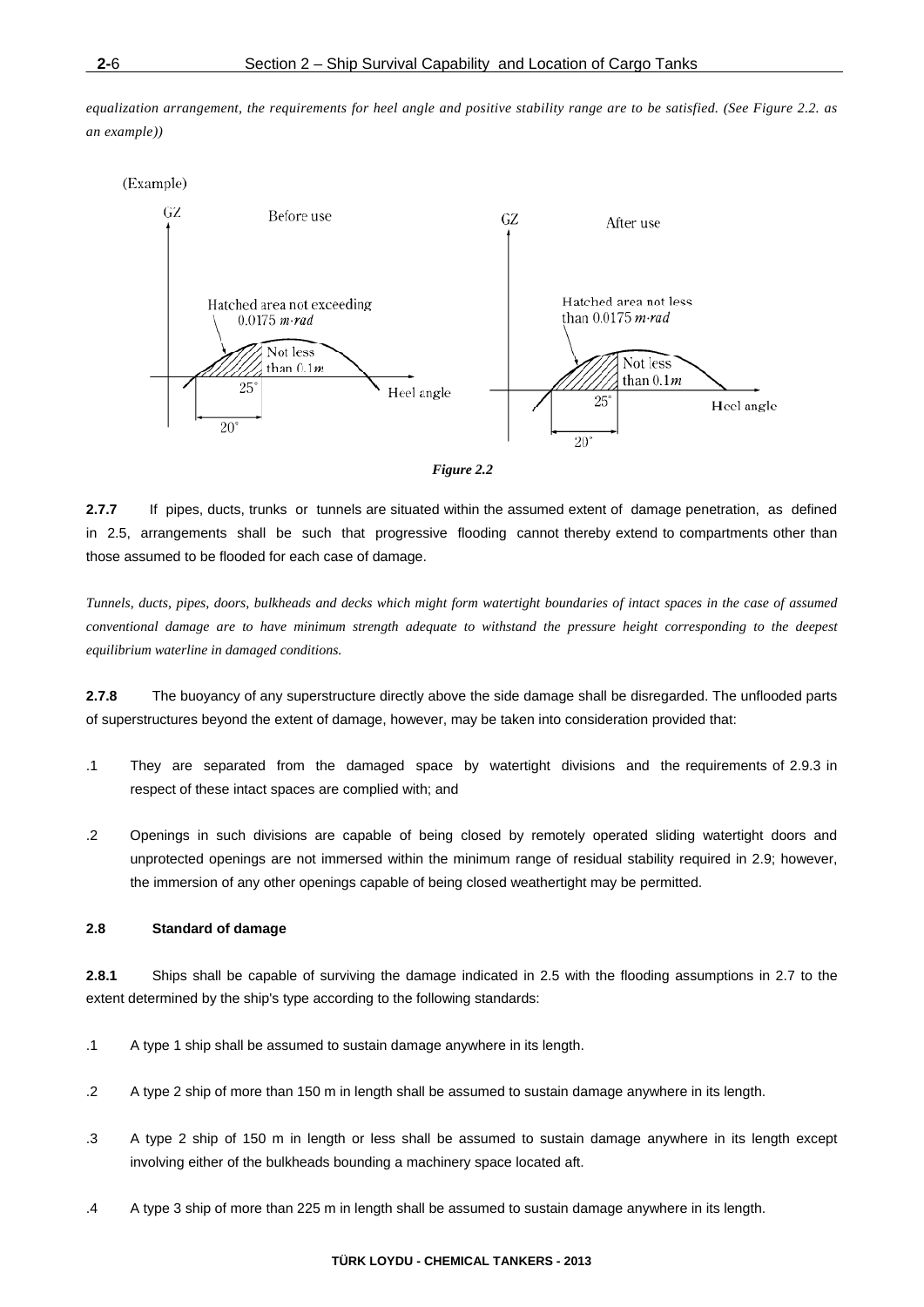- .5 A type 3 ship of 125 m in length or more but not exceeding 225 m in length shall be assumed to sustain damage anywhere in its length except involving either of the bulkheads bounding a machinery space located aft.
- .6 A type 3 ship below 125 m in length shall be assumed to sustain damage anywhere in its length except involving damage to the machinery space when located aft. However, the ability to survive the flooding of the machinery space shall be considered by the Administration.

#### *Note:*

*The treatment of the stairway cases located forward or aft end bulkheads of the machinery space is to be in accordance with following Figure (Figure 2.3)* 



*The longitudinal extent of damage to the superstructure in the case of side damage to a machinery space aft, with the standards of damage as 2.8.1, is generally to be the same as the longitudinal extent of the side damage to the machinery space.Figure 2.4.* 



*Figure 2.4* 

**2.8.2** In the case of small type 2 and type 3 ships which do not comply in all respects with the appropriate requirements of 2.8.1.3 and 2.8.1.6, special dispensation may only be considered by the Administration provided that alternative measures can be taken which maintain the same degree of safety. The nature of the alternative measures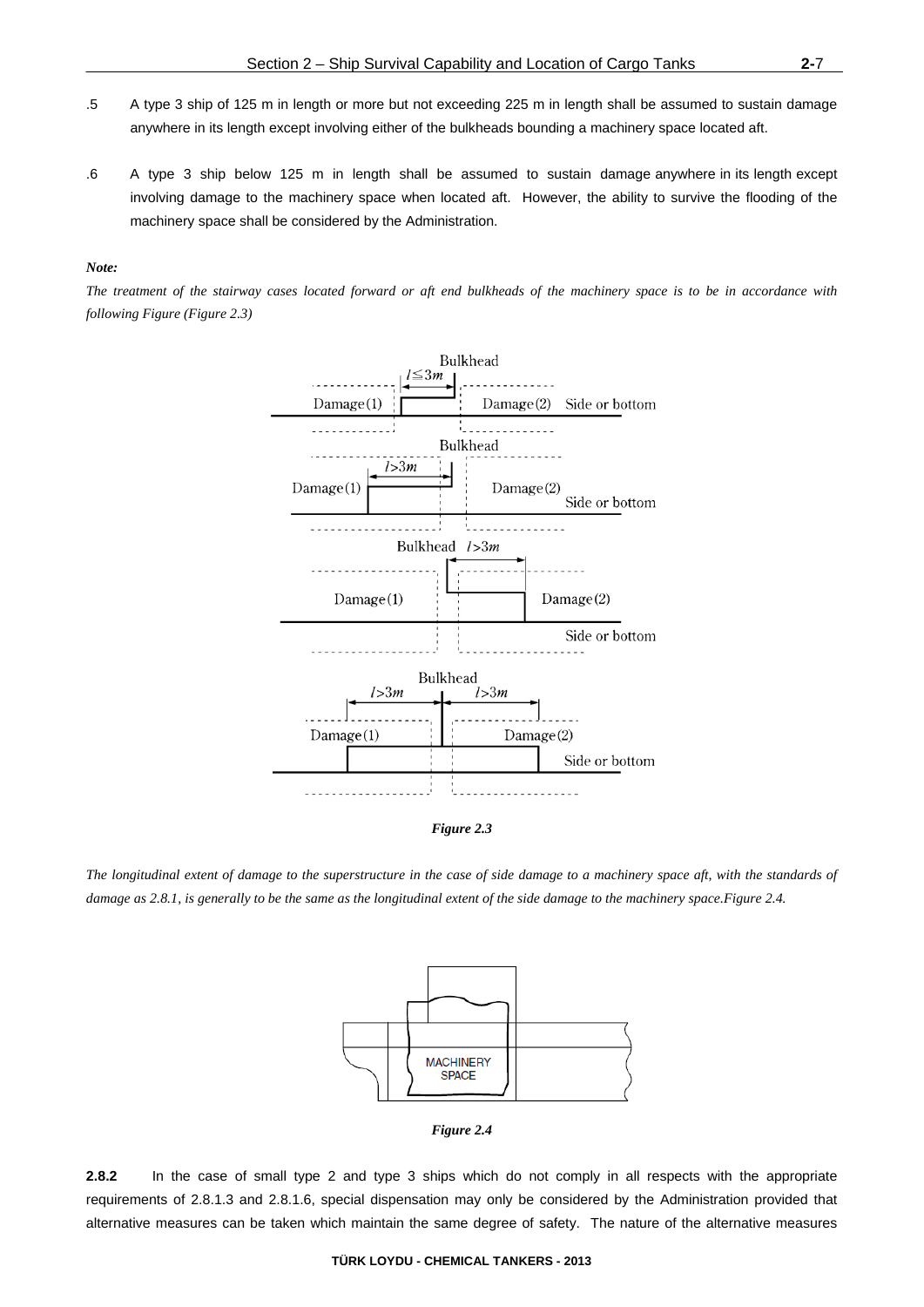shall be approved and clearly stated and be available to the port Administration. Any such dispensation shall be duly noted on the International Certificate of Fitness referred to in 1.5.4.

#### **2.9 Survival requirements**

**2.9.1** Ships subject to this code shall be capable of surviving the assumed damage specified in 2.5 to the standard provided in 2.8 in a condition of stable equilibrium and shall satisfy the following criteria.

**2.9.2** In any stage of flooding:

- .1 The waterline, taking into account sinkage, heel and trim, shall be below the lower edge of any opening through which progressive flooding or downflooding may take place. Such openings shall include air pipes and openings which are closed by means of weathertight doors or hatch covers and may exclude those openings closed by means of watertight manhole covers and watertight flush scuttles, small watertight cargo tank hatch covers which maintain the high integrity of the deck, remotely operated watertight sliding doors, and sidescuttles of the non-opening type;
- .2 The maximum angle of heel due to unsymmetrical flooding shall not exceed 25°, except that this angle may be increased to 30° if no deck immersion occurs;
- .3 The residual stability during intermediate stages of flooding shall be to the satisfaction of the Administration. However, it shall never be significantly less than that required by 2.9.3.
- **2.9.3** At final equilibrium after flooding:
- .1 The righting-lever curve shall have a minimum range of 20° beyond the position of equilibrium in association with a maximum residual righting lever of at least 0.1 m within the 20° range; the area under the curve within this range shall not be less than 0.0175 m radians. Unprotected openings shall not be immersed within this range unless the space concerned is assumed to be flooded. Within this range, the immersion of any of the openings listed in 2.9.2.1 and other openings capable of being closed weathertight may be permitted *(The survival requirements at the final stage of equilibrium are to be accordance with Figure 2.5)*; and
- .2 The emergency source of power shall be capable of operating.

#### *Note :*

*The 20° range may be measured from any angle commencing between the position of equilibrium and the angle of 25° (or 30° if no deck immersion occurs).* 



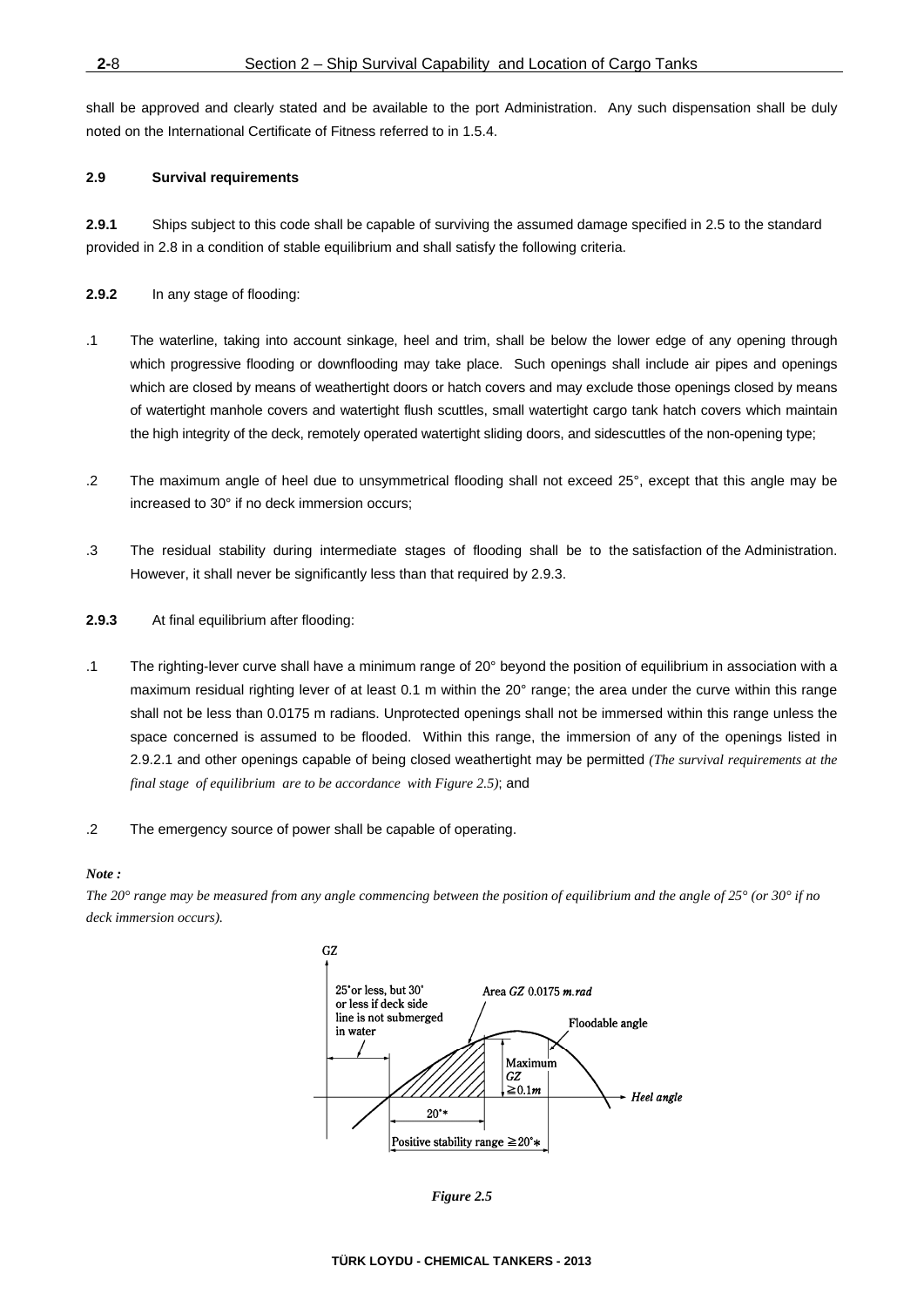## **SECTION 3**

## **SHIP ARRANGEMENTS**

|                                                                            | Page |
|----------------------------------------------------------------------------|------|
|                                                                            |      |
| 3.2. ACCOMMODATION, SERVICE AND MACHINERY SPACES AND CONTROL STATIONS  3-4 |      |
|                                                                            |      |
|                                                                            |      |
|                                                                            |      |
|                                                                            |      |
|                                                                            |      |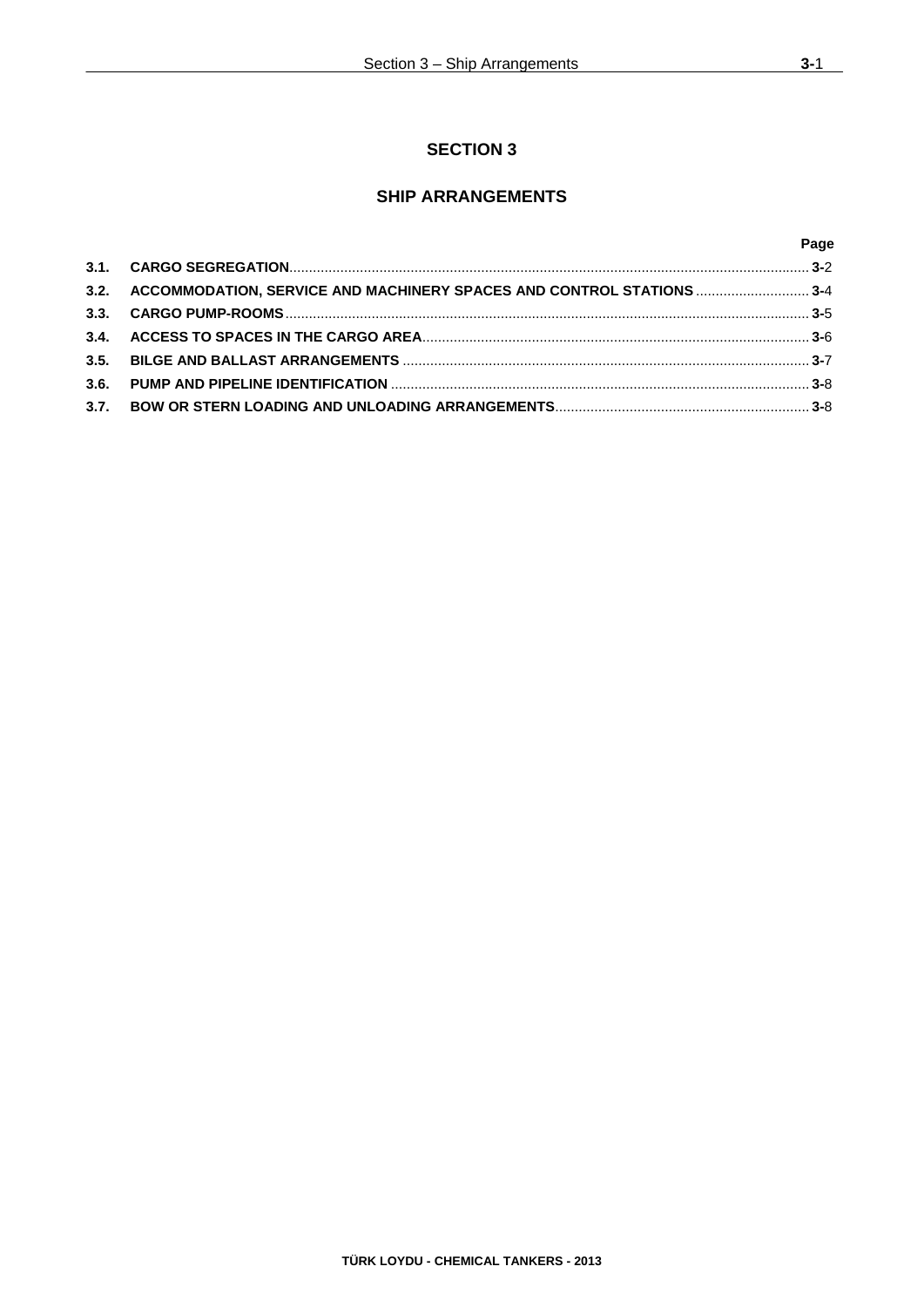#### **3.1 Cargo segregation**

**3.1.1** Unless expressly provided otherwise, tanks containing cargo or residues of cargo subject to this Chapter shall be segregated from accommodation, service and machinery spaces and from drinking water and stores for human consumption by means of a cofferdam, void space, cargo pump-room, pump-room, empty tank, oil fuel tank or other similar space.

**3.1.2** Cargo piping shall not pass through any accommodation, service or machinery space other than cargo pumprooms or pump-rooms.

*Chain locker is to be arranged outside the cargo area. Paint lockers is not to be located within the cargo area* 

**3.1.3** Cargoes, residues of cargoes or mixtures containing cargoes, which react in a hazardous manner with other cargoes, residues or mixtures, shall: *(see also 3.7)*

- .1 Be segregated from such other cargoes by means of a cofferdam, void space, cargo pump-room, pump-room, empty tank, or tank containing a mutually compatible cargo;
- .2 Have separate pumping and piping systems which shall not pass through other cargo tanks containing such cargoes, unless encased in a tunnel; and
- .3 Have separate tank venting systems.

*A cruciform joint (see Figure 3.1) can be considered a "double barrier" for the purpose of segregation as follows:* 

- *.1. Between mutually hazardous reactive cargoes;*
- *.2. Between water reactive cargoes and water.*



*Figure 3.1 Segregation of mutually hazardous reactive cargoes*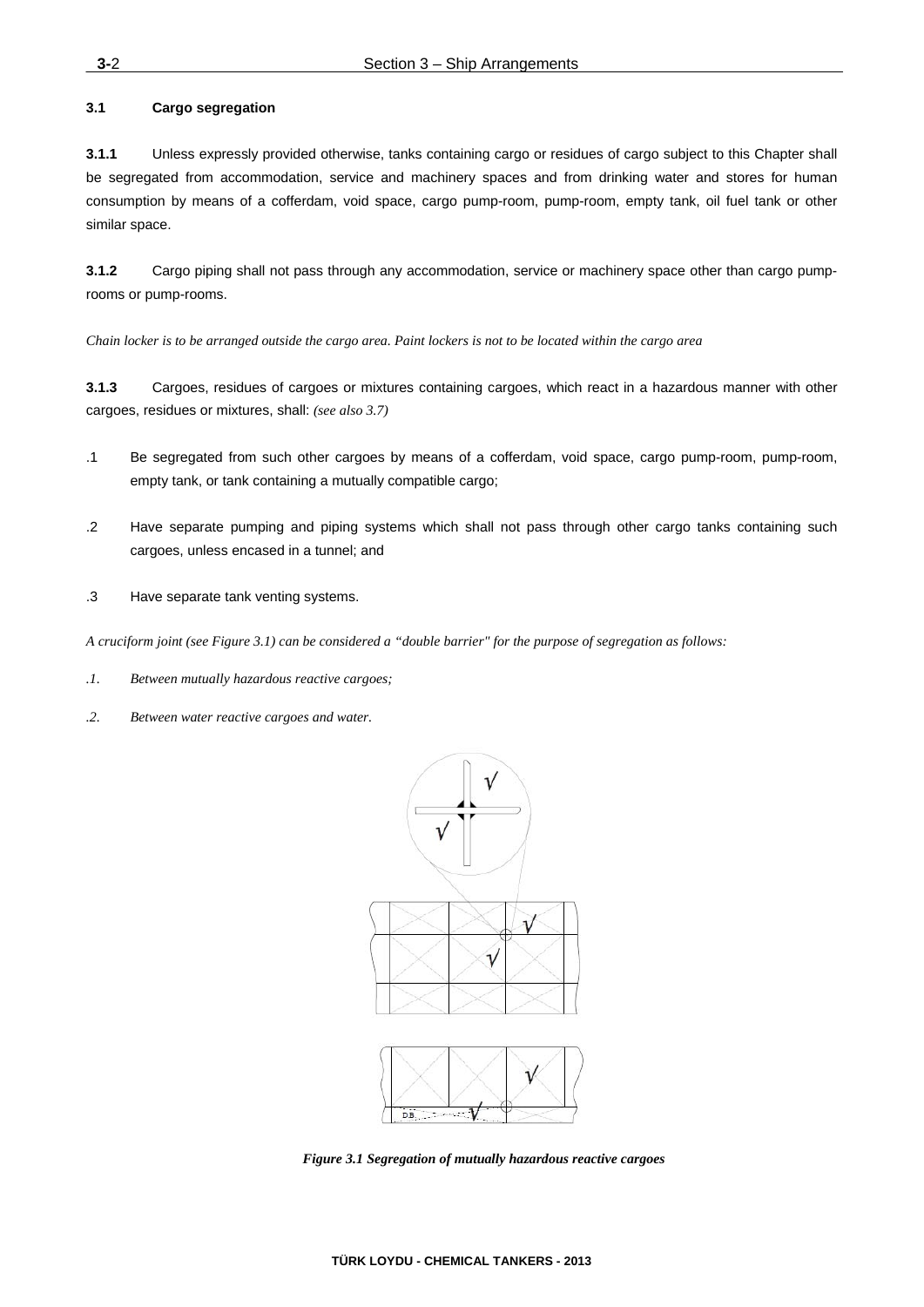Where cargoes which react with other cargoes in a hazardous manner are loaded simultaneously, the ship arrangement as given in *Figure 3.2 is not to be accepted.* 







*Only in the requirements for segregation of cargoes which react with each other, the linear contacts and point contacts as given in Figure 3.3 may be accepted.* 







Where the cargo pipes are of common pipes, they are not to pass through cargo tanks carrying cargoes which react with each other *in a hazardous manner except for the cases where pipe arrangement is provided a tunnel or made as given in Figure 3.4* 





*a* and *b* are to be segregated within cofferdams or void spaces. No segregation in tanks is to be accepted. A and B are cargoes which react with other in a hazardous manner.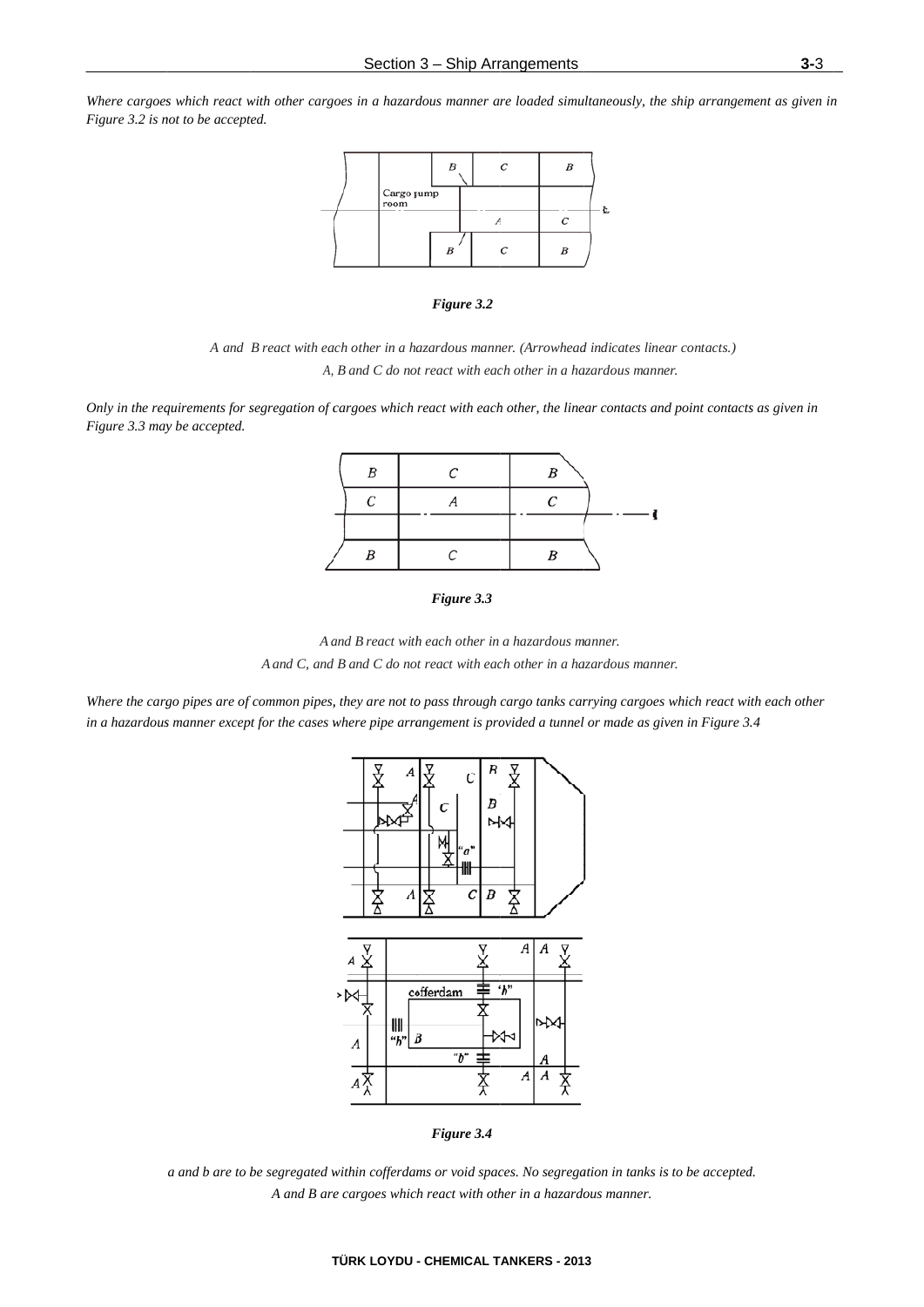A and C, and B and C are safe cargoes which do not react with each other in a hazardous manner. In this case, however, cargo operation of cargo B by connecting the spool pieces of a and b after discharging cargo A is unacceptable, and therefore provisions of independent cargo pumps may be required for cargo operation on tanks segregated under the method given above.

 $3.1.4$ If cargo piping systems or cargo ventilation systems are to be separated. This separation may be achieved by the use of design or operational methods. Operational methods shall not be used within a cargo tank and shall consist of one of the following types:

- $\cdot$ 1 Removing spool-pieces or valves and blanking the pipe ends;
- $\cdot$ Arrangement of two spectacle flanges in series, with provisions for detecting leakage into the pipe between the two spectacle flanges.
- $3.1.5$ Cargoes subject to this Chapter shall not be carried in either the fore or aft peak tank.

#### $3.2$ Accommodation, service and machinery spaces and control stations

 $3.2.1$ No accommodation or service spaces or control stations shall be located within the cargo area except over a cargo pump-room recess or pump-room recess that complies with SOLAS regulations II-2/4.5.1 to 4.5.2.4 and no cargo or slop tank shall be aft of the forward end of any accommodation.

When segregated by a gastight deck and well ventilated, such a space is not electrically hazardous space, and in this case, arrangement of accommodation spaces, service spaces or control stations above fuel oil tanks adjacent to cargo tanks in the poop as given in Figure 3.5 may be accepted.





 $3.2.2$ In order to guard against the danger of hazardous vapours, due consideration shall be given to the location of air intakes and openings into accommodation, service and machinery spaces and control stations in relation to cargo piping and cargo vent systems. (See also 3.2.3, 3.7, 8.2.2, 12.1.5 and 15.12, where applicable)

 $3.2.3$ Entrances, air inlets and openings to accommodation, service and machinery spaces and control stations shall not face the cargo area. They shall be located on the end bulkhead not facing the cargo area and/or on the outboard side of the superstructure or deck-house at a distance of at least 4% of the length (L) of the ship but not less than 3 m from the end of the superstructure or deck-house facing the cargo area. This distance, however, need not exceed 5 m. No doors shall be permitted within the limits mentioned above, except that doors to those spaces not having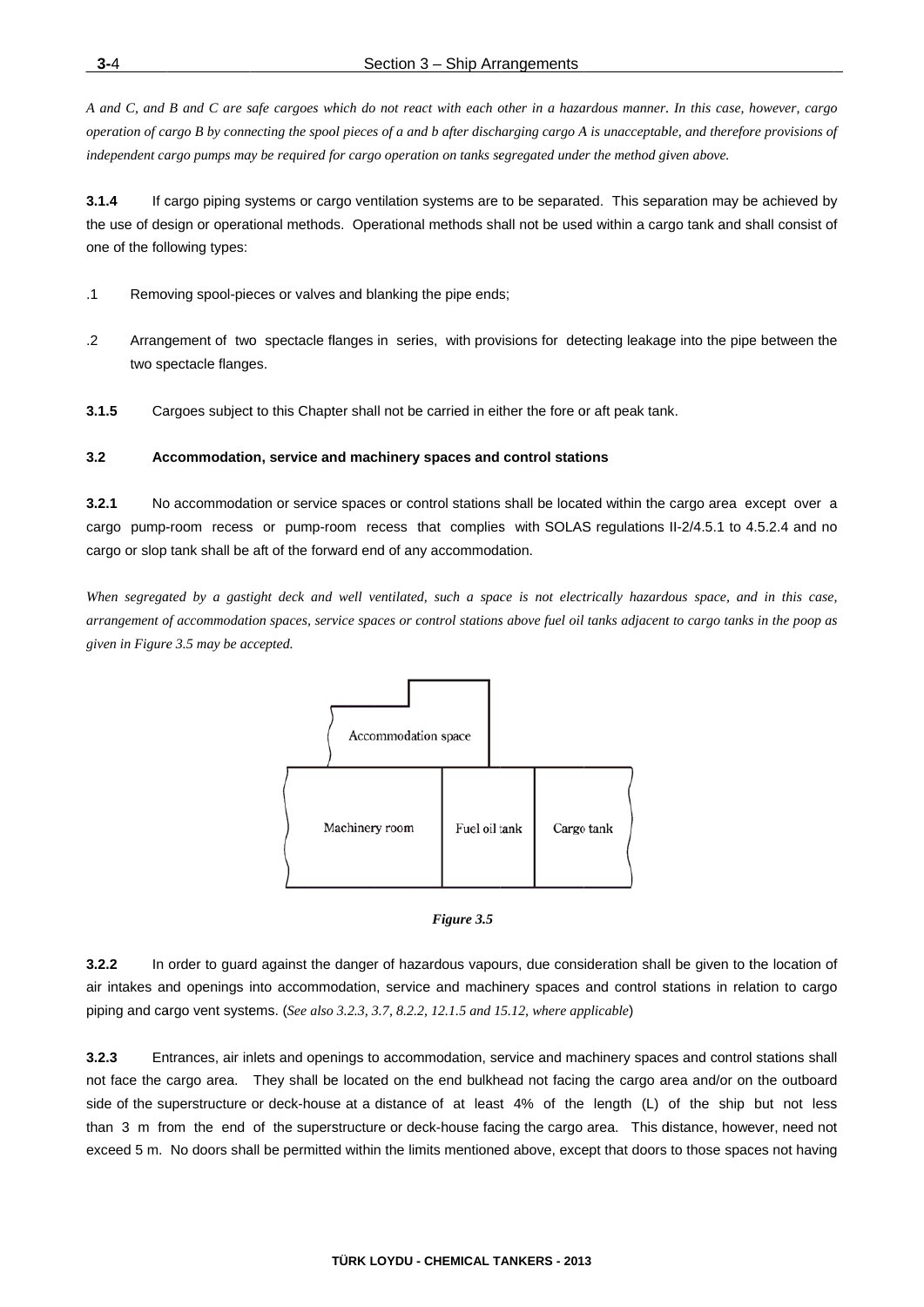access to accommodation and service spaces and control stations, such as cargo control stations and store-rooms, may be fitted. Where such doors are fitted, the boundaries of the space shall be insulated to "A-60" standard. Bolted plates for removal of machinery may be fitted within the limits specified above. Wheelhouse doors and wheelhouse windows may be located within the limits specified above so long as they are so designed that a rapid and efficient gas- and vapour-tightening of the wheelhouse can be ensured. Windows and sidescuttles facing the cargo area and on the sides of the superstructures and deck-houses within the limits specified above shall be of the fixed (nonopening) type. Such sidescuttles in the first tier on the main deck shall be fitted with inside covers of steel or equivalent material.

*Air outlets are subject to the same requirements as air inlets and air intakes.* 

*Access facing the cargo area or in prohibited zones should be restricted to stores for cargo-related and safety equipment, cargo control stations and emergency showers.* 

*On all chemical tankers, regardless of the type of products to be carried, where a deckhouse is substituted for a superstructure and liquid products could flow along the sides of the house, the house front is to be continued to the sides of the ship in the form of a sill, or a permanent spillage barrier is to be arranged as described in Regulation II-2/56.6 of SOLAS 74(83).* 

#### **3.3 Cargo pump-rooms**

- **3.3.1** Cargo pump-rooms shall be so arranged as to ensure:
- .1 Unrestricted passage at all times from any ladder platform and from the floor; and
- .2 Unrestricted access to all valves necessary for cargo handling for a person wearing the required personnel protective equipment.

*In general, a cargo pump room is to be provided with one set of access/escape ladders. Where it is envisaged that personnel are normally employed in a pump room or the pump room is unusually large, an additional means of escape may be required. Cargo pump rooms and pump rooms may not give direct access to other ship spaces and are to be separated from adjacent spaces by means of gas-tight bulkheads and/or decks.* 

**3.3.2** Permanent arrangements shall be made for hoisting an injured person with a rescue line while avoiding any projecting obstacles.

**3.3.3** Guard railings shall be installed on all ladders and platforms.

**3.3.4** Normal access ladders shall not be fitted vertical and shall incorporate platforms at suitable intervals.

**3.3.5** Means shall be provided to deal with drainage and any possible leakage from cargo pumps and valves in cargo pump-rooms. The bilge system serving the cargo pump-room shall be operable from outside the cargo pump-room. One or more slop tanks for storage of contaminated bilge water or tank washings shall be provided. A shore connection with a standard coupling or other facilities shall be provided for transferring contaminated liquids to onshore reception facilities.

*Any cargo tank may be used for holding contaminated cargo pump-room bilge water and cargo tank washings irrespective of the cargo tank location requirements of paragraph 2.6 of the Chapter.* 

**3.3.6** Pump discharge pressure gauges shall be provided outside the cargo pump-room.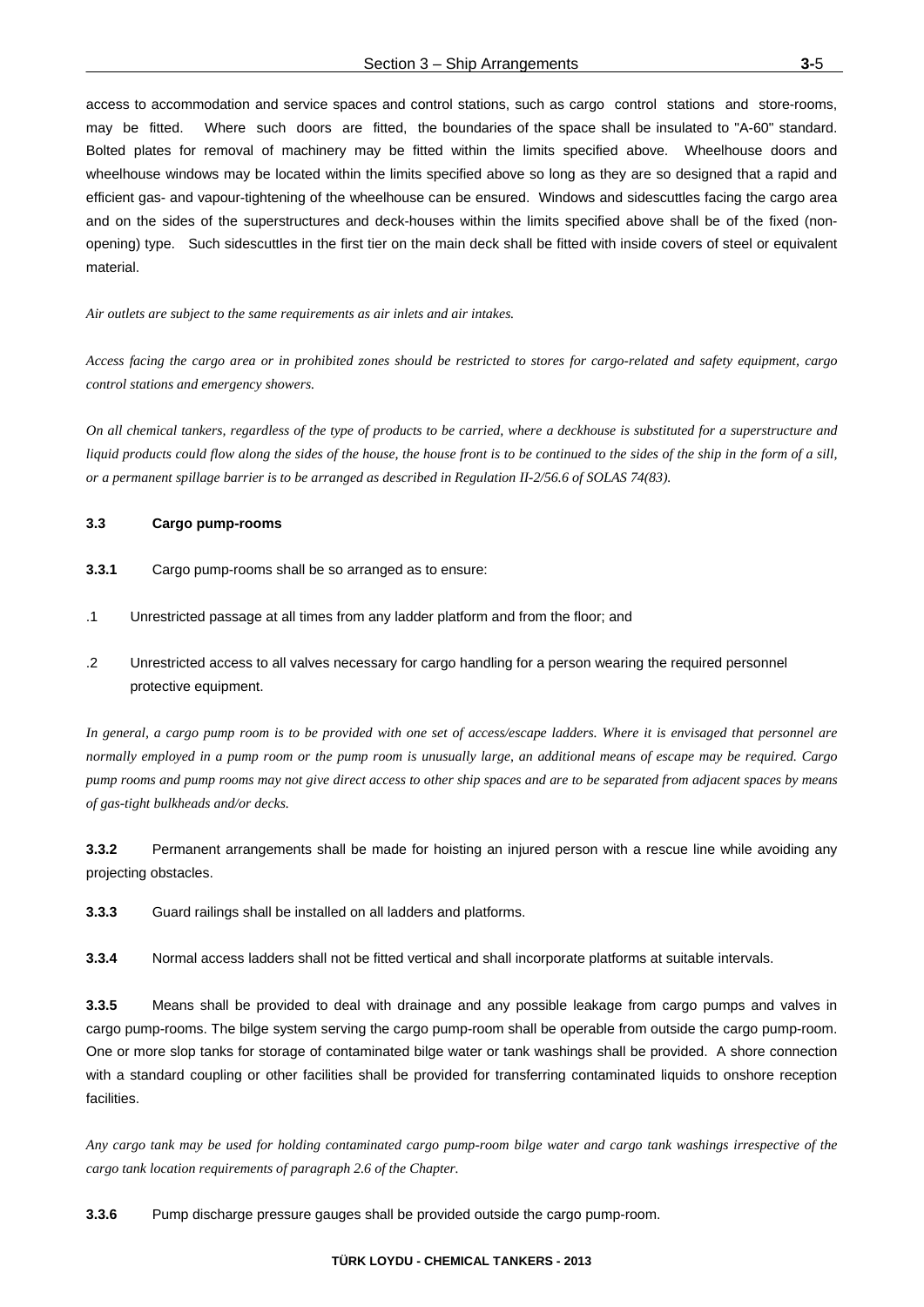$3.3.7$ Where machinery is driven by shafting passing through a bulkhead or deck, gastight seals with efficient lubrication or other means of ensuring the permanence of the gas seal shall be fitted in way of the bulkhead or deck.

Where gastight seals are maintained with efficient lubrication, shaft seals of a type for periodical feeding of grease are not to be accepted, but continuous gastight sealing is to be ensured. These shaft seals are to be provided outside the cargo pump room. (Given in Figure 3.6 in an example.)



Figure 3.6

#### $3.4$ Access to spaces in the cargo area

 $3.4.1$ Access to cofferdams, ballast tanks, cargo tanks and other spaces in the cargo area shall be direct from the open deck and such as to ensure their complete inspection. Access to double-bottom spaces may be through a cargo pump-room, pump-room, deep cofferdam, pipe tunnel or similar compartments, subject to consideration of ventilation aspects.

To take care of restrictions in the movement of personnel and to limit the time needed for a possible emergency escape, two separate means of access should be provided in double bottom tanks and similar spaces where obstructions impede movement. The two accesses should be as widely separated as practicable.

The provision of only one access may be approved in special circumstances if the ability to readily traverse the space or to remove an injured person can be proved to the satisfaction of the Administration.

 $3.4.2$ For access through horizontal openings, hatches or manholes, the dimensions shall be sufficient to allow a person wearing a self-contained air-breathing apparatus and protective equipment to ascend or descend any ladder without obstruction and also to provide a clear opening to facilitate the hoisting of an injured person from the bottom of the space. The minimum clear opening shall be not less than 600 mm by 600 mm.(Figure 3.7)



Figure 3.7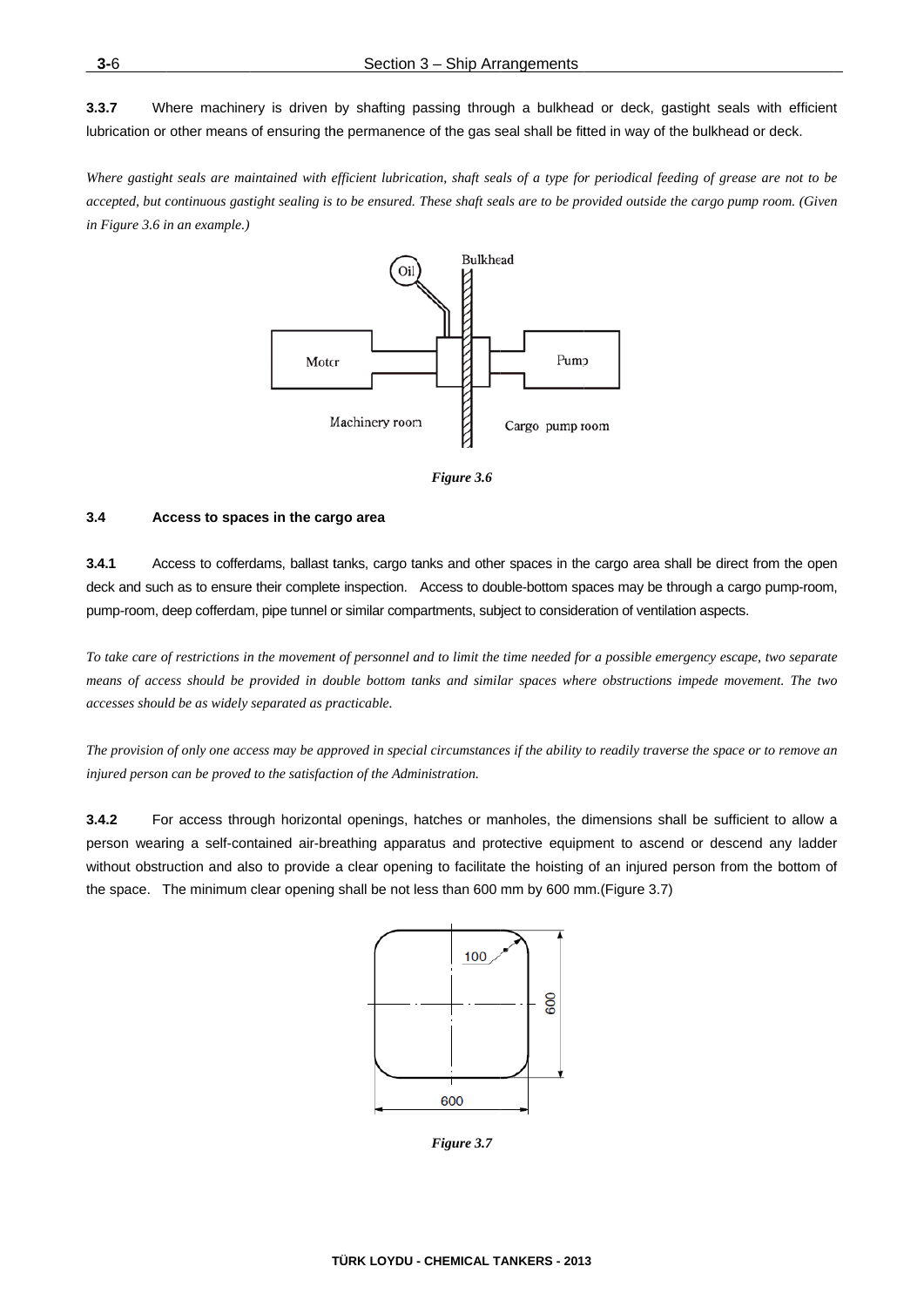**3.4.3** For access through vertical openings, or manholes providing passage through the length and breadth of the space, the minimum clear opening shall be not less than 600 mm by 800 mm at a height of not more than 600 mm from the bottom shell plating unless gratings or other footholds are provided.(Figure 3.8)



**Figure 3.8** 

**3.4.4** Smaller dimensions may be approved by the Administration in special circumstances, if the ability to traverse such openings or to remove an injured person can be proved to the satisfaction of the Administration.

*Although fuel oil tanks are not included in the definition of "cargo area" where such tanks are adjacent to cargo tanks the requirements of item 3.4 are applicable.* 

#### **3.5 Bilge and ballast arrangements**

**3.5.1** Pumps, ballast lines, vent lines and other similar equipment serving permanent ballast tanks shall be independent of similar equipment serving cargo tanks and of cargo tanks themselves. Discharge arrangements for permanent ballast tanks sited immediately adjacent to cargo tanks shall be outside machinery spaces and accommodation spaces. Filling arrangements may be in the machinery spaces provided that such arrangements ensure filling from tank deck level and non-return valves are fitted.

*An eductor situated in the cargo area using water power from pumps in the machinery spaces may be accepted as a means to discharge permanent ballast from tanks and/or double bottoms adjacent to cargo tanks, provided the supply line is above deck level and a non-return*  valve and removable spool piece are fitted in the supply line outside the machinery space (Figure 3.9).



*Figure 3.9 Discharge arrangement of permanent ballast tanks sited immediately adjacent to cargo tanks* 

**3.5.2** Filling of ballast in cargo tanks may be arranged from deck level by pumps serving permanent ballast tanks, provided that the filling line has no permanent connection to cargo tanks or piping and that non-return valves are fitted.

*The filling arrangement may consist of a portable spool piece or flexible hose plus an isolating valve on the inlet to the cargo tank. This isolating valve is in addition to the required non-return valve. Consideration should be given to the arrangement of in-tank piping and the creation of static electricity.*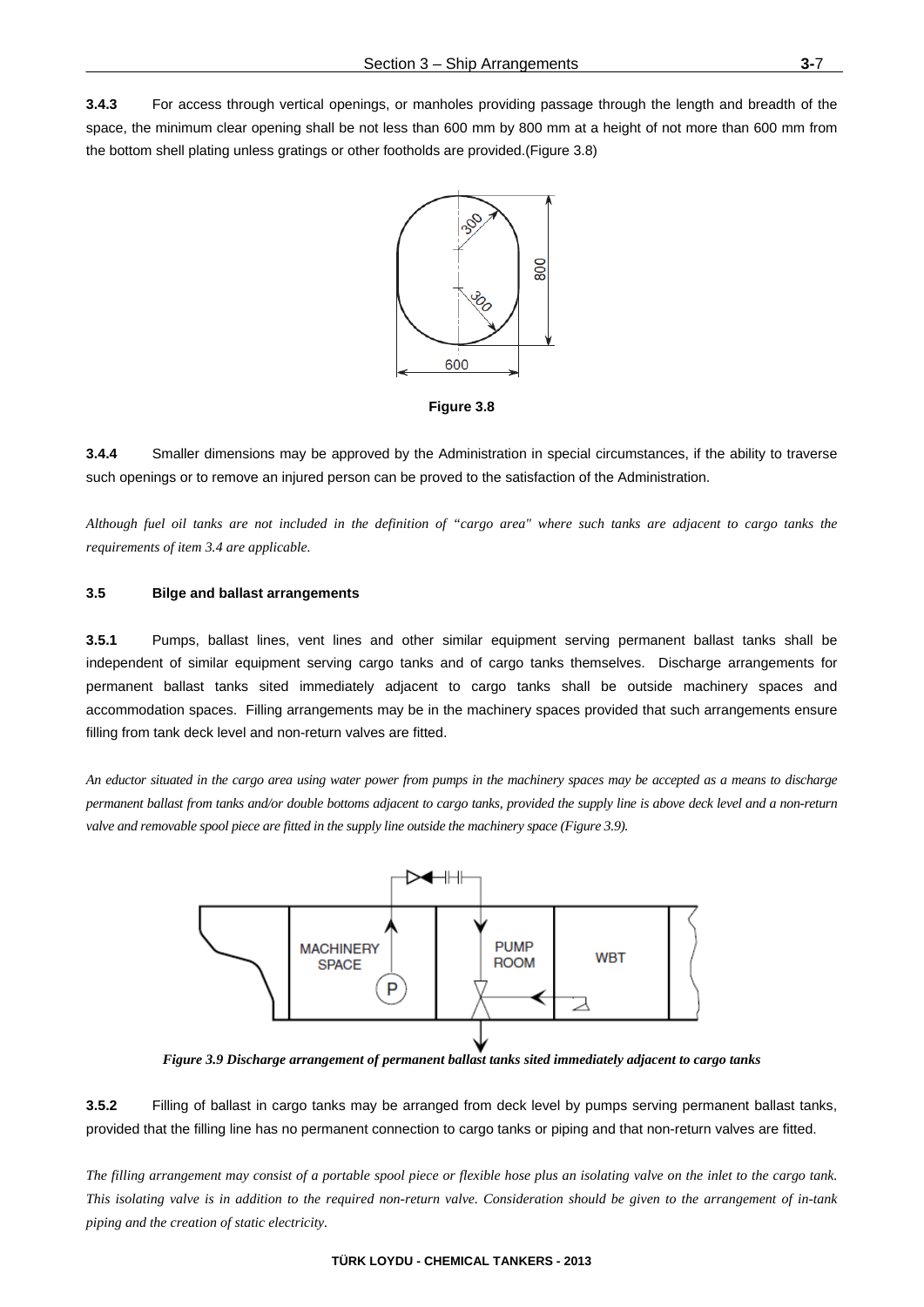**3.5.3** Bilge pumping arrangements for cargo pump-rooms, pump-rooms, void spaces, slop tanks, double-bottom tanks and similar spaces shall be situated entirely within the cargo area except for void spaces, double-bottom tanks and ballast tanks where such spaces are separated from tanks containing cargo or residues of cargo by a double bulkhead.

*The relaxation relevant to the bilge system for spaces which are separated from cargo tanks by a double bulkhead is to be understood as limited to spaces not enclosing piping which may contain cargo.* 

#### *Use of cargo pumps as bilge pumps:*

- *a) Cargo pumps may also be used as bilge pumps provided they are connected to the bilge piping through a shut-off valve and a non-return valve arranged in series.*
- *b) In the case of carriage of corrosive liquids, one of the cargo pumps may be used for bilge service provided it is connected to the bilge piping through two shut-off valves plus a non-return valve arranged in series.*
- *c) In cargo pump rooms of ships carrying toxic or corrosive products, suitable means for conveying spills from cargo pumps and valves to collecting trays are to be fitted. Trays may also consist of part of the pump room bottom, suitably bounded and protected against the corrosive action of products. Spills may be disposed of by means of suitable pumps or eductors. In the case of carriage of mutually incompatible products, the abovementioned means for collecting and disposing of spills are to be different and separated from each other.*

#### **3.6 Pump and pipeline identification**

Provisions shall be made for the distinctive marking of pumps, valves and pipelines to identify the service and tanks which they serve.

#### **3.7 Bow or stern loading and unloading arrangements**

**3.7.1** Cargo piping may be fitted to permit bow or stern loading and unloading. Portable arrangements shall not be permitted.

**3.7.2** Bow or stern loading and unloading lines shall not be used for the transfer of products required to be carried in type 1 ships. Bow and stern loading and unloading lines shall not be used for the transfer of cargoes emitting toxic vapours required to comply with 15.12.1, unless specifically approved by the Administration.

- **3.7.3** In addition to 5.1, the following provisions apply:
- .1 The piping outside the cargo area shall be fitted at least 760 mm inboard on the open deck. Such piping shall be clearly identified and fitted with a shutoff valve at its connection to the cargo piping system within the cargo area. At this location, it shall also be capable of being separated by means of a removable spool-piece and blank flanges when not in use.
- .2 The shore connection shall be fitted with a shutoff valve and a blank flange.
- .3 The piping shall be full-penetration butt-welded, and fully radiographed. Flange connections in the piping shall only be permitted within the cargo area and at the shore connection.
- .4 Spray shields shall be provided at the connections specified in 3.7.3.1 as well as collecting trays of sufficient capacity, with means for the disposal of drainage.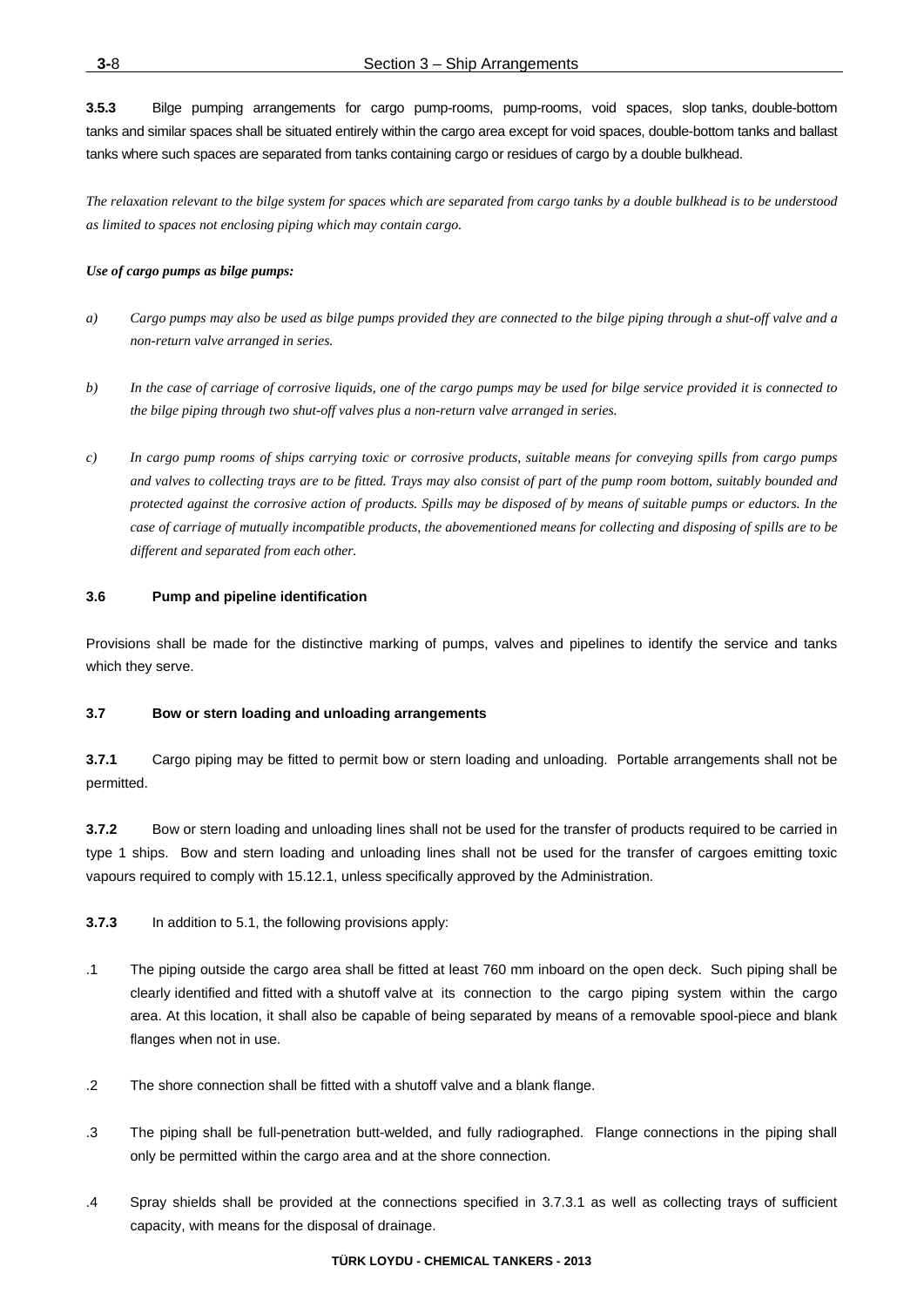- .5 The piping shall be self-draining to the cargo area and preferably into a cargo tank. Alternative arrangements for draining the piping may be accepted by the Administration.
- .6 Arrangements shall be made to allow such piping to be purged after use and maintained gas-safe when not in use. The vent pipes connected with the purge shall be located in the cargo area. The relevant connections to the piping shall be provided with a shutoff valve and blank flange.

**3.7.4** Entrances, air inlets and openings to accommodation, service and machinery spaces and control stations shall not face the cargo shore-connection location of bow or stern loading and unloading arrangements. They shall be located on the outboard side of the superstructure or deck-house at a distance of at least 4% of the length of the ship but not less than 3 m from the end of the house facing the cargo shore-connection location of the bow or stern loading and unloading arrangements. This distance, however, need not exceed 5 m. Sidescuttles facing the shore-connection location and on the sides of the superstructure or deck-house within the distance mentioned above shall be of the fixed (nonopening) type. In addition, during the use of the bow or stern loading and unloading arrangements, all doors, ports and other openings on the corresponding superstructure or deck-house side shall be kept closed. Where, in the case of small ships, compliance with 3.2.3 and this paragraph is not possible, the Administration may approve relaxations from the above requirements.

**3.7.5** Air pipes and other openings to enclosed spaces not listed in 3.7.4 shall be shielded from any spray which may come from a burst hose or connection.

**3.7.6** Escape routes shall not terminate within the coamings required by 3.7.7 or within a distance of 3 m beyond the coamings.

**3.7.7** Continuous coamings of suitable height shall be fitted to keep any spills on deck and away from the accommodation and service areas.

#### *Note:*

*In general, the height of the coaming is to be not less than 150 mm. In any case, it is to be not less than 50 mm above the upper edge of the sheerstrake.* 

**3.7.8** Electrical equipment within the coamings required by 3.7.7 or within a distance of 3 m beyond the coamings shall be in accordance with the requirements of section 10.

**3.7.9** Fire-fighting arrangements for the bow or stern loading and unloading areas shall be in accordance with 11.3.16.

**3.7.10** Means of communication between the cargo control station and the cargo shore-connection location shall be provided and certified safe, if necessary. Provision shall be made for the remote shutdown of cargo pumps from the cargo shore-connection location.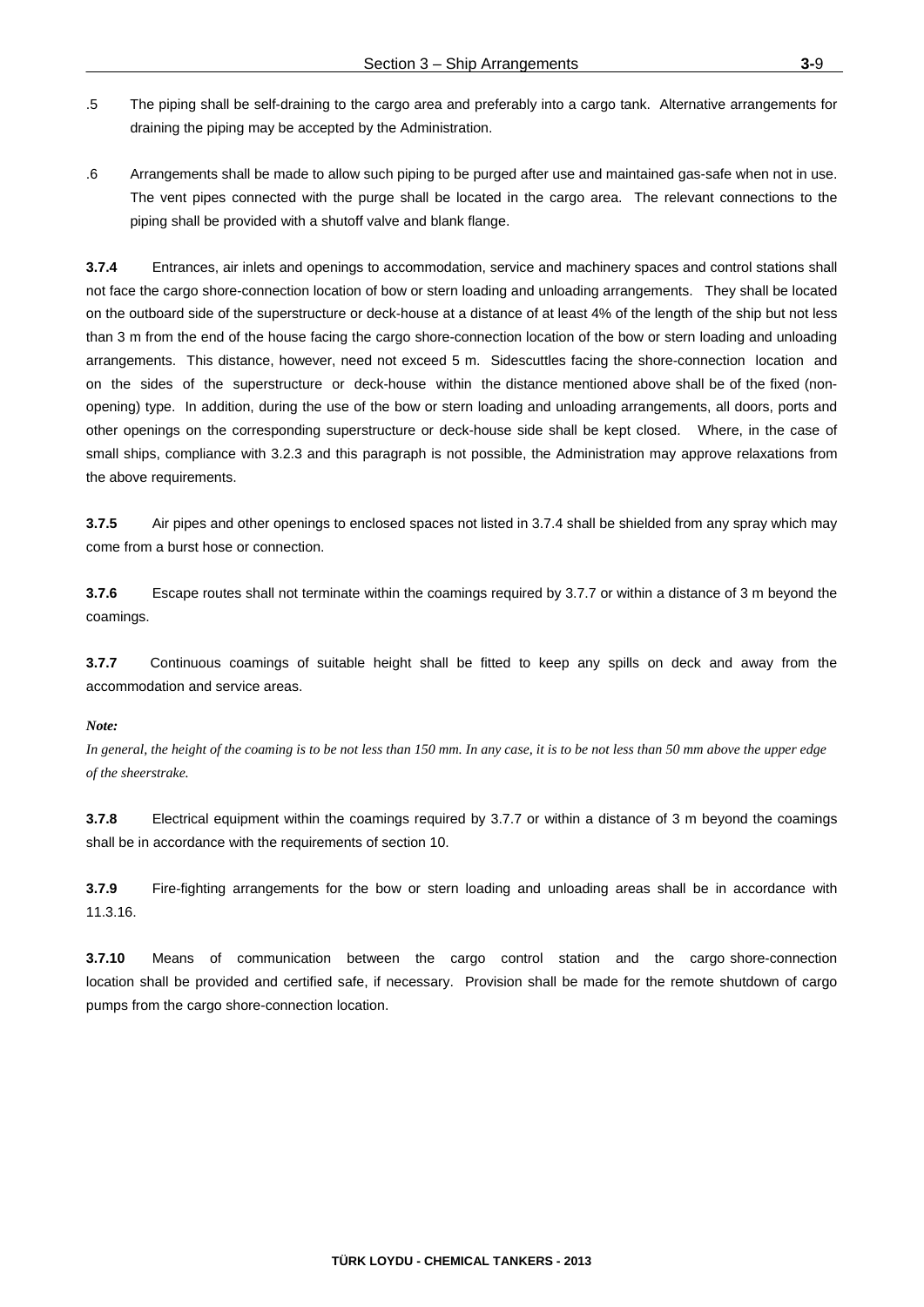## **SECTION 4**

## **CARGO CONTAINMENT**

|     | Page   |
|-----|--------|
| 4.1 | $-4-2$ |
| 4.2 | 4-2    |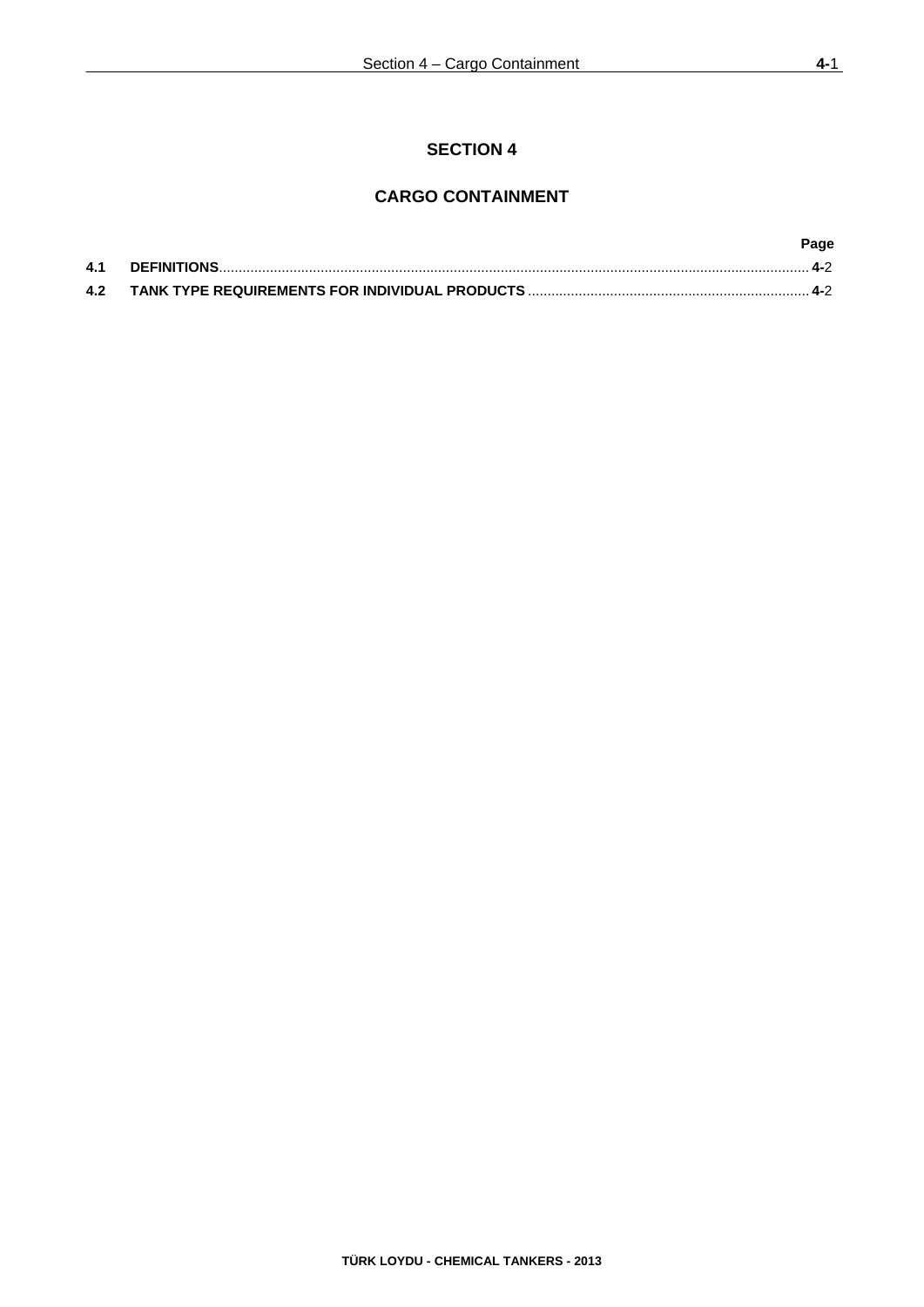#### **4.1 Definitions**

**4.1.1** Independent tank means a cargo-containment envelope, which is not contiguous with, or part of, the hull structure. An independent tank is built and installed so as to eliminate whenever possible (or in any event to minimize) its stressing as a result of stressing or motion of the adjacent hull structure. An independent tank is not essential to the structural completeness of the ship's hull.

**4.1.2** Integral tank means a cargo-containment envelope which forms part of the ship's hull and which may be stressed in the same manner and by the same loads which stress the contiguous hull structure and which is normally essential to the structural completeness of the ship's hull.

**4.1.3** Gravity tank means a tank having a design pressure not greater than 0.07 MPa gauge at the top of the tank. A gravity tank may be independent or integral. A gravity tank shall be constructed and tested according to recognized standards, taking account of the temperature of carriage and relative density of the cargo.

**4.1.4** Pressure tank means a tank having a design pressure greater than 0.07 MPa gauge. A pressure tank shall be an independent tank and shall be of a configuration permitting the application of pressure-vessel design criteria according to recognized standards.

#### **4.2 Tank type requirements for individual products**

Requirements for both installation and design of tank types for individual products are shown in *column f* in the table of section 17.

#### *4.2.1 Scantlings and testing*

#### *4.2.1.1 Ships with inserted and permanently fitted tanks with plane walls, not forming part of the ship's main structure*

#### *4.2.1.1.1 General*

*For ships with inserted and permanently fitted tanks with plane walls not forming part of the ship's main structure, the requirements of Chapter 1 – Hull Structures, Section 1 –21, are applicable unless otherwise mentioned in the following.* 

*For fastening of the tanks the requirements of Chapter 10 – Liquefied Gas Carriers are to be observed. Where the tanks are extending from board to board a longitudinal bulkhead is to be provided.* 

#### *4.2.1.1.2 Scantlings of the cargo tanks*

*The scantlings of tank structural elements shall be determined by the formulae shown in Chapter 1 – Hull Structures, Section 12, B.* 

#### *4.2.1.2 Ships with tanks independent of the shell plating forming part of the ship's main structure*

*For ships with tanks independent of the shell plating, which form, however, part of the ship's main structure, the requirements of Chapter 1 – Hull Structures, Section 28, are applicable.* 

#### *4.2.1.3 Thickness of solid stainless steel and clad steel plating and of lined plating*

**4.2.1.3.1** Where solid stainless steel plating or clad stainless steel plating is used the applicable corrosion addition is  $t_k = 0.5$  mm. If gross *scantlings result from the formulae in Chapter 1 – Hull Structures, Section12 and Section 28 the corrosion addition*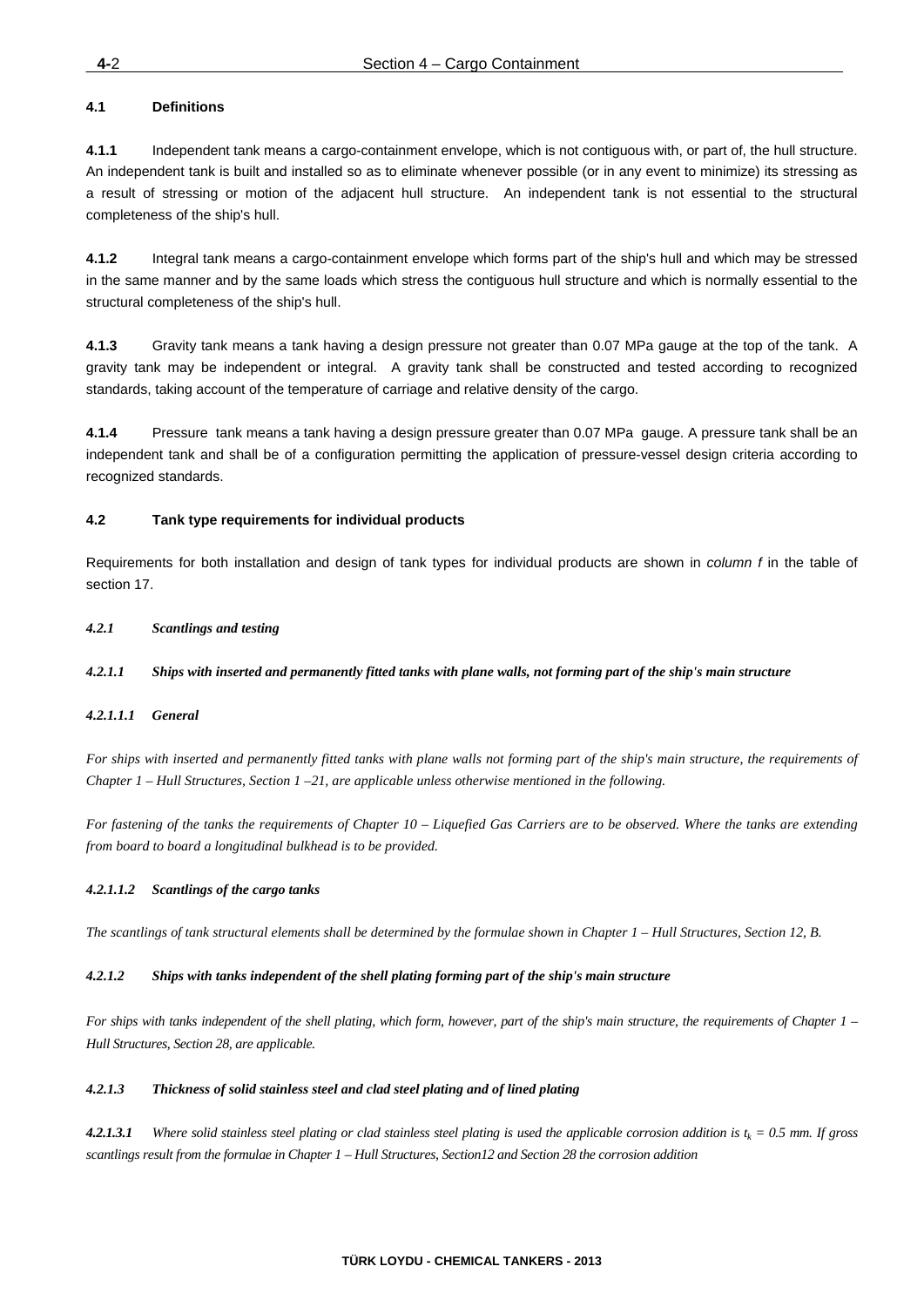*according to Chapter 1, Section 3, is to be deducted. Afterwards*  $t_k = 0.5$  mm is to be added. Where plating lined with rubber or synthetic *material is used, the thickness of plating and stiffeners determined in accordance with Chapter 1 – Hull Structures, Section 12 or Section 28 may be reduced by the values in [mm] shown in table 4.1.* 

*4.2.1.3.2 The thickness of the cladding shall not be less than 1.5 mm for vertical walls and not less than 2.0 mm for tank bottoms.* 

#### *Table 4.1*

| Arrangement of<br>cargo or water<br><b>ballast</b> | <b>Plating both sides</b><br><b>lined</b> | <b>Plating one</b><br>side lined |
|----------------------------------------------------|-------------------------------------------|----------------------------------|
| Cargo<br>at both sides                             | 0.5                                       |                                  |
| Cargo at one side,<br><i>other side dry</i>        | 1.0                                       | 1.0                              |
| Cargo at one side,<br>other side water<br>ballast  | 1.0                                       | 0.5                              |

*4.2.1.3.3 The suitability of stainless steel and rubber or synthetic material lining is to be proved unless already verified in service. See also Section 6.1 - 0.1.* 

#### *4.2.1.4 Testing*

*4.2.1.4.1 Gravity tanks shall be tested according to Chapter 1 - Hull Structures, Section 22. All cargo tank bulkheads shall be water tested from at least one side.* 

*4.2.1.4.2 For details of dimensioning and testing of pressure tanks Chapter 4 – Machinery Installations, Section 14, shall be observed.*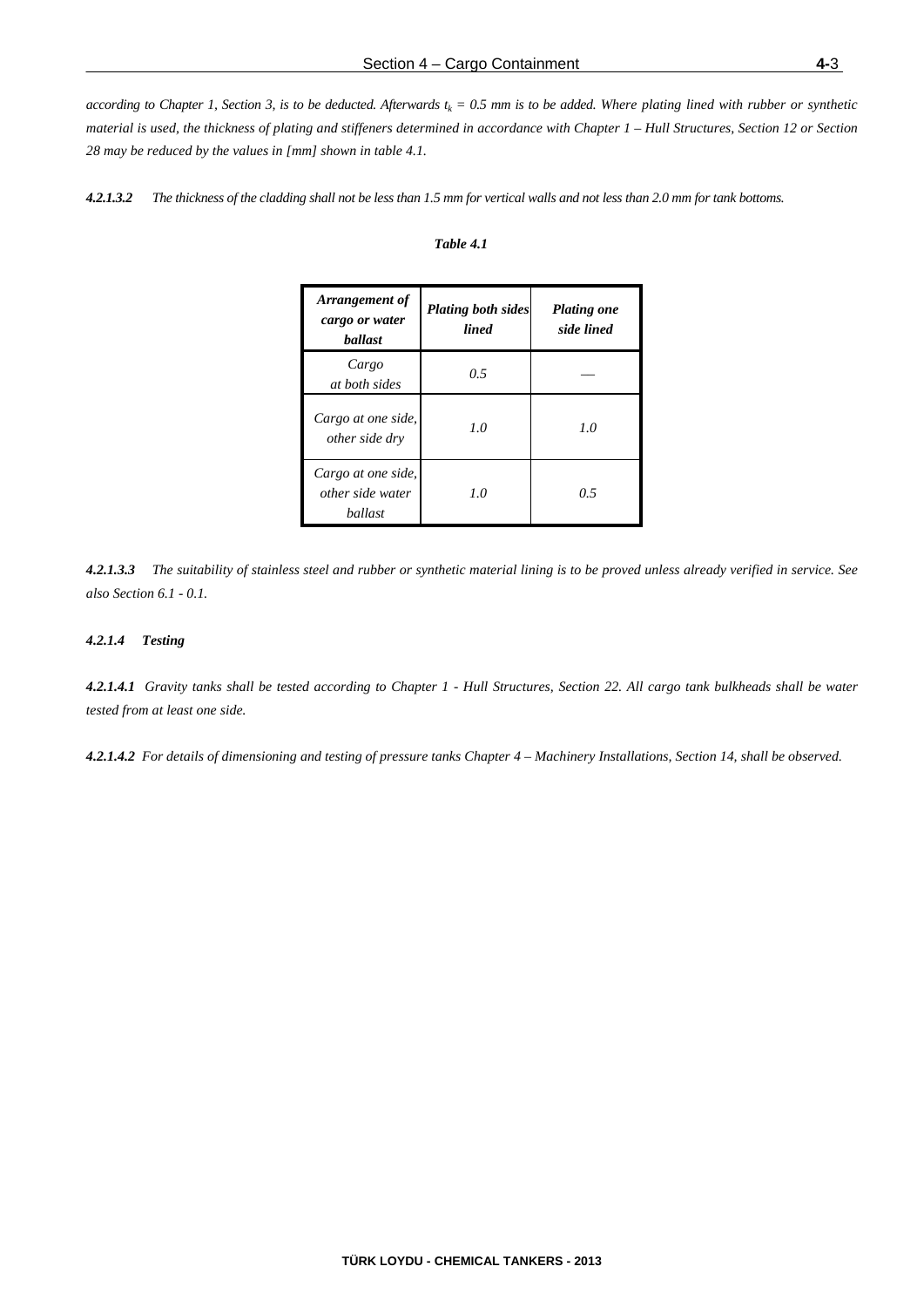# **SECTION 5**

# **CARGO TRANSFER**

|     | Page |
|-----|------|
| 5.1 |      |
| 5.2 |      |
| 5.3 |      |
| 5.4 |      |
| 5.5 |      |
| 5.6 |      |
| 5.7 |      |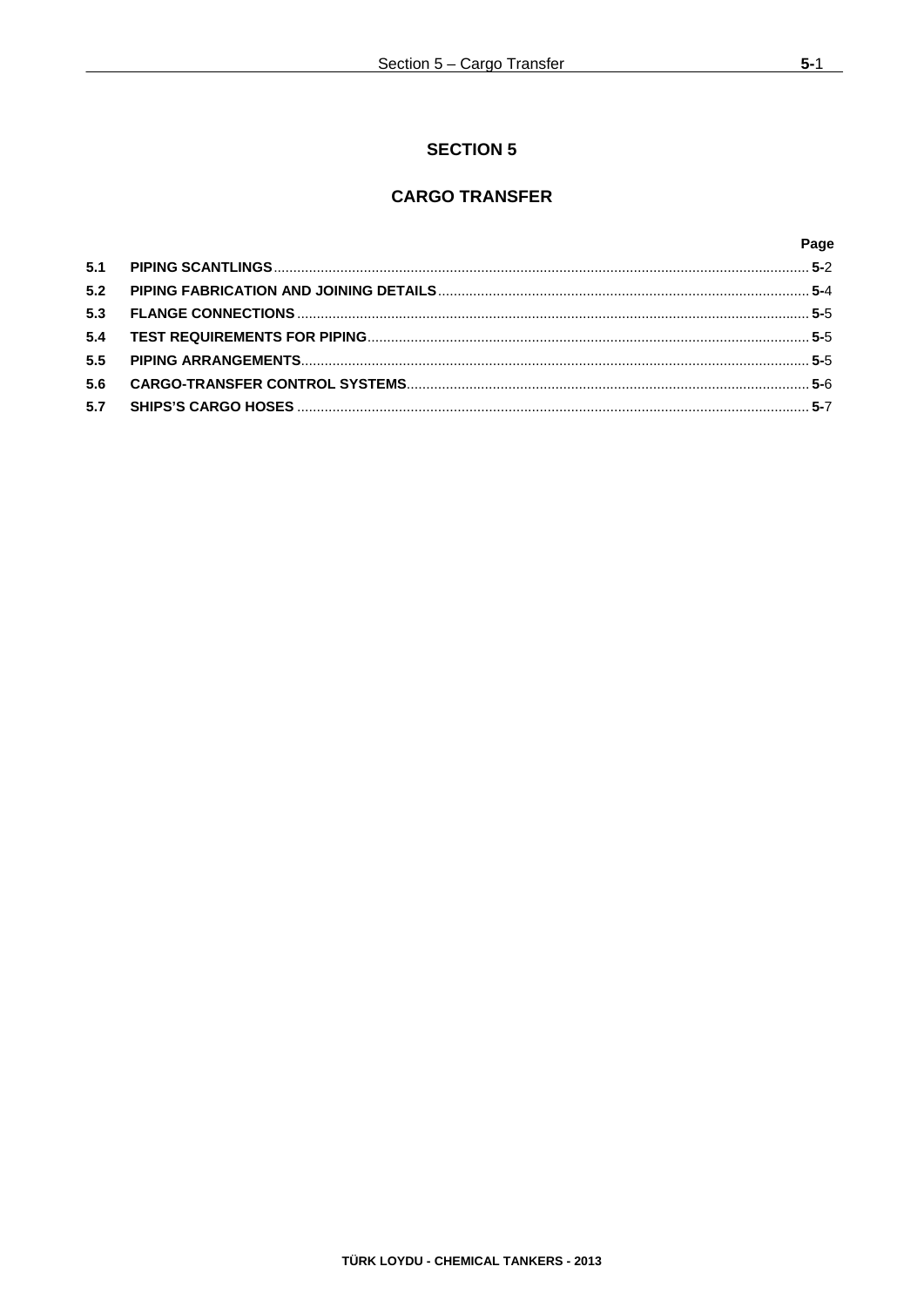## **5.1 Piping scantlings**

**5.1.1** Subject to the conditions stated in 5.1.4 the wall thickness (t) of pipes shall not be less than:

$$
t = \frac{t_0 + b + c}{1 - \frac{a}{100}} \text{ (mm)}
$$

where:

 $t_0$  = Theoretical thickness

$$
t_0 = PD/(2Ke+P) (mm)
$$

with

P = Design pressure (MPa) referred to in 5.1.2

 $D =$  Outside diameter (mm)

- $K =$  Allowable stress (N/mm2) referred to in 5.1.5
- e = Efficiency factor equal to 1.0 for seamless pipes and for longitudinally or spirally welded pipes, delivered by approved manufacturers of welded pipes, which are considered equivalent to seamless pipes when nondestructive testing on welds is carried out in accordance with recognized standards. In other cases, an efficiency factor of less than 1.0, in accordance with recognized standards, may be required depending on the manufacturing process.
- b = Allowance for bending (mm). The value of b shall be chosen so that the calculated stress in the bend, due to internal pressure only, does not exceed the allowable stress. Where such justification is not given, b shall be not less than:

$$
b = \frac{Dt_0}{2.5r} \text{(mm)}
$$

with

- $r =$  Mean radius of the bend (mm).
- c = Corrosion allowance (mm). If corrosion or erosion is expected, the wall thickness of piping shall be increased over that required by the other design requirements.

 *The coefficient C (added corrosion thickness) is normally to be equal to at least 3 mm. TL may accept a lesser value for pipes made of austenitic or austenitic-ferritic stainless steel, pipes with internal lining or, if applicable, pipes with acceptable external protective lining or painting.* 

a = Negative manufacturing tolerance for thickness (%)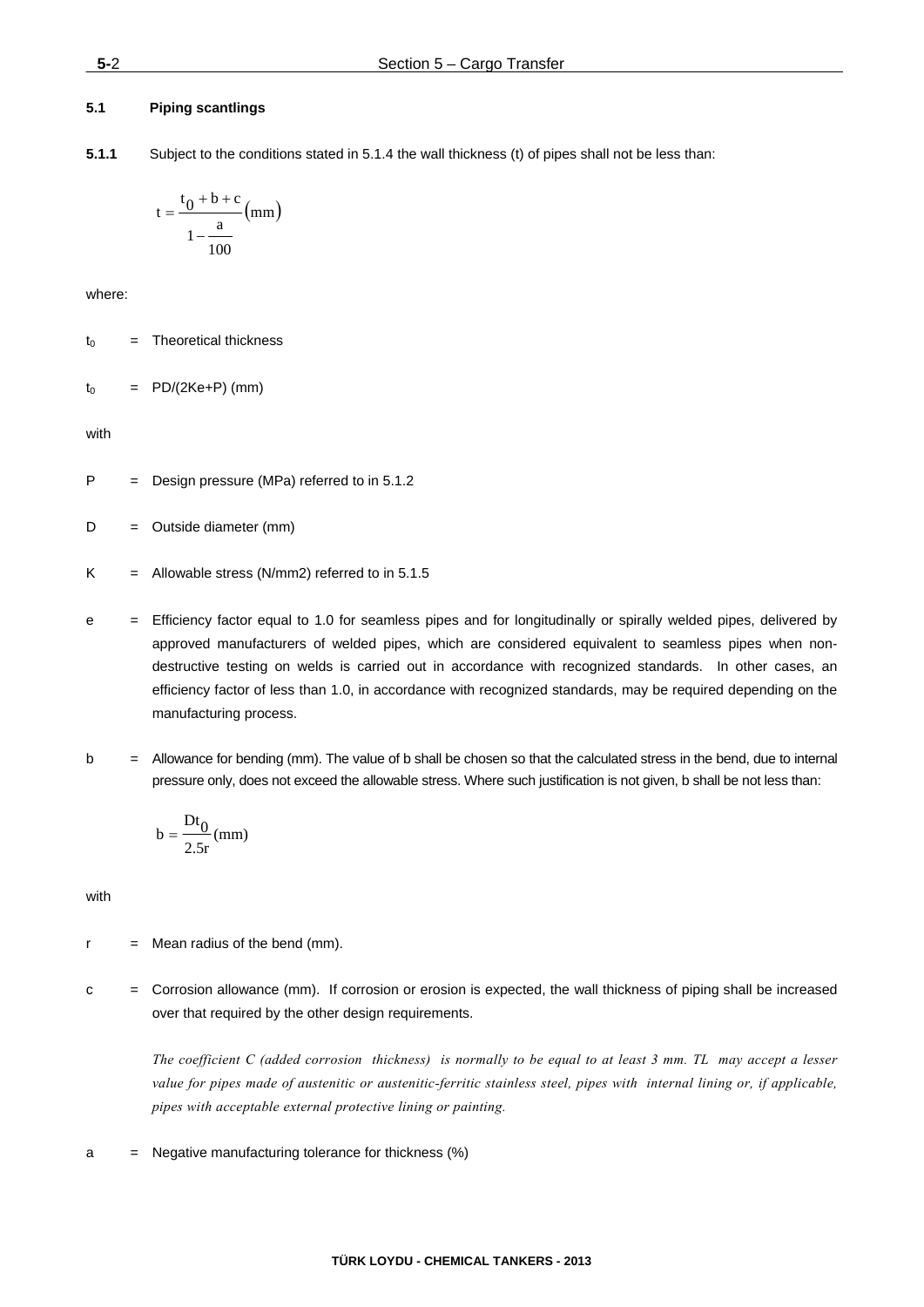#### *Note:*

*For piping subjected to green seas, the design pressure P, in MPa, in the formula in 5.1.1 of the IBC Code is to be replaced by an equivalent pressure P' given by the following formula:* 

$$
p' = \frac{1}{2} \left( p + \sqrt{p^2 + 0.006R'K \frac{D_c}{D}} \right)
$$

 $D_C$  = External diameter of the pipe taking into account the insulation (in mm), whose thickness is to be taken at least equal to:

*40 mm if D ≤ 50 mm 80 mm if D ≤ 150 mm* 

*Intermediate values are to be determined by interpolation R' : Drag corresponding to the effect of green seas, in daN/mm<sup>2</sup>, such as given in Table 5.1 as a function of the location of the pipes and of their height H (in m) above the deepest loadline; intermediate values are to be determined by interpolation.* 

| External diameter |                                              | Aft of the quarter of the ship's length |        |            | Forward of the quarter of the ship's length |             |
|-------------------|----------------------------------------------|-----------------------------------------|--------|------------|---------------------------------------------|-------------|
| of pipe $(1)$     | $H \leq 8$                                   | $H = 13$                                | H > 18 | $H \leq 8$ | $H = 13$                                    | $H \geq 18$ |
| $\leq$ 25         | 1500                                         | 250                                     | 150    | 2200       | 350                                         | 150         |
| 50                | 1400                                         | <i>250</i>                              | 150    | 2000       | 350                                         | 150         |
| 75                | 1100                                         | 250                                     | 150    | 1600       | 350                                         | 150         |
| 100               | 700                                          | 250                                     | 150    | 700        | 350                                         | 150         |
| $\geq$ 150        | 500                                          | 250                                     | 150    | 700        | 350                                         | 150         |
| (1)               | $D_c$ if the pipe is insulated, D otherwise. |                                         |        |            |                                             |             |

# *Table 5.1*

**5.1.2** The design pressure P in the formula for to in 5.1.1 is the maximum gauge pressure to which the system may be subjected in service, taking into account the highest set pressure on any relief valve on the system.

**5.1.3** Piping and piping-system components which are not protected by a relief valve, or which may be isolated from their relief valve, shall be designed for at least the greatest of:

.1 For piping systems or components, which may contain some liquid, the saturated vapour pressure at 45°C;

- .2 The pressure setting of the associated pump discharge relief valve;
- .3 The maximum possible total pressure head at the outlet of the associated pumps when a pump discharge relief valve is not installed.

**5.1.4** The design pressure shall not be less than 1 MPa gauge except for open-ended lines, where it shall be not less than 0.5 MPa gauge.

**5.1.5** For pipes, the allowable stress K to be considered in the formula for to in 5.1.1 is the lower of the following values:

$$
\frac{R_m}{A} or \frac{R_e}{B}
$$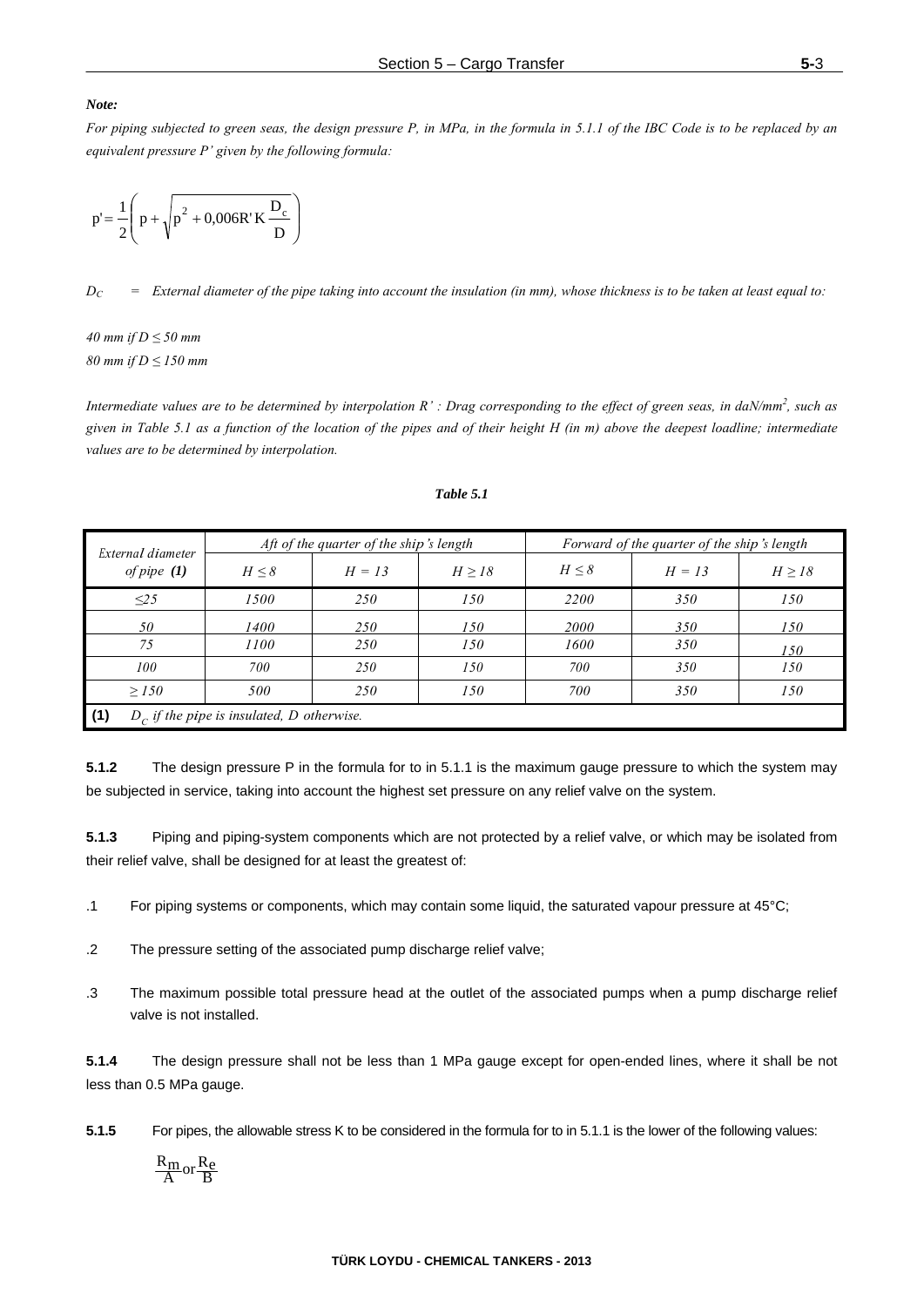where:

 $R_m$  = Specified minimum tensile strength at ambient temperature (N/mm<sup>2</sup>)

 $R_e$  = Specified minimum yield stress at ambient temperature (N/mm<sup>2</sup>). If the stress-strain curve does not show a defined yield stress, the 0.2% proof stress applies.

A and B shall have values of at least  $A = 2.7$  and  $B = 1.8$ .

**5.1.6.1** The minimum wall thickness shall be in accordance with Chapter 4, Machinery, Section 16, C.

**5.1.6.2** Where necessary for mechanical strength to prevent damage, collapse, excessive sag or buckling of pipes due to weight of pipes and content and to superimposed loads from supports, ship deflection or other causes, the wall thickness shall be increased over that required by 5.1.1 or, if this is impracticable or would cause excessive local stresses, these loads shall be reduced, protected against or eliminated by other design methods.

**5.1.6.3** Flanges, valves and other fittings shall be in accordance with recognized standards, taking into account the design pressure defined under 5.1.2.

**5.1.6.4** For flanges not complying with a standard, the dimensions for flanges and associated bolts shall be to the satisfaction of the **TL**.

# **5.2 Piping fabrication and joining details**

**5.2.1** The requirements of this sub-section apply to piping inside and outside the cargo tanks. However, relaxations from these requirements may be accepted in accordance with recognized standards for open-ended piping and for piping inside cargo tanks except for cargo piping serving other cargo tanks.

**5.2.2** Cargo piping shall be joined by welding except:

- .1 For approved connections to shutoff valves and expansion joints; and
- .2 For other exceptional cases specifically approved by the **TL**.

*Cargo piping should be welded except for necessary flanged connections to valves, expansion joints (as permitted in paragraph 5.2.2.1), spool pieces and similar fittings or where required for coating, lining, fabrication, inspection or maintenance.* 

**5.2.3** The following direct connections of pipe lengths without flanges may be considered:

- .1 Butt-welded joints with complete penetration at the root may be used in all applications.
- .2 Slip-on welded joints with sleeves and related welding having dimensions in accordance with recognized standards shall only be used for pipes with an external diameter of 50 mm or less. This type of joint shall not be used when crevice corrosion is expected to occur.
- .3 Screwed connections, in accordance with recognized standards, shall only be used for accessory lines and instrumentation lines with external diameters of 25 mm or less.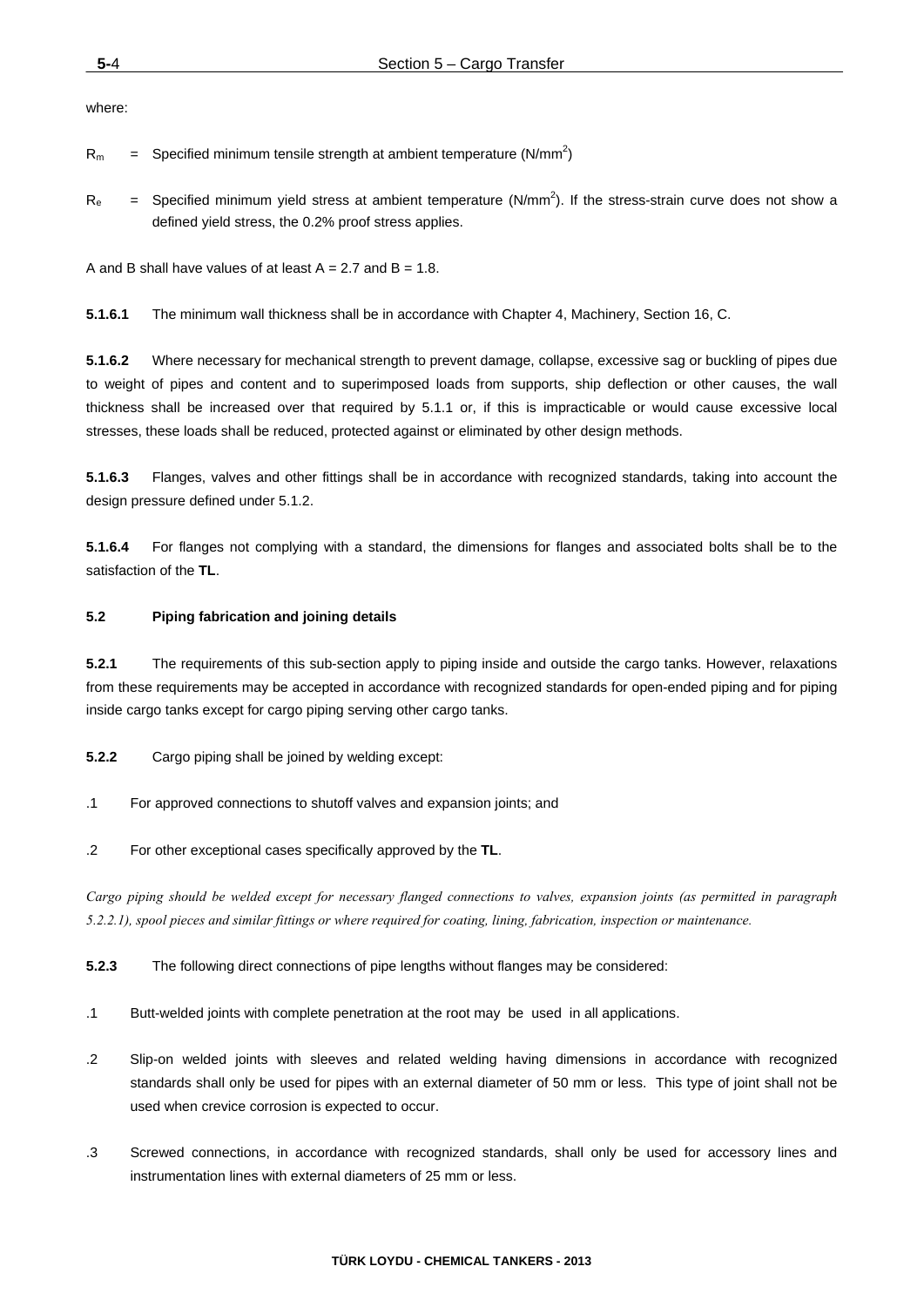**5.2.4** Expansion of piping shall normally be allowed for by the provision of expansion loops or bends in the piping system.

.1 Bellows, in accordance with recognized standards, may be specially considered.

.2 Slip joints shall not be used.

*The use of bellows is not permitted for corrosive and polymerising products, except if provision is made to prevent stagnation of liquids.*

**5.2.5** Welding, post-weld heat treatment and non-destructive testing shall be performed in accordance with Chapter 3, Welding.

- *a) Butt welded pipes and accessories are to be X-rayed at random and entirely checked by means of a dye-penetrant test or an equivalent method.*
- *b) X-rays are to cover at least 10% of the connections and may be extended, at the request of the Surveyor depending on the results of the inspection.*
- *c) Relaxation of the above requirements may be considered by the TL on a case-by-case basis for pipes welded at workshops. However, this only applies to ships exclusively intended to carry cargoes with minor fire risk.*

#### **5.3 Flange connections**

**5.3.1** Flanges shall be of the welded-neck, slip-on or socket-welded type. However, socket-welded-type flanges shall not be used in nominal size above 50 mm.

**5.3.2** Flanges shall comply with recognized standards as to their type, manufacture and test.

## **5.4 Test requirements for piping**

**5.4.1** The test requirements of this sub-section apply to piping inside and outside cargo tanks. However, relaxations from these requirements may be accepted in accordance with recognized standards for piping inside tanks and openended piping.

**5.4.2** After assembly, each cargo piping system shall be subject to a hydrostatic test to at least 1.5 times the design pressure. When piping systems or parts of systems are completely manufactured and equipped with all fittings, the hydrostatic test may be conducted prior to installation aboard the ship. Joints welded on board shall be hydrostatically tested to at least 1.5 times the design pressure.

**5.4.3** After assembly on board, each cargo piping system shall be tested for leaks to a pressure depending on the method applied.

#### **5.5 Piping arrangements**

**5.5.1** Cargo piping shall not be installed under deck between the out-board side of the cargo-containment spaces and the skin of the ship unless clearances required for damage protection (see 2.6) are maintained; but such distances may be reduced where damage to the pipe would not cause release of cargo provided that the clearance required for inspection purposes is maintained.

#### **TÜRK LOYDU - CHEMICAL TANKERS - 2013**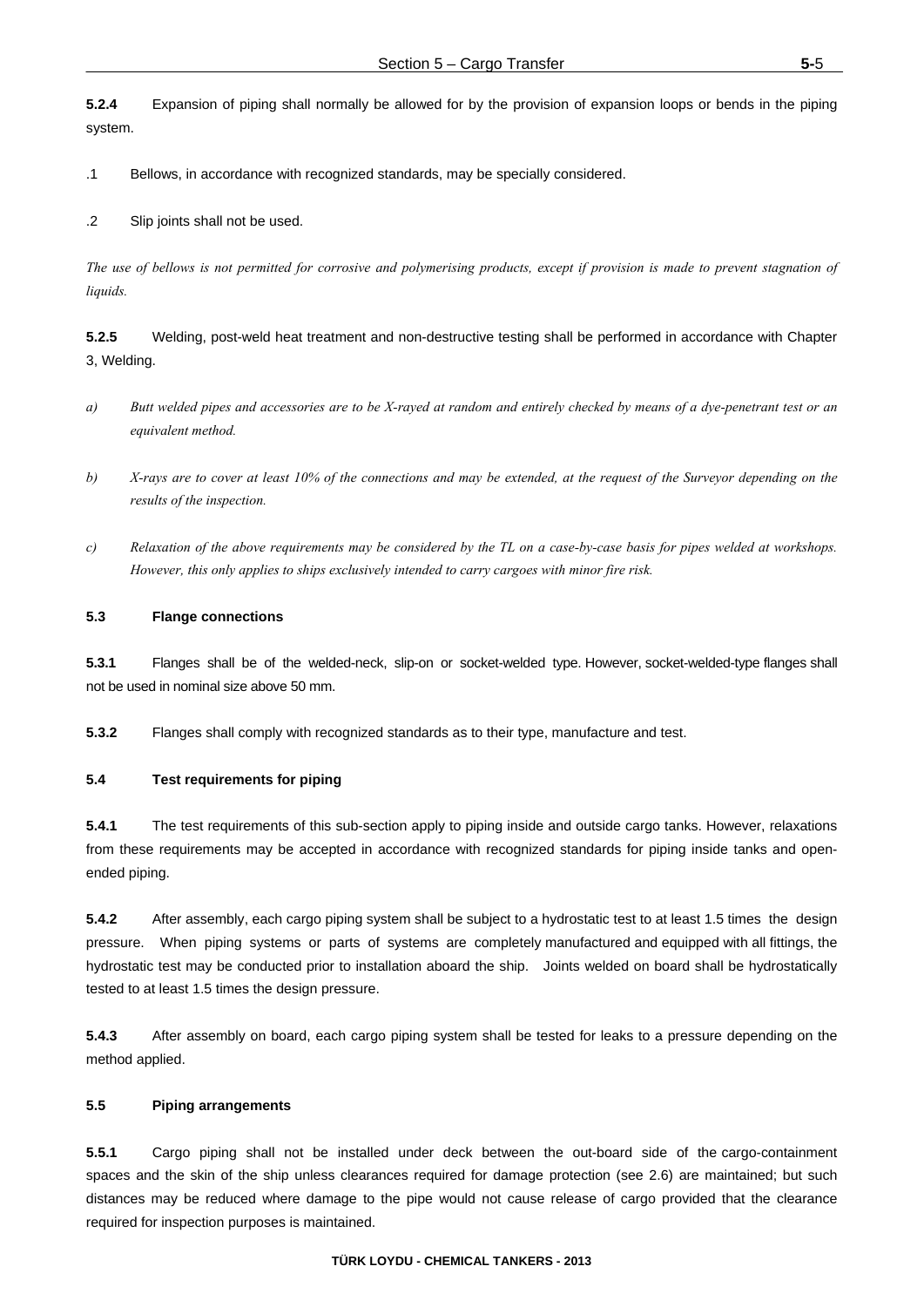**5.5.2** Cargo piping located below the main deck may run from the tank it serves and penetrate tank bulkheads or boundaries common to longitudinally or transversally adjacent cargo tanks, ballast tanks, empty tanks, pump-rooms or cargo pump-rooms provided that inside the tank it serves it is fitted with a stop-valve operable from the weather deck and provided cargo compatibility is assured in the event of piping failure. As an exception, where a cargo tank is adjacent to a cargo pump-room, the stop valve operable from the weather deck may be situated on the tank bulkhead on the cargo pump-room side, provided an additional valve is fitted between the bulkhead valve and the cargo pump. A totally enclosed hydraulically operated valve located outside the cargo tank may, however, be accepted, provided that the valve is:

- .1 Designed to preclude the risk of leakage *(The intent is to guard against the hazard of cargo leaking past a valve gland into the space where the valve is located)*;
- .2 Fitted on the bulkhead of the cargo tank which it serves;
- .3 Suitably protected against mechanical damage;
- .4 Fitted at a distance from the shell as required for damage protection; and
- .5 Operable from the weather deck.

**5.5.3** In any cargo pump-room where a pump serves more than one tank, a stop valve shall be fitted in the line to each tank.

**5.5.4** Cargo piping installed in pipe tunnels shall also comply with the requirements of 5.5.1 and 5.5.2. Pipe tunnels shall satisfy all tank requirements for construction, location and ventilation and electrical hazard requirements. Cargo compatibility shall be assured in the event of a piping failure. The tunnel shall not have any other openings except to the weather deck and cargo pump-room or pump-room.

**5.5.5** Cargo piping passing through bulkheads shall be so arranged as to preclude excessive stresses at the bulkhead and shall not utilize flanges bolted through the bulkhead.

# **5.6 Cargo-transfer control systems**

**5.6.1** For the purpose of adequately controlling the cargo, cargo-transfer systems shall be provided with:

- .1 One stop-valve capable of being manually operated on each tank filling and discharge line, located near the tank penetration; if an individual deep well pump is used to discharge the contents of a cargo tank, a stop-valve is not required on the discharge line of that tank; *(The provisions of this paragraph are not intended to be additional to those of paragraphs 5.5.2 and 5.5.3 for cargo piping below deck)*
- .2 One stop valve at each cargo-hose connection *(One blank flange provided in addition to the stop valve at each cargo hose connection)*;
- .3 Remote shutdown devices for all cargo pumps and similar equipment.

**5.6.2** The controls necessary during transfer or transport of cargoes covered by this code other than in cargo pumprooms which have been dealt with elsewhere in this code shall not be located below the weather deck.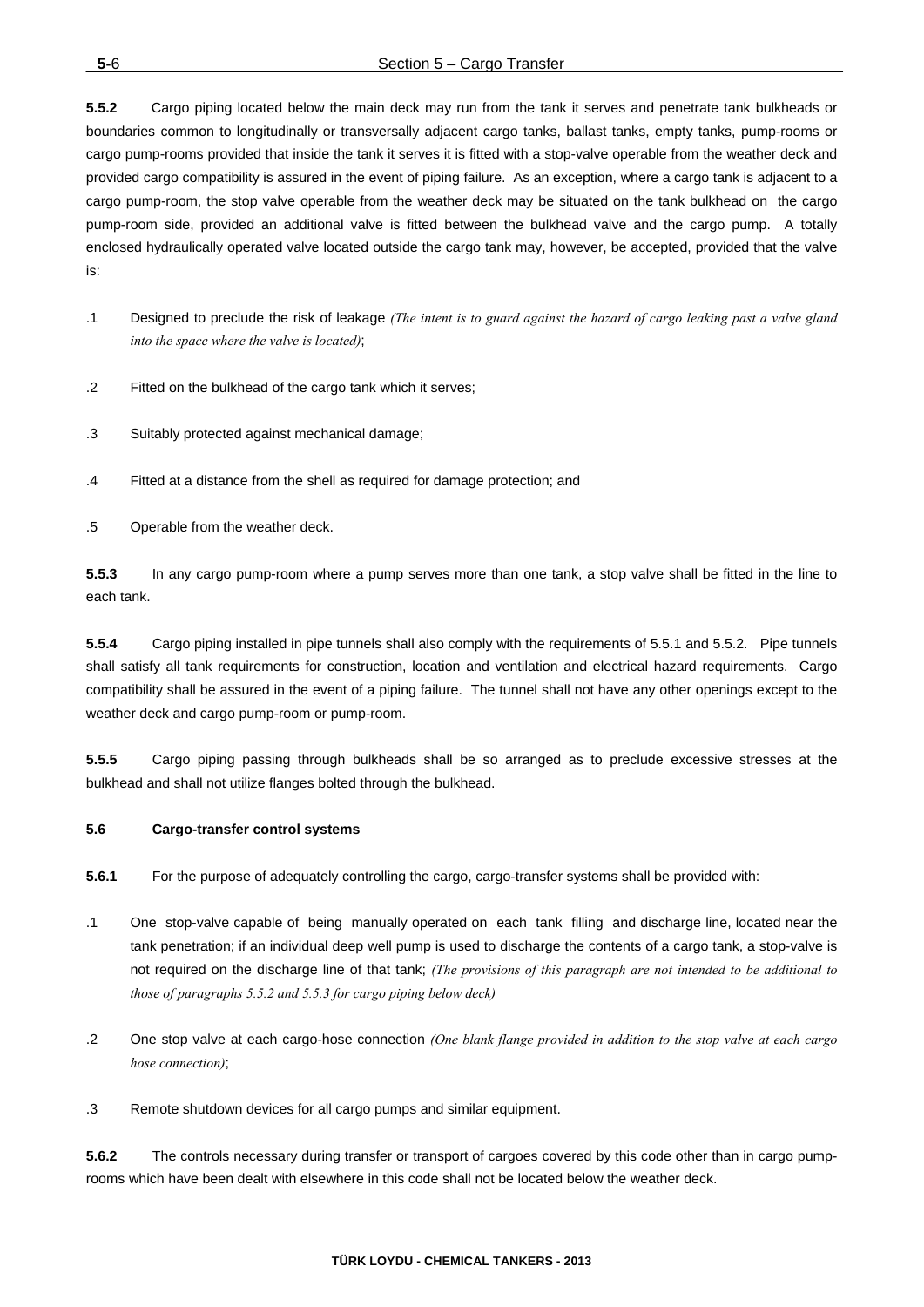**5.6.3** For certain products, additional cargo-transfer control requirements are shown in *column o* in the table of section 17.

## **5.7 Ship's cargo hoses**

**5.7.1** Liquid and vapour hoses used for cargo transfer shall be compatible with the cargo and suitable for the cargo temperature.

*Paragraph 5.7.1 applies to cargo hoses carried on board the vessel and "compatibility with the cargo" means that:* 

*.1. The cargo hose does not lose its mechanical strength or deteriorate unduly when in contact with the cargo, and* 

*.2. The cargo hose material does not affect the cargo in a hazardous way.* 

*Consideration must be given to internal and external surfaces with respect to the above where hoses may be used as an integral part of, or connected to emergency cargo pumps and submerged in the cargo tank.* 

**5.7.2** Hoses subject to tank pressure or the discharge pressure of pumps shall be designed for a bursting pressure not less than 5 times the maximum pressure the hose will be subjected to during cargo transfer.

**5.7.3** For cargo hoses installed on board ships on or after 1 July 2002, each new type of cargo hose, complete with end-fittings, shall be prototype-tested at a normal ambient temperature with 200 pressure cycles from zero to at least twice the specified maximum working pressure. After this cycle pressure test has been carried out, the prototype test shall demonstrate a bursting pressure of at least 5 times its specified maximum working pressure at the extreme service temperature. Hoses used for prototype testing shall not be used for cargo service. Thereafter, before being placed in service, each new length of cargo hose produced shall be hydrostatically tested at ambient temperature to a pressure not less than 1.5 times its specified maximum working pressure but not more than two-fifths of its bursting pressure. The hose shall be stencilled or otherwise marked with the date of testing, its specified maximum working pressure and, if used in services other than the ambient temperature services, its maximum and minimum service temperature, as applicable. The specified maximum working pressure shall not be less than 1 MPa gauge.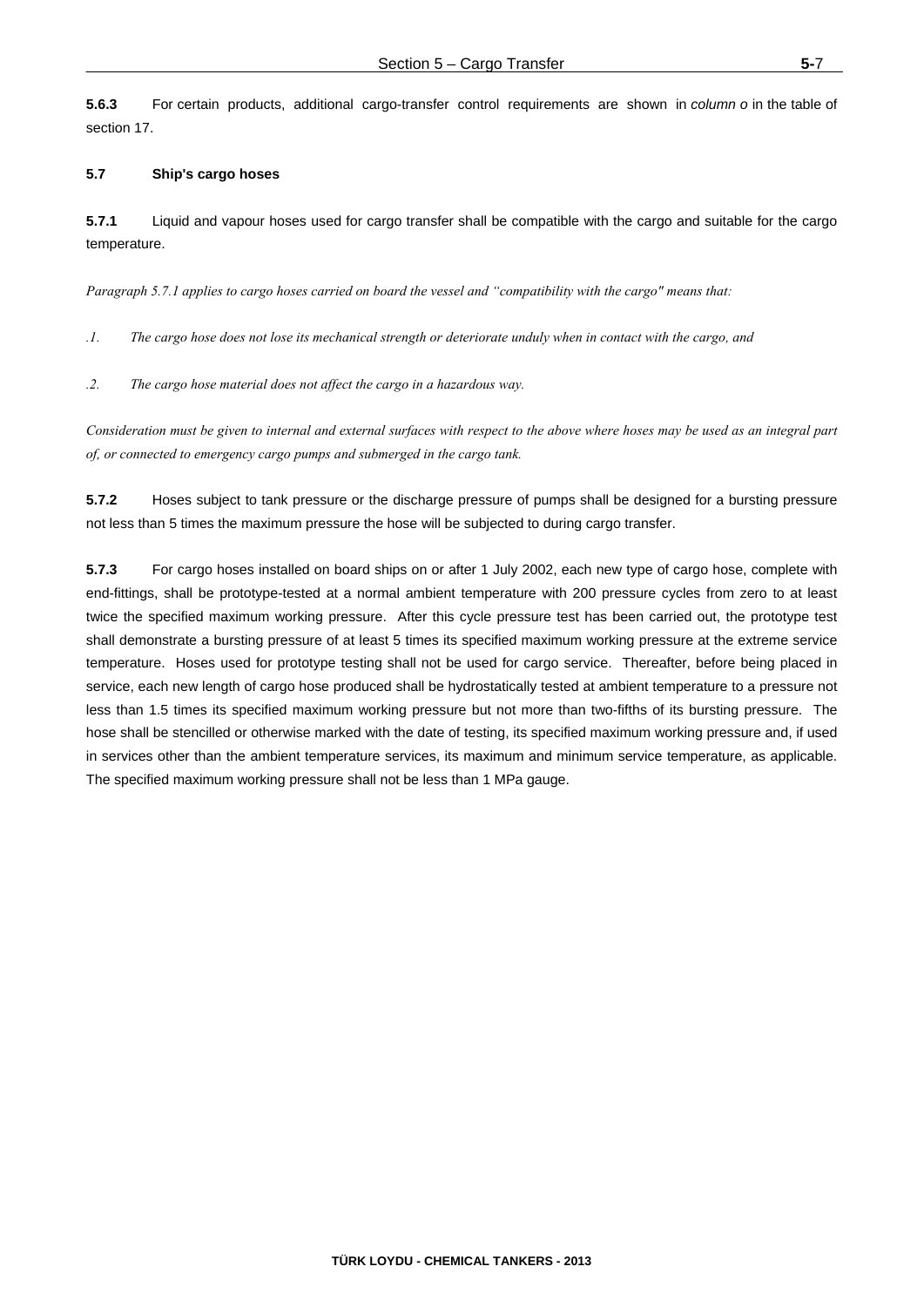# **MATERIALS OF CONSTRUCTION, PROTECTIVE LININGS AND COATINGS**

**6.1** Structural materials used for tank construction, together with associated piping, pumps, valves, vents and their jointing materials, shall be suitable at the temperature and pressure for the cargo to be carried and shall comply with the Chapter II – Materials. Steel is assumed to be the normal material of construction.

*Non-metallic materials used in cargo tanks and connected equipment are to be suitable for the liquids and vapours to which they are exposed.* 

*Primers containing zinc may not be used for stainless steel. Where such type of primer is used for other items which are welded to stainless steel, provisions are to be made to avoid the contamination of the stainless steel by zinc.* 

**6.2** The shipyard is responsible for providing compatibility information to the ship operator and/or master. This must be done in a timely manner before delivery of the ship or on completion of a relevant modification of the material of construction.

**6.3** Where applicable, the following should be taken into account in selecting the material of construction:

- .1 Notch ductility at the operating temperature;
- .2 Corrosive effect of the cargo; and
- .3 Possibility of hazardous reactions between the cargo and the material of construction.

*Selection of materials, coating systems and linings coming into contact with cargo liquid or vapour is to be based on the list of cargoes to*  be carried and shall take into account the suitability and resistance data supplied and guarantied by the material or coating *manufacturers.* 

*Where chlorides are included in the list of cargoes the molybdenum content of stainless steel is not to be less than 2.5 %.* 

*Where seawater is intended to be carried in stainless steel tanks for an extended period the pitting resistance equivalent* 

*W = % Cr + 3.3 % Mo is not to be less than 30.* 

**6.4** The shipper of the cargo is responsible for providing compatibility information to the ship operator and/or master. This must be done in a timely manner before transportation of the product. The cargo shall be compatible with all materials of construction such that:

.1 No damage to the integrity of the materials of construction is incurred; and/or

.2 No hazardous, or potentially hazardous reaction is created.

**6.5** When a product is submitted to IMO for evaluation, and where compatibility of the product with materials referred to in paragraph 6.1 renders special requirements, the BLG Product Data Reporting form shall provide information on the required materials of construction. These requirements shall be reflected in Section 15 and consequentially be referred to in *column o* of Section 17. The reporting form shall also indicate if no special requirements are necessary. The producer of the product is responsible for providing the correct information.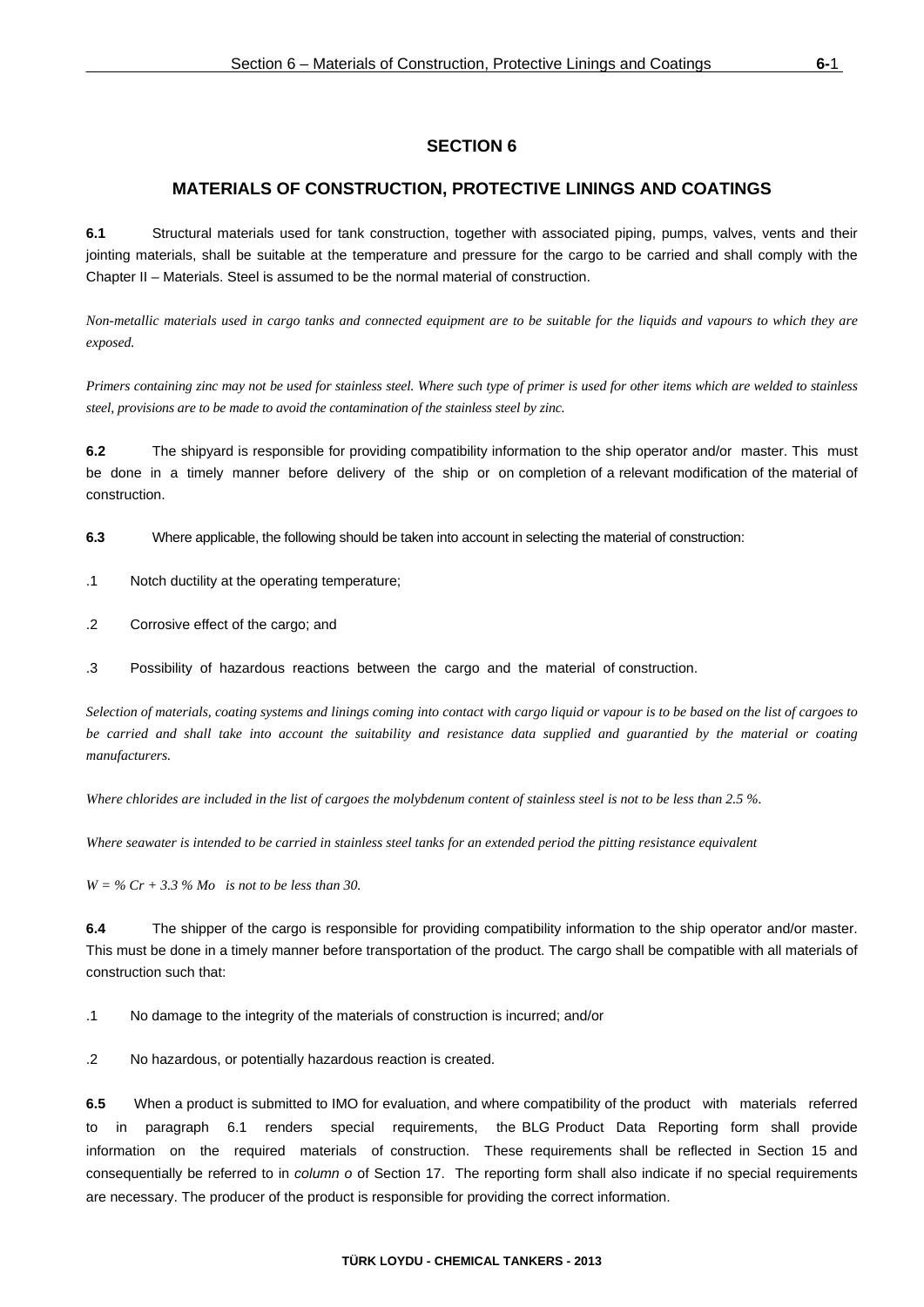# **CARGO TEMPERATURE CONTROL**

|     |         | Page |
|-----|---------|------|
| 7.1 | GENERAL |      |
| 7.2 |         |      |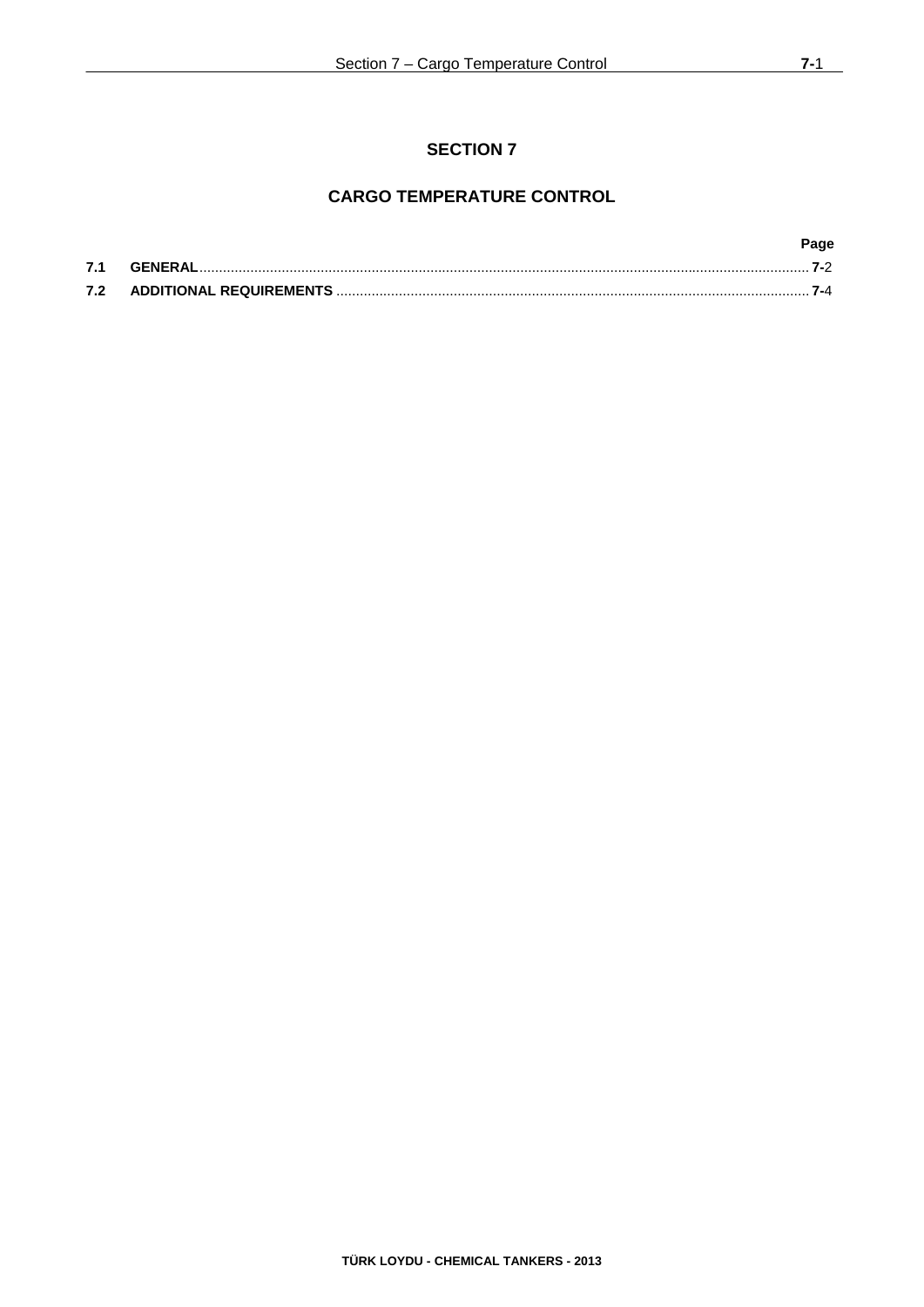# **7.1 General**

**7.1.1** When provided, any cargo heating or cooling systems shall be constructed, fitted and tested in accordance with the rules of **TL**. Materials used in the construction of temperature-control systems shall be suitable for use with the product intended to be carried.

# *7.1.1.1 Cargo Temperature Control Systems*

*Wherever a particular temperature (higher or lower than the ambient temperature) is required to be maintained for the preservation of the cargo, one of the following systems is to be adopted:* 

- *a) Thermal insulated tanks capable of maintaining the temperature of the cargo within acceptable limits for the time of the voyage.*
- *b) A heating or cooling plant or refrigerating plant.*
- *c) A combination of a) and b) above.*

# *7.1.1.2 Heating and Cooling plants*

- *a) Manifolds for the delivery and backflow of heating media are to be fitted on the weather deck; connections to cargo tanks for inlet and outlet are to be in way of the cargo tank top.*
- *b) Where the heat exchanger room is located in the accommodation area and considered as gas-safe, it is to be treated as a machinery space (not a category A machinery space) and provided with independent mechanical extraction ventilation as well as with scuppers discharging directly into the machinery space.*

## *7.1.1.3 Reference Temperature*

*Wherever the cargo temperature is maintained by a heating or refrigerating plant, unless otherwise indicated in the con- tract specification, the system is to be designed taking into account the reference temperatures indicated in Table 7.1.* 

## *Table 7.1*

| <i>Reference temperature</i> $(C)$ |                |                |  |  |
|------------------------------------|----------------|----------------|--|--|
|                                    | Heating system | Cooling system |  |  |
| Sea                                |                | 32             |  |  |
|                                    |                |                |  |  |

## *7.1.1.4 Redundancy*

*Wherever the heating or cooling system is essential for the preservation of the cargo, the following components are to be duplicated:* 

- *a) Coils and ducts in cargo tanks*
- *b) Heating or cooling sources*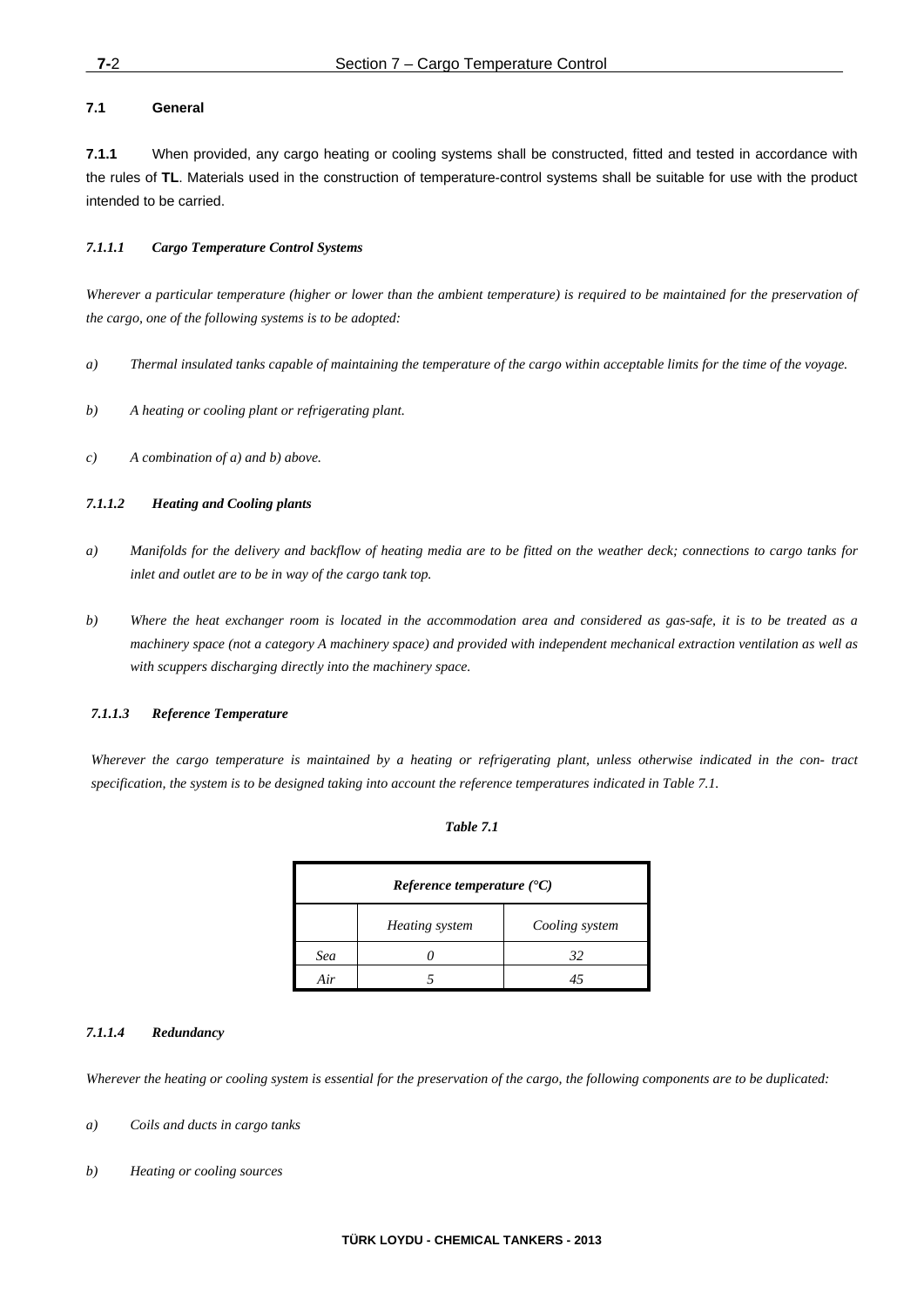- *c) Circulating pumps for cargo and heating cooling media; if suitable for the use, cargo pumps may be employed for the circulation of the heating or cooling media*
- *d) Refrigeration plant.*

## *7.1.1.5 Maximum Surface Temperature*

*Depending on the class temperature of the cargoes being carried, the maximum surface temperature of the heating system, within enclosed spaces inside the cargo area should not exceed the values of Table 7.2.* 

| Class temperature | Maximum surface temperature of the<br>heating system |
|-------------------|------------------------------------------------------|
| Τl                | $450^{\circ}C$                                       |
| T <sub>2</sub>    | $300^{\circ}C$                                       |
| T3                | $200^{\circ}C$                                       |
| T4                | $135^{\circ}C$                                       |
| T5                | $100^{\circ}C$                                       |
| TК                | $85^{\circ}C$                                        |

| able |  |
|------|--|
|------|--|

**7.1.2** Heating or cooling media shall be of a type approved for use with the specific cargo. Consideration shall be given to the surface temperature of heating coils or ducts to avoid dangerous reactions from localized overheating or overcooling of cargo. (See also 15.13.6.)

**7.1.3** Heating or cooling systems shall be provided with valves to isolate the system for each tank and to allow manual regulation of flow.

**7.1.4** In any heating or cooling system, means shall be provided to ensure that, when in any condition other than empty, a higher pressure can be maintained within the system than the maximum pressure head that could be exerted by the cargo tank contents on the system.

**7.1.5** Means shall be provided for measuring the cargo temperature.

- .1 The means for measuring the cargo temperature shall be of restricted or closed type, respectively, when a restricted or closed gauging device is required for individual substances, as shown in column j in the table of Section 17.
- .2 A restricted temperature-measuring device is subject to the definition for a restricted gauging device in 13.1.1.2 (e.g. a portable thermometer lowered inside a gauge tube of the restricted type).
- .3 A closed temperature-measuring device is subject to the definition for a closed gauging device in 13.1.1.3 (e.g. a remote-reading thermometer of which the sensor is installed in the tank).
- .4 When overheating or overcooling could result in a dangerous condition, an alarm system which monitors the cargo temperature shall be provided. (See also operational requirements in 16.6.)

**7.1.6** When products for which 15.12, 15.12.1 or 15.12.3 are listed in *column o* in the table of Section 17 are being heated or cooled, the heating or cooling medium shall operate in a circuit: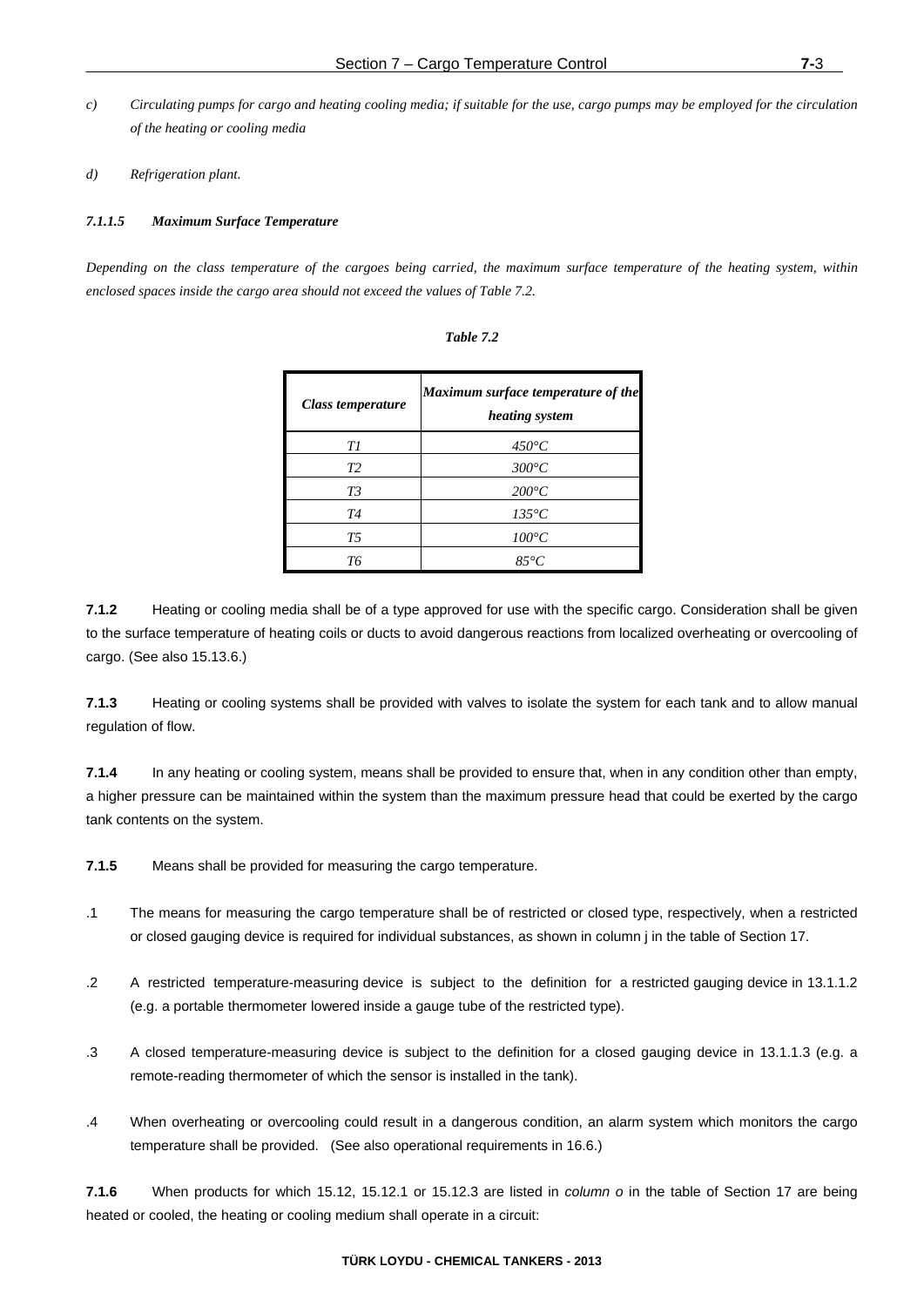- .1 Which is independent of other ship's services, except for another cargo heating or cooling system, and which does not enter the machinery space; or
- .2 Which is external to the tank carrying toxic products; or
- .3 Where the medium is sampled to check for the presence of cargo before it is recirculated to other services of the ship or into the machinery space. The sampling equipment shall be located within the cargo area and be capable of detecting the presence of any toxic cargo being heated or cooled. Where this method is used, the coil return shall be tested not only at the commencement of heating or cooling of a toxic product, but also on the first occasion the coil is used subsequent to having carried an unheated or uncooled toxic cargo.

# **7.2 Additional requirements**

For certain products, additional requirements contained in section 15 are shown in *column o* in the table of Section 17.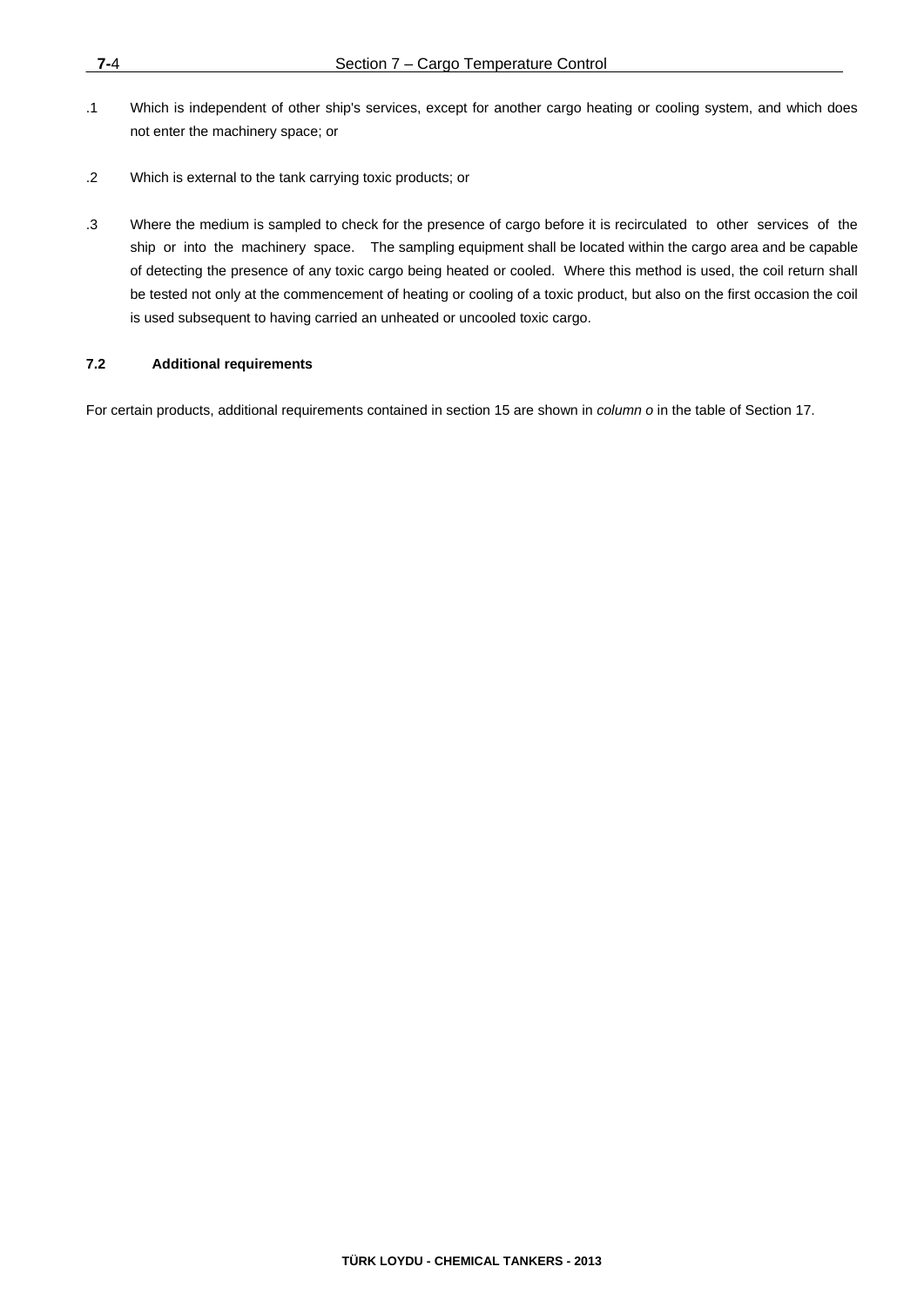# **CARGO TANK VENTING AND GAS-FREEING ARRANGEMENTS**

|  | Page |
|--|------|
|  |      |
|  |      |
|  |      |
|  |      |
|  |      |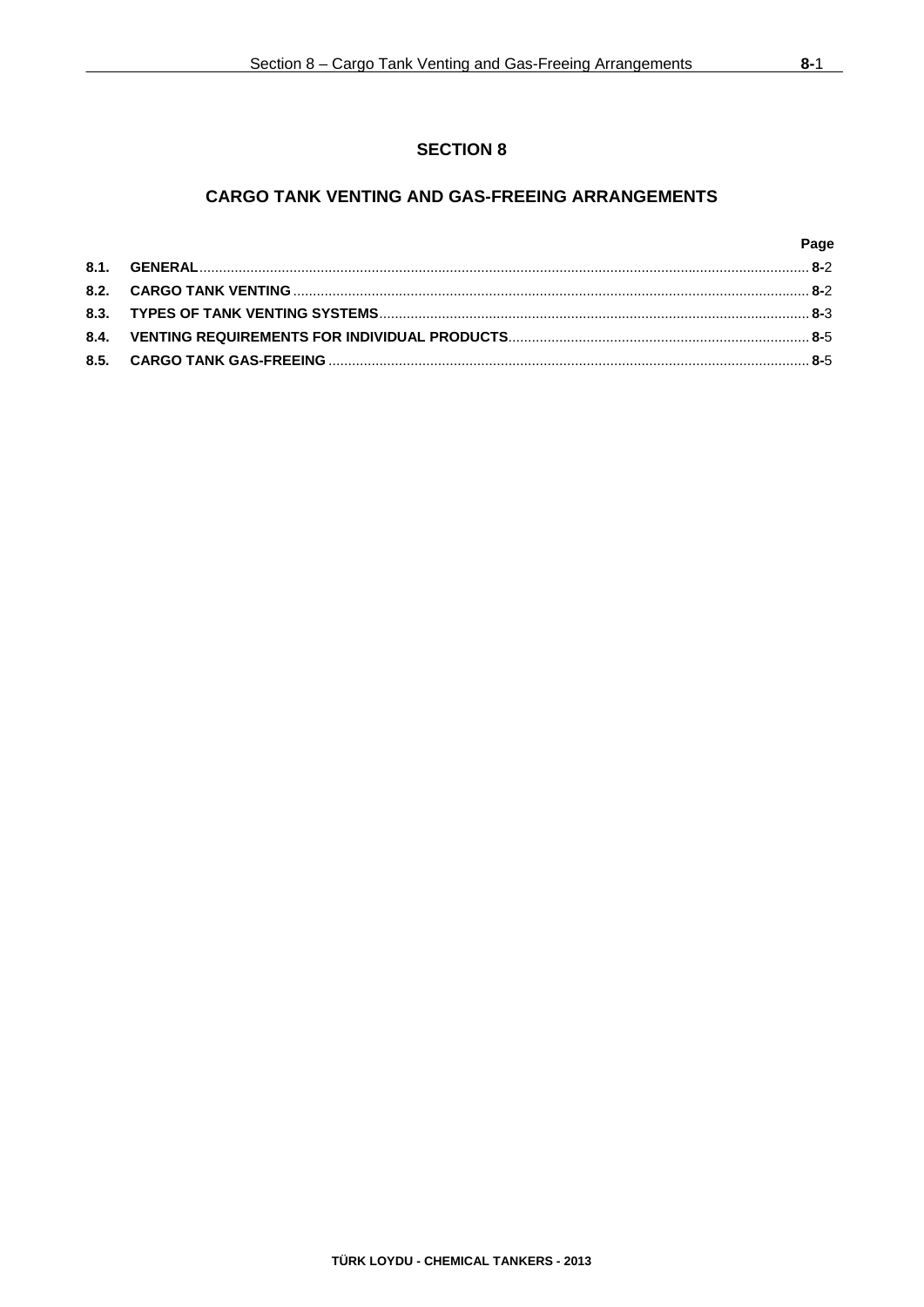## **8.1 Ge eneral**

The requirements of this Section apply in lieu of SOLAS Regulation II-2/4.5.3 and 4.5.6.

## 8.2 Cargo tank venting

**8.2.1** All systems shall be independent of the air pipes and venting systems of all other compartments of the ship. Tank venting systems shall be designed so as to minimize the possibility of cargo vapour accumulating about the decks, entering accommodation, service and machinery spaces and control stations and, in the case of flammable vapours, entering or collecting in spaces or areas containing sources of ignition. Tank venting systems shall be arranged to prevent entrance of water See Figure 8.1) into the cargo tanks and, at the same time, vent outlets shall direct the vapour discharge upwards in the form of unimpeded jets. cargo tanks shall be provided with a venting system appropriate to the cargo being carried and these eegg<br>gg<br>es<br>ry



*Drain outlet is to be sized so small that no bulk of vapour leaks out Figure.8.1* 

8.2.2 The venting systems shall be connected to the top of each cargo tank and as far as practicable the cargo vent lines shall be self-draining back to the cargo tanks under all normal operational conditions of list and trim. Where it is necessary to drain venting systems above the level of any pressure/vacuum valve, capped or plugged drain cocks shall be provided.

When large amounts of drainage from vent lines is envisaged provision for a hose connection to a drain line draining to a suitable *slop tank shou ld be provided.*

**8.2.3** Pro tank. Suitable high-level alarms, overflow control systems or spill valves, together with gauging and tank filling procedures, may be accepted for this purpose. Where the means of limiting cargo tank overpressure includes an automatic closing valve, the valve shall comply with the appropriate provisions of 15.19. ovision shall be made to ensure that the liquid head in any tank does not exceed the design head of the าe<br>าg<br>m<br>วe

 $8.2.4$ created in the cargo tanks during loading or unloading exceeds tank design parameters. The main factors to be considered in the sizing of a tank venting system are as follows: ank venting systems shall be designed and operated so as to ensure that neither pressure nor vacuum

- .1 Design loading and unloading rate;
- .2 Gas evolution during loading: this shall be taken account of by multiplying the maximum loading rate by a factor of at least 1.25;
- .3 Density of the cargo vapour mixture;
- .4 Pressure loss in vent piping and across valves and fittings; and
- .5 Pressure/vacuum settings of relief devices.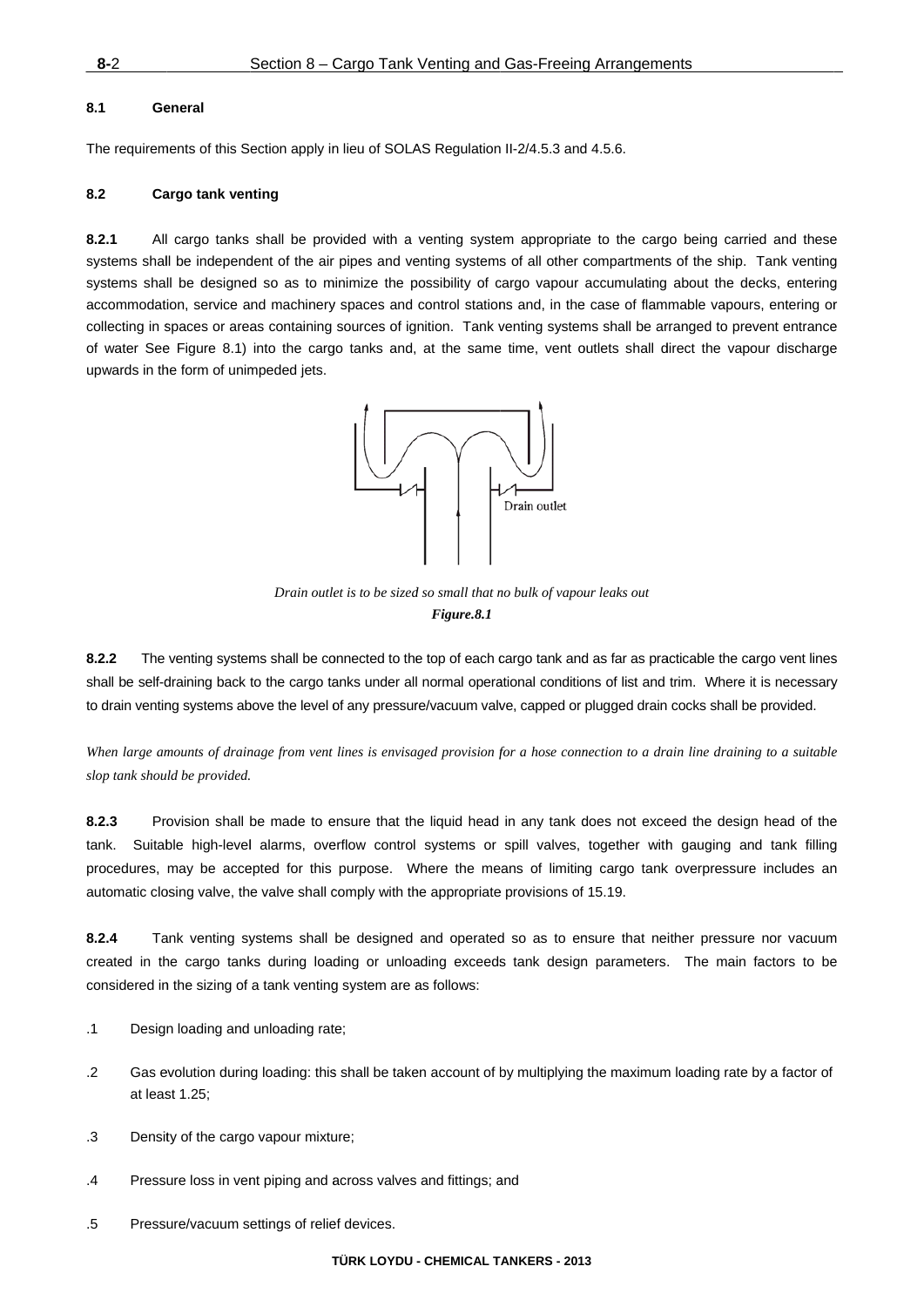**8.2.5** Ta to handle special cargoes as required by the Code, shall be similarly lined or coated or constructed of corrosion-resistant material. ank vent piping connected to cargo tanks of corrosion-resistant material, or to tanks which are lined or coated

**8.2.6** Th group of tanks consistent with the design of the venting systems. he master shall be provided with the maximum permissible loading and unloading rates for each tank or

## **8.3 Ty ypes of tank v venting syste ems**

**8.3.1** An flow of cargo vapours to and from the cargo tanks during normal operations. An open venting system may consist of individual vents from each tank, or such individual vents may be combined into a common header or headers, with due regard to cargo segregation. In no case shall shutoff valves be fitted either to the individual vents or to the header. n open tank venting system is a system which offers no restriction except for friction losses to the free d<br>nt<br>e<br>bf<br>e

*The design that restricts the ingress of the cargo of a cargo tank into other cargo tanks through vent lines even at times of heavy ding the consideration of possible degrading of product quality due to coming to contact with different other dangerous chemicals or their vapours, however, it is desirable that even the open type vent system be of independent design as far as practicable. Figure 8.2*  y<br>ls<br>e





**8.3.2** A pressure/vacuum valves are fitted to each tank to limit the pressure or vacuum in the tank. A controlled venting system may consist of individual vents from each tank or such individual vents on the pressure side only as may be combined into a common header or headers, with due regard to cargo segregation. In no case shall shut-off valves be fitted either above or below pressure- or vacuum-relief valves or pressure/vacuum valves. Provision may be made for bypassing a pressure- or vacuum-relief valve or pressure/vacuum valve under certain operating conditions provided that the requirement of 8.3.6 is maintained and that there is suitable indication to show whether or not the valve is bypassed. controlled tank venting system is a system in which pressure- and vacuum-relief valves or prgeses

By-passing of P/V valves is allowed during cargo operations for cargoes which do not require a vapor return system, provided that *the vent-line outlet is fitted with flame arresters and is located at the required height above the deck level. However, by-passing of high-velocity v valves is not per rmitted.* 

*8.3.2.1 In same cargoes are led to a common pipe header, the pressure relief valves and vacuum regulating valves are to be separate from each other, and any other arrangement than that given in Figure 8.3 is unacceptable. This requirement does not apply to tanks where cargoes which react in a dangerous manner are carried. case where the controlled vent systems of the cargo tanks carrying the cargoes different from each other or the feeo*

#### **T TÜRK LOYDU - - CHEMICAL T ANKERS - 201 3**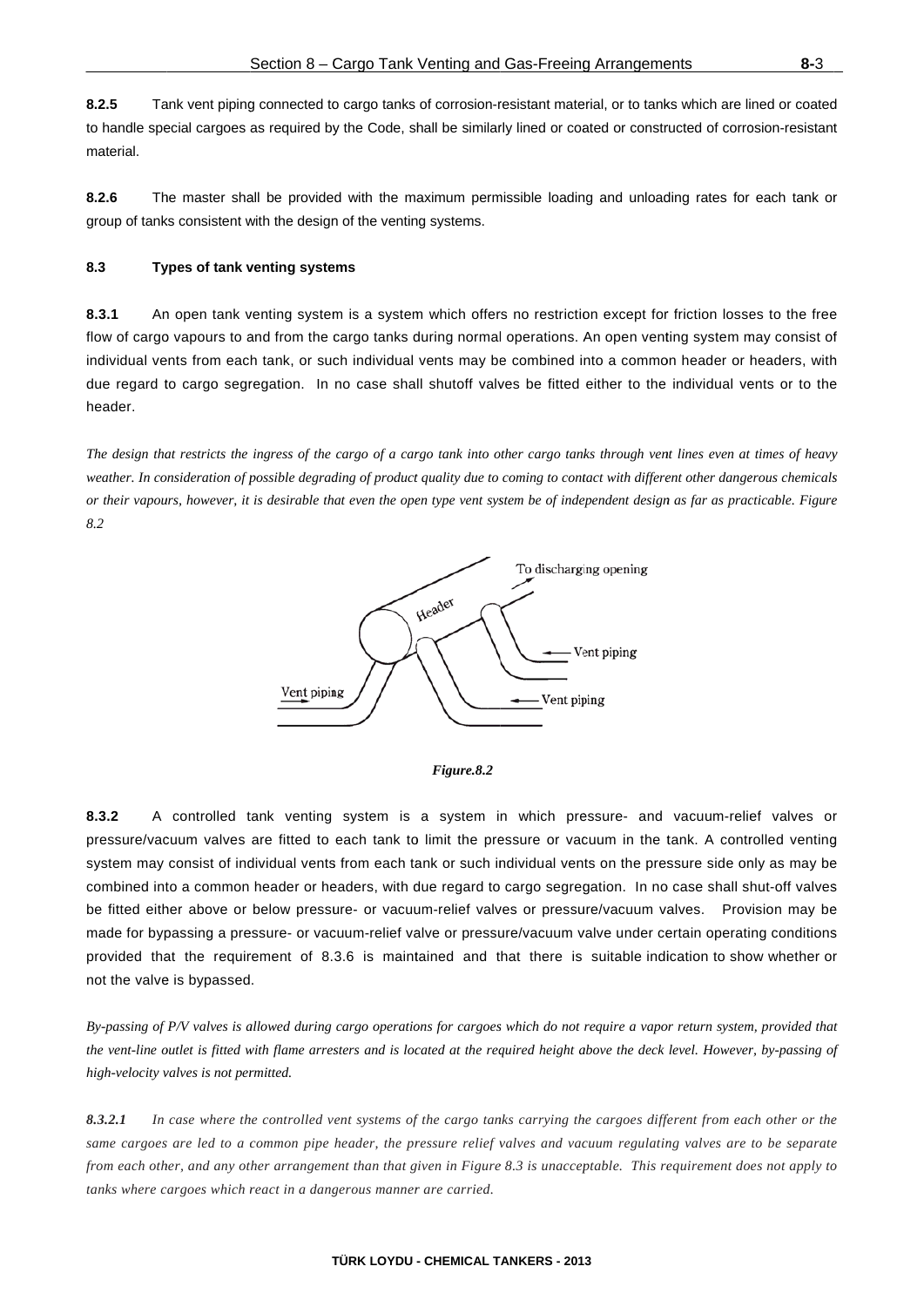

(Vacuum breaker valve is to be of the arrangement either  $(1)$  or  $(2)$ .)



*8.3.2.2 Wh intended to ca arry cargoes d different from e each other or t the same cargo os are used, a any arrangemen nt other than t the vent system independent fo for each tank is unacceptabl le. Accordingly y, both the ar rrangements gi iven in Figure 8.4a and F Figure 8.4b are unacceptable. hen P/V valves whose pressur e side and vacu uum side are le ed to the comm on pipe for the e vent system of f the cargo tank kme*



**8.3.3** Co vapour to prevent over-pressure or under-pressure in the event of failure of one means. Alternatively, the secondary means may consist of pressure sensors fitted in each tank with a monitoring system in the ship's cargo control room or position from which cargo operations are normally carried out. Such monitoring equipment shall also provide an alarm facility which is activated by detection of over-pressure or under-pressure conditions within a tank. ontrolled tank venting systems shall consist of a primary and a secondary means of allowing full flow relief of of ry or m $\frac{1}{3}$  m,

*Vent outlets of f cargo tanks in tended for the c carriage of flam mmable or toxic c products are t to be arranged at a distance of f not less than 3 m* from exhaust ducts and as far as possible from inlet ducts to pump rooms and cargo pump rooms.

- **8.3.4** Th he position of vent outlets of a controlled tank venting system shall be arranged:
- .1 At a height of not less than 6 m above the weather deck (Figure 8.5) or above a raised walkway if fitted within 4 m of the raised walkway; and
- .2 At a d distance of at least 10 m m measured hori zontally from the nearest a air intake or o opening to acc commodation service and machinery spaces and ignition sources.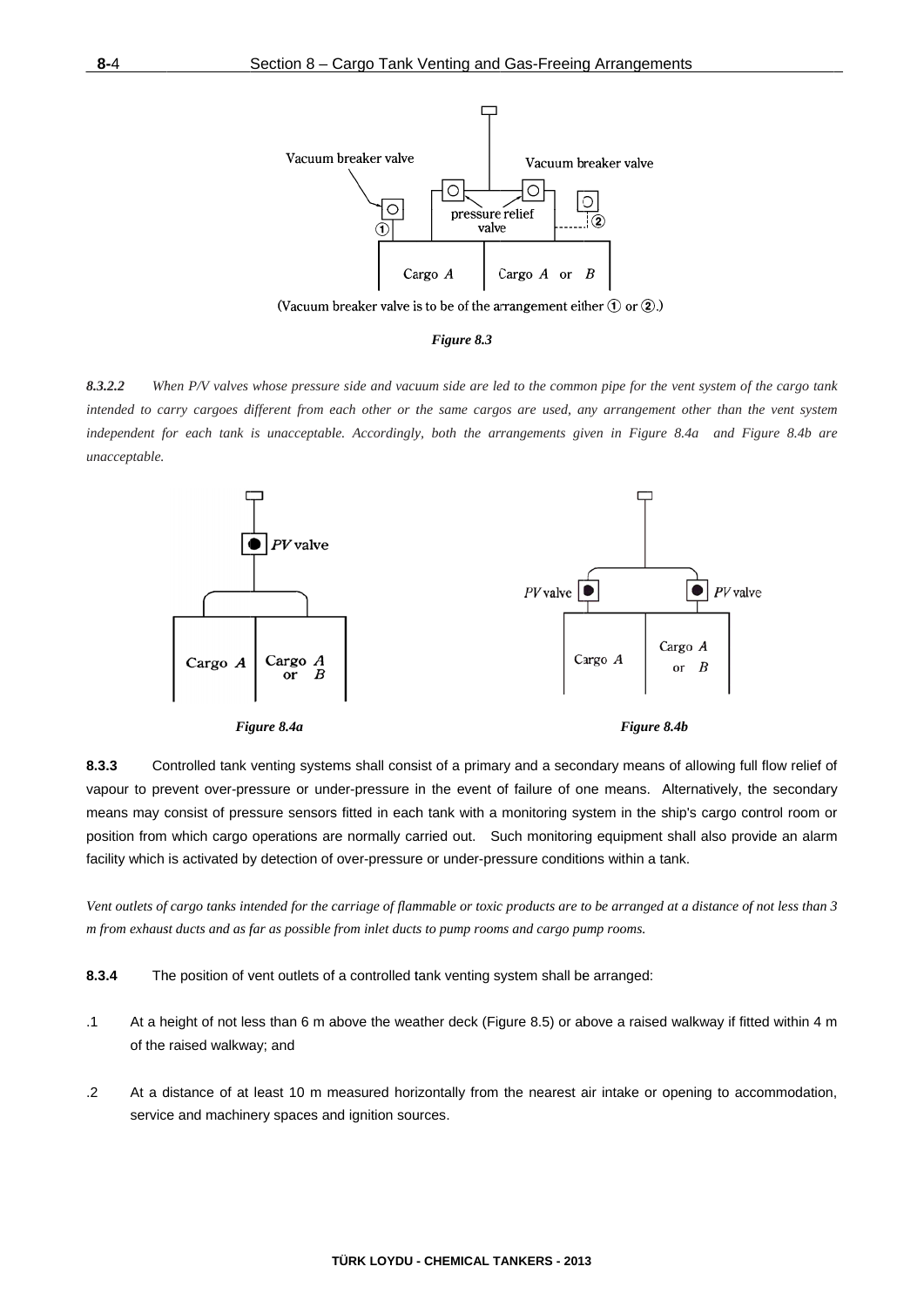

Figure 8.5

 $8.3.5$ The vent outlet height referred to in 8.3.4.1 may be reduced to 3 m above the deck or a raised walkway, as applicable, provided that high-velocity venting valves of an approved type, directing the vapour/air mixture upwards in an unimpeded jet with an exit velocity of at least 30 m/s, are fitted.

8.3.6 Controlled tank venting systems fitted to tanks to be used for cargoes having a flashpoint not exceeding 60°C (closed-cup test) shall be provided with devices to prevent the passage of flame into the cargo tanks. The design, testing and locating of the devices shall comply with the requirements of the TL, which shall contain at least the standards adopted by the Organization (See MSC/Circ. 677).

8.3.7 In designing venting systems and in the selection of devices to prevent the passage of flame for incorporation into the tank venting system, due attention shall be paid to the possibility of the blockage of these systems and fittings by, for example, the freezing of cargo vapour, polymer build-up, atmospheric dust or icing up in adverse weather conditions. In this context it shall be noted that flame arresters and flame screens are more susceptible to blockage. Provisions shall be made such that the system and fittings may be inspected, operationally checked, cleaned or renewed as applicable.

8.3.8 Reference in 8.3.1 and 8.3.2 to the use of shutoff valves in the venting lines shall be interpreted to extend to all other means of stoppage, including spectacle blanks and blank flanges.

#### $8.4$ Venting requirements for individual products

Venting requirements for individual products are shown in *column q*, and additional requirements in *column o* in the table of Section 17.

#### $8.5$ Cargo tank gas-freeing

 $8.5.1$ The arrangements for gas-freeing cargo tanks used for cargoes other than those for which open venting is permitted shall be such as to minimize the hazards due to the dispersal of flammable or toxic vapours in the atmosphere and to flammable or toxic vapour mixtures in a cargo tank. Accordingly, gas-freeing operations shall be carried out such that vapour is initially discharged:

- $\cdot$ 1 Through the vent outlets specified in 8.3.4 and 8.3.5; or
- $\overline{.2}$ Through outlets at least 2 m above the cargo tank deck level with a vertical exit velocity of at least 30 m/s maintained during the gas-freeing operation; or
- $\cdot$ 3 Through outlets at least 2 m above the cargo tank deck level with a vertical exit velocity of at least 20 m/s which are protected by suitable devices to prevent the passage of flame.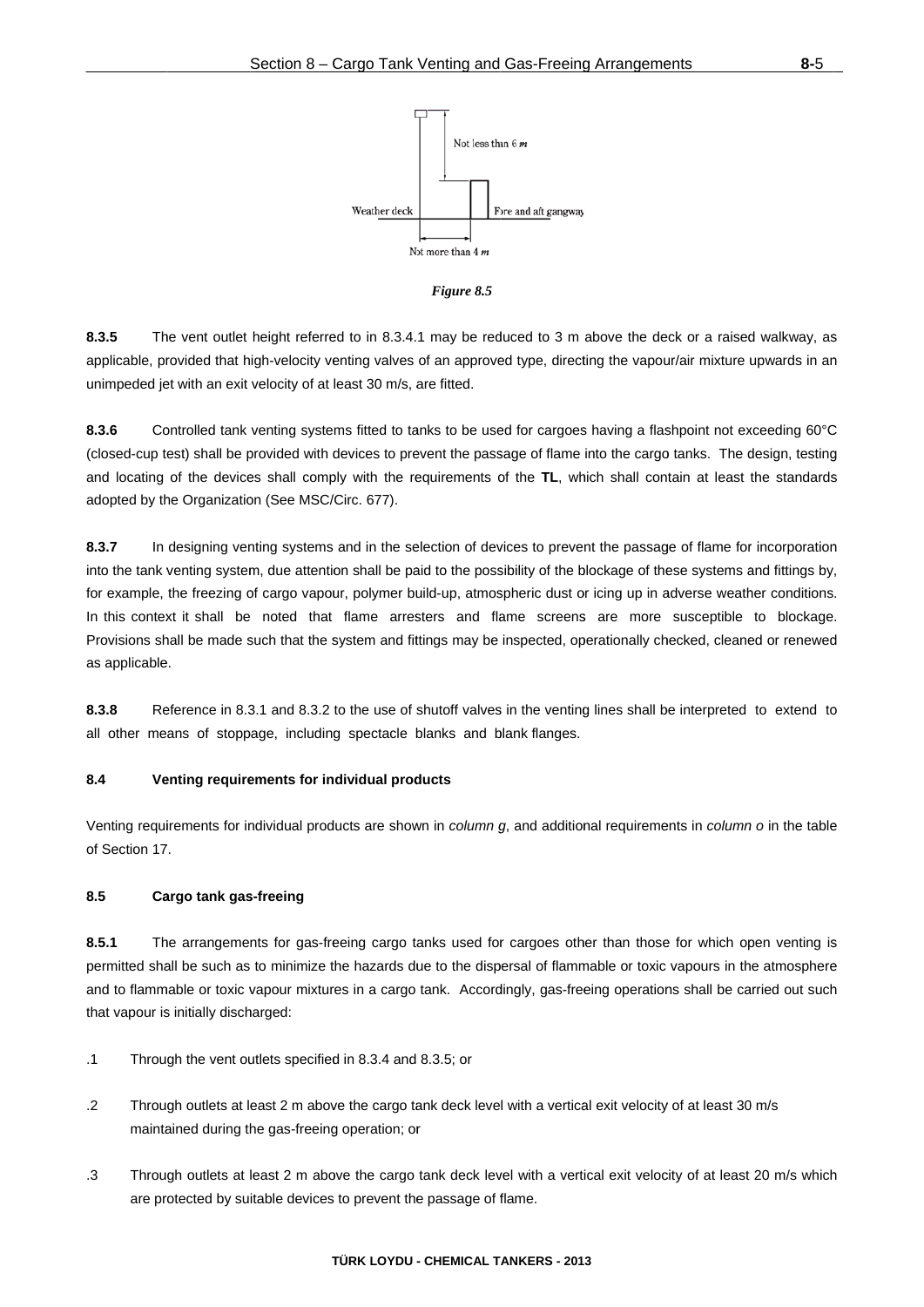When the flammable vapour concentration at the outlets has been reduced to 30% of the lower flammable limit and, in the case of a toxic product, the vapour concentration does not present a significant health hazard, gas-freeing may thereafter be continued at cargo tank deck level.

**8.5.2** The outlets referred to in 8.5.1.2 and 8.5.1.3 may be fixed or portable pipes.

**8.5.3** In designing a gas-freeing system in conformity with 8.5.1, particularly in order to achieve the required exit velocities of 8.5.1.2 and 8.5.1.3, due consideration shall be given to the following:

- .1 Materials of construction of system;
- .2 Time to gas-free;
- .3 Flow characteristics of fans to be used;
- .4 The pressure losses created by ducting, piping, cargo tank inlets and outlets;
- .5 The pressure achievable in the fan driving medium (e.g. water or compressed air); and
- .6 The densities of the cargo vapour/air mixtures for the range of cargoes to be carried.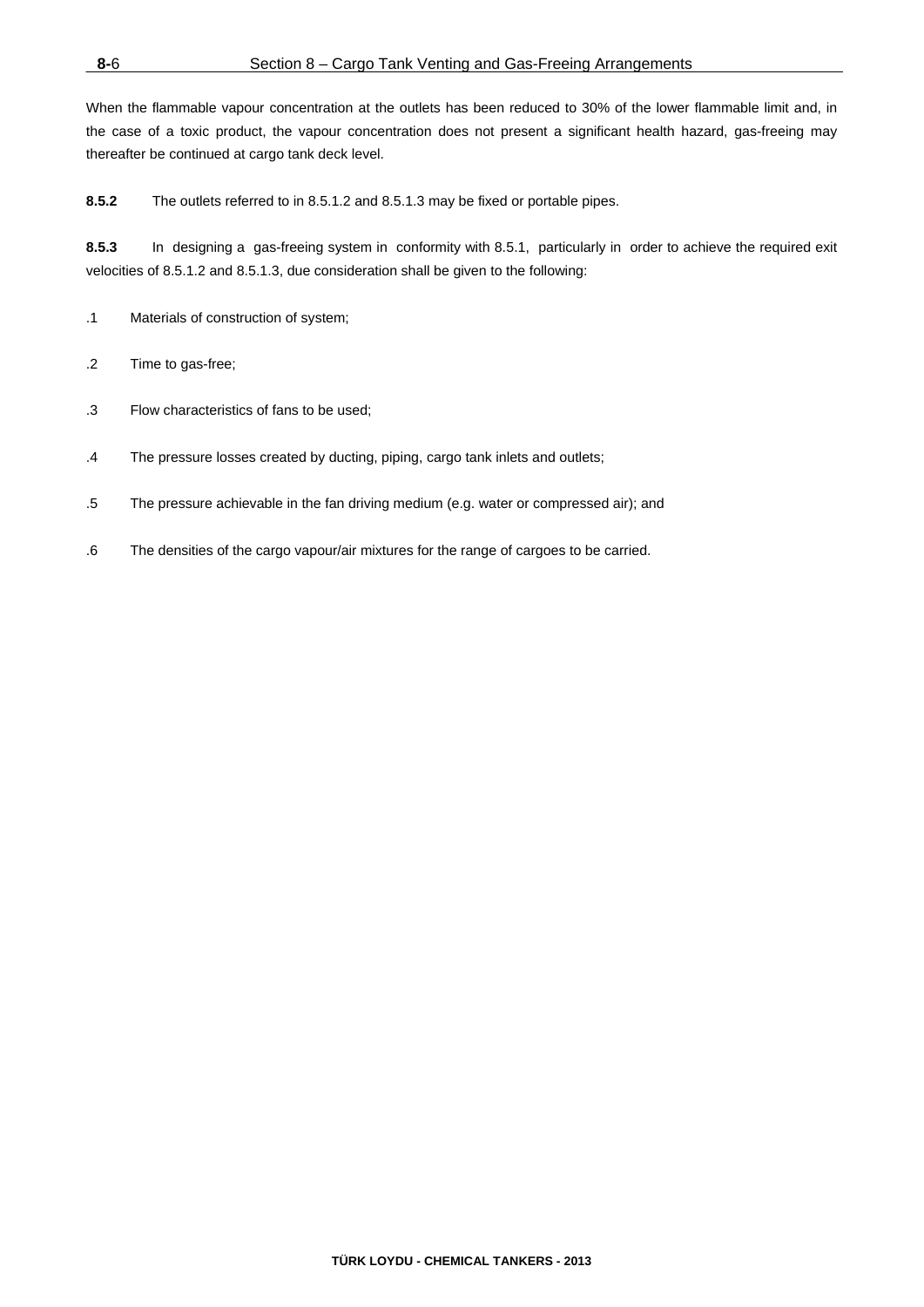# **SECTION 9**

# **ENVIRONMENTAL CONTROL**

|      | Page |
|------|------|
| 9.1. | 9-2  |
| 9.2. |      |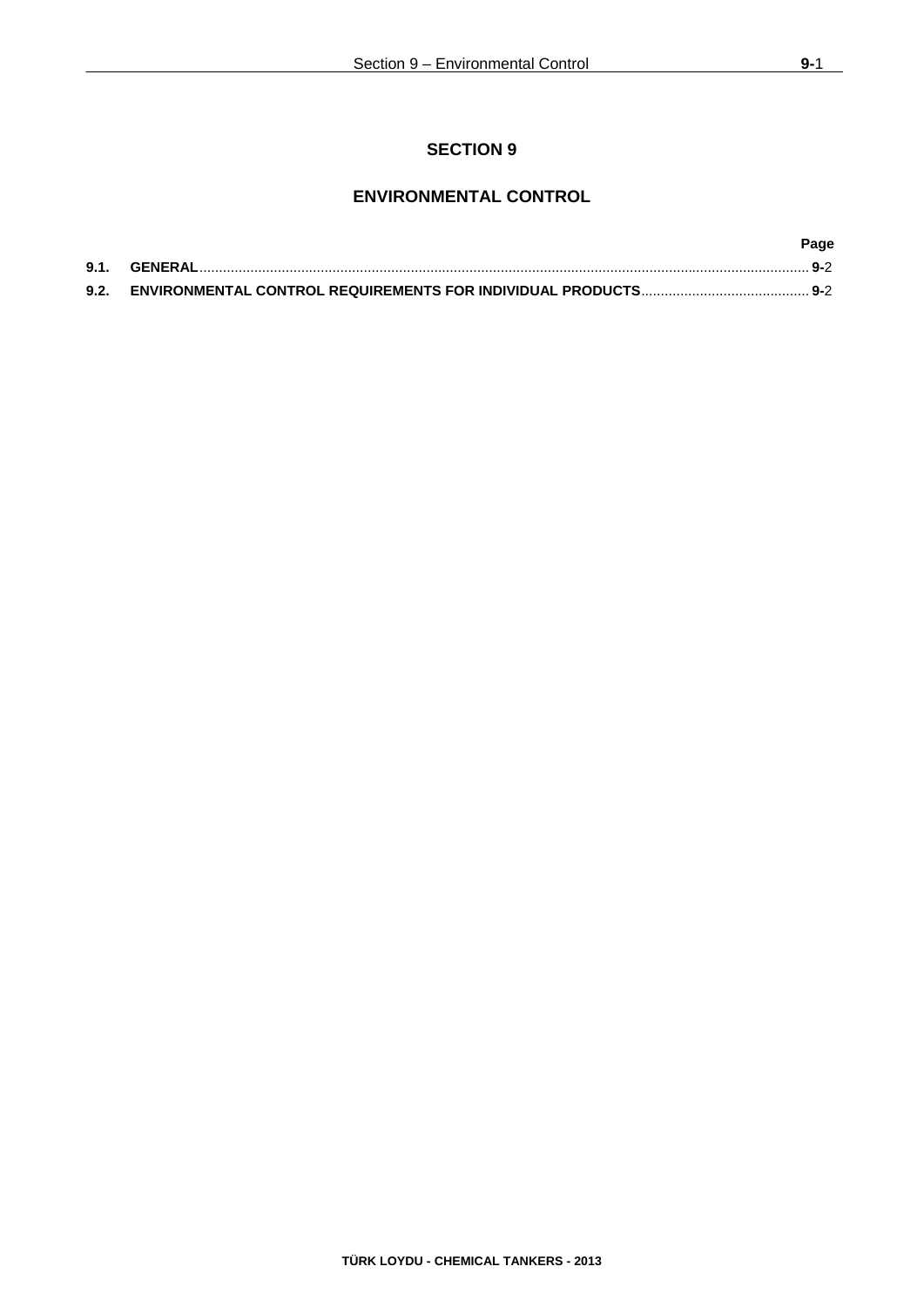## **9.1 General**

**9.1.1** Vapour spaces within cargo tanks and, in some cases, spaces surrounding cargo tanks may require to have specially controlled atmospheres.

**9.1.2** There are four different types of control for cargo tanks, as follows:

- .1 *Inerting:* by filling the cargo tank and associated piping systems and, where specified in section 15, the spaces surrounding the cargo tanks, with a gas or vapour which will not support combustion and which will not react with the cargo, and maintaining that condition.
- .2 *Padding:* by filling the cargo tank and associated piping systems with a liquid, gas or vapour which separates the cargo from the air, and maintaining that condition.
- .3 *Drying:* by filling the cargo tank and associated piping systems with moisture- free gas or vapour with a dewpoint of 40°C or below at atmospheric pressure, and maintaining that condition.
- .4 *Ventilation:* forced or natural.
- **9.1.3** Where inerting or padding of cargo tanks is required:
- .1 An adequate supply of inert gas for use in filling and discharging the cargo tanks shall be carried or shall be manufactured on board unless a shore supply is available. In addition, sufficient inert gas shall be available on the ship to compensate for normal losses during transportation.
- .2 The inert gas system on board the ship shall be able to maintain a pressure of at least 0.007 MPa gauge within the containment system at all times. In addition, the inert gas system shall not raise the cargo tank pressure to more than the tank's relief-valve setting.
- .3 Where padding is used, similar arrangements for supply of the padding medium shall be made as required for inert gas in 9.1.3.1 and 9.1.3.2.
- .4 Means shall be provided for monitoring ullage spaces containing a gas blanket to ensure that the correct atmosphere is being maintained.
- .5 Inerting or padding arrangements or both, where used with flammable cargoes, shall be such as to minimize the creation of static electricity during the admission of the inerting medium.

**9.1.4** Where drying is used and dry nitrogen is used as the medium, similar arrangements for supply of the drying agent shall be made to those required in 9.1.3. Where drying agents are used as the drying medium on all air inlets to the tank, sufficient medium shall be carried for the duration of the voyage, taking into consideration the diurnal temperature range and the expected humidity.

## **9.2 Environmental control requirements for individual products**

The required types of environmental control for certain products are shown in *column h* in the table of Section 17.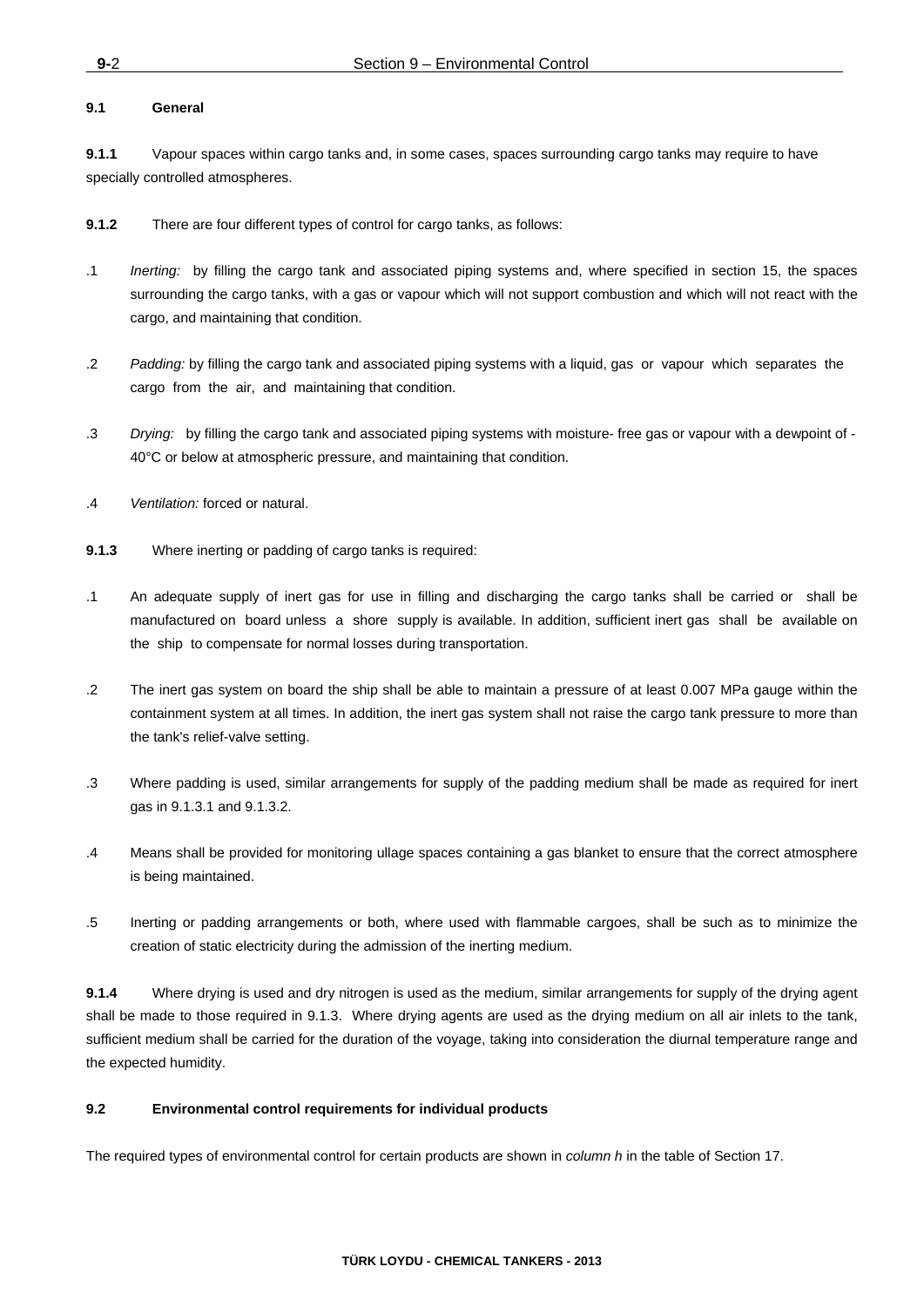# **SECTION 10**

# **ELECTRICAL INSTALLATIONS**

|  | Page |
|--|------|
|  |      |
|  |      |
|  |      |
|  |      |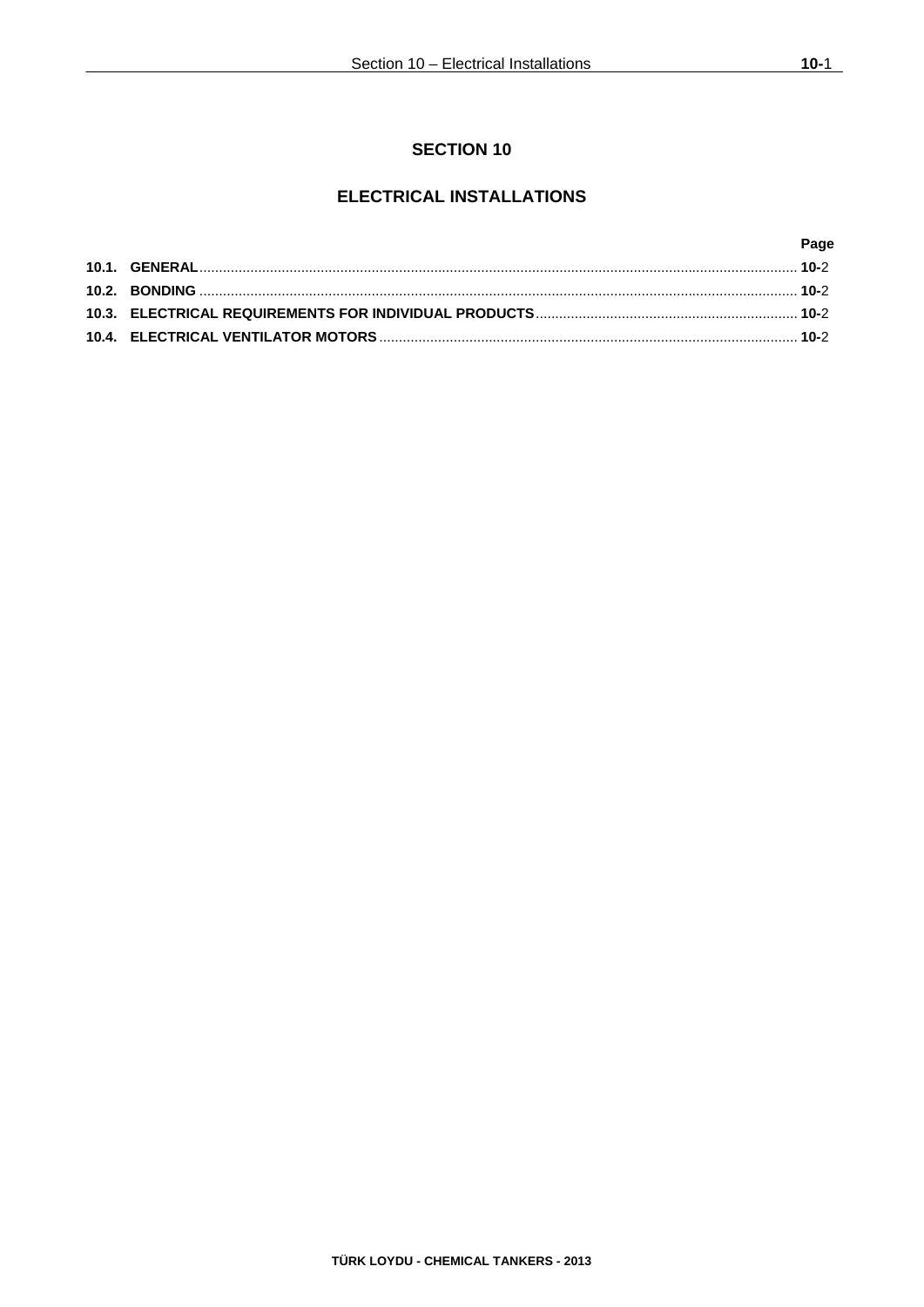## **10.1 General**

**10.1.1** The provisions of this section are applicable to ships carrying cargoes which are inherently, or due to their reaction with other substances, flammable or corrosive to the electrical equipment, and shall be applied in conjunction with applicable electrical requirements of part D of chapter II-1 of SOLAS. Regarding Part D, Chapter II-1 of **SOLAS** see Chapter 5 – Electrical Installation.

**10.1.2.1** Electrical installations shall be such as to minimize the risk of fire and explosion from flammable products\*.

**10.1.2.2** Where the specific cargo is liable to damage the materials normally used in electrical apparatus, due consideration shall be given to the particular characteristics of the materials chosen for conductors, insulation, metal parts, etc. As far as necessary, these components shall be protected to prevent contact with gases or vapours liable to be encountered.

**10.1.3** Unless otherwise required in this Section the provisions of Chapter 5 – Electrical Installation are to be complied with.

**10.1.4** Electrical equipment, cables and wiring shall not be installed in the hazardous locations unless it conforms with the standards not inferior to those acceptable to the Organization\*. However, for locations not covered by such standards, electrical equipment, cables and wiring which do not conform to the standards may be installed in hazardous locations based on a risk assessment to the satisfaction of the Administration, to ensure that an equivalent level of safety is assured.

**10.1.5** Where electrical equipment is installed in hazardous locations, as permitted in this section, it shall be to the satisfaction of the Administration and certified by the relevant authorities recognized by the Administration for operation in the flammable atmosphere concerned, as indicated in *column i* in the table of section 17.

**10.1.6** For guidance, indication is given if the flashpoint of a substance is in excess of 60°C. In the case of a heated cargo, carriage conditions might need to be established and the requirements for cargoes having a flashpoint not exceeding 60°C applied.

#### **10.2 Bonding**

Independent cargo tanks shall be electrically bonded to the hull. All gasketed cargo-pipe joints and hose connections shall be electrically bonded.

#### **10.3 Electrical requirements for individual products**

Electrical requirements for individual products are shown in *column i* in the table of section 17.

## *10.4 Electrical ventilator motors*

*Requirements for electrical motors for ventilation systems are also given in Section 12.1.8.*

<sup>\*</sup> *Reference is made to the recommendations published by the International Electrotechnical Commission, in particular to Publication IEC 60092-502.*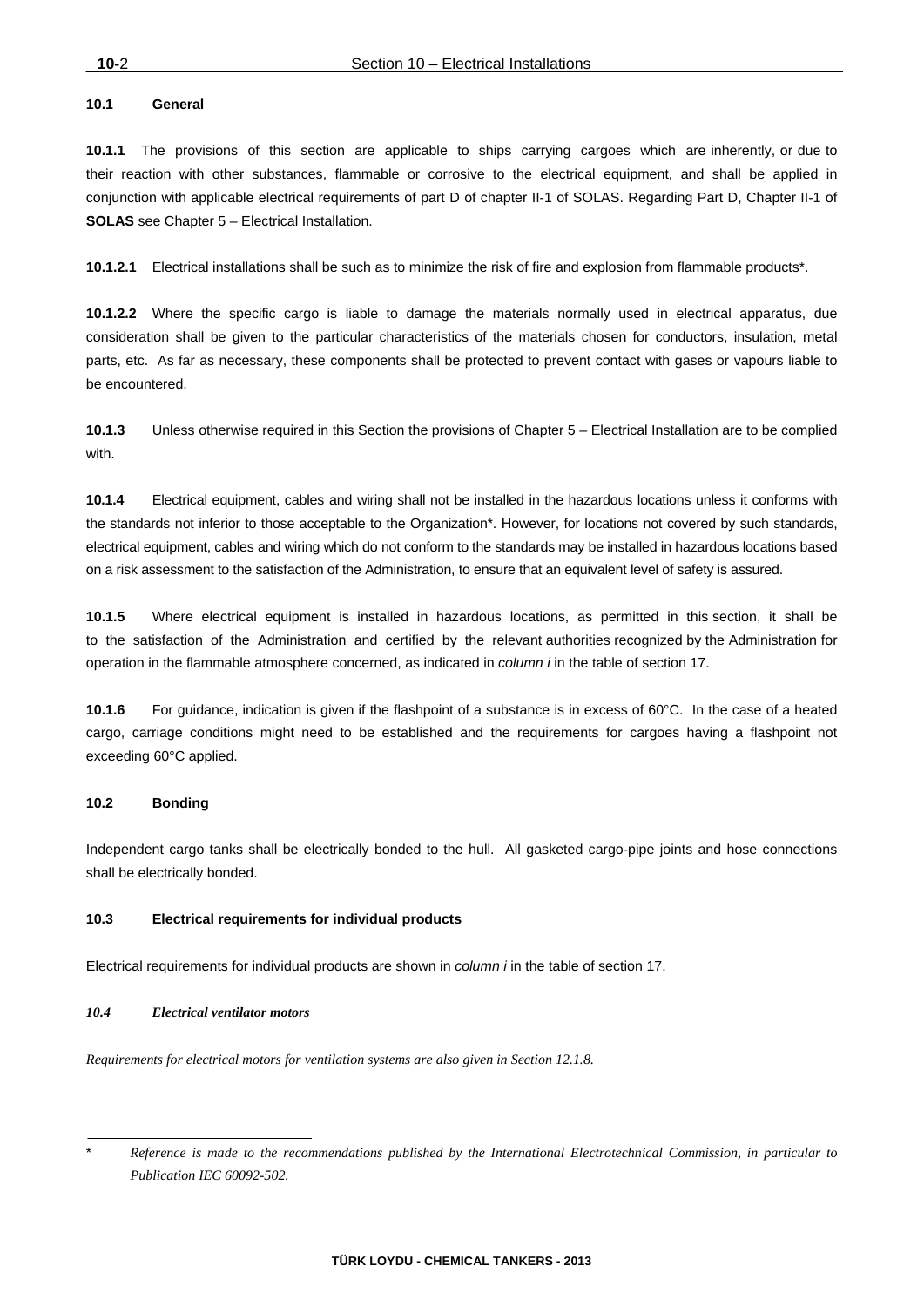# FIRE PROTECTION AND FIRE EXTINCTION

|  | Page |
|--|------|
|  |      |
|  |      |
|  |      |
|  |      |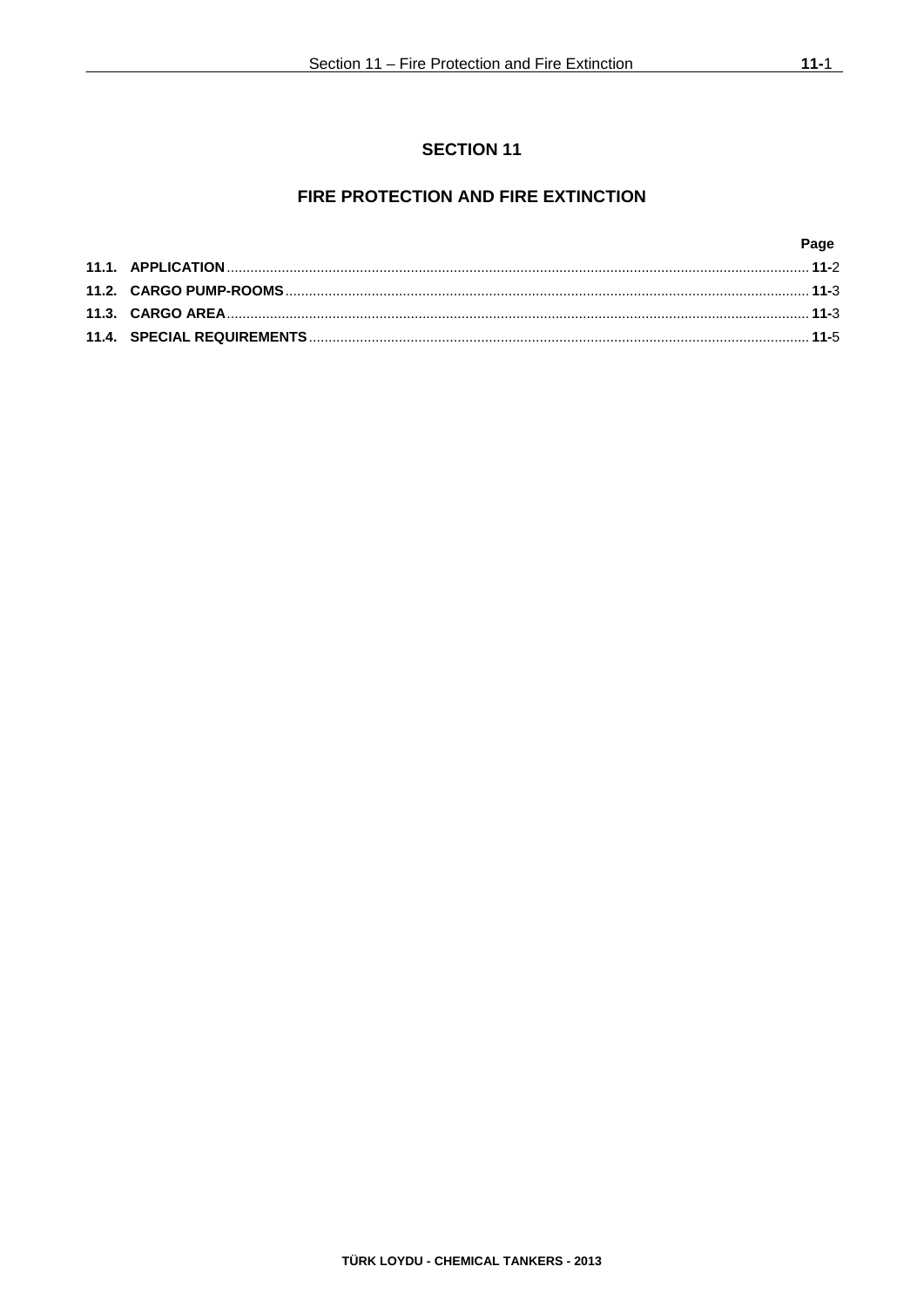# **11.1 Application**

**11.1.1** The requirements for tankers in SOLAS chapter II-2 shall apply to ships covered by this chapter, irrespective of tonnage, including ships of less than 500 tons gross tonnage, except that:

- .1 Regulations 4.5.5, 10.8 and 10.9 shall not apply;
- .2 Regulation 4.5.1.2 (i.e. the requirements for location of the main cargo control station) need not apply;
- .3 Regulations 10.2, 10.4, and 10.5 shall apply as they would apply to cargo ships of 2,000 tons gross tonnage and over;

*SOLAS Regulations II-2/10.2 and 10.4 apply to cargo ships of 500 gross tonnage and over under SOLAS and to chemical carriers, regardless of size, under the IBC Code.* 

 *SOLAS II-2/10.5, except for sub-paragraph 10.5.6, applies to chemical tankers, regardless of size, constructed on/after 1 July 1986.* 

.4 Regulation 10.5.6 shall apply to ships of 2,000 gross tonnage and over

*SOLAS II-2/10.5.6 applies only to chemical tankers constructed on/after 1 July 2002 and of 2,000 gross tonnage and above.* 

- .5 The provisions of 11.3 shall apply in lieu of regulation 10.8;
- .6 The provisions of 11.2 shall apply in lieu of regulation 10.9;
- .7 Regulation 4.5.10 shall apply to ships of 500 gross tonnage and over, replacing "hydrocarbon gases" by "flammable vapours" in the regulation; and
- .8 Regulations 13.3.4 and 13.4.3 shall apply to ships of 500 gross tonnage and over.

**11.1.2** Notwithstanding the provisions of 11.1.1, ships engaged solely in the carriage of products which are nonflammable (entry NF in *column i* of the table of minimum requirements) need not comply with requirements for tankers specified in SOLAS chapter II-2, provided that they comply with the requirements for cargo ships of that section, except that regulation 10.7 need not apply to such ships and 11.2 and 11.3, hereunder, need not apply.

**11.1.3** For ships engaged solely in the carriage of products with a flashpoint of 60°C and above (entry "Yes" in *column i* of the table of minimum requirements), the requirements of SOLAS chapter II-2 may apply as specified in regulation II-2/1.6.4 in lieu of the provisions of this section.

**11.1.4** In lieu of the provisions of SOLAS regulation II-2/1.6.7, the requirements of regulations II-2/4.5.10.1.1 and II-2/4.5.10.1.4 shall apply and a system for continuous monitoring of the concentration of flammable vapours shall be fitted on ships of 500 gross tonnage and over which were constructed before 1 January 2009 by the date of the first scheduled drydocking after 1 January 2009, but not later than 1 January 2012. Sampling points or detector heads should be located in suitable positions in order that potentially dangerous leakages are readily detected. When the flammable vapour concentration reaches a pre-set level which shall not be higher than 10% of the lower flammable limit, a continuous audible and visual alarm signal shall be automatically effected in the pump-room and cargo control room to alert personnel to the potential hazard. However, existing monitoring systems already fitted having a pre-set level not greater than 30% of the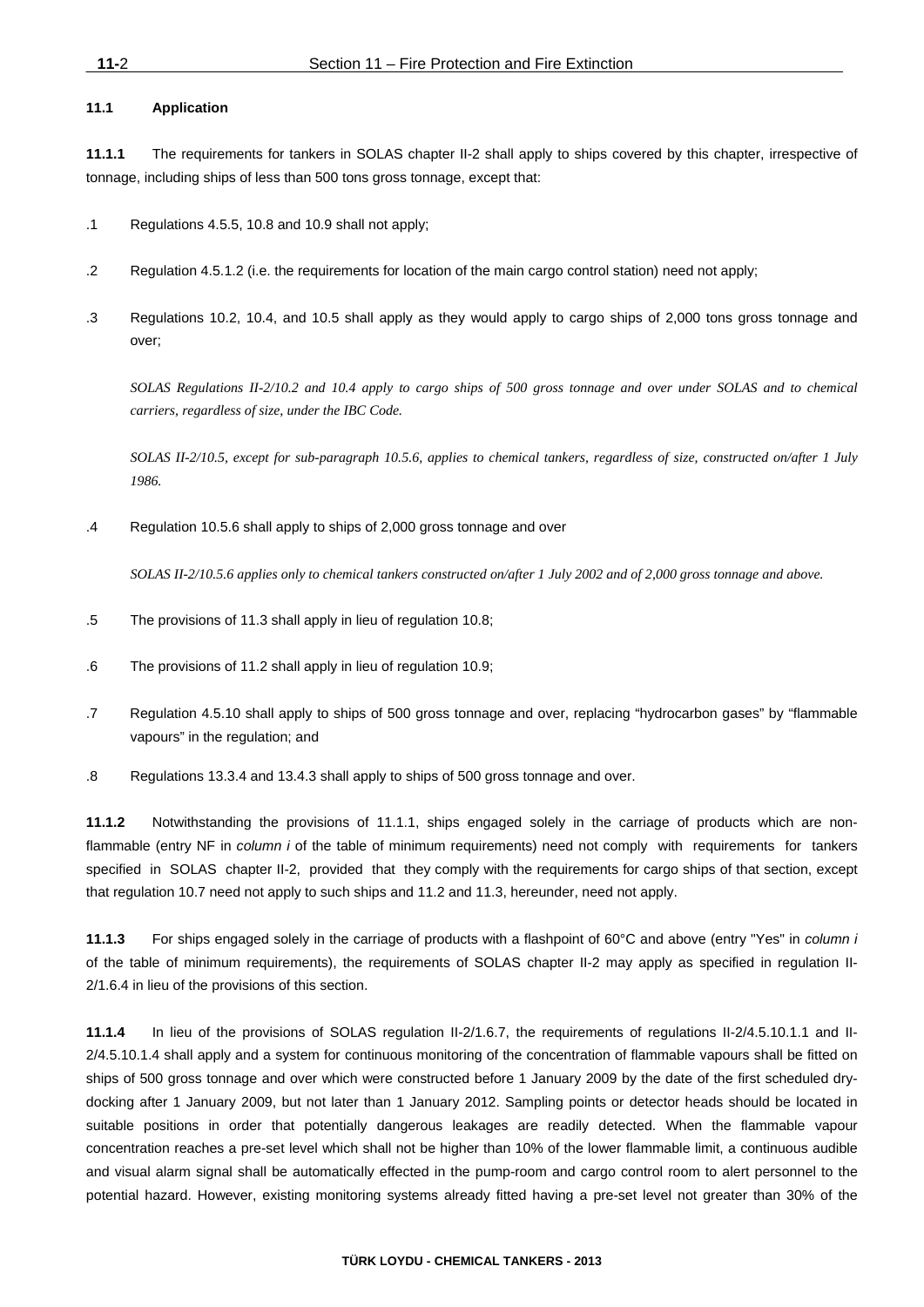lower flammable limit may be accepted. Notwithstanding the above provisions, the Administration may exempt ships not engaged on international voyages from those requirements.

## **11.2 Cargo pump-rooms**

**11.2.1** The cargo pump-room of any ship shall be provided with a fixed carbon dioxide fire-extinguishing system as specified in SOLAS regulation II-2/10.9.1.1. A notice shall be exhibited at the controls stating that the system is only to be used for fire-extinguishing and not for inerting purposes, due to the electrostatic ignition hazard. The alarms referred to in SOLAS regulation II-2/10.9.1.1.1 shall be safe for use in a flammable cargo vapour/air mixture. For the purpose of this requirement, an extinguishing system shall be provided which would be suitable for machinery spaces. However, the amount of gas carried shall be sufficient to provide a quantity of free gas equal to 45% of the gross volume of the cargo pump-room in all cases.

*The requirements of Regulation II- 2/10.9.1.1 of the 1974 SOLAS Convention are given in Chapter 4 – Machinery Section 18.* 

**11.2.2** Cargo pump-rooms of ships which are dedicated to the carriage of a restricted number of cargoes shall be protected by an appropriate fire-extinguishing system approved by the Administration.

**11.2.3** If cargoes are to be carried which are not suited to extinguishment by carbon dioxide or equivalent media, the cargo pump-room shall be protected by a fire extinguishing system consisting of either a fixed pressure water spray or high expansion foam system. The International Certificate of Fitness for the Carriage of Dangerous Chemicals in Bulk shall reflect this conditional requirement.

## **11.3 Cargo area**

**11.3.1** Every ship shall be provided with a fixed deck foam system in accordance with the requirements of 11.3.2 to 11.3.12.

**11.3.2** Only one type of foam concentrate shall be supplied, and it shall be effective for the maximum possible number of cargoes intended to be carried. For other cargoes for which foam is not effective or is incompatible, additional arrangements to the satisfaction of the Administration shall be provided. Regular protein foam shall not be used.

**11.3.3** The arrangements for providing foam shall be capable of delivering foam to the entire cargo tanks deck area as well as into any cargo tank, the deck of which is assumed to be ruptured.

**11.3.4** The deck foam system shall be capable of simple and rapid operation. The main control station for the system shall be suitably located outside of the cargo area, adjacent to the accommodation spaces and readily accessible and operable in the event of fires in the areas protected.

**11.3.5** The rate of supply of foam solution shall be not less than the greatest of the following:

- .1 2 l/min per square metre of the cargo tanks deck area, where cargo tanks deck area means the maximum breadth of the ship times the total longitudinal extent of the cargo tank spaces;
- .2 20 l/min per square metre of the horizontal sectional area of the single tank having the largest such area;
- .3 10 l/min per square metre of the area protected by the largest monitor, such area being entirely forward of the monitor, but not less than 1,250 l/min. For ships less than 4,000 tonnes deadweight, the minimum capacity of the monitor shall be to the satisfaction of the Administration.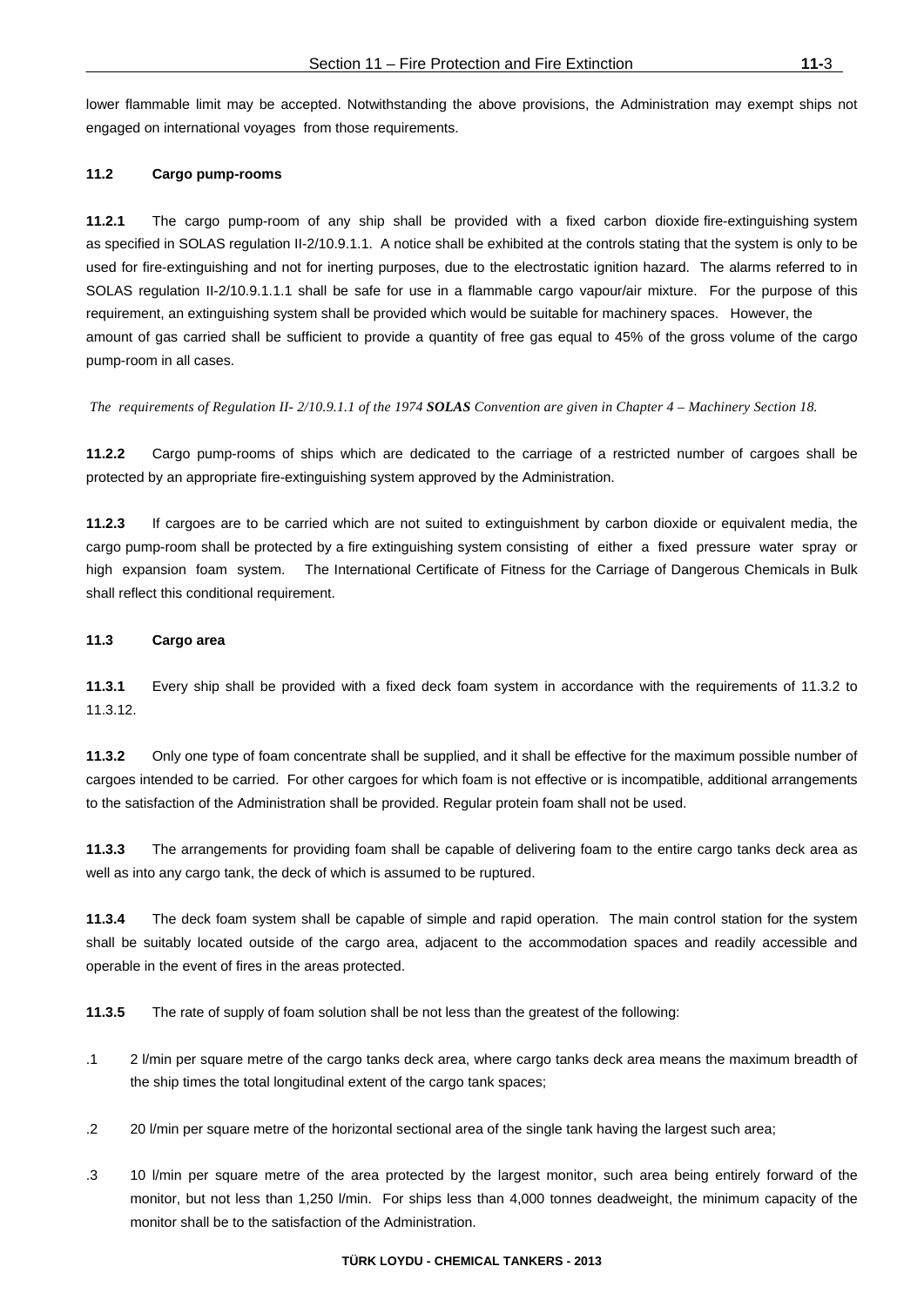**11.3.6** Sufficient foam concentrate shall be supplied to ensure at least 30 min of foam generation when using the highest of the solution rates stipulated in 11.3.5.1, 11.3.5.2 and 11.3.5.3.

**11.3.7** Foam from the fixed foam system shall be supplied by means of monitors and foam applicators. At least 50% of the foam rate required in 11.3.5.1 or 11.3.5.2 shall be delivered from each monitor. The capacity of any monitor shall be at least 10 l/min of foam solution per square metre of deck area protected by that monitor, such area being entirely forward of the monitor. Such capacity shall be not less than 1,250 l/min. *For ships of less than 4000 tonnes deadweight, the minimum required capacity for a monitor is to be not less than 1000 litres/min and the application rate that each monitor is to be capable of supplying is to be at least 10 litres/min per each square metre of the surface to be protected.*

**11.3.8** The distance from the monitor to the farthest extremity of the protected area forward of that monitor shall be not more than 75% of the monitor throw in still air conditions.

**11.3.9** A monitor and hose connection for a foam applicator shall be situated both port and starboard at the poop front or accommodation spaces facing the cargo area.

**11.3.10** Applicators shall be provided for flexibility of action during fire- fighting operations and to cover areas screened from the monitors. The capacity of any applicator shall be not less than 400 l/min and the applicator throw in still air conditions shall be not less than 15 m. The number of foam applicators provided shall be not less than four. The number and disposition of foam main outlets shall be such that foam from at least two applicators can be directed to any part of the cargo tanks deck area.

**11.3.11** Valves shall be provided in the foam main, and in the fire main where this is an integral part of the deck foam system, immediately forward of any monitor position to isolate damaged sections of those mains.

**11.3.12** Operation of a deck foam system at its required output shall permit the simultaneous use of the minimum required number of jets of water at the required pressure from the fire main.

*The simultaneous use of the minimum required number of jets of water is to be possible, in general, on deck over the full length of the ship, in the accommodation and service spaces, in control spaces and in machinery spaces.* 

**11.3.13** Ships which are dedicated to the carriage of a restricted number of cargoes shall be protected by alternative provisions to the satisfaction of the Administration when they are just as effective for the products concerned as the deck foam system required for the generality of flammable cargoes.

**11.3.14** Suitable portable fire-extinguishing equipment for the products to be carried shall be provided and kept in good operating order.

*The capacity of each item of portable fire-extinguishing equipment is to comply with the relevant provisions of the 1974 SOLAS Convention, as amended.* 

**11.3.15** Where flammable cargoes are to be carried, all sources of ignition shall be excluded from hazardous locations unless such sources conform with 10.1.4.

**11.3.16** Ships fitted with bow or stern loading and unloading arrangements shall be provided with one additional foam monitor meeting the requirements of 11.3.7 and one additional applicator meeting the requirements of 11.3.10. The additional monitor shall be located to protect the bow or stern loading and unloading arrangements. The area of the cargo line forward or aft of the cargo area shall be protected by the above-mentioned applicator.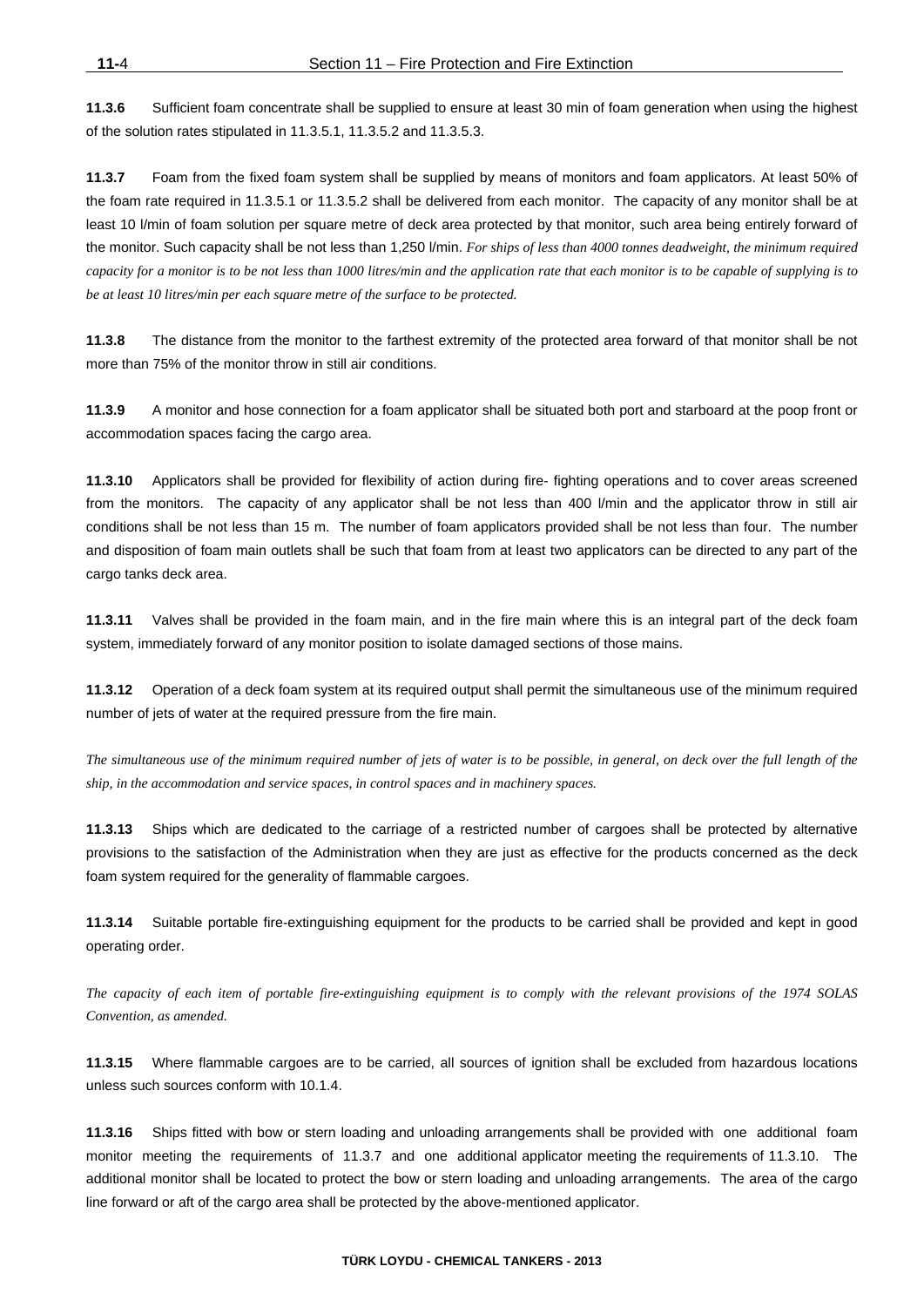# **11.4 Special requirements**

All fire-extinguishing media determined to be effective for each product are listed in *column l* in the table of Section 17.

*For dry powder systems see Chapter 4 – Machinery, Section 18*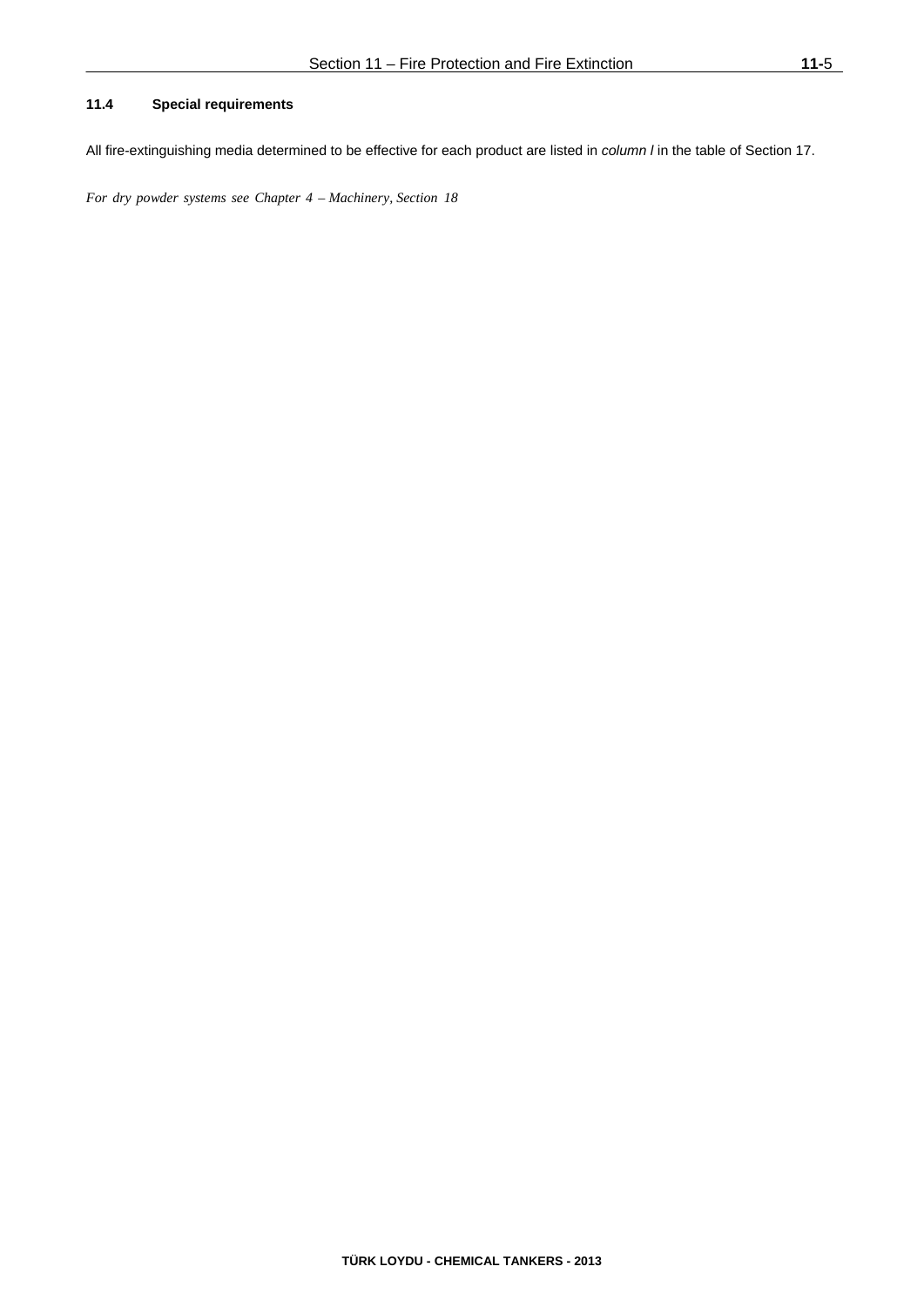# **SECTION 12**

# **MECHANICAL VENTILATION IN THE CARGO AREA**

|  | Page |
|--|------|
|  |      |
|  |      |
|  |      |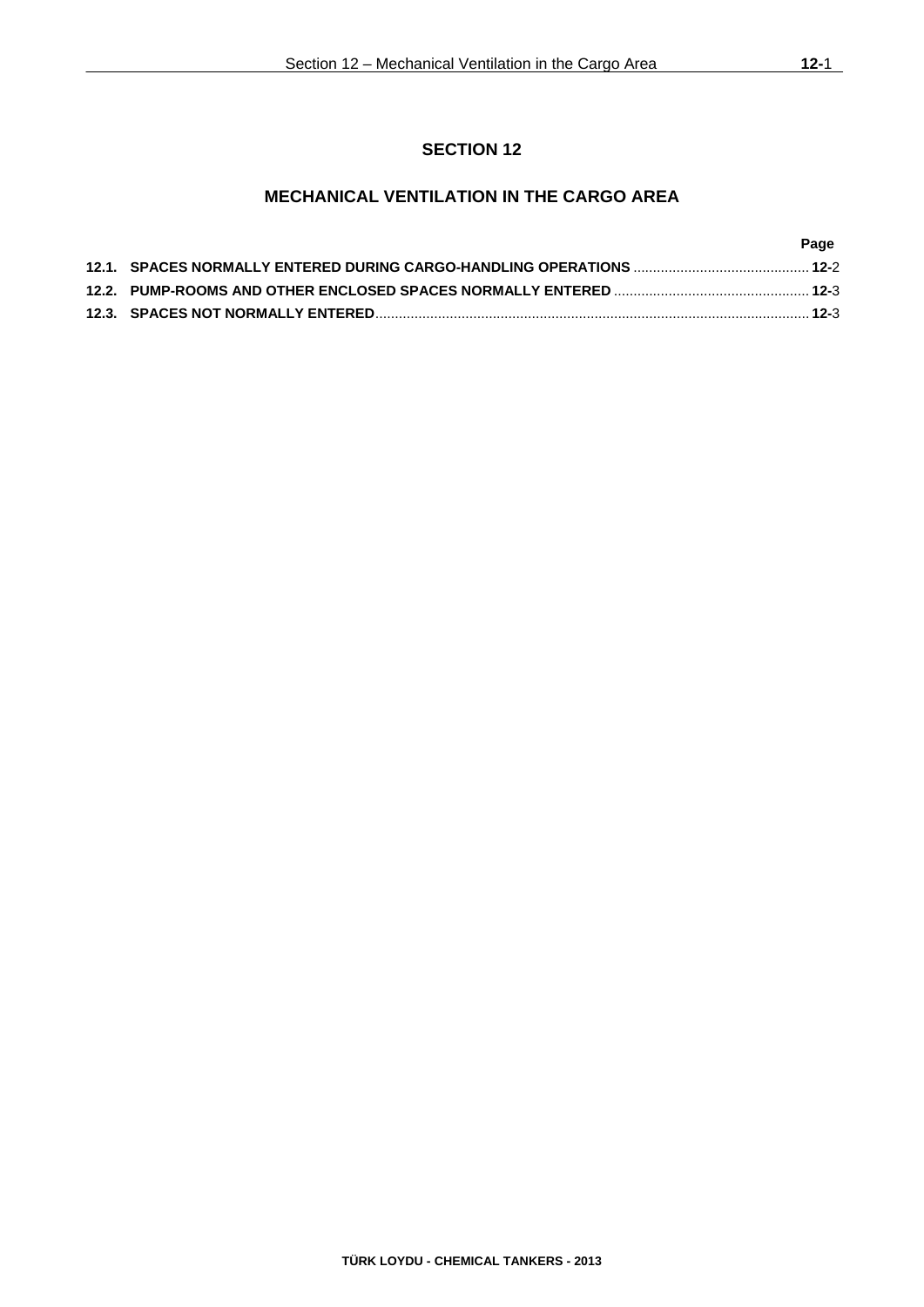For ships to which the Code applies, the requirements of this section replace the requirements of SOLAS regulations II-2/4.5.2.6 and 4.5.4.

However, for products addressed under paragraphs 11.1.2 and 11.1.3, except acids and products for which paragraph 15.17 applies, SOLAS regulations II-2/4.5.2.6 and 4.5.4 may apply in lieu of the provisions of this section.

## **12.1 Spaces normally entered during cargo-handling operations**

**12.1.1** Cargo pump-rooms and other enclosed spaces which contain cargo-handling equipment and similar spaces in which work is performed on the cargo shall be fitted with mechanical ventilation systems, capable of being controlled from outside such spaces.

*All required ventilation systems are to be capable of being stopped from a position located outside the served spaces and above the weather deck.* 

**12.1.2** Provision shall be made to ventilate such spaces prior to entering the compartment and operating the equipment and a warning notice requiring the use of such ventilation shall be placed outside the compartment.

**12.1.3** Mechanical ventilation inlets and outlets shall be arranged to ensure sufficient air movement through the space to avoid the accumulation of toxic or flammable vapours or both (taking into account their vapour densities) and to ensure sufficient oxygen to provide a safe working environment, but in no case shall the ventilation system have a capacity of less than 30 changes of air per hour, based upon the total volume of the space. For certain products, increased ventilation rates for cargo pump-rooms are prescribed in 15.17.

**12.1.4** Ventilation systems shall be permanent and shall normally be of the extraction type. Extraction from above and below the floor plates shall be possible. In rooms housing motors driving cargo pumps, the ventilation shall be of the positive-pressure type.

**12.1.5** Ventilation exhaust ducts from spaces within the cargo area shall discharge upwards in locations at least 10 m in the horizontal direction from ventilation intakes and openings to accommodation, service and machinery spaces and control stations and other spaces outside the cargo area.

*The height of ventilation outlets is not to be less than 3 m above the weather deck or 2 m above the fore and aft gangway if fitted within 3 m of the gangway. For certain products increased heights are prescribed in 15.17.* 

**12.1.6** Ventilation intakes shall be so arranged as to minimize the possibility of recycling hazardous vapours from any ventilation discharge opening.

*The ventilation intakes are to be fitted in locations at least 3 m in the horizontal direction from ventilation intakes and openings to accommodation, service and machinery spaces and control stations and other spaces outside the cargo area. The height of ventilation intakes is not to be less than 3 m above the weatherdeck.* 

**12.1.7** Ventilation ducts shall not be led through accommodation, service and machinery spaces or other similar spaces.

**12.1.8** Electric motors driving fans shall be placed outside the ventilation ducts if the carriage of flammable products is intended. Ventilation fans and fan ducts, in way of fans only, for hazardous locations referred to in section10 shall be of non-sparking construction, defined as: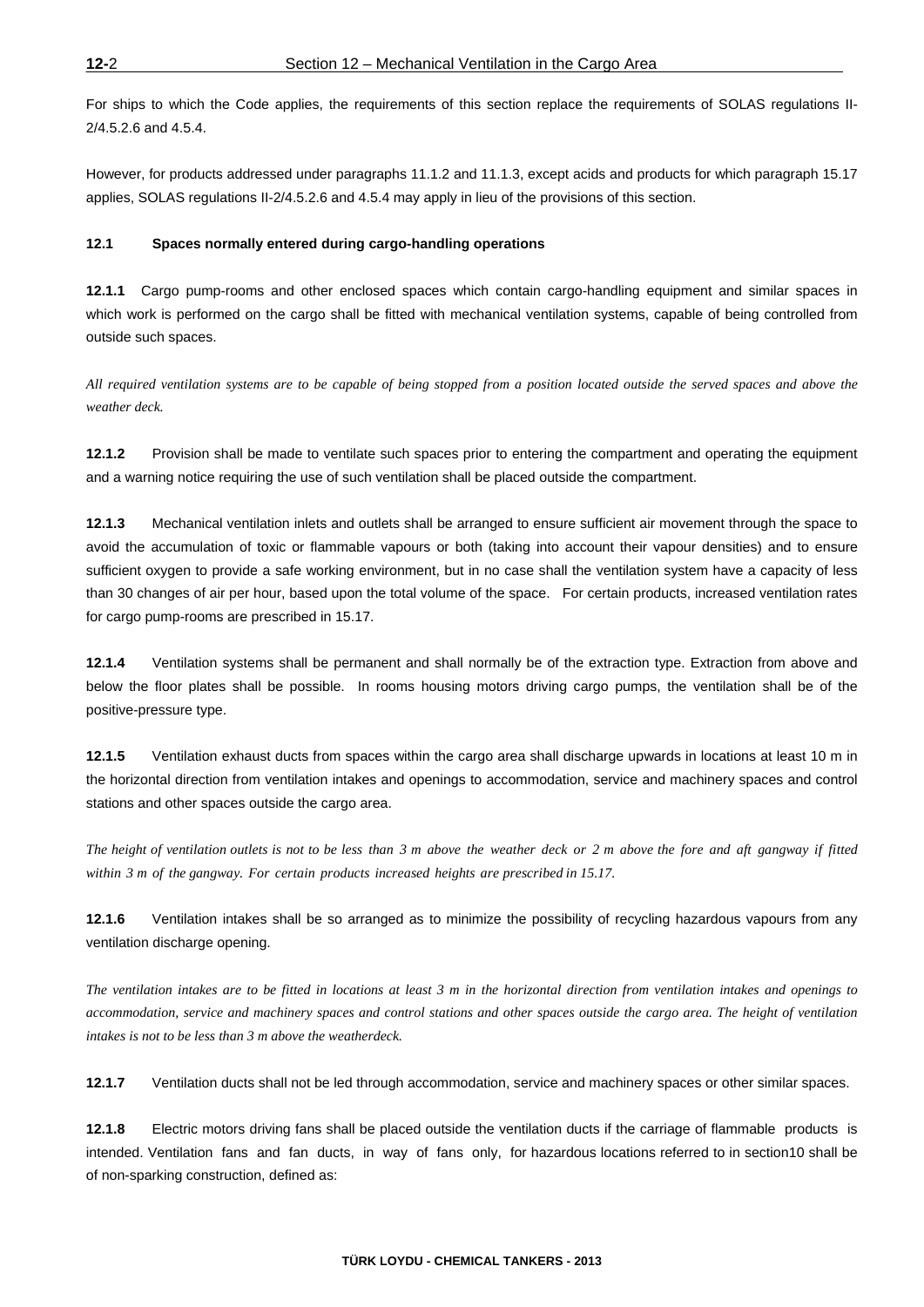- .1 Impellers or housing of non-metallic construction, due regard being paid to the elimination of static electricity;
- .2 Impellers and housing of non-ferrous materials;
- .3 Impellers and housing of austenitic stainless steel; and
- .4 Ferrous impellers and housing with not less than 13 mm design tip clearance.

Any combination of an aluminium or a magnesium alloy fixed or rotating component and a ferrous fixed or rotating component, regardless of tip clearance, is considered a sparking hazard and shall not be used in these places.

**12.1.9** Sufficient spare parts shall be carried for each type of fan on board required by this chapter.

**12.1.10** Protection screens of not more than 13 mm square mesh shall be fitted in outside openings of ventilation ducts.

## **12.2 Pump-rooms and other enclosed spaces normally entered**

Pump-rooms and other enclosed spaces normally entered which are not covered by 12.1.1 shall be fitted with mechanical ventilation systems, capable of being controlled from outside such spaces and complying with the requirements of 12.1.3, except that the capacity shall not be less than 20 changes of air per hour, based upon the total volume of the space. Provision shall be made to ventilate such spaces prior to personnel entering.

*A pump-room is subject to this paragraph whether or not control for pumps and valves is fitted external to the pump-room.* 

*The provisions of 12.1.5, 12.1.6 apply except that the distance of the ventilation outlets specified in 12.1.5 may be reduced to not less than 3 m.* 

#### **12.3 Spaces not normally entered**

Double bottoms, cofferdams, duct keels, pipe tunnels, hold spaces and other spaces where cargo may accumulate shall be capable of being ventilated to ensure a safe environment when entry into the spaces is necessary. Where a permanent ventilation system is not provided for such spaces, approved means of portable mechanical ventilation shall be provided. Where necessary, owing to the arrangement of spaces, for instance hold spaces, essential ducting for ventilation shall be permanently installed. For permanent installations the capacity of eight air changes per hour shall be provided and for portable systems the capacity of 16 air changes per hour. Fans or blowers shall be clear of personnel access openings, and shall comply with 12.1.8.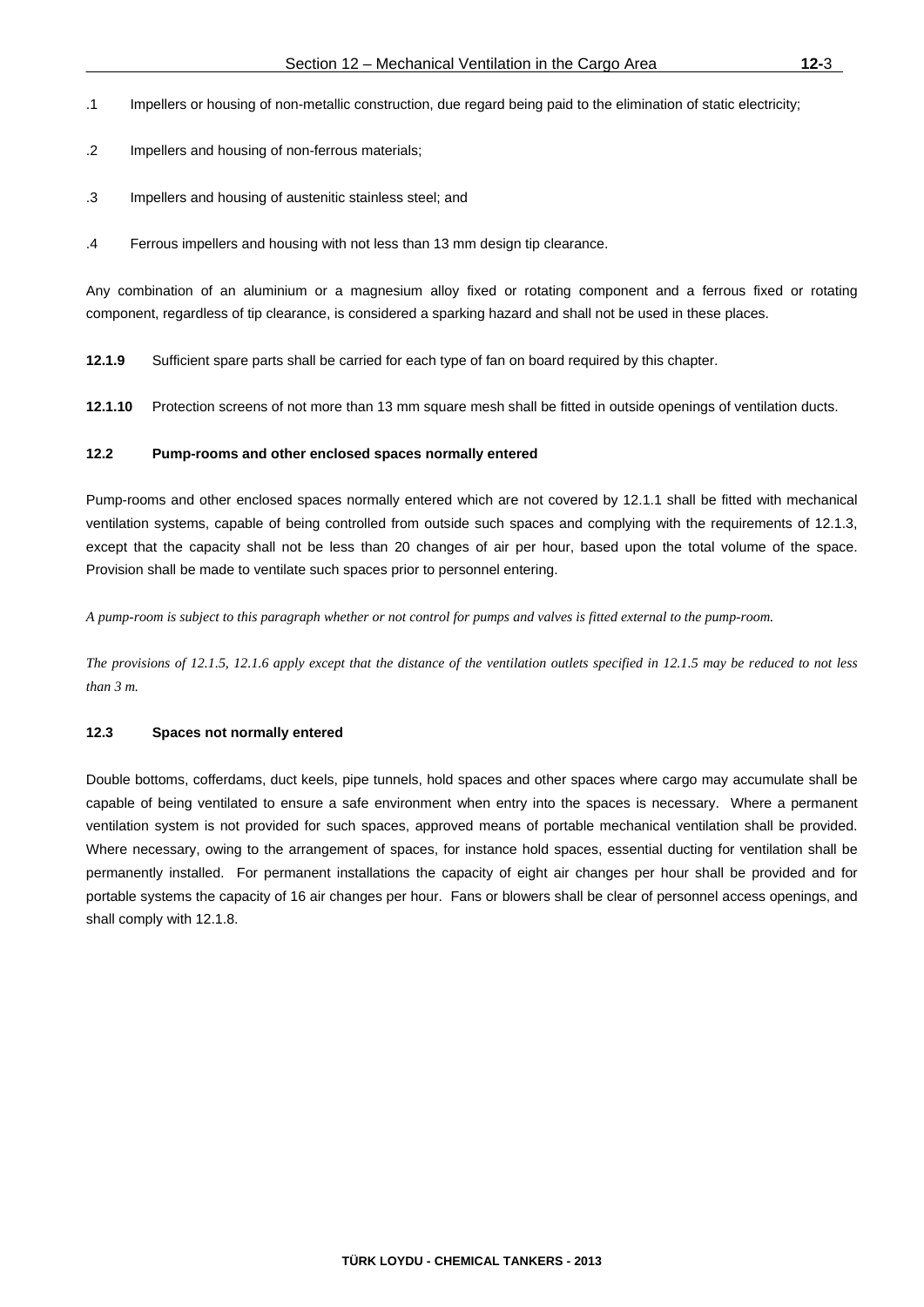# **INSTRUMENTATION**

|  | Page |
|--|------|
|  |      |
|  |      |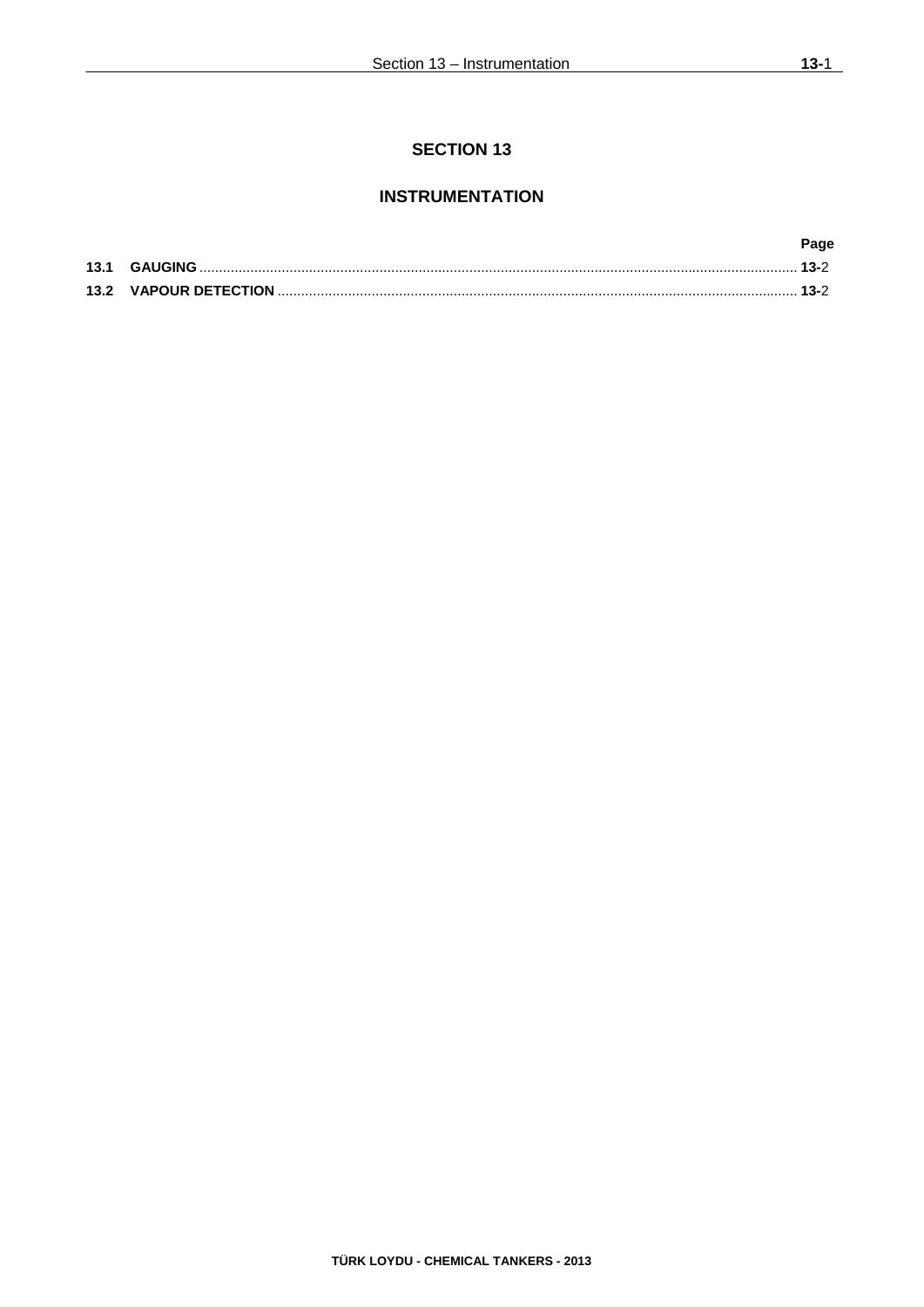## **13.1 Gauging**

- **13.1.1** Cargo tanks shall be fitted with one of the following types of gauging devices:
- .1 Open device: which makes use of an opening in the tanks and may expose the gauger to the cargo or its vapour. An example of this is the ullage opening.
- .2 Restricted device: which penetrates the tank and which, when in use, permits a small quantity of cargo vapour or liquid to be exposed to the atmosphere. When not in use, the device is completely closed. The design shall ensure that no dangerous escape of tank contents (liquid or spray) can take place in opening the device.
- .3 Closed device: which penetrates the tank, but which is part of a closed system and keeps tank contents from being released. Examples are the float-type systems, electronic probe, magnetic probe and protected sight-glass. Alternatively, an indirect device which does not penetrate the tank shell and which is independent of the tank may be used. Examples are weighing of cargo, pipe flow meter.
- **13.1.2** Gauging devices shall be independent of the equipment required under 15.19.
- **13.1.3** Open gauging and restricted gauging shall be allowed only where:
- .1 Open venting is allowed by this chapter; or
- .2 Means are provided for relieving tank pressure before the gauge is operated.
- **13.1.4** Types of gauging for individual products are shown in *column j* in the table of section 17.

## **13.2 Vapour detection**

**13.2.1** Ships carrying toxic or flammable products or both shall be equipped with at least two instruments designed and calibrated for testing for the specific vapours in question. If such instruments are not capable of testing for both toxic concentrations and flammable concentrations, then two separate sets of instruments shall be provided.

*Vapour detection instruments, either fixed or portable, are to be of a type recognised suitable by the TL for the products to be carried. The spaces to be monitored are:* 

- *Cargo pump rooms*
- *Spaces containing motors driving cargo pumps, except for the machinery space*
- *Enclosed spaces containing cargo piping, equipment connected with cargo handling, cofferdams, enclosed spaces and double bottoms adjacent to cargo tanks*
- *Pipe tunnels*
- *Other spaces, in the opinion of the TL, depending on the ship type.*

*Where a fixed system is installed, it is to serve the spaces among those listed above which are normally entered by the crew.*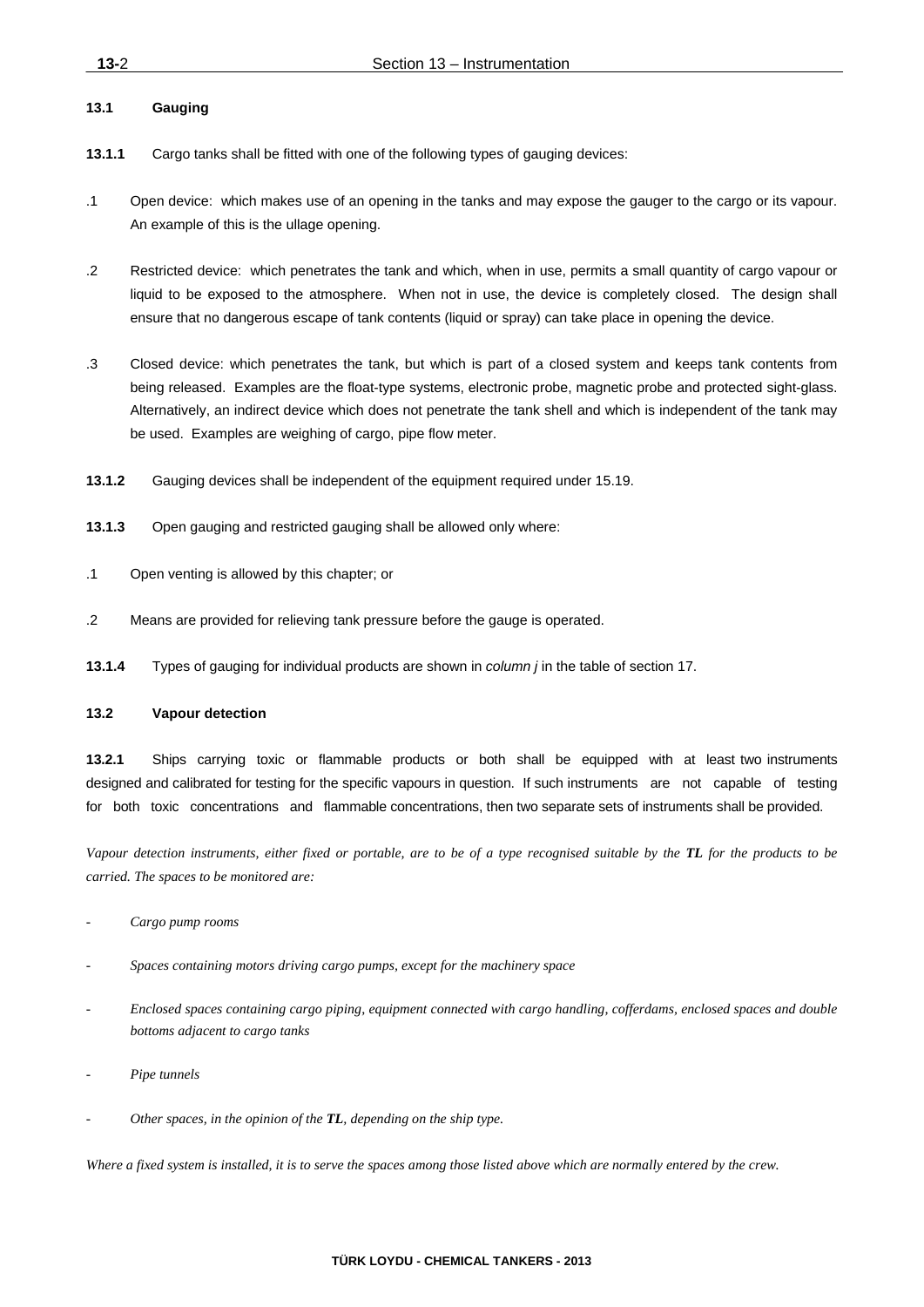**13.2.3** When toxic-vapour-detection equipment is not available for some products which require such detection, as indicated in *column k* in the table of section 17, the Administration may exempt the ship from the requirement, provided an appropriate entry is made on the International Certificate of Fitness for the Carriage of Dangerous Chemicals in Bulk. When granting such an exemption, the Administration shall recognize the necessity for additional breathing-air supply and an entry shall be made on the International Certificate of Fitness for the Carriage of Dangerous Chemicals in Bulk drawing attention to the provisions of 14.2.4 and 16.4.2.2.

**13.2.4** Vapour-detection requirements for individual products are shown in *column k* in the table of section 17.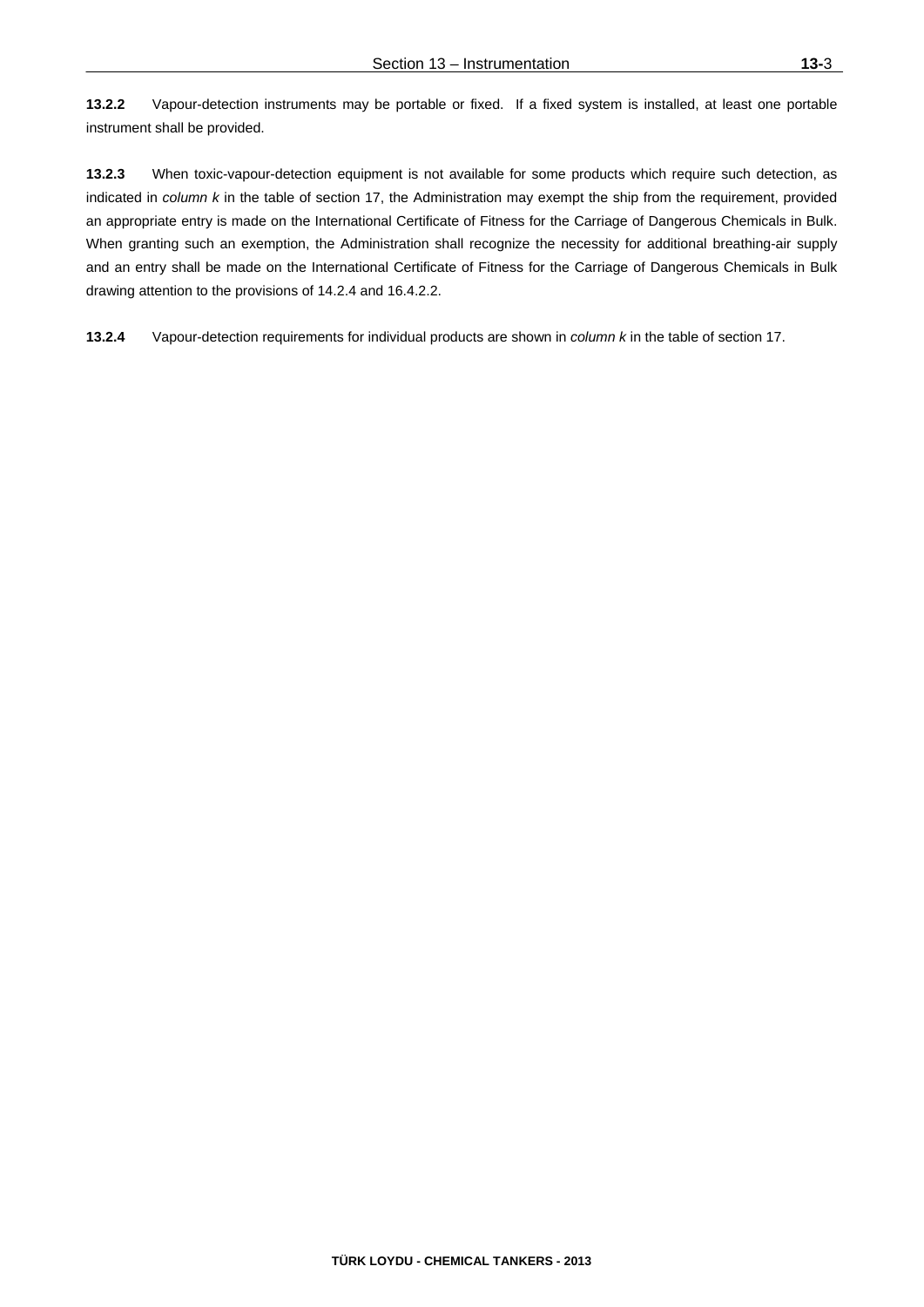# **PERSONNEL PROTECTION**

|  | Page |
|--|------|
|  |      |
|  |      |
|  |      |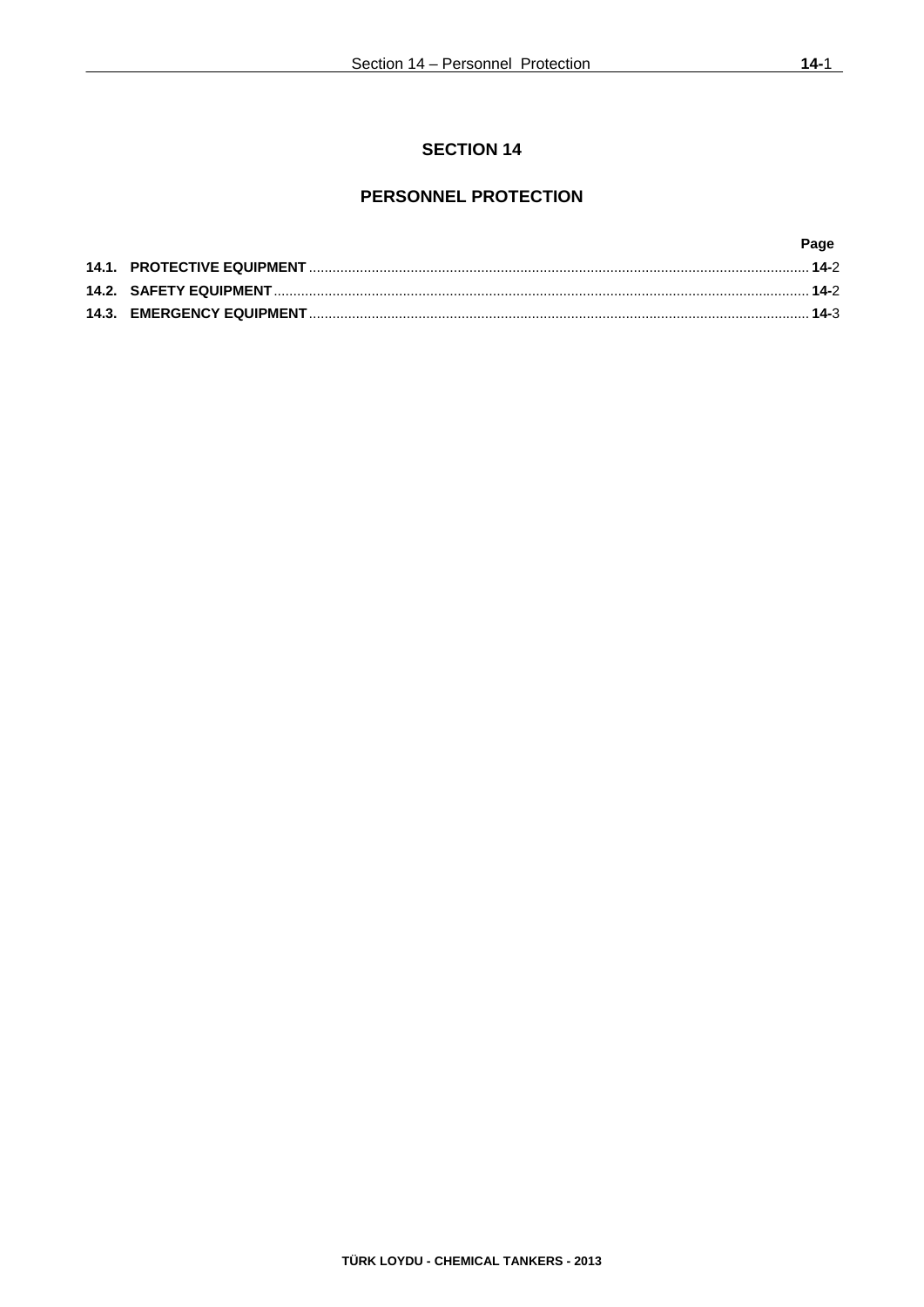## **14.1 Protective equipment**

**14.1.1** For the protection of crew members who are engaged in loading and discharging operations, the ship shall have on board suitable protective equipment consisting of large aprons, special gloves with long sleeves, suitable footwear, coveralls of chemical-resistant material, and tight-fitting goggles or face shields or both. The protective clothing and equipment shall cover all skin so that no part of the body is unprotected.

**14.1.2** Work clothes and protective equipment shall be kept in easily accessible places and in special lockers. Such equipment shall not be kept within accommodation spaces, with the exception of new, unused equipment and equipment which has not been used since undergoing a thorough cleaning process. The Administration may, however, approve storage rooms for such equipment within accommodation spaces if adequately segregated from living spaces such as cabins, passageways, dining rooms, bathrooms, etc.

*Lockers for work clothes or protective equipment which are not new or have not undergone a thorough cleaning process are not to open directly into accommodation spaces.* 

*When a locker for clothes which have not undergone a thorough cleaning process is arranged in the accommodation area, it is to be bounded by "A-0" bulkheads and decks and provided with independent exhaust mechanical ventilation. The access to accommodation spaces, if allowed, is to be arranged through two substantially gastight self-closing steel doors without any hold-back device.*

**14.1.3** Protective equipment shall be used in any operation, which may entail danger to personnel.

### **14.2 Safety equipment**

**14.2.1** Ships carrying cargoes for which 15.12, 15.12.1 or 15.12.3 is listed in *column o* in the table of section 17 shall have on board sufficient but not less than three complete sets of safety equipment, each permitting personnel to enter a gasfilled compartment and perform work there for at least 20 min. Such equipment shall be in addition to that required by SOLAS regulation II-2/10.10.

- **14.2.2** One complete set of safety equipment shall consist of:
- .1 One self-contained air-breathing apparatus (not using stored oxygen);
- .2 Protective clothing, boots, gloves and tight-fitting goggles;
- .3 Fireproof lifeline with belt resistant to the cargoes carried; and
- .4 Explosion-proof lamp.
- **14.2.3** For the safety equipment required in 14.2.1, all ships shall carry either:
- .1 One set of fully charged spare air bottles for each breathing apparatus;
- .2 A special air compressor suitable for the supply of high-pressure air of the required purity;
- .3 A charging manifold capable of dealing with sufficient spare air bottles for the breathing apparatus; or
- .4 Fully charged spare air bottles with a total free air capacity of at least 6,000 l for each breathing apparatus on board in excess of the requirements of SOLAS regulation II-2/10.10.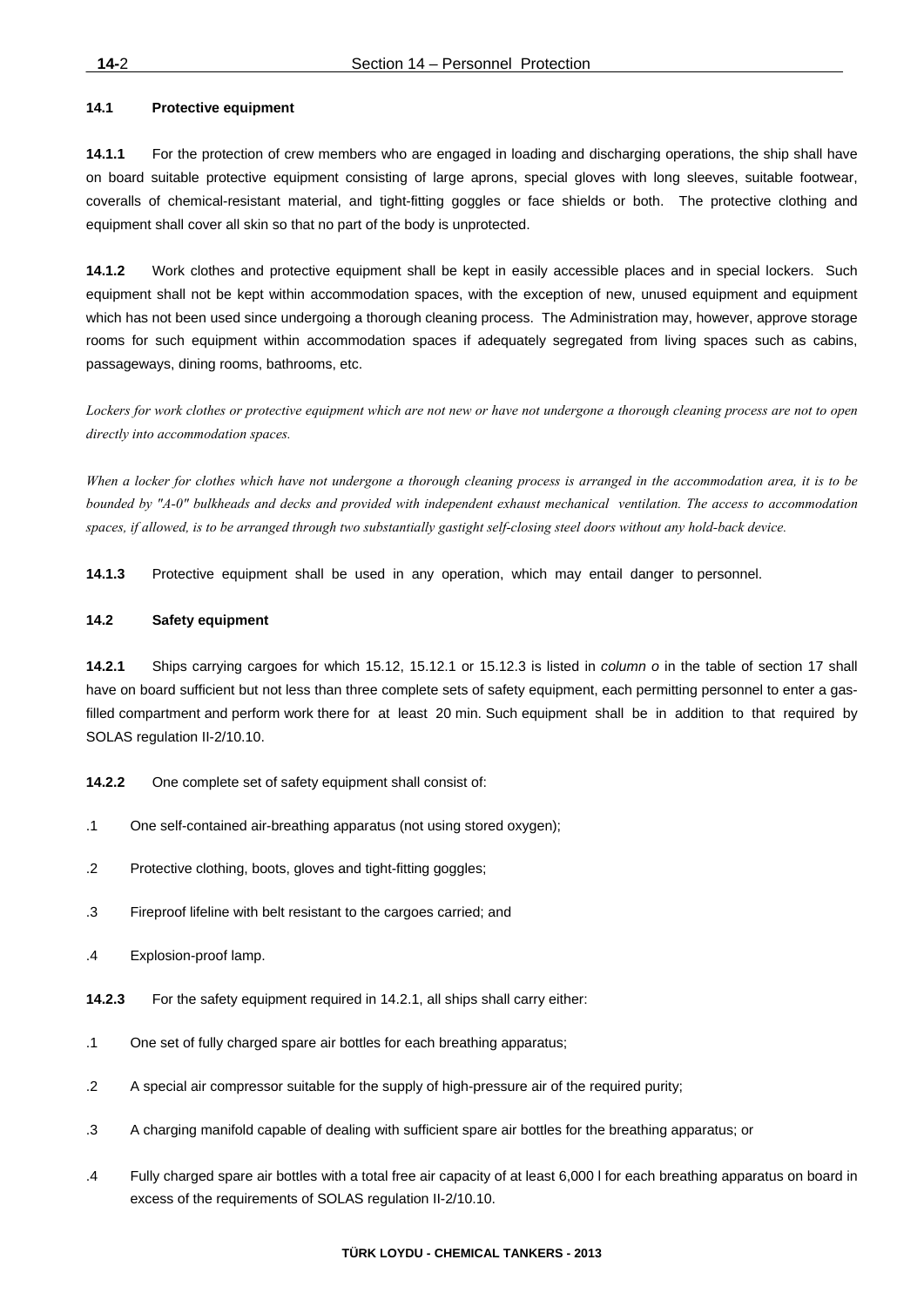**14.2.4** A cargo pump-room on ships carrying cargoes which are subject to the requirements of 15.18 or cargoes for which in *column k* in the table of section 17 toxic-vapour-detection equipment is required but is not available shall have either:

- .1 A low-pressure line system with hose connections suitable for use with the breathing apparatus required by 14.2.1. This system shall provide sufficient high-pressure air capacity to supply, through pressure-reduction devices, enough low-pressure air to enable two men to work in a gas-dangerous space for at least 1 h without using the air bottles of the breathing apparatus. Means shall be provided for recharging the fixed air bottles and the breathing apparatus air bottles from a special air compressor suitable for the supply of high-pressure air of the required purity; or
- .2 An equivalent quantity of spare bottled air in lieu of the low-pressure air line. *The equivalent quantity of spare bottled air in lieu of the low-pressure air line shall be at least 4,800 ℓ.*

**14.2.5** At least one set of safety equipment as required by 14.2.2 shall be kept in a suitable clearly marked locker in a readily accessible place near the cargo pump-room. The other sets of safety equipment shall also be kept in suitable, clearly marked, easily accessible places.

**14.2.6** The breathing apparatus shall be inspected at least once a month by a responsible officer, and the inspection recorded in the ship's log-book. The equipment shall be inspected and tested by an expert at least once a year.

# **14.3 Emergency equipment**

**14.3.1** Ships carrying cargoes, for which "Yes" is indicated in *column n* of section 17, shall be provided with suitable respiratory and eye protection sufficient for every person on board for emergency escape purposes, subject to the following:

.1 Filter-type respiratory protection is unacceptable;

- .2 Self-contained breathing apparatus shall have at least a duration of service of 15 min;
- .3 Emergency escape respiratory protection shall not be used for fire-fighting or cargo-handling purposes and shall be marked to that effect.

**14.3.2** The ship shall have on board medical first-aid equipment, including oxygen resuscitation equipment and antidotes for cargoes to be carried, based on the guidelines developed by the Organization\*.

*First aid equipment, whose preservation in good condition is the Master's responsibility, is to be kept in a special, clearly indicated locker.* 

**14.3.3** A stretcher which is suitable for hoisting an injured person up from spaces such as the cargo pump-room shall be placed in a readily accessible location.

**14.3.4** Suitably marked decontamination showers and an eyewash shall be available on deck in convenient locations. The showers and eyewash shall be operable in all ambient conditions.

<sup>\*</sup> *Reference is made to the Medical First Aid Guide for Use in Accidents Involving Dangerous Goods (MFAG), which provides advice on the treatment of casualties in accordance with the symptoms exhibited as well as equipment and antidotes that may be appropriate for treating the casualty.*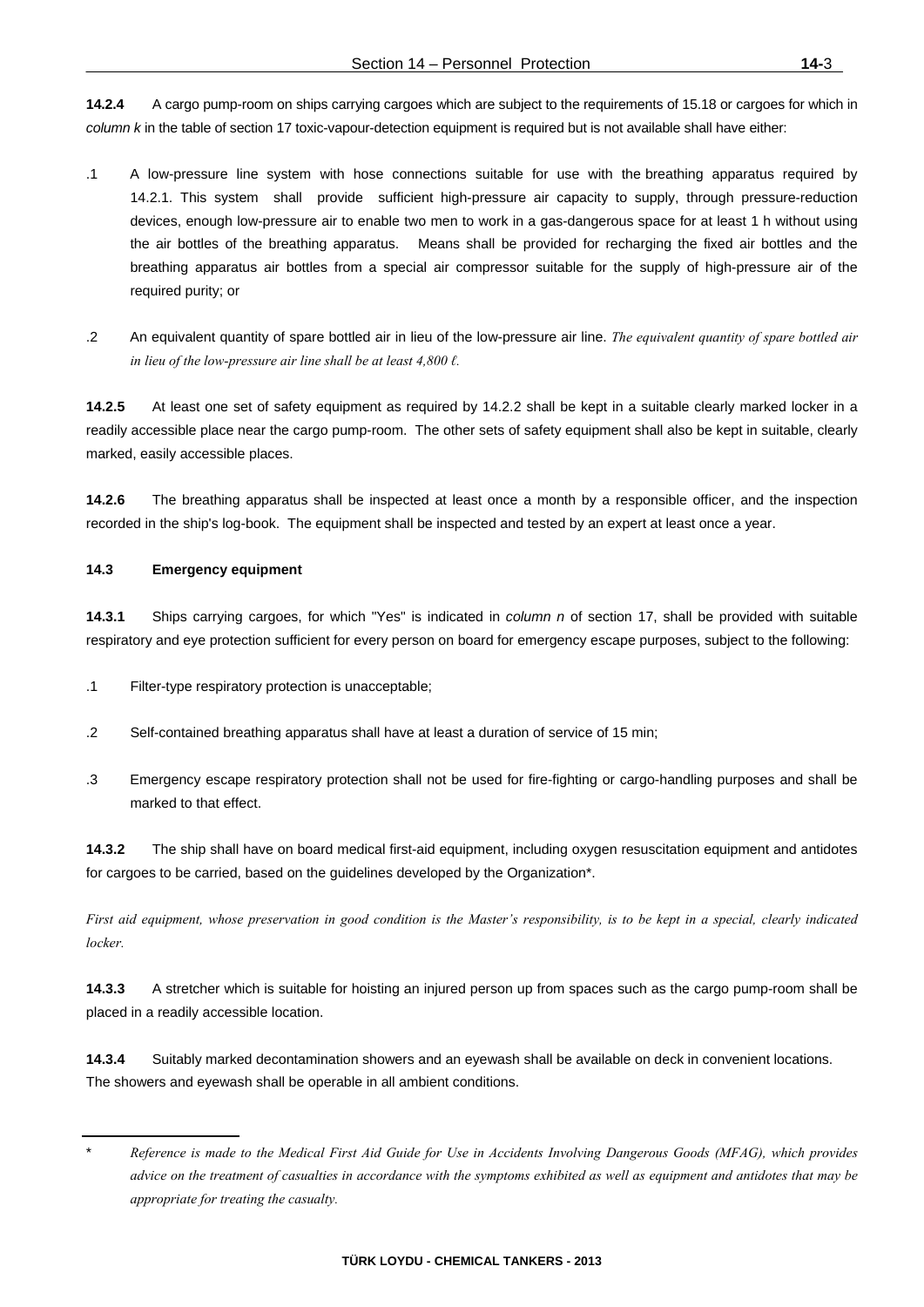# **SPECIAL REQUIREMENTS**

|      |                                                                                         | Page |
|------|-----------------------------------------------------------------------------------------|------|
|      |                                                                                         |      |
|      |                                                                                         |      |
|      |                                                                                         |      |
| 15.4 |                                                                                         |      |
|      |                                                                                         |      |
|      |                                                                                         |      |
|      |                                                                                         |      |
|      | 15.8. PROPYLENE OXIDE OR ETHYLENE OXIDE/PROPYLENE OXIDE MIXTURES                        |      |
|      |                                                                                         |      |
|      |                                                                                         |      |
|      |                                                                                         |      |
|      |                                                                                         |      |
|      |                                                                                         |      |
|      |                                                                                         |      |
|      | 15.14. CARGOES WITH A VAPOUR PERSSURE GREATER THAN 0.1013 MPA ABSOLUTE AT 37.8°C  15-19 |      |
|      | 15.15. CARGOES WITH LOW IGNITION TEMPERATURE AND WIDE FLAMMABILITY RANGE 15-20          |      |
|      |                                                                                         |      |
|      |                                                                                         |      |
|      |                                                                                         |      |
|      |                                                                                         |      |
|      |                                                                                         |      |
|      |                                                                                         |      |
|      |                                                                                         |      |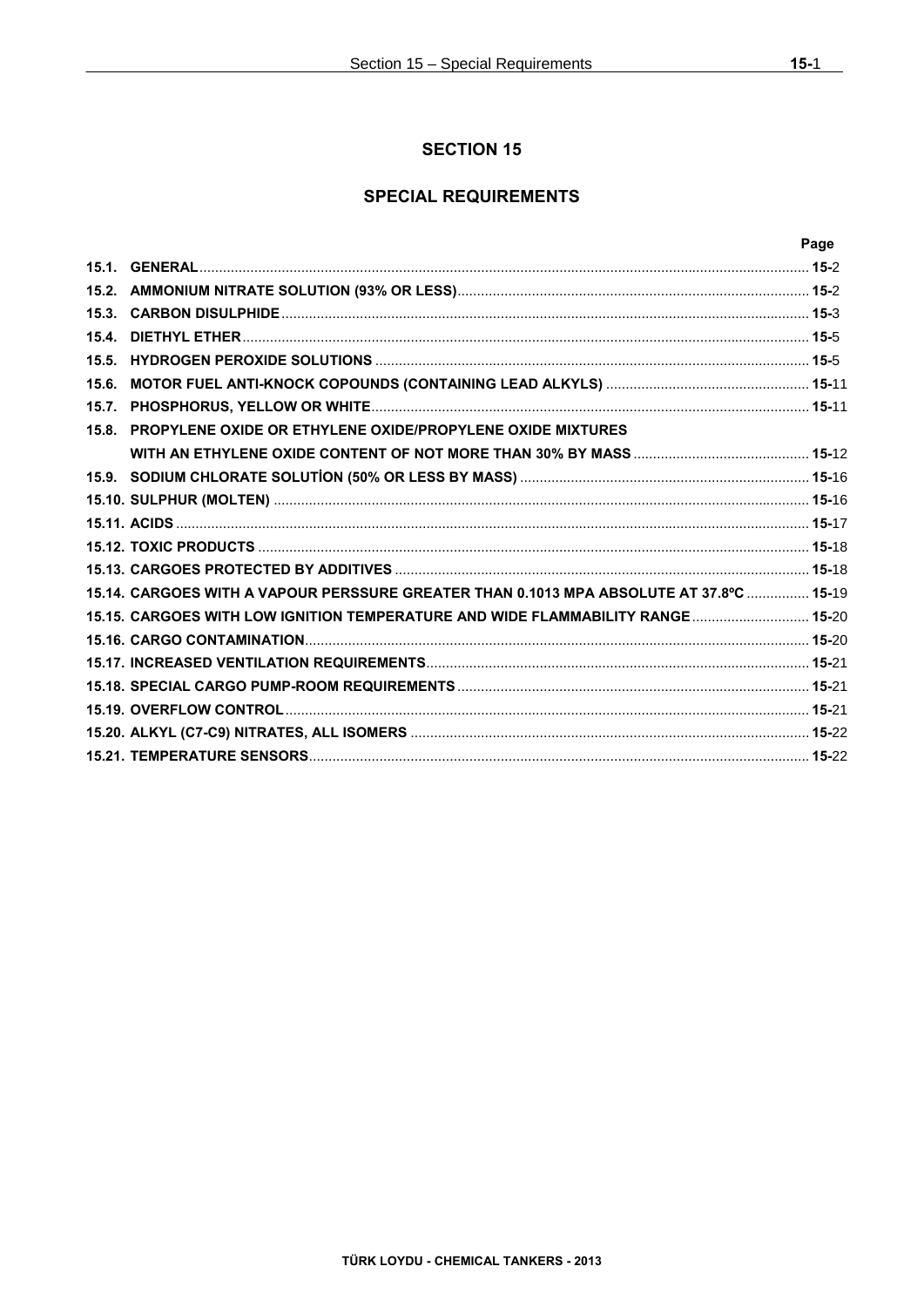# **15.1 General**

**15.1.1** The provisions of this section are applicable where specific reference is made in *column o* in the table of Section 17. These requirements are additional to the general requirements of this section.

### **15.2 Ammonium nitrate solution (93% or less)**

**15.2.1** The ammonium nitrate solution shall contain at least 7% by weight of water. The acidity (pH) of the cargo when diluted with ten parts of water to one part of cargo by weight shall be between 5.0 and 7.0. The solution shall not contain more than 10 ppm chloride ions, 10 ppm ferric ions and shall be free of other contaminants.

**15.2.2** Tanks and equipment for ammonium nitrate solution shall be independent of tanks and equipment containing other cargoes or combustible products. Equipment which may, in service or when defective, release combustible products into the cargo (e.g. lubricants), shall not be used. Tanks shall not be used for seawater ballast.

**15.2.3** Except where expressly approved by the Administration, ammonium nitrate solutions shall not be transported in tanks which have previously contained other cargoes unless tanks and associated equipment have been cleaned to the satisfaction of the Administration.

**15.2.4** The temperature of the heat-exchanging medium in the tank heating system shall not exceed 160°C. The heating system shall be provided with a control system to keep the cargo at a bulk mean temperature of 140°C. Hightemperature alarms at 145°C and 150°C and a low-temperature alarm at 125°C shall be provided. Where the temperature of the heat- exchanging medium exceeds 160°C, an alarm shall also be given. Temperature alarms and controls shall be located on the navigating bridge.

**15.2.5** If the bulk mean cargo temperature reaches 145°C, a cargo sample shall be diluted with ten parts of distilled or demineralized water to one part of cargo by weight and the pH shall be determined by means of a narrow-range indicator paper or stick. Acidity measurements shall then be taken every 24 hours. If the pH is found to be below 4.2, ammonia gas shall be injected into the cargo until the pH of 5.0 is reached.

**15.2.6** A fixed installation shall be provided to inject ammonia gas into the cargo. Controls for this system shall be located on the navigation bridge. For this purpose, 300 kg of ammonia per 1,000 tonnes of ammonium nitrate solution shall be available on board.

*For the purpose of injecting ammonia the cargo may be circulated by means of the cargo pump. Gaseous ammonia may be injected into the cargo while the latter is circulated by the cargo pump.* 

# **15.2.7** Cargo pumps shall be of the centrifugal deepwell type or of the centrifugal type with water-flushed seals.

*The seal for the centrifugal pump is to be a stuffing box provided with a lantern ring. Fresh water under pressure is to be injected into the stuffing box at the location of the lantern ring (Figure 15.1).* 



*Figure 15.1*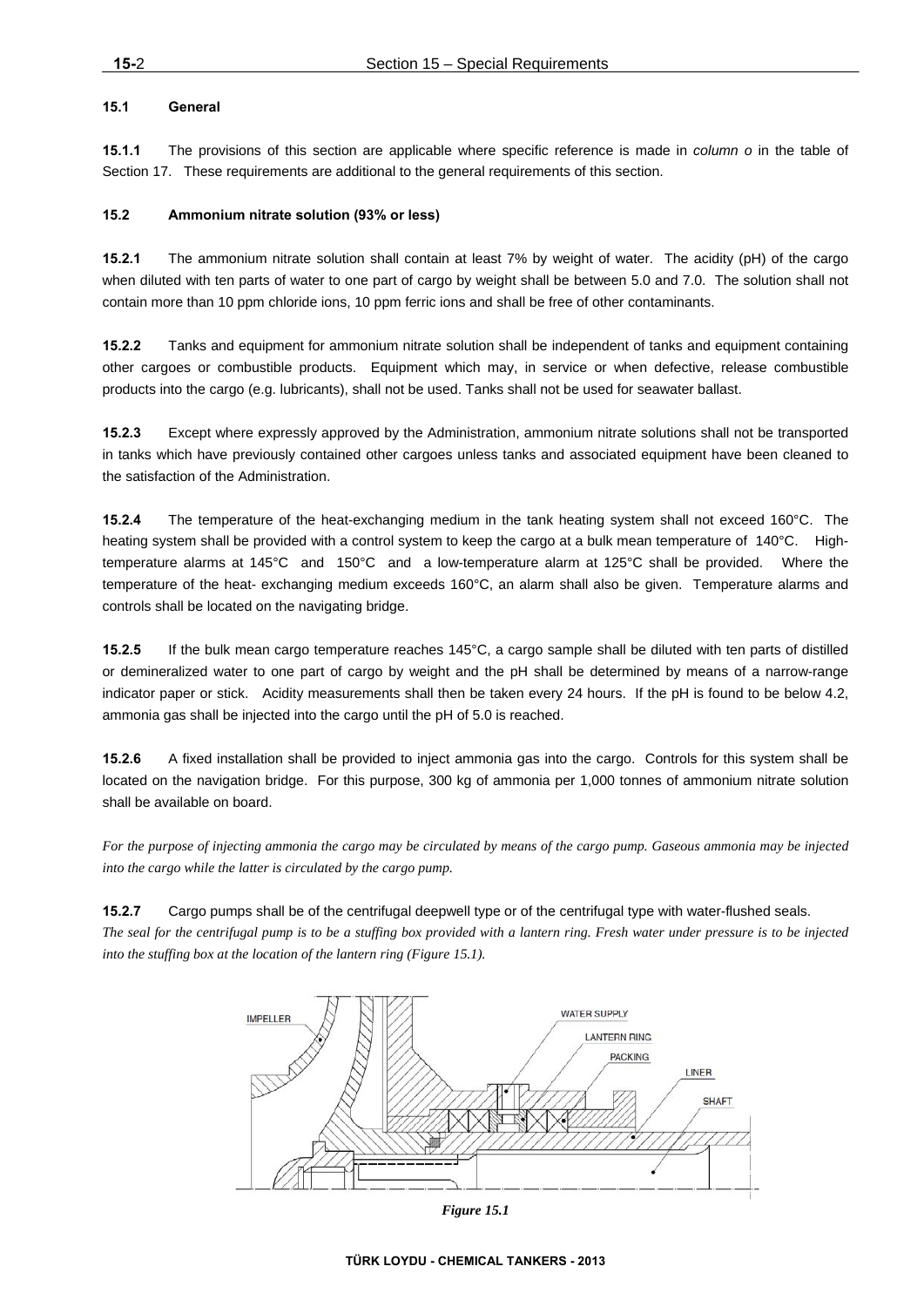**15.2.9** Hot work on tanks, piping and equipment which have been in contact with ammonium nitrate solution shall only be done after all traces of ammonium nitrate have been removed, inside as well as outside.

#### **15.3 Carbon disulphide**

Carbon disulphide may be carried either under a water pad or under a suitable inert gas pad as specified in the following paragraphs.

#### *Carriage under water pad*

**15.3.1** Provision shall be made to maintain a water pad in the cargo tank during loading, unloading and transit. In addition, an inert-gas pad shall be maintained in the ullage space during transit.

**15.3.2** All openings shall be in the top of the tank, above the deck.

- **15.3.3** Loading lines shall terminate near the bottom of the tank.
- **15.3.4** A standard ullage opening shall be provided for emergency sounding.

**15.3.5** Cargo piping and vent lines shall be independent of piping and vent lines used for other cargo.

**15.3.6** Pumps may be used for discharging cargo, provided they are of the deepwell or hydraulically driven submersible types. The means of driving a deepwell pump shall not present a source of ignition for carbon disulphide and shall not employ equipment that may exceed a temperature of 80°C.

**15.3.7** If a cargo discharge pump is used, it shall be inserted through a cylindrical well extending from the tank top to a point near the tank bottom. A water pad shall be formed in this well before attempting pump removal unless the tank has been certified as gas-free.

**15.3.8** Water or inert-gas displacement may be used for discharging cargo, provided the cargo system is designed for the expected pressure and temperature.

**15.3.9** Safety relief valves shall be of stainless steel construction.

**15.3.10** Because of its low ignition temperature and close clearances required to arrest its flame propagation, only intrinsically safe systems and circuits are permitted in the hazardous locations.

#### *Carriage under suitable inert gas pad*

**15.3.11** Carbon disulphide shall be carried in independent tanks with a design pressure of not less than 0.06 MPa gauge.

**15.3.12** All openings shall be located on the top of the tank, above the deck.

**15.3.13** Gaskets used in the containment system shall be of a material which does not react with, or dissolve in, carbon disulphide.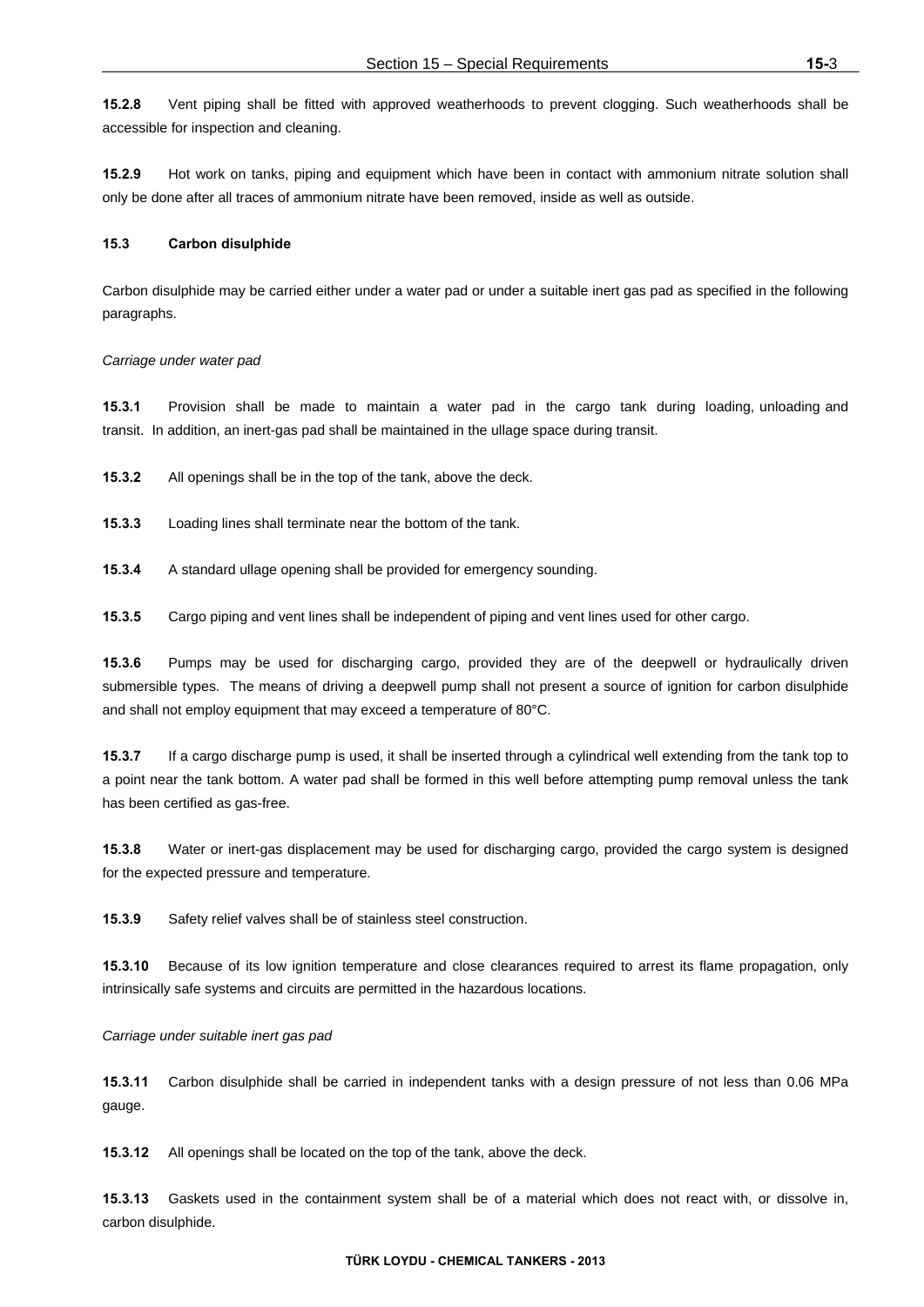**15.3.14** Threaded joints shall not be permitted in the cargo containment system, including the vapour lines.

**15.3.15** Prior to loading, the tank(s) shall be inerted with suitable inert gas until the oxygen level is 2% by volume or lower. Means shall be provided to automatically maintain a positive pressure in the tank using suitable inert gas during loading, transport and discharge. The system shall be able to maintain this positive pressure between 0.01 and 0.02 MPa, and shall be remotely monitored and fitted with over/underpressure alarms.

**15.3.16** Hold spaces surrounding an independent tank carrying carbon disulphide shall be inerted by a suitable inert gas until the oxygen level is 2% or less. Means shall be provided to monitor and maintain this condition throughout the voyage. Means shall also be provided to sample these spaces for carbon disulphide vapour.

**15.3.17** Carbon disulphide shall be loaded, transported and discharged in such a manner that venting to the atmosphere does not occur. If carbon disulphide vapour is returned to shore during loading or to the ship during discharge, the vapour return system shall be independent of all other containment systems.

**15.3.18** Carbon disulphide shall be discharged only by submerged deepwell pumps or by a suitable inert gas displacement. The submerged deepwell pumps shall be operated in a way that prevents heat build-up in the pump. The pump shall also be equipped with a temperature sensor in the pump housing with remote readout and alarm in the cargo control room. The alarm shall be set at 80°C. The pump shall also be fitted with an automatic shut-down device to be activated if the tank pressure falls below atmospheric pressure during the discharge.

**15.3.19** Air shall not be allowed to enter the cargo tank, cargo pump or lines while carbon disulphide is contained in the system.

**15.3.20** No other cargo handling, tank cleaning or deballasting shall take place concurrent with loading or discharge of carbon disulphide.

**15.3.21** A water spray system of sufficient capacity shall be provided to blanket effectively the area surrounding the loading manifold, the exposed deck piping associated with product handling and the tank domes. The arrangement of piping and nozzles shall be such as to give an uniform distribution rate of 10 l/m2/min. Remote manual operation shall be arranged such that remote starting of pumps supplying the water-spray system and remote operation of any normally closed valves in the system can be carried out from a suitable location outside the cargo area adjacent to the accommodation spaces and readily accessible and operable in the event of fire in the areas protected. The water-spray system shall be capable of both local and remote manual operation, and the arrangement shall ensure that any spilled cargo is washed away. Additionally, a water hose with pressure to the nozzle when atmospheric temperature permits, shall be connected ready for immediate use during loading and unloading operations.

**15.3.22** No cargo tanks shall be more than 98% liquid-full at the reference temperature (R).

**15.3.23** The maximum volume  $(V_1)$  of cargo to be loaded in a tank shall be:

$$
V_L = 0.98 V \frac{\rho_R}{\rho_L}
$$

where:

Volume of the tank

 $\Omega_R$  = Density of cargo at the reference temperature (R)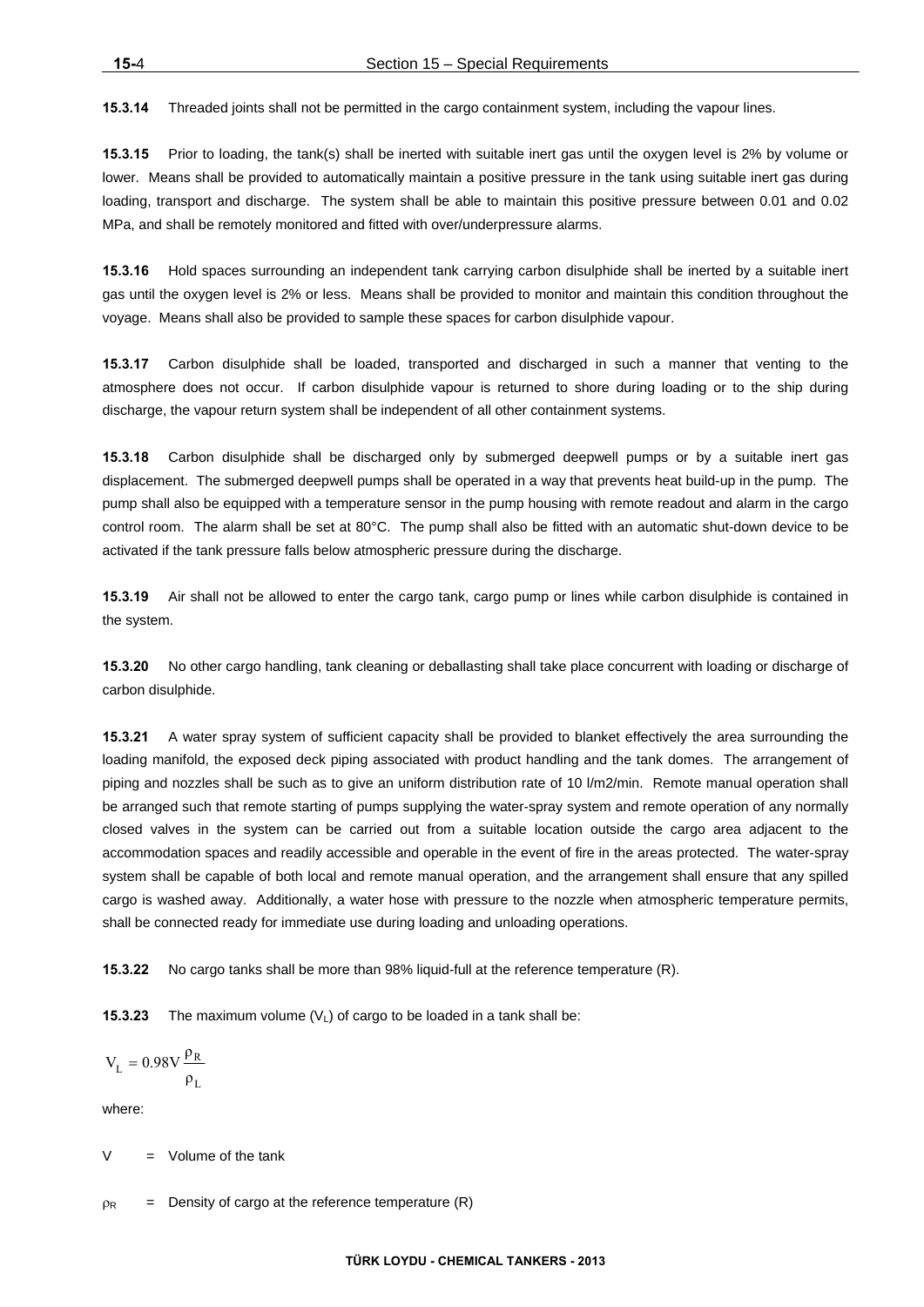$\rho_1$  = Density of cargo at the loading temperature

#### R = Reference temperature

**15.3.24** The maximum allowable tank filling limits for each cargo tank shall be indicated for each loading temperature which may be applied, and for the applicable maximum reference temperature, on a list approved by the Administration. A copy of the list shall be permanently kept on board by the master.

**15.3.25** Zones on open deck, or semi-enclosed spaces on open deck within three metres of a tank outlet, gas or vapour outlet, cargo pipe flange or cargo valve of a tank certified to carry carbon disulphide, shall comply with the electrical equipment requirements specified for carbon disulphide in *column i*, section 17. Also, within the specified zone, no other heat sources, like steam piping with surface temperatures in excess of 80°C shall be allowed.

**15.3.26** Means shall be provided to ullage and sample the cargo without opening the tank or disturbing the positive suitable inert gas blanket.

**15.3.27** The product shall be transported only in accordance with a cargo handling plan that has been approved by the Administration. Cargo handling plans shall show the entire cargo piping system. A copy of the approved cargo handling plan shall be available on board. The International Certificate of Fitness for the Carriage of Dangerous Chemicals in Bulk shall be endorsed to include reference to the approved cargo handling plan.

# **15.4 Diethyl ether**

**15.4.1** Unless inerted, natural ventilation shall be provided for the voids around the cargo tanks while the vessel is under way. If a mechanical ventilation system is installed, all blowers shall be of non-sparking construction. Mechanical ventilation equipment shall not be located in the void spaces surrounding the cargo tanks.

**15.4.2** Pressure-relief-valve settings shall not be less than 0.02 MPa gauge for gravity tanks.

**15.4.3** Inert-gas displacement may be used for discharging cargo from pressure tanks provided the cargo system is designed for the expected pressure.

**15.4.4** In view of the fire hazard, provision shall be made to avoid any ignition source or heat generation or both in the cargo area.

**15.4.5** Pumps may be used for discharging cargo, provided that they are of a type designed to avoid liquid pressure against the shaft gland or are of a hydraulically operated submerged type and are suitable for use with the cargo.

**15.4.6** Provision shall be made to maintain the inert-gas pad in the cargo tank during loading, unloading and transit.

# **15.5 Hydrogen peroxide solutions**

*15.5.1 Hydrogen peroxide solutions over 60 % but not over 70 % by mass* 

**15.5.1.1** Hydrogen peroxide solutions over 60% but not over 70% by mass shall be carried in dedicated ships only and no other cargoes shall be carried.

**15.5.1.2** Cargo tanks and associated equipment shall be either pure aluminium (99.5%) or solid stainless steel (304L, 316, 316L or 316Ti), and passivated in accordance with approved procedures. Aluminium shall not be used for piping on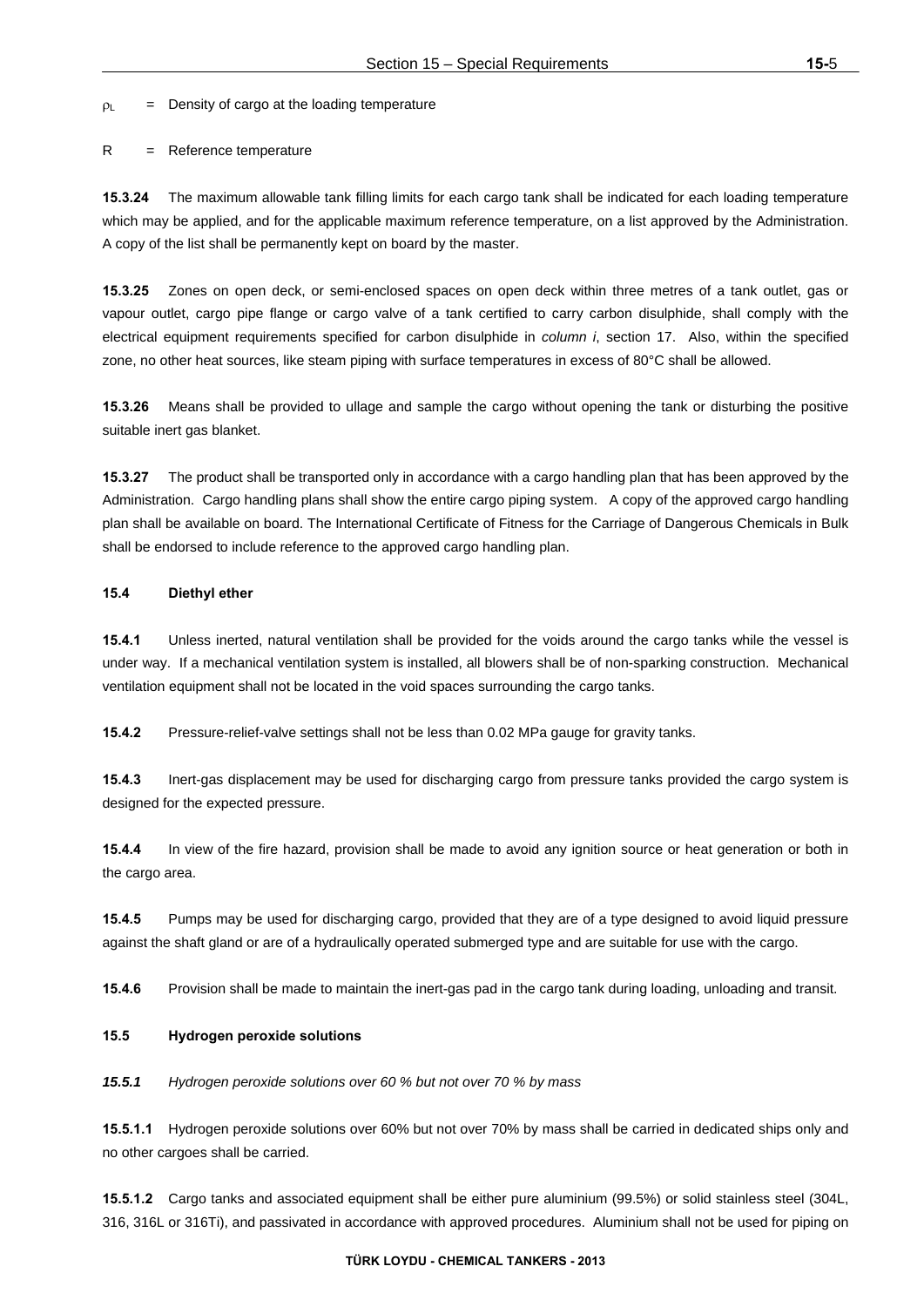deck. All nonmetallic materials of construction for the containment system shall neither be attacked by hydrogen peroxide nor contribute to its decomposition.

**15.5.1.3** Pump-rooms shall not be used for cargo-transfer operations.

**15.5.1.4** Cargo tanks shall be separated by cofferdams from oil fuel tanks or any other space containing flammable or combustible materials.

**15.5.1.5** Tanks intended for the carriage of hydrogen peroxide shall not be used for seawater ballast.

**15.5.1.6** Temperature sensors shall be installed at the top and bottom of the tank. Remote temperature readouts and continuous monitoring shall be located on the navigating bridge. If the temperature in the tanks rises above 35°C, visible and audible alarms shall be activated on the navigating bridge.

**15.5.1.7** Fixed oxygen monitors (or gas-sampling lines) shall be provided in void spaces adjacent to tanks to detect leakage of the cargo into these spaces. Remote readouts, continuous monitoring (if gas-sampling lines are used, intermittent sampling is satisfactory) and visible and audible alarms similar to those for the temperature sensors shall also be located on the navigating bridge. The visible and audible alarms shall be activated if the oxygen concentration in these void spaces exceeds 30% by volume. Two portable oxygen monitors shall also be available as back-up systems.

**15.5.1.8** As a safeguard against uncontrolled decomposition, a cargo-jettisoning system shall be installed to discharge the cargo overboard. The cargo shall be jettisoned if the temperature rise of the cargo exceeds a rate of 2°C per hour over a 5-hour period or when the temperature in the tank exceeds 40°C.

**15.5.1.9** Cargo tank venting systems shall have pressure/vacuum-relief valves for normal controlled venting, and rupture discs or a similar device for emergency venting, should tank pressure rise rapidly as a result of uncontrolled decomposition. Rupture discs shall be sized on the basis of tank design pressure, tank size and anticipated decomposition rate.

**15.5.1.10** A fixed water-spray system shall be provided for diluting and washing away any concentrated hydrogen peroxide solution spilled on deck. The areas covered by the water-spray shall include the manifold/hose connections and the tank tops of those tanks designated for carrying hydrogen peroxide solutions. The minimum application rate shall satisfy the following criteria:

- .1 The product shall be diluted from the original concentration to 35% by mass within 5 minutes of the spill.
- .2 The rate and estimated size of the spill shall be based upon maximum anticipated loading and discharge rates, the time required to stop flow of cargo in the event of tank overfill or a piping/hose failure, and the time necessary to begin application of dilution water with actuation at the cargo control location or on the navigating bridge.

*It is specified that, for the purpose of evaluating the estimated size of the cargo spill in the case of failure, cargo piping/hose failure is to be assumed to be total.* 

**15.5.1.11** Only those hydrogen peroxide solutions which have a maximum decomposition rate of 1% per year at 25°C shall be carried. Certification from the shipper that the product meets this standard shall be presented to the master and kept on board. A technical representative of the manufacturer shall be on board to monitor the transfer operations and have the capability to test the stability of the hydrogen peroxide. He shall certify to the master that the cargo has been loaded in a stable condition.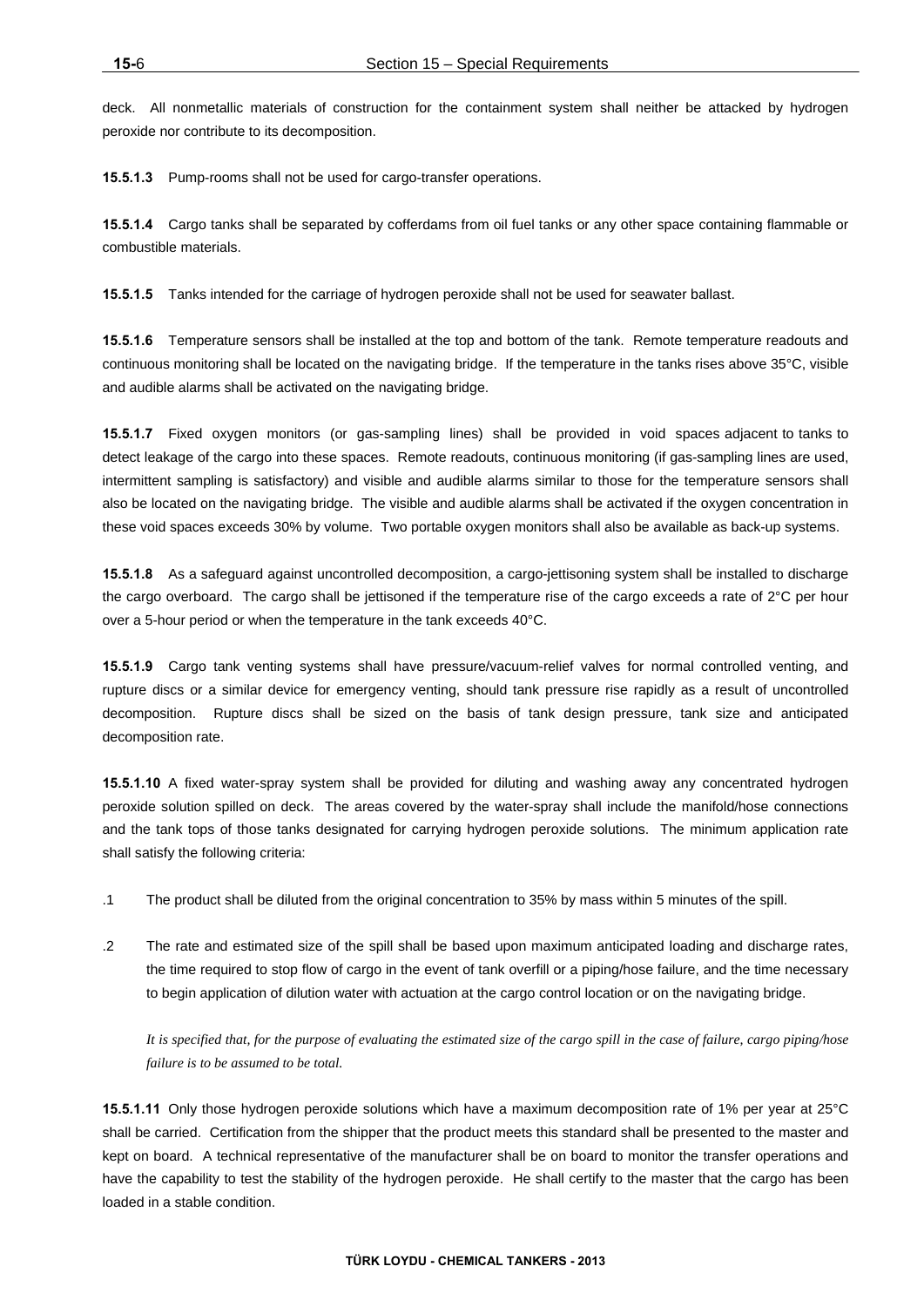**15.5.1.12** Protective clothing that is resistant to hydrogen peroxide solutions shall be provided for each crew member involved in cargo-transfer operations. Protective clothing shall include nonflammable coveralls, suitable gloves, boots and eye protection.

*15.5.2 Hydrogen peroxide solutions over 8 % but not over 60 % by mass* 

**15.5.2.1** The ship's shell plating shall not form any boundaries of tanks containing this product.

**15.5.2.2** Hydrogen peroxide shall be carried in tanks thoroughly and effectively cleaned of all traces of previous cargoes and their vapours or ballast. Procedures for inspection, cleaning, passivation and loading of tanks shall be in accordance with MSC/Circ.394. A certificate shall be on board the vessel indicating that the procedures in the circular have been followed. The passivation requirement may be waived by an Administration for domestic shipments of short duration. Particular care in this respect is essential to ensure the safe carriage of hydrogen peroxide:

- .1 When hydrogen peroxide is carried no other cargoes shall be carried simultaneously.
- .2 Tanks which have contained hydrogen peroxide may be used for other cargoes after cleaning in accordance with the procedures outlined in MSC/Circ.394.
- .3 Consideration in design shall provide minimum internal tank structure, free draining, no entrapment and ease of visual inspection.

**15.5.2.3** Cargo tanks and associated equipment shall be either pure aluminium (99.5%) or solid stainless steel of types suitable for use with hydrogen peroxide (e.g. 304, 304L, 316, 316L, 316Ti). Aluminium shall not be used for piping on deck. All non-metallic materials of construction for the containment system shall neither be attacked by hydrogen peroxide nor contribute to its decomposition.

**15.5.2.4** Cargo tanks shall be separated by a cofferdam from fuel oil tanks or any other space containing materials incompatible with hydrogen peroxide.

**15.5.2.5** Temperature sensors shall be installed at the top and bottom of the tank. Remote temperature readouts and continuous monitoring shall be located on the navigating bridge. If the temperature in the tank rises above 35°C, visible and audible alarms shall activate on the navigating bridge.

**15.5.2.6** Fixed oxygen monitors (or gas-sampling lines) shall be provided in void spaces adjacent to tanks to detect leakage of the cargo into these spaces. The enhancement of flammability by oxygen enrichment shall be recognized. Remote readouts, continuous monitoring (if gas-sampling lines are used, intermittent sampling is satisfactory) and visible and audible alarms similar to those for the temperature sensors shall also be located on the navigating bridge. The visible and audible alarms shall activate if the oxygen concentration in these void spaces exceeds 30% by volume. Two portable oxygen monitors shall also be available as back-up systems.

**15.5.2.7** As a safeguard against uncontrolled decomposition, a cargo-jettisoning system shall be installed to discharge the cargo overboard. The cargo shall be jettisoned if the temperature rise of the cargo exceeds a rate of 2°C per hour over a 5-hour period or when the temperature in the tank exceeds 40°C.

**15.5.2.8** Cargo tank venting systems with filtration shall have pressure/vacuum-relief valves for normal controlled venting, and a device for emergency venting, should tank pressure rise rapidly as a result of an uncontrolled decomposition rate, as stipulated in 15.5.2.7. These venting systems shall be designed in such a manner that there is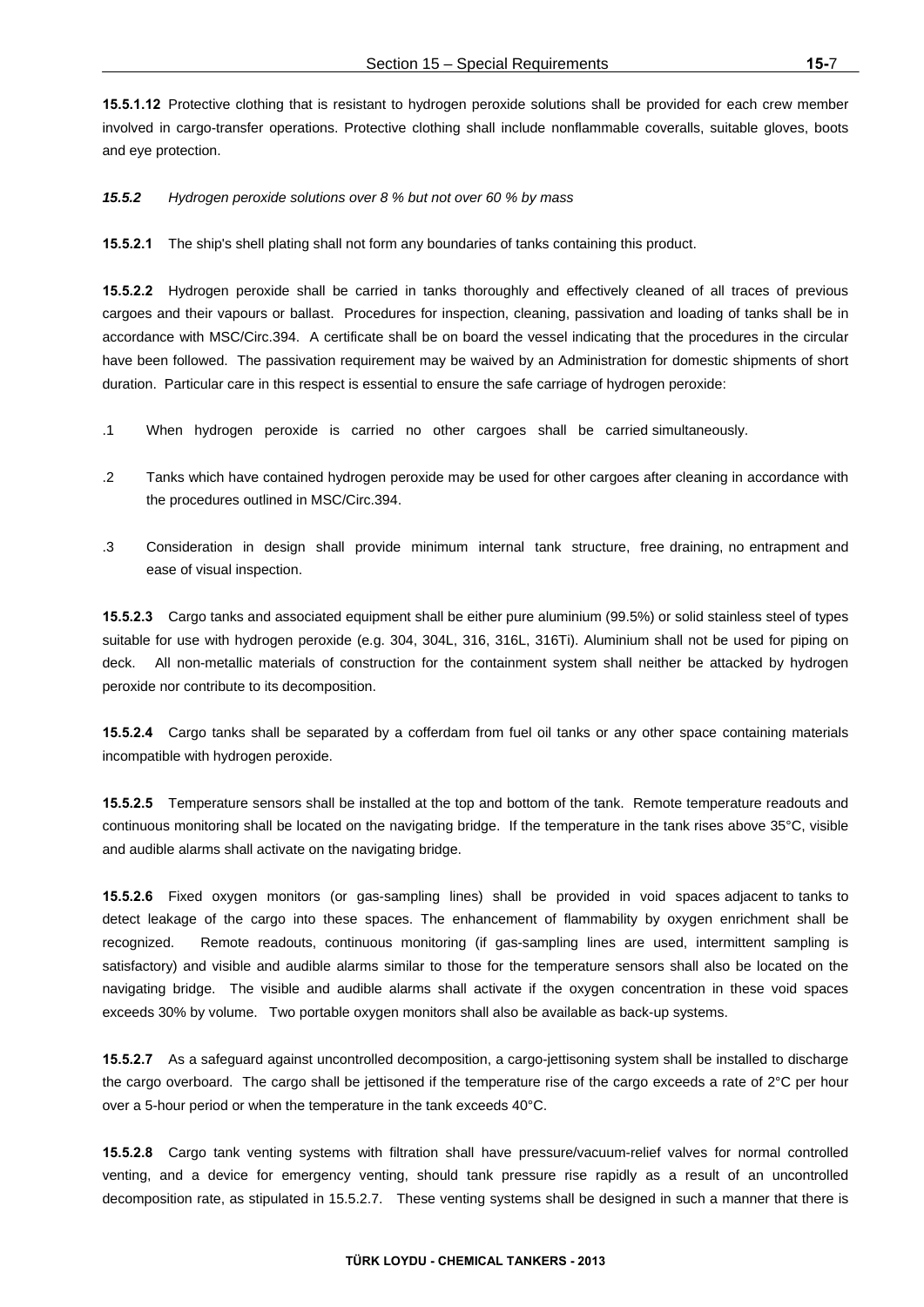no introduction of seawater into the cargo tank even under heavy sea conditions. Emergency venting shall be sized on the basis of tank design pressure and tank size.

**15.5.2.9** A fixed water-spray system shall be provided for diluting and washing away any concentrated solution spilled on deck. The areas covered by the water-spray shall include the manifold/hose connections and the tank tops of those tanks designated for the carriage of hydrogen peroxide solutions. The minimum application rate shall satisfy the following criteria:

- .1 The product shall be diluted from the original concentration to 35% by mass within 5 minutes of the spill.
- .2 The rate and estimated size of the spill shall be based upon maximum anticipated loading and discharge rates, the time required to stop flow of the cargo in the event of tank overfill or a piping/hose failure, and the time necessary to begin application of dilution water with actuation at the cargo control location or on the navigating bridge.

**15.5.2.10** Only those hydrogen peroxide solutions which have a maximum decomposition rate of 1% per year at 25°C shall be carried. Certification from the shipper that the product meets this standard shall be presented to the master and kept on board. A technical representative of the manufacturer shall be on board to monitor the transfer operations and have the capability to test the stability of the hydrogen peroxide. He shall certify to the master that the cargo has been loaded in a stable condition.

**15.5.2.11** Protective clothing that is resistant to hydrogen peroxide shall be provided for each crew member involved in cargo-transfer operations. Protective clothing shall include coveralls that are nonflammable, suitable gloves, boots and eye protection.

**15.5.2.12** During transfer of hydrogen peroxide the related piping system shall be separated from all other systems. Cargo hoses used for transfer of hydrogen peroxide shall be marked "FOR HYDROGEN PEROXIDE TRANSFER ONLY".

**15.5.3** Procedures for inspection, cleaning, passivation and loading of tanks for the carriage of hydrogen peroxide solutions 8-60 %, which have contained other cargoes, or for the carriage of other cargoes after the carriage of hydrogen peroxide

**15.5.3.1** Tanks having contained cargoes other than hydrogen peroxide shall be inspected, cleaned and passivated before re-use for the transport of hydrogen peroxide solutions. The procedures for inspection and cleaning, as given in paragraphs 15.5.3.2 to 15.5.3.8 below, apply to both stainless steel and pure aluminium tanks (see paragraph 15.5.2.2). Procedures for passivation are given in paragraph 15.5.3.9 for stainless steel and 15.5.3.10 for aluminium. Unless otherwise specified, all steps apply to the tanks and to all associated equipment having been in contact with the other cargo.

**15.5.3.2** After unloading the previous cargo the tank shall be rendered safe and inspected for any residues, scale and rust.

**15.5.3.3** Tanks and associated equipment shall be washed with clean filtered water. The water to be used shall at least have the quality of potable water with a low chlorine content.

**15.5.3.4** Trace residues and vapours of the previous cargo shall be removed by steaming of tank and equipment.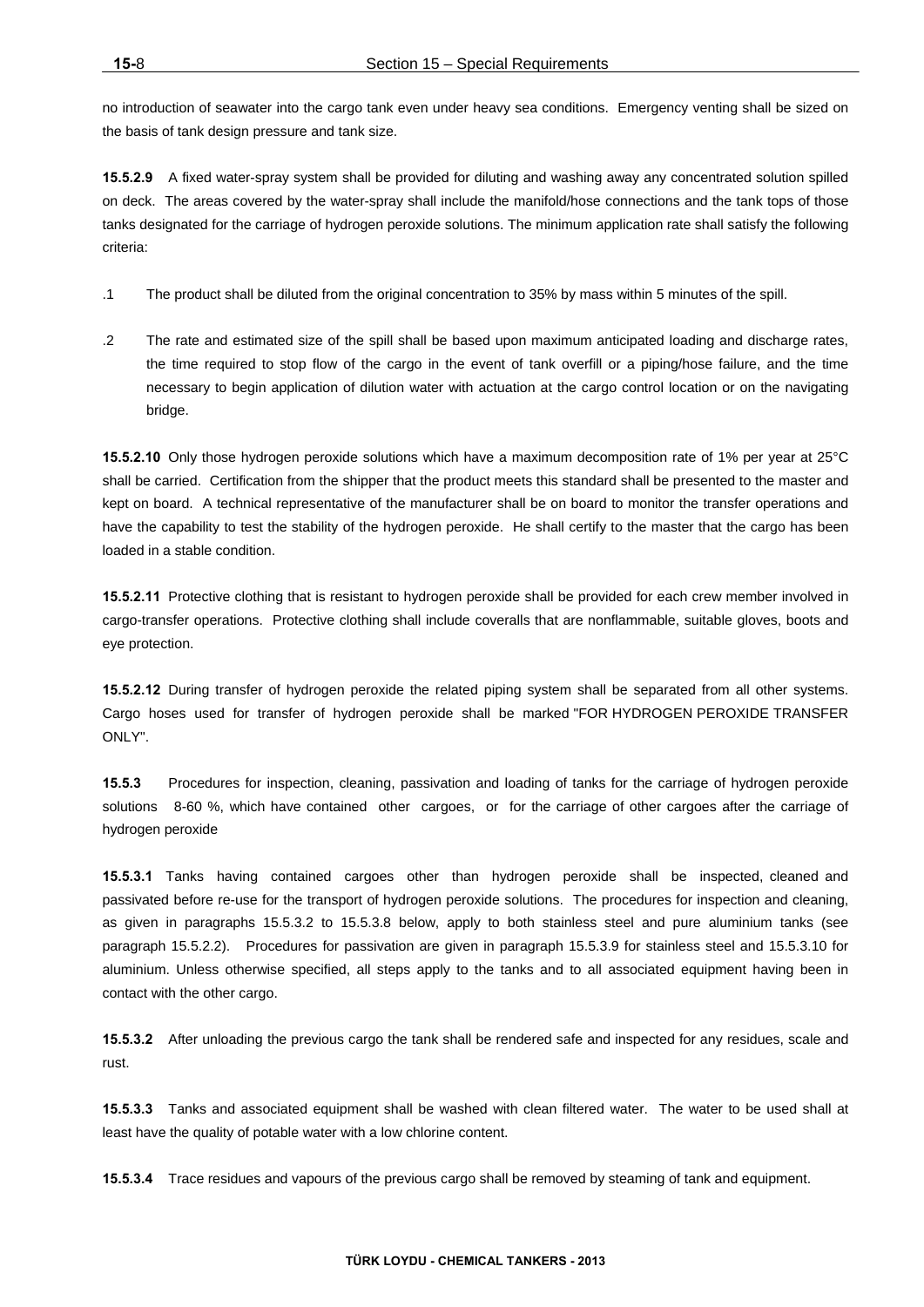**15.5.3.5** Tank and equipment are washed again with clean water (quality as above) and dried, using filtered, oil-free air.

**15.5.3.6** The atmosphere in the tank shall be sampled and investigated for the presence of organic vapours and oxygen concentration.

**15.5.3.7** The tank shall be checked again by visual inspection for residues of the previous cargo, scale and rust as well as for any smell of the previous cargo.

**15.5.3.8** If inspection or measurements indicate the presence of residues of the previous cargo or its vapours, actions described in paragraphs 15.5.3.3 to 15.5.3.5 shall be repeated.

**15.5.3.9** Tank and equipment made from stainless steel which have contained other cargoes than hydrogen peroxide or which have been under repair shall be cleaned and passivated, regardless of any previous passivation, according to the following procedure:

- .1 New welds and other repaired parts shall be cleaned and finished using stainless steel wire brush, chisel, sandpaper or buff. Rough surfaces shall be given a smooth finish. A final polishing is necessary.
- .2 Fatty and oily residues shall be removed by the use of appropriate organic solvents or detergent solutions in water. The use of chlorine-containing compounds shall be avoided as they can seriously interfere with passivation.
- .3 The residues of the degreasing agent shall be removed, followed by a washing with water.
- .4 In the next step, scale and rust shall be removed by the application of acid (e.g. a mixture of nitric and hydrofluoric acids), followed again by a washing with clean water.
- .5 All the metal surfaces which can come into contact with hydrogen peroxide shall be passivated by the application of nitric acid of a concentration between 10 and 35% by mass. The nitric acid must be free from heavy metals, other oxidizing agents or hydrogen fluoride. The passivation process shall continue for 8 to 24 h, depending upon the concentration of acid, the ambient temperature and other factors. During this time a continuous contact between the surfaces to be passivated and the nitric acid shall be ensured. In the case of large surfaces this may be achieved by recirculating the acid. Hydrogen gas may be evolved in the passivation process, leading to the presence of an explosive atmosphere in the tanks. Therefore, appropriate measures must be taken to avoid the build-up or the ignition of such an atmosphere.
- .6 After passivation the surfaces shall be thoroughly washed with clean filtered water. The washing process shall be repeated until the effluent water has the same pH value as the incoming water.
- .7 Surfaces treated according to the above steps may cause some decomposition when coming into contact with hydrogen peroxide for the first time. This decomposition will cease after a short time (usually within two or three days). Therefore an additional flushing with hydrogen peroxide for a period of at least two days is recommended.
- .8 Only degreasing agents and acid cleaning agents which have been recommended for this purpose by the manufacturer of the hydrogen peroxide shall be used in the process.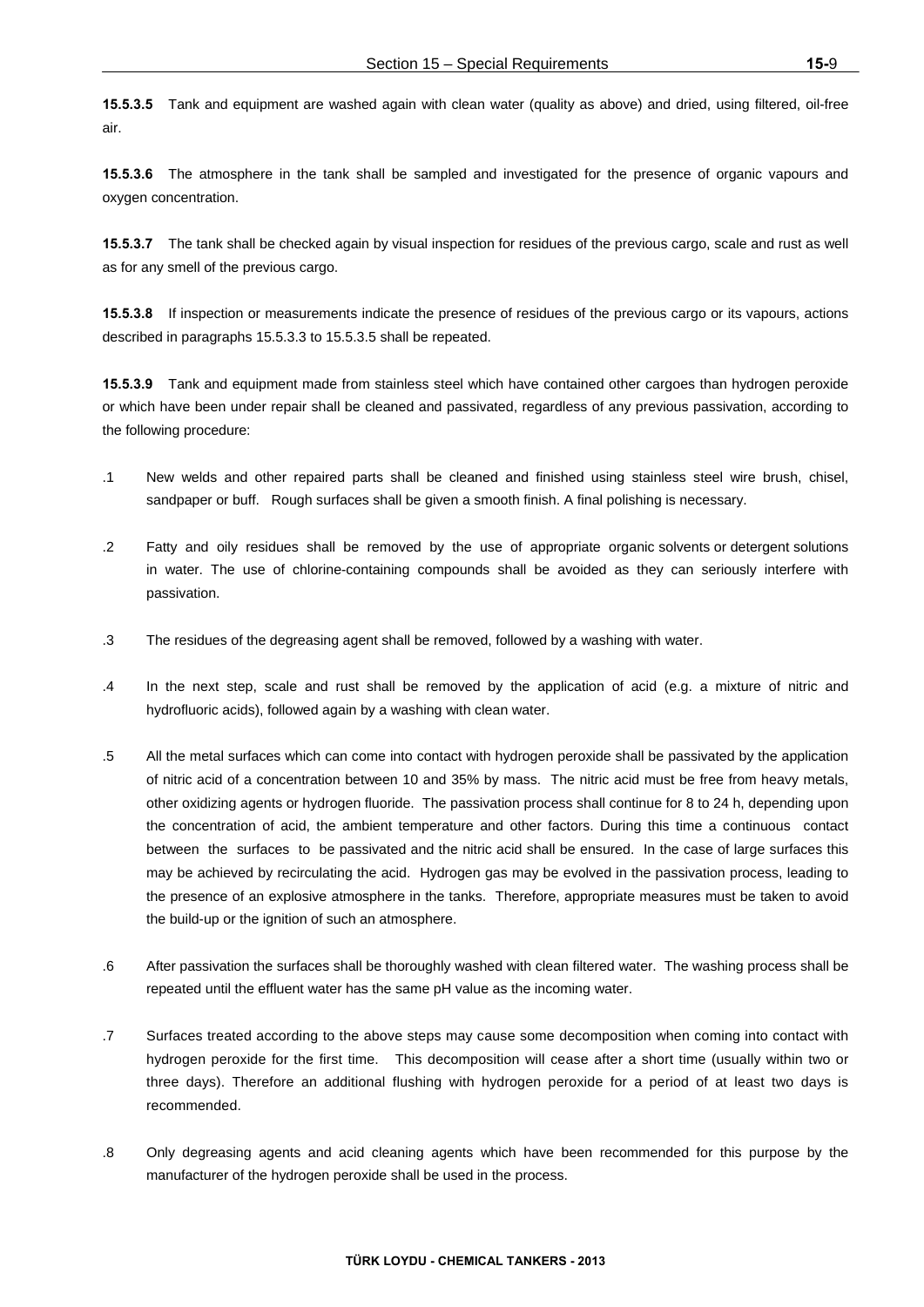**15.5.3.10** Tanks and equipment made from aluminium and which have contained cargoes other than hydrogen peroxide, or which have been under repair, shall be cleaned and passivated. The following is an example of a recommended procedure:

- .1 The tank shall be washed with a solution of a sulphonated detergent in hot water, followed by a washing with water.
- .2 The surface shall then be treated for 15 to 20 min with a solution of sodium hydroxide of a concentration of 7% by mass or treated for a longer period with a less concentrated solution (e.g. for 12 h with 0.4 to 0.5% sodium hydroxide). To prevent excessive corrosion at the bottom of the tank when treating with more concentrated solutions of sodium hydroxide, water shall be added continuously to dilute the sodium hydroxide solution which collects there.
- .3 The tank shall be thoroughly washed with clean, filtered water. As soon as possible after washing, the surface shall be passivated by the application of nitric acid of a concentration between 30 and 35% by mass. The passivation process shall continue for 16 to 24 h. During this time a continuous contact between the surfaces to be passivated and the nitric acid shall be ensured.
- .4 After passivation the surfaces shall be thoroughly washed with clean, filtered water. The washing process shall be repeated until the effluent water has the same pH value as the incoming water.
- .5 A visual inspection shall be made to ensure that all surfaces have been treated. It is recommended that an additional flushing is carried out for a minimum of 24 h with dilute hydrogen peroxide solution of a concentration approximately 3% by mass.

**15.5.3.11** The concentration and stability of the hydrogen peroxide solution to be loaded shall be determined.

**15.5.3.12** The hydrogen peroxide is loaded under intermittent visual supervision of the interior of the tank from an appropriate opening.

**15.5.3.13** If substantial bubbling is observed which does not disappear within 15 min after the completion of loading, the contents of the tank shall be unloaded and disposed of in an environmentally safe manner. The tank and equipment shall then be repassivated as described above.

**15.5.3.14** The concentration and stability of the hydrogen peroxide solution shall be determined again. If the same values are obtained within the limits of error as in paragraph 15.5.3.10, the tank is considered to be properly passivated and the cargo ready for shipment.

**15.5.3.15** Actions described in paragraphs 15.5.3.2 to 15.5.3.8 shall be carried out under the supervision of the master or shipper. Actions described in paragraphs 15.5.3.9 to 15.5.3.15 shall be carried out under the on-site supervision and responsibility of a representative of the hydrogen peroxide manufacturer or under supervision and responsibility of another person familiar with the safety-relevant properties of hydrogen peroxide.

**15.5.3.16** The following procedure shall be applied when tanks having contained hydrogen peroxide solution are to be used for other products (unless otherwise specified, all steps apply to the tanks and to all associated equipment having been in contact with hydrogen peroxide):

.1 Hydrogen peroxide cargo residue shall be drained as completely as possible from tanks and equipment.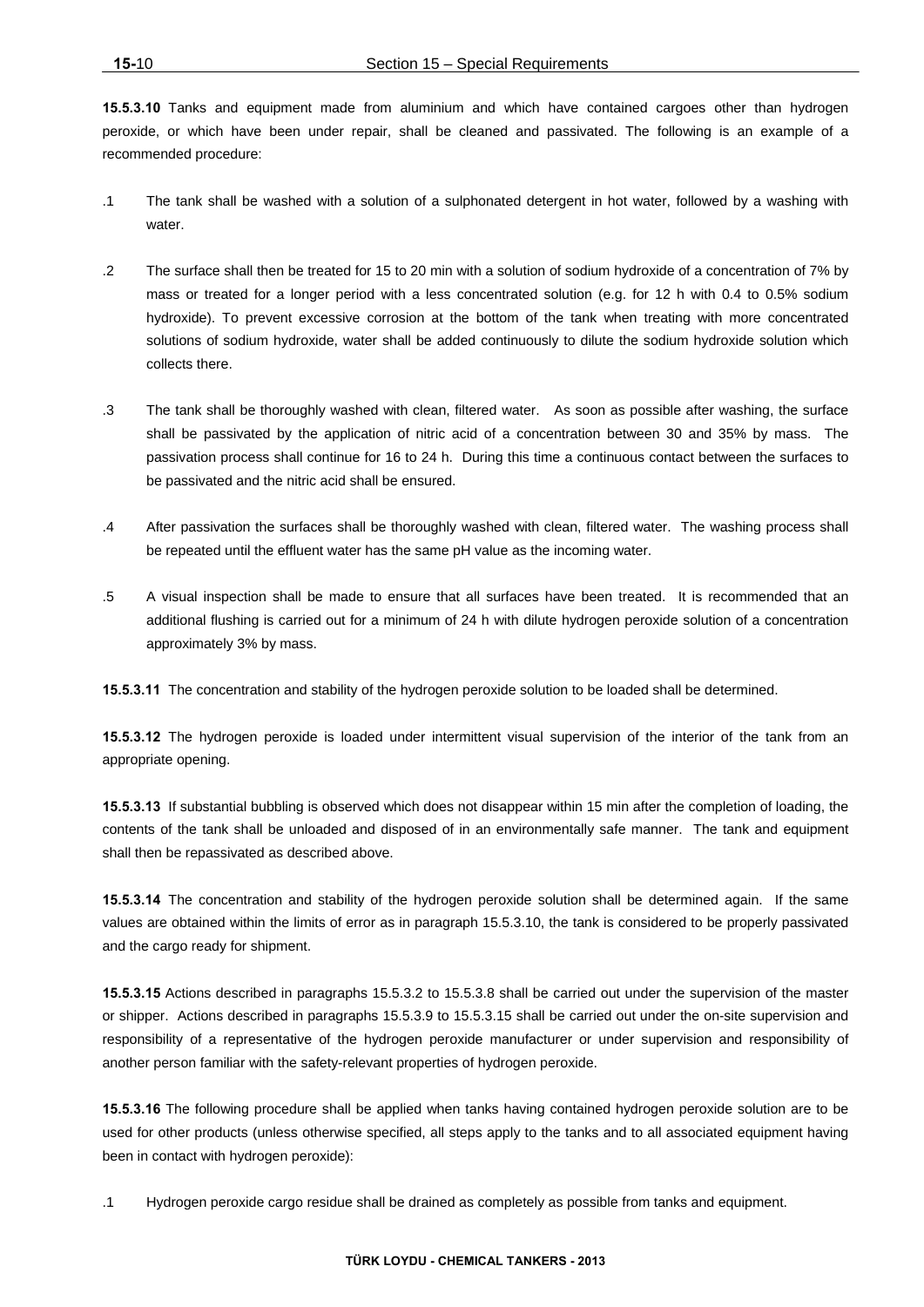- .2 Tanks and equipment shall be rinsed with clean water, and subsequently thoroughly washed with clean water
- .3 The interior of the tank shall be dried and inspected for any residues.

Steps .1 to .3, in 15.5.3.16, shall be carried out under the supervision of the master or the shipper. Step .3 in paragraph 15.5.3.16 shall be carried out by a person familiar with the safety-relevant properties of the chemical to be transported and of hydrogen peroxide.

| SPECIAL CAUTIONS : | Hydrogen peroxide decomposition may enrich the atmosphere with oxygen |
|--------------------|-----------------------------------------------------------------------|
|                    | and appropriate precautions shall be observed.                        |

 2 Hydrogen gas may be evolved in the passivation processes described in paragraphs 15.5.3.9.5, 15.5.3.10.2 and 15.5.3.10.4, leading to the presence of an explosive atmosphere in the tank. Therefore, appropriate measures must be taken to avoid the build-up or the ignition of such an atmosphere.

### **15.6 Motor fuel anti-knock compounds (containing lead alkyls)**

**15.6.1** Tanks used for these cargoes shall not be used for the transportation of any other cargo except those commodities to be used in the manufacture of motor fuel anti-knock compounds containing lead alkyls.

**15.6.2** If a cargo pump-room is located on deck level according to 15.18, the ventilation arrangements shall be in compliance with 15.17.

**15.6.3** Entry into cargo tanks used for the transportation of these cargoes is not permitted unless approved by the Administration.

**15.6.4** Air analysis shall be made for lead content to determine if the atmosphere is satisfactory prior to allowing personnel to enter the cargo pump-room or void spaces surrounding the cargo tank.

#### **15.7 Phosphorus, yellow or white**

**15.7.1** Phosphorus shall, at all times, be loaded, carried and discharged under a water pad of 760 mm minimum depth. During discharge operations, arrangements shall be made to ensure that water occupies the volume of phosphorus discharged. Any water discharged from a phosphorus tank shall be returned only to a shore installation.

**15.7.2** Tanks shall be designed and tested to a minimum equivalent water head of 2.4 m above the top of the tank, under designed loading conditions, taking into account the depth, relative density and method of loading and discharge of the phosphorus.

**15.7.3** Tanks shall be so designed as to minimize the interfacial area between the liquid phosphorus and its water pad.

**15.7.4** A minimum ullage space of 1% shall be maintained above the water pad. The ullage space shall be filled with inert gas or naturally ventilated by two cowled standpipes terminating at different heights but at least 6 m above the deck and at least 2 m above the pump-house top.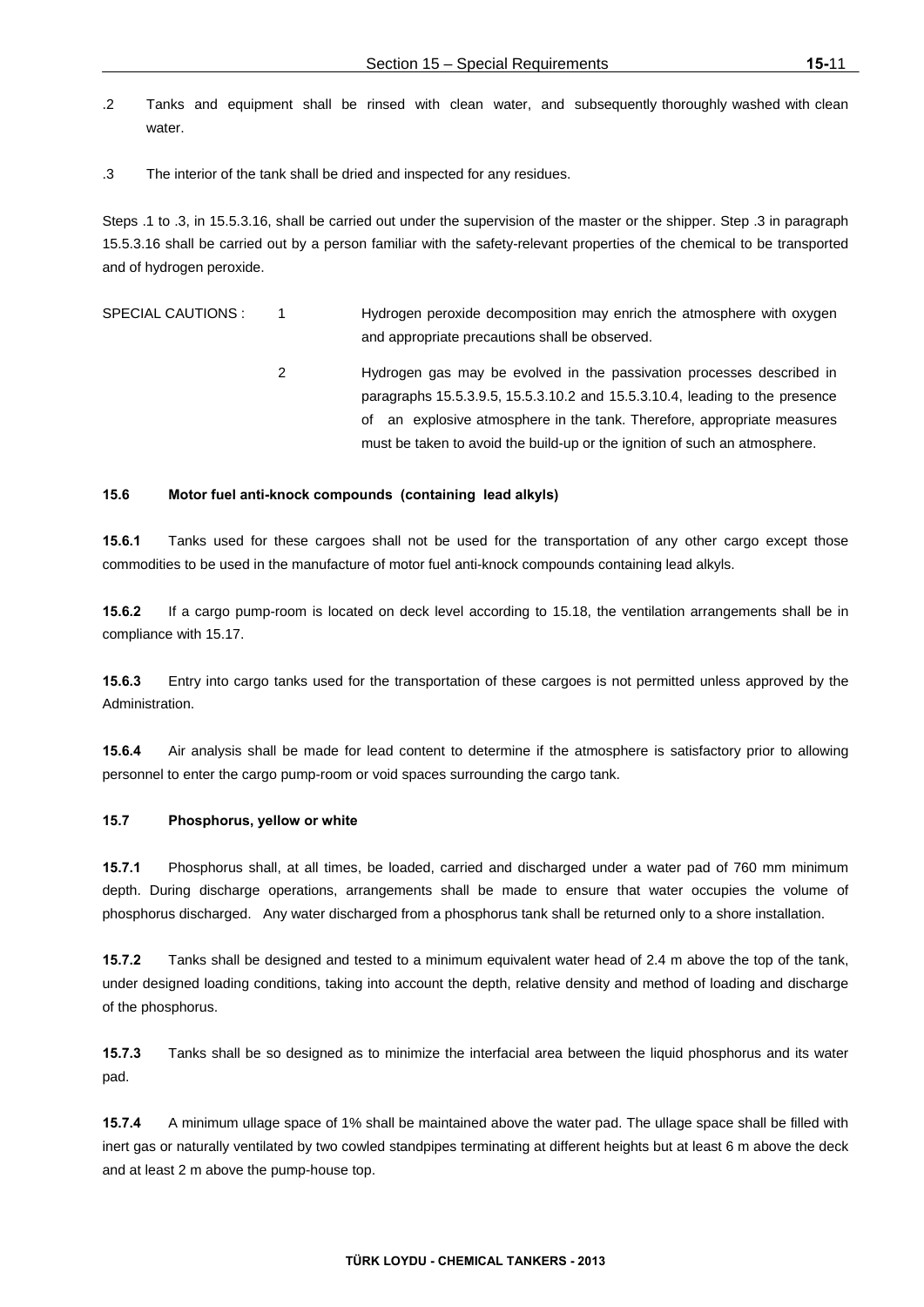**15.7.5** All openings shall be at the top of cargo tanks, and fittings and joints attached thereto shall be of materials resistant to phosphorus pentoxide.

**15.7.6** Phosphorus shall be loaded at a temperature not exceeding 60°C.

**15.7.7** Tank heating arrangements shall be external to tanks and have a suitable method of temperature control to ensure that the temperature of the phosphorus does not exceed 60°C. A high-temperature alarm shall be fitted.

**15.7.8** A water drench system acceptable to the **TL** shall be installed in all void spaces surrounding the tanks. The system shall operate automatically in the event of an escape of phosphorus.

**15.7.9** Void spaces referred to in 15.7.8 shall be provided with effective means of mechanical ventilation which shall be capable of being sealed off quickly in an emergency.

**15.7.10** Loading and discharge of phosphorus shall be governed by a central system on the ship which, in addition to incorporating high-level alarms, shall ensure that no overflow of tanks is possible and that such operations can be stopped quickly in an emergency from either ship or shore.

**15.7.11** During cargo transfer, a water hose on deck shall be connected to a water supply and kept flowing throughout the operation so that any spillage of phosphorus may be washed down with water immediately.

**15.7.12** Ship-to-shore loading and discharge connections shall be of a type approved by the **TL**.

# **15.8 Propylene oxide or ethylene oxide/propylene oxide mixtures with an ethylene oxide content of not more than 30% by mass**

**15.8.1** Products transported under the provisions of this section shall be acetylene-free.

**15.8.2** Unless cargo tanks are properly cleaned, these products shall not be carried in tanks which have contained as one of the three previous cargoes any products known to catalyse polymerization, such as:

- .1 Mineral acids (e.g. sulphuric, hydrochloric, nitric);
- .2 Carboxylic acids and anhydrides (e.g. formic, acetic);
- .3 Halogenated carboxylic acids (e.g. chloracetic);
- .4 Sulphonic acids (e.g. benzenesulphonic);
- .5 Caustic alkalis (e.g. sodium hydroxide, potassium hydroxide);
- .6 Ammonia and ammonia solutions;
- .7 Amines and amine solutions; and
- .8 Oxidizing substances.
- **15.8.3** Before loading, tanks shall be thoroughly and effectively cleaned, to remove all traces of previous cargoes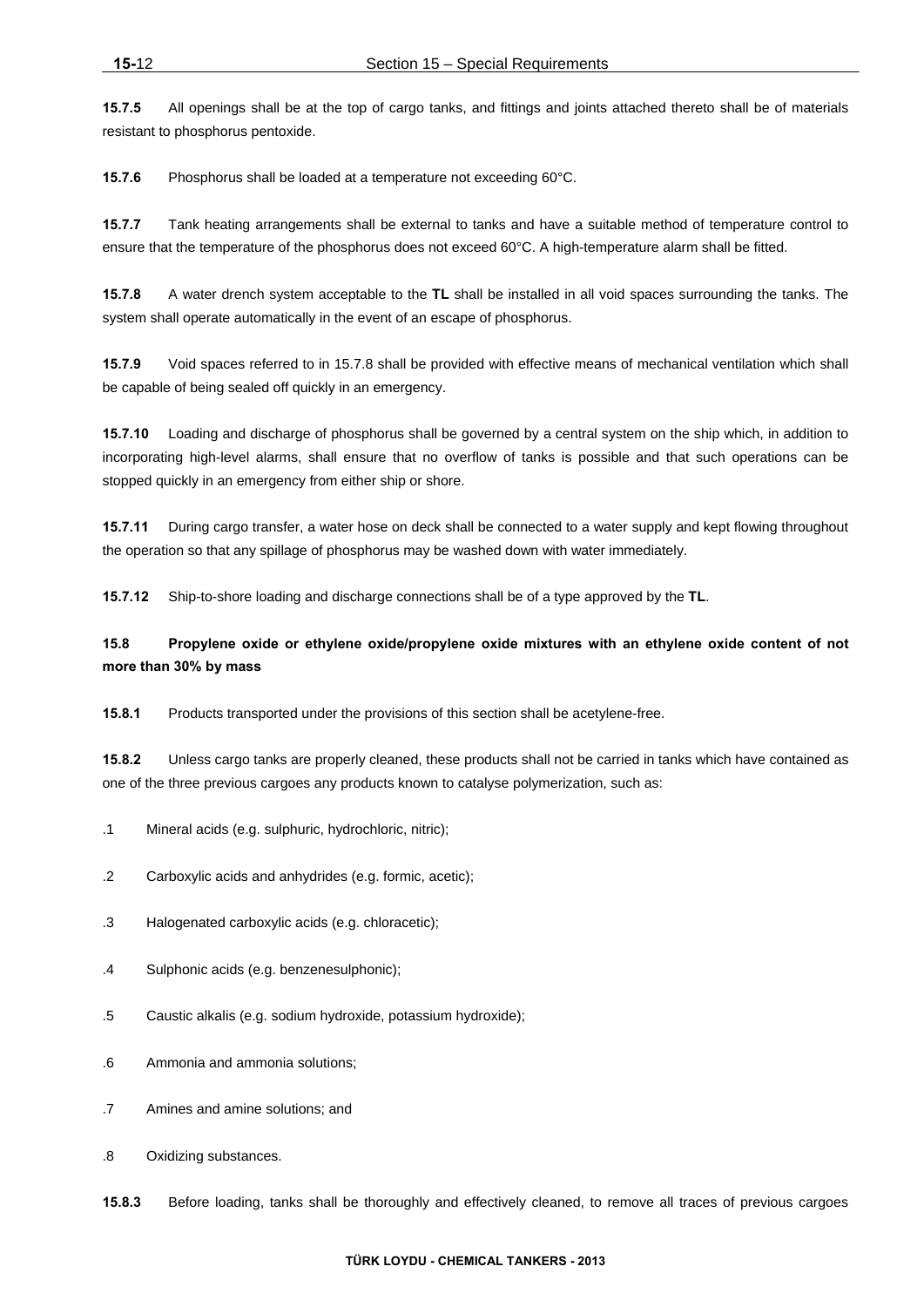from tanks and associated pipework, except where the immediately prior cargo has been propylene oxide or ethylene oxide/propylene oxide mixtures. Particular care shall be taken in the case of ammonia in tanks made of steel other than stainless steel.

**15.8.4** In all cases, the effectiveness of cleaning procedures for tanks and associated pipework shall be checked by suitable testing or inspection, to ascertain that no traces of acidic or alkaline materials remain that might create a hazardous situation in the presence of these products.

**15.8.5** Tanks shall be entered and inspected prior to each initial loading of these products to ensure freedom from contamination, heavy rust deposits and visible structural defects. When cargo tanks are in continuous service for these products, such inspections shall be performed at intervals of not more than two years.

**15.8.6** Tanks for the carriage of these products shall be of steel or stainless steel construction.

**15.8.7** Tanks for the carriage of these products may be used for other cargoes after thorough cleaning of tanks and associated pipework systems by washing or purging.

**15.8.8** All valves, flanges, fittings and accessory equipment shall be of a type suitable for use with the products and shall be constructed of steel or stainless steel in accordance with recognized standards. Discs or disc faces, seats and other wearing parts of valves shall be made of stainless steel containing not less than 11% chromium.

**15.8.9** Gaskets shall be constructed of materials which do not react with, dissolve in, or lower the autoignition temperature of these products and which are fire-resistant and possess adequate mechanical behaviour. The surface presented to the cargo shall be polytetrafluoroethylene (PTFE), or materials giving a similar degree of safety by their inertness. Spirally wound stainless steel, with a filler of PTFE or similar fluorinated polymer, may be accepted.

**15.8.10** Insulation and packing, if used, shall be of a material which does not react with, dissolve in, or lower the autoignition temperature of these products.

**15.8.11** The following materials are generally found unsatisfactory for gaskets, packing and similar uses in containment systems for these products and would require testing before being approved by the Administration:

.1 Neoprene or natural rubber, if it comes into contact with the products.

.2 Asbestos, or binders used with asbestos.

.3 Materials containing oxides of magnesium, such as mineral wools.

**15.8.12** Threaded joints shall not be permitted in the cargo liquid and vapour lines.

*Threaded connections are only allowed for accessory and instrumental lines with an external diameter of 25 mm or less.* 

**15.8.13** Filling and discharge piping shall extend to within 100 mm of the bottom of the tank or any sump pit.

**15.8.14.1** The containment system for a tank containing these products shall have a valved vapour-return connection.

**15.8.14.2** The products shall be loaded and discharged in such a manner that venting of the tanks to atmosphere does not occur. If vapour return to shore is used during tank loading, the vapour- return system connected to a containment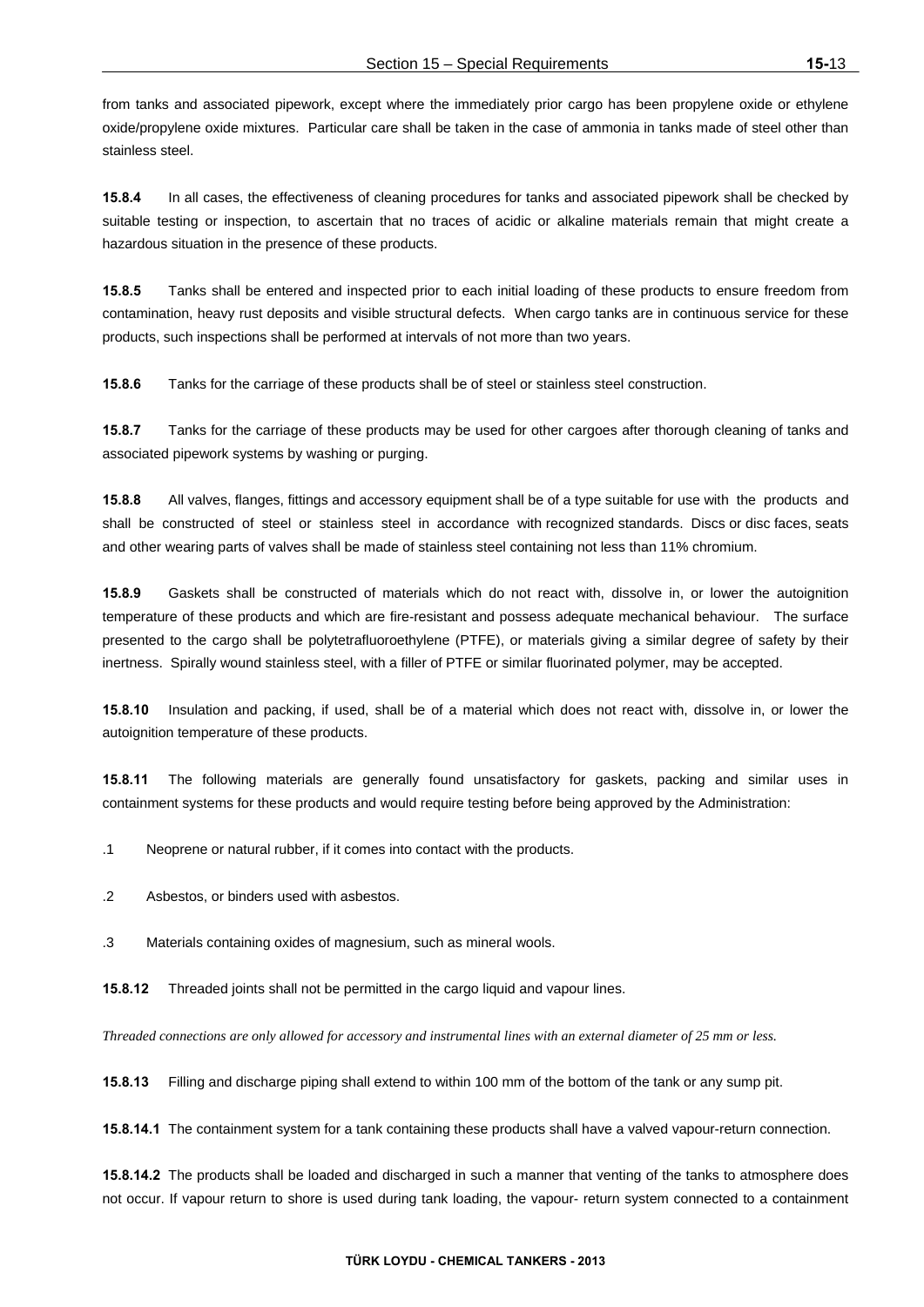system for the product shall be independent of all other containment systems.

**15.8.14.3** During discharge operations, the pressure in the cargo tank must be maintained above 0.007 MPa gauge.

**15.8.15** The cargo may be discharged only by deepwell pumps, hydraulically operated submerged pumps, or inert-gas displacement. Each cargo pump shall be arranged to ensure that the product does not heat significantly if the discharge line from the pump is shut off or otherwise blocked.

**15.8.16** Tanks carrying these products shall be vented independently of tanks carrying other products. Facilities shall be provided for sampling the tank contents without opening the tank to atmosphere.

**15.8.17** Cargo hoses used for transfer of these products shall be marked "FOR ALKYLENE OXIDE TRANSFER ONLY".

**15.8.18** Cargo tanks, void spaces and other enclosed spaces adjacent to an integral gravity cargo tank carrying propylene oxide shall either contain a compatible cargo (those cargoes specified in 15.8.2 are examples of substances considered incompatible) or be inerted by injection of a suitable inert gas. Any hold space in which an independent cargo tank is located shall be inerted. Such inerted spaces and tanks shall be monitored for these products and oxygen. The oxygen content of these spaces shall be maintained below 2%. Portable sampling equipment is satisfactory.

**15.8.19** In no case shall air be allowed to enter the cargo pump or piping system while these products are contained within the system.

**15.8.20** Prior to disconnecting shore-lines, the pressure in liquid and vapour lines shall be relieved through suitable valves installed at the loading header. Liquid and vapour from these lines shall not be discharged to atmosphere.

**15.8.21** Propylene oxide may be carried in pressure tanks or in independent or integral gravity tanks. Ethylene oxide/propylene oxide mixtures shall be carried in independent gravity tanks or pressure tanks. Tanks shall be designed for the maximum pressure expected to be encountered during loading, conveying and discharging cargo.

**15.8.22.1** Tanks for the carriage of propylene oxide with a design pressure less than 0.06 MPa gauge and tanks for the carriage of ethylene oxide/propylene oxide mixtures with a design pressure of less than 0.12 MPa gauge shall have a cooling system to maintain the cargo below the reference temperature.

**15.8.22.2** The refrigeration requirement for tanks with a design pressure less than 0.06 MPa gauge may be waived by the Administration for ships operating in restricted areas or on voyages of restricted duration, and account may be taken in such cases of any insulation of the tanks. The area and times of year for which such carriage would be permitted shall be included in the conditions of carriage of the International Certificate of Fitness for the Carriage of Dangerous Chemicals in Bulk.

**15.8.23.1** Any cooling system shall maintain the liquid temperature below the boiling temperature at the containment pressure. At least two complete cooling plants, automatically regulated by variations within the tanks, shall be provided. Each cooling plant shall be complete with the necessary auxiliaries for proper operation. The control system shall also be capable of being manually operated. An alarm shall be provided to indicate malfunctioning of the temperature controls. The capacity of each cooling system shall be sufficient to maintain the temperature of the liquid cargo below the reference temperature of the system.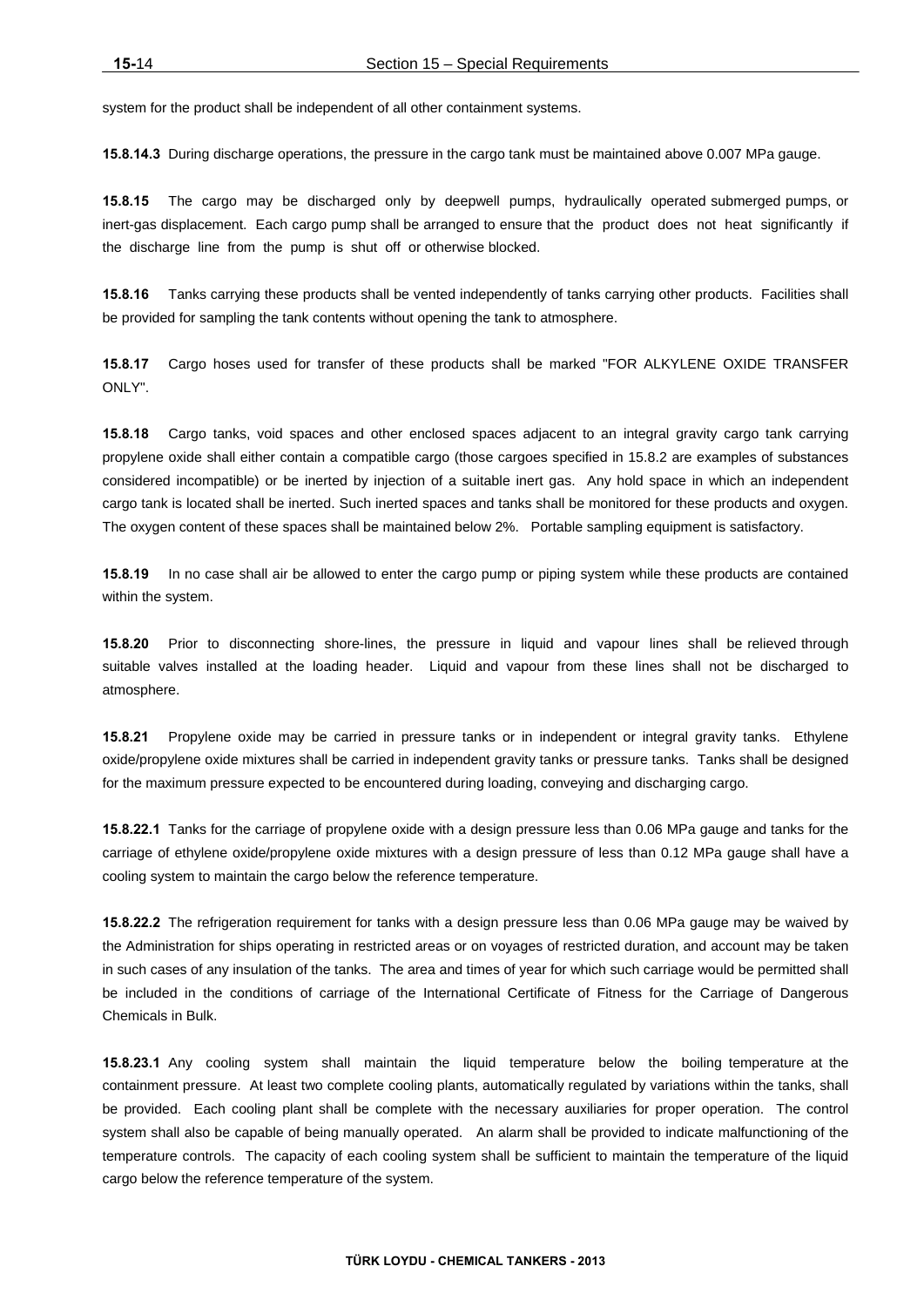**15.8.23.2** An alternative arrangement may consist of three cooling plants, any two of which shall be sufficient to maintain the liquid temperature below the reference temperature.

**15.8.23.3** Cooling media which are separated from the products by a single wall only shall be nonreactive with the products.

**15.8.23.4** Cooling systems requiring compression of the products shall not be used.

**15.8.24** Pressure-relief-valve settings shall not be less than 0.02 MPa gauge and for pressure tanks not greater than 0.7 MPa gauge for the carriage of propylene oxide and not greater than 0.53 MPa gauge for the carriage of propylene oxide/ethylene oxide mixtures.

**15.8.25.1** The piping system for tanks to be loaded with these products shall be separated (as defined in 3.1.4) from piping systems for all other tanks, including empty tanks. If the piping system for the tanks to be loaded is not independent (as defined in 1.3.18), the required piping separation shall be accomplished by the removal of spool-pieces, valves, or other pipe section and the installation of blank flanges at these locations. The required separation applies to all liquid and vapour piping, liquid and vapour vent lines and any other possible connections, such as common inert-gas supply lines.

**15.8.25.2** These products may be transported only in accordance with cargo-handling plans that have been approved by the **TL**. Each intended loading arrangement shall be shown on a separate cargo-handling plan. Cargo-handling plans shall show the entire cargo piping system and the locations for installation of blank flanges needed to meet the above piping separation requirements. A copy of each approved cargo-handling plan shall be maintained on board the ship. The International Certificate of Fitness for the Carriage of Dangerous Chemicals in Bulk shall be endorsed to include reference to the approved cargo-handling plans.

**15.8.25.3** Before each initial loading of these products and before every subsequent return to such service, certification verifying that the required piping separation has been achieved shall be obtained from a responsible person acceptable to the port Administration and carried on board the ship. Each connection between a blank flange and a pipeline flange shall be fitted with a wire and seal by the responsible person to ensure that in-advertent removal of the blank flange is impossible.

*The "responsible person" may be e.g. the ship's master or the local Society's Surveyor.*

**15.8.26.1** No cargo tanks shall be more than 98% liquid-full at the reference temperature.

**15.8.26.2** The maximum volume to which a cargo tank shall be loaded is:

$$
V_L=0.98V\frac{\rho_R}{\rho_L}
$$

Where

 $V_1$  = maximum volume to which the tank may be loaded

 $=$  volume of the tank

 $p_R$  = Density of cargo at the reference temperature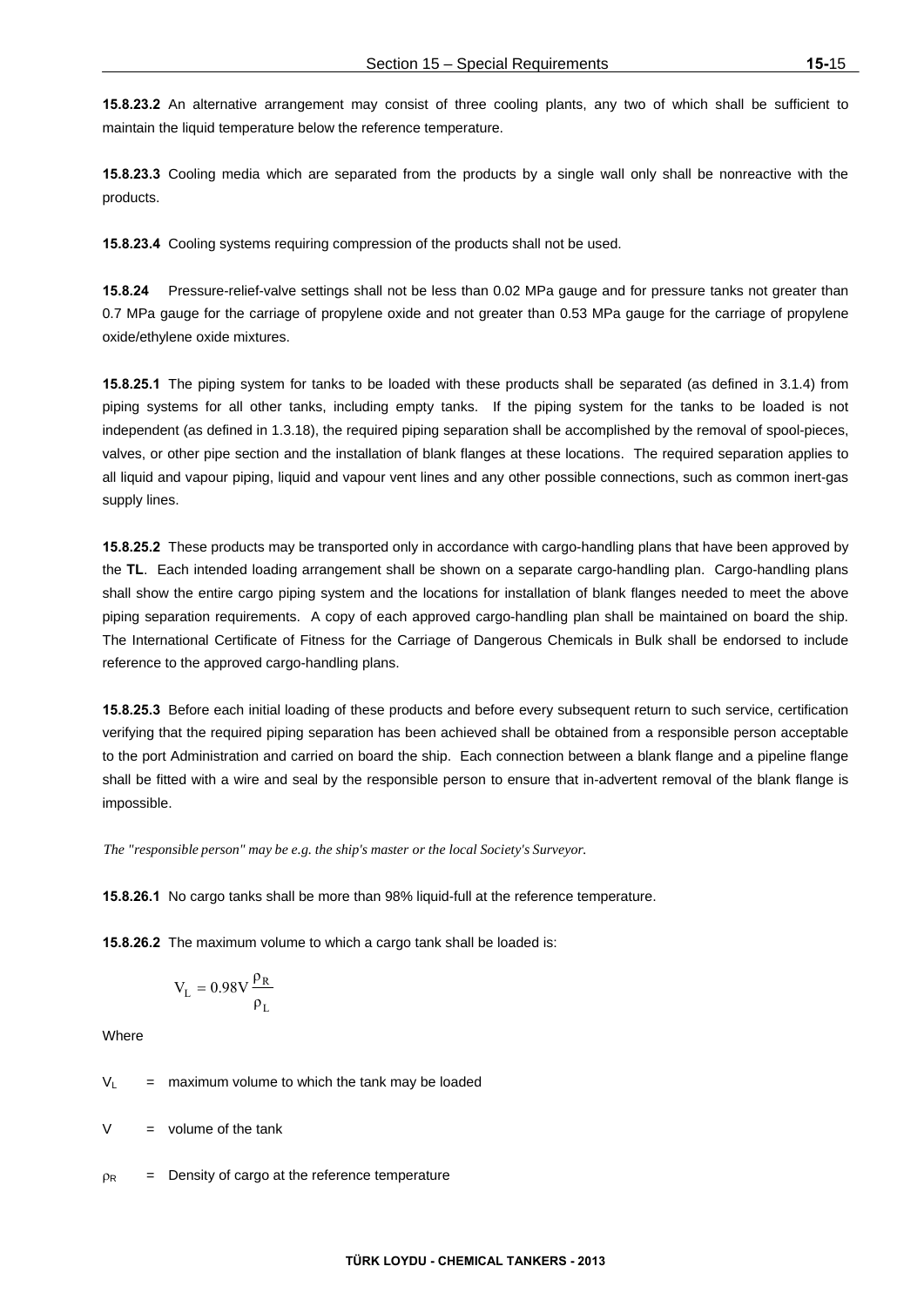$p_L$  = Density of cargo at the loading temperature and pressure

**15.8.26.3** The maximum allowable tank filling limits for each cargo tank shall be indicated for each loading temperature which may be applied and for the applicable maximum reference temperature, on a list to be approved by the **TL**. A copy of the list shall be permanently kept on board by the master.

**15.8.27** The cargo shall be carried under a suitable protective padding of nitrogen gas. An automatic nitrogen makeup system shall be installed to prevent the tank pressure falling below 0.007 MPa gauge in the event of product temperature fall due to ambient conditions or maloperation of refrigeration systems. Sufficient nitrogen shall be available on board to satisfy the demand of the automatic pressure control. Nitrogen of commercially pure quality (99.9% by volume) shall be used for padding. A battery of nitrogen bottles connected to the cargo tanks through a pressure-reduction valve satisfies the intention of the expression "automatic" in this context.

**15.8.28** The cargo tank vapour space shall be tested prior to and after loading to ensure that the oxygen content is 2% by volume or less.

*Analysing equipment to determine oxygen and propylene oxide contents is to be of a type recognised as suitable by TL. When portable analysers are used, there are to be at least two. When a fixed system is installed, a portable analyser is also to be provided.* 

**15.8.29** A water-spray system of sufficient capacity shall be provided to blanket effectively the area surrounding the loading manifold, the exposed deck piping associated with product handling, and the tank domes. The arrangement of piping and nozzles shall be such as to give a uniform distribution rate of 10 l/m2/min. Remote manual operation shall be arranged such that remote starting of pumps supplying the water-spray system and remote operation of any normally closed valves in the system can be carried out from a suitable location outside the cargo area, adjacent to the accommodation spaces and readily accessible and operable in the event of fire in the areas protected. The waterspray system shall be capable of both local and remote manual operation, and the arrangement shall ensure that any spilled cargo is washed away. Additionally, a water hose with pressure to the nozzle, when atmospheric temperatures permit, shall be connected ready for immediate use during loading and unloading operations.

**15.8.30** A remotely operated, controlled closing-rate, shutoff valve shall be provided at each cargo-hose connection used during cargo transfer. *The closing time of shut-off valves provided at each cargo hose connection is to take account of the loading/unloading rate and is to be such as to avoid dangerous overpressure in cargo piping and hoses mentioned in the paragraphs*

# **15.9 Sodium chlorate solution (50% or less by mass)**

**15.9.1** Tanks and associated equipment, which have contained this product may be used for other cargoes after thorough cleaning by washing or purging.

**15.9.2** In the event of spillage of this product, all spilled liquid shall be thoroughly washed away without delay. To minimize fire risk, spillage shall not be allowed to dry out.

# **15.10 Sulphur (molten)**

**15.10.1** Cargo tank ventilation shall be provided to maintain the concentration of hydrogen sulphide below one half of its lower explosive limit through-out the cargo tank vapour space for all conditions of carriage (i.e. below 1.85% by volume).

**15.10.2** Where mechanical ventilation systems are used for maintaining low gas concentrations in cargo tanks, an alarm system shall be provided to give warning if the system fails.

#### **TÜRK LOYDU - CHEMICAL TANKERS - 2013**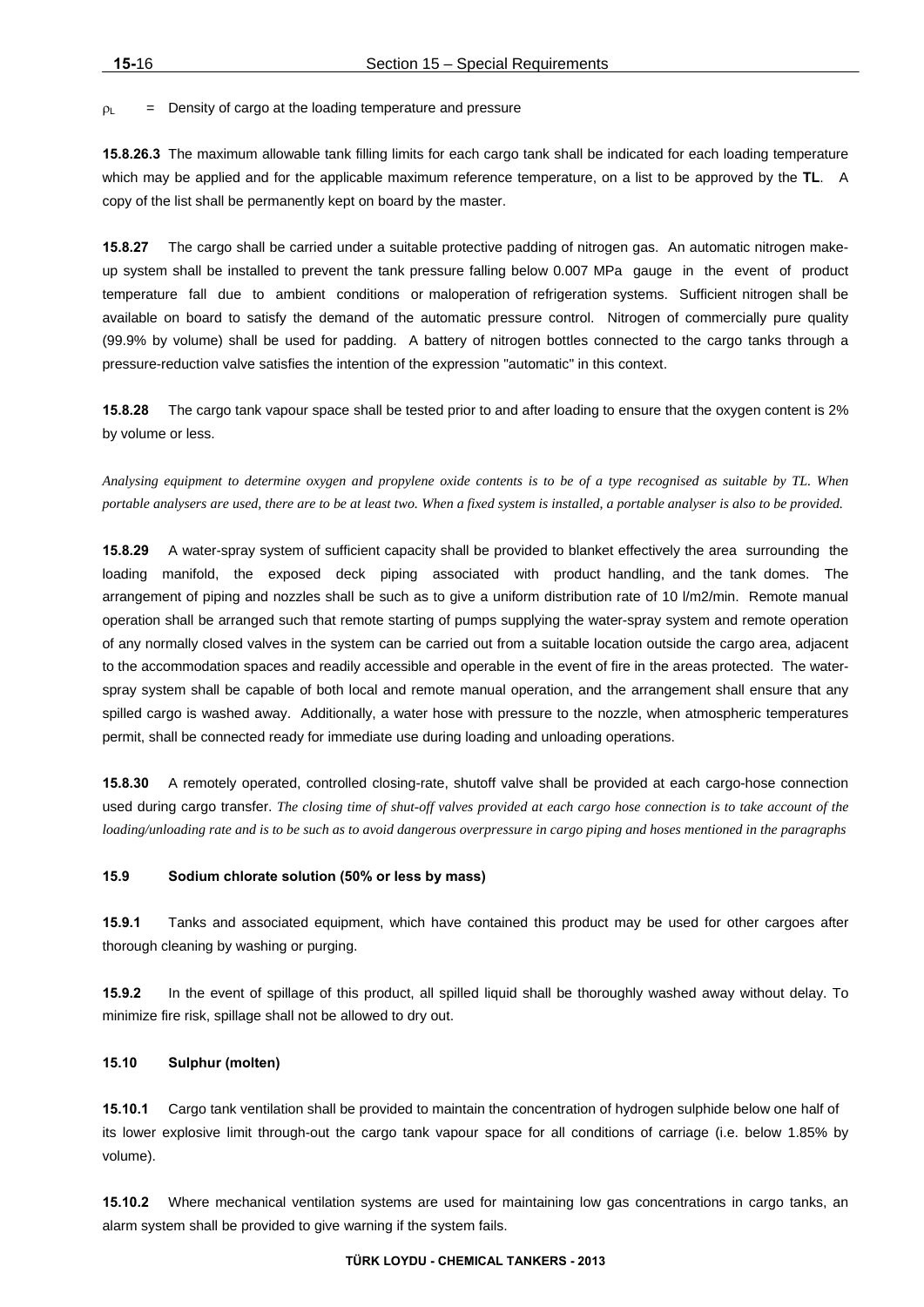**15.10.3** Ventilation systems shall be so designed and arranged as to preclude depositing of sulphur within the system.

**15.10.4** Openings to void spaces adjacent to cargo tanks shall be so designed and fitted as to prevent the entry of water, sulphur or cargo vapour.

**15.10.5** Connections shall be provided to permit sampling and analysing of vapour in void spaces.

**15.10.6** Cargo temperature controls shall be provided to ensure that the temperature of the sulphur does not exceed 155°C.

**15.10.7** Sulphur (molten) has a flashpoint above 60°C ; however, electrical equipment shall be certified safe for gases evolved.

**15.11 Acids** 

**15.11.1** The ship's shell plating shall not form any boundaries of tanks containing mineral acids.

**15.11.2** Proposals for lining steel tanks and related piping systems with corrosion-resistant materials may be considered by the **TL**. The elasticity of the lining shall not be less than that of the supporting boundary plating. *"Lining" is an acid-resistant material that is applied to the tank or piping system in a solid state with a defined elasticity property.* 

**15.11.3** Unless constructed wholly of corrosion-resistant materials or fitted with an approved lining, the plating thickness shall take into account the corrosivity of the cargo.

**15.11.4** Flanges of the loading and discharge manifold connections shall be provided with shields, which may be portable, to guard against the danger of the cargo being sprayed; and in addition, drip trays shall also be provided to guard against leakage on to the deck.

**15.11.5** Because of the danger of evolution of hydrogen when these substances are being carried, the electrical arrangements shall comply with section 10.1.4. The certified safe type equipment shall be suitable for use in hydrogen/air mixtures. Other sources of ignition shall not be permitted in such spaces.

*In enclosed spaces adjacent to cargo tanks, electrical materials and equipment complying with the provisions of Section 10.1.2.1 are allowed.* 

**15.11.6** Substances subjected to the requirements of this section shall be segregated from oil fuel tanks, in addition to the segregation requirements in Section 3.1.1.

**15.11.7** Provision shall be made for suitable apparatus to detect leakage of cargo into adjacent spaces. *There are to be at least two leak detection apparatuses designed and calibrated to detect leakage of cargo into spaces adjacent to cargo tanks. The apparatuses may consist of a pH-meter, a gas detector suitable for the detection of hydrogen/air mixtures, of a type deemed suitable by TL, or of other suitable systems. These apparatuses may be fixed or portable; if a fixed system is installed, a portable apparatus is also to be provided.*

**15.11.8** The cargo pump-room bilge pumping and drainage arrangements shall be of corrosion-resistant materials.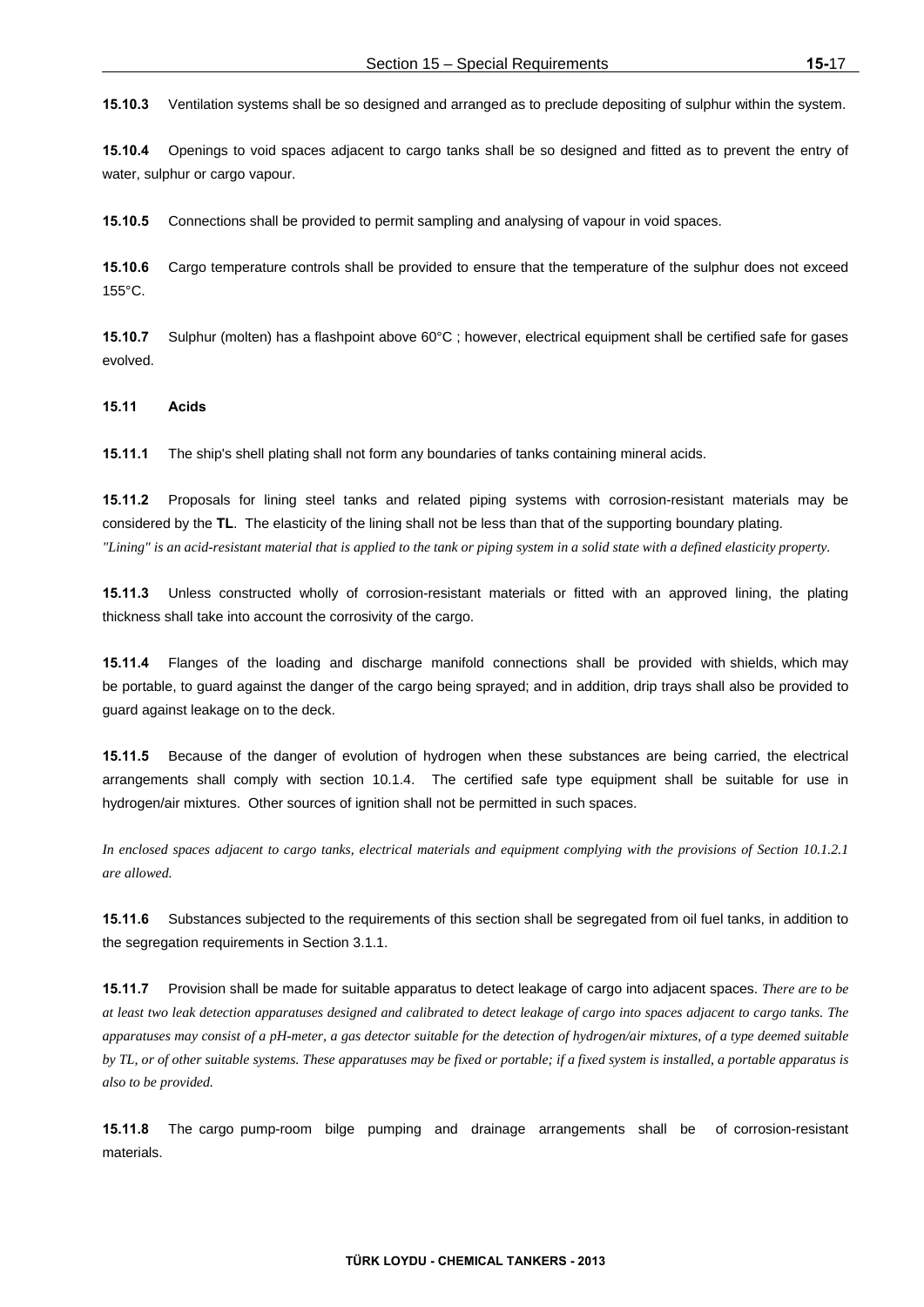### **15.12 Toxic products**

- **15.12.1** Exhaust openings of tank vent systems shall be located:
- .1 At a height of B/3 or 6 m, whichever is greater, above the weather deck or, in the case of a deck tank, the access gangway;
- .2 Not less than 6 m above the fore-and-aft gangway, if fitted within 6 m of the gangway;
- .3 15 m from any opening or air intake to any accommodation and service spaces; and
- .4 The vent height may be reduced to 3 m above the deck or fore-and-aft gangway, as applicable, provided highvelocity vent valves of an approved type, directing the vapour/air mixture upwards in an unimpeded jet with an exit velocity of at least 30 m/s, are fitted.
- **15.12.2** Tank venting systems shall be provided with a connection for a vapour-return line to the shore installation.
- **15.12.3** Products shall:
- .1 Not be stowed adjacent to oil fuel tanks;
- .2 Have separate piping systems; and
- .3 Have tank vent systems separate from tanks containing non-toxic products.

**15.12.4** Cargo tank relief-valve settings shall be a minimum of 0.02 MPa gauge.

#### **15.13 Cargoes protected by additives**

**15.13.1** Certain cargoes with a reference in *column o* in the table of section 17, by the nature of their chemical makeup, tend, under certain conditions of temperature, exposure to air or contact with a catalyst, to undergo polymerization, decomposition, oxidation or other chemical changes. Mitigation of this tendency is carried out by introducing small amounts of chemical additives into the liquid cargo or controlling the cargo tank environment.

**15.13.2** Ships carrying these cargoes shall be so designed as to eliminate from the cargo tanks and cargo-handling system any material of construction or contaminants which could act as a catalyst or destroy the inhibitor.

**15.13.3** Care shall be taken to ensure that these cargoes are sufficiently protected to prevent deleterious chemical change at all times during the voyage. Ships carrying such cargoes shall be provided with a certificate of protection from the manufacturer, and kept during the voyage, specifying:

- .1 The name and amount of additive present;
- .2 Whether the additive is oxygen-dependent;
- .3 Date additive was put in the product and duration of effectiveness;
- .4 Any temperature limitations qualifying the additives' effective lifetime; and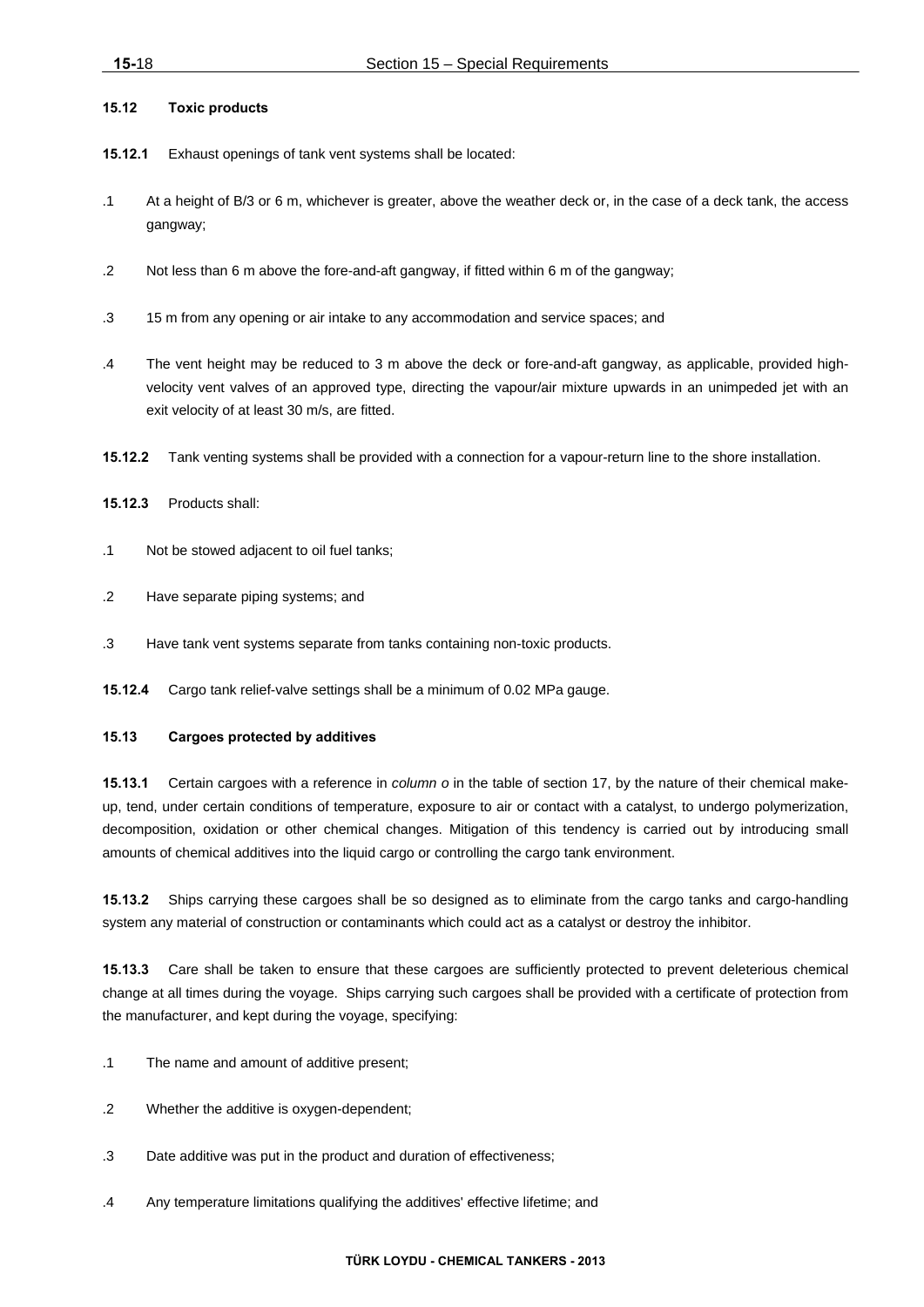.5 The action to be taken shall the length of voyage exceed the effective lifetime of the additives.

**15.13.4** Ships using the exclusion of air as the method of preventing oxidation of the cargo shall comply with 9.1.3.

**15.13.5** A product containing an oxygen-dependent additive shall be carried without inertion (in tanks of a size not greater than 3,000 m3). Such cargoes shall not be carried in a tank requiring inertion under the requirements of SOLAS chapter II-2\*.

**15.13.6** Venting systems shall be of a design that eliminates blockage from polymer build-up. Venting equipment shall be of a type that can be checked periodically for adequacy of operation.

*In addition to being designed so as to avoid internal obstructions due to polymer formation, the above-mentioned systems are to be fitted with pressure/vacuum valves and devices to prevent the passage of flame which are accessible for inspection and maintenance.*

**15.13.7** Crystallization or solidification of cargoes normally carried in the molten state can lead to depletion of inhibitor in parts of the tank's contents. Subsequent remelting can thus yield pockets of uninhibited liquid, with the accompanying risk of dangerous polymerization. To prevent this, care shall be taken to ensure that at no time are such cargoes allowed to crystallize or solidify, either wholly or partially, in any part of the tank. Any required heating arrangements shall be such as to ensure that in no part of the tank does cargo become overheated to such an extent that any dangerous polymerization can be initiated. If the temperature from steam coils would induce overheating, an indirect low-temperature heating system shall be used.

### **15.14 Cargoes with a vapour pressure greater than 0.1013 MPa absolute at 37.8°C**

**15.14.1** For a cargo referenced in *column o* in the table of section 17 to this subsection, a mechanical refrigeration system shall be provided unless the cargo system is designed to withstand the vapour pressure of the cargo at 45°C. Where the cargo system is designed to withstand the vapour pressure of the cargo at 45°C, and no refrigeration system is provided, a notation shall be made in the conditions of carriage on the International Certificate of Fitness for the Carriage of Dangerous Chemicals in Bulk to indicate the required relief-valve setting for the tanks.

#### *System for maintaining cargo temperature below melting point:*

*a) Any system installed for the purpose of keeping the cargo temperature below its boiling point is to be constructed to the satisfaction of TL.* 

*b) Whenever cargo tanks are designed specifically for the carriage of products dealt with in 15.7 of the IBC Code, they are to be capable of withstanding the vapour pressure of such products corresponding to 45°C.* 

**15.14.2** A mechanical refrigeration system shall maintain the liquid temperature below the boiling temperature at the cargo tank design pressure.

**15.14.3** When ships operate in restricted areas and at restricted times of the year, or on voyages of limited duration, the Administration involved may agree to waive requirements for a refrigeration system. A notation of any such agreement, listing geographic area restrictions and times of the year, or voyage duration limitations, shall be included in the conditions of carriage on the International Certificate of Fitness for the Carriage of Dangerous Chemicals in Bulk.

<sup>\*</sup> *For equivalency arrangements for the carriage of styrene monomer, see MSC/Circ.879 and MSC/Circ.879/Corr.1*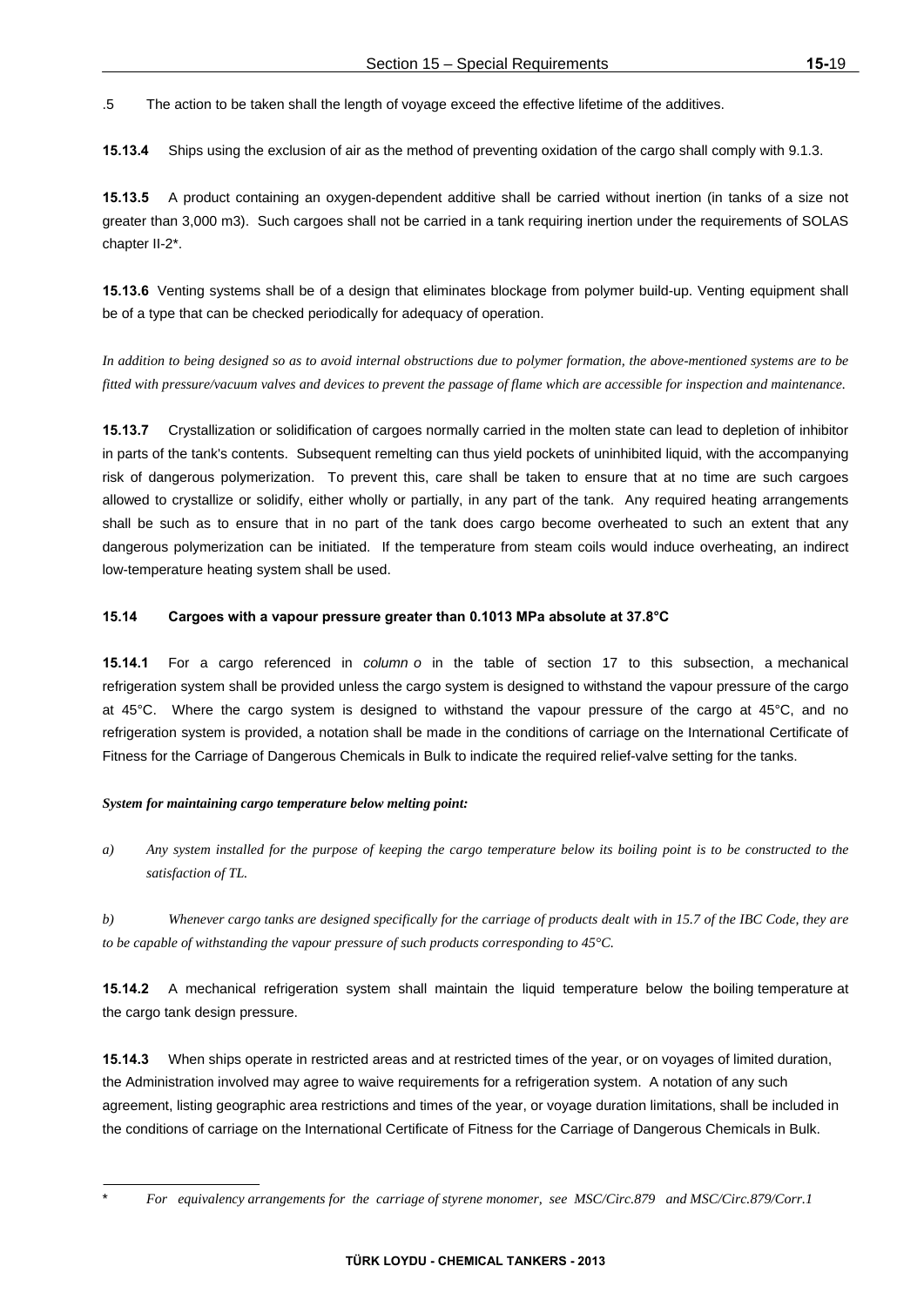**15.14.4** Connections shall be provided for returning expelled gases to shore during loading.

**15.14.5** Each tank shall be provided with a pressure gauge which indicates the pressure in the vapour space above the cargo.

**15.14.6** Where the cargo needs to be cooled, thermometers shall be provided at the top and bottom of each tank.

**15.14.7.1** No cargo tanks shall be more than 98% liquid-full at the reference temperature (R).

**15.14.7.2** The maximum volume  $(V<sub>1</sub>)$  of cargo to be loaded in a tank shall be:

$$
V_L=0.98V\frac{\rho_R}{\rho_L}
$$

**Where** 

 $V = Volume of the tank$ 

 $p_R$  = Density of cargo at the reference temperature (R)

 $p_L$  = Density of cargo at the loading temperature

**15.14.7.3** The maximum allowable tank filling limits for each cargo tank shall be indicated for each loading temperature which may be applied, and for the applicable maximum reference temperature, on a list approved by the **TL**. A copy of the list shall be permanently kept on board by the master.

### **15.15 Cargoes with low ignition temperature and wide flammability range**

Deleted.

#### **15.16 Cargo contamination**

# **15.16.1** Deleted.

**15.16.2** Where *column o* in the table of section 17 refers to this subsection, water shall not be allowed to contaminate this cargo. In addition, the following provisions apply:

- .1 Air inlets to pressure/vacuum-relief valves of tanks containing the cargo shall be situated at least 2 m above the weather deck.
- .2 Water or steam shall not be used as the heat-transfer media in a cargo temperature control system required by section 7.
- .3 The cargo shall not be carried in cargo tanks adjacent to permanent ballast or water tanks unless the tanks are empty and dry.
- .4 The cargo shall not be carried in tanks adjacent to slop tanks or cargo tanks containing ballast or slops or other cargoes containing water which may react in a dangerous manner. Pumps,pipes or vent lines serving such tanks shall be separate from similar equipment serving tanks containing the cargo. Pipelines from slop tanks or ballast lines shall not pass through tanks containing the cargo unless encased in a tunnel.

#### **TÜRK LOYDU - CHEMICAL TANKERS - 2013**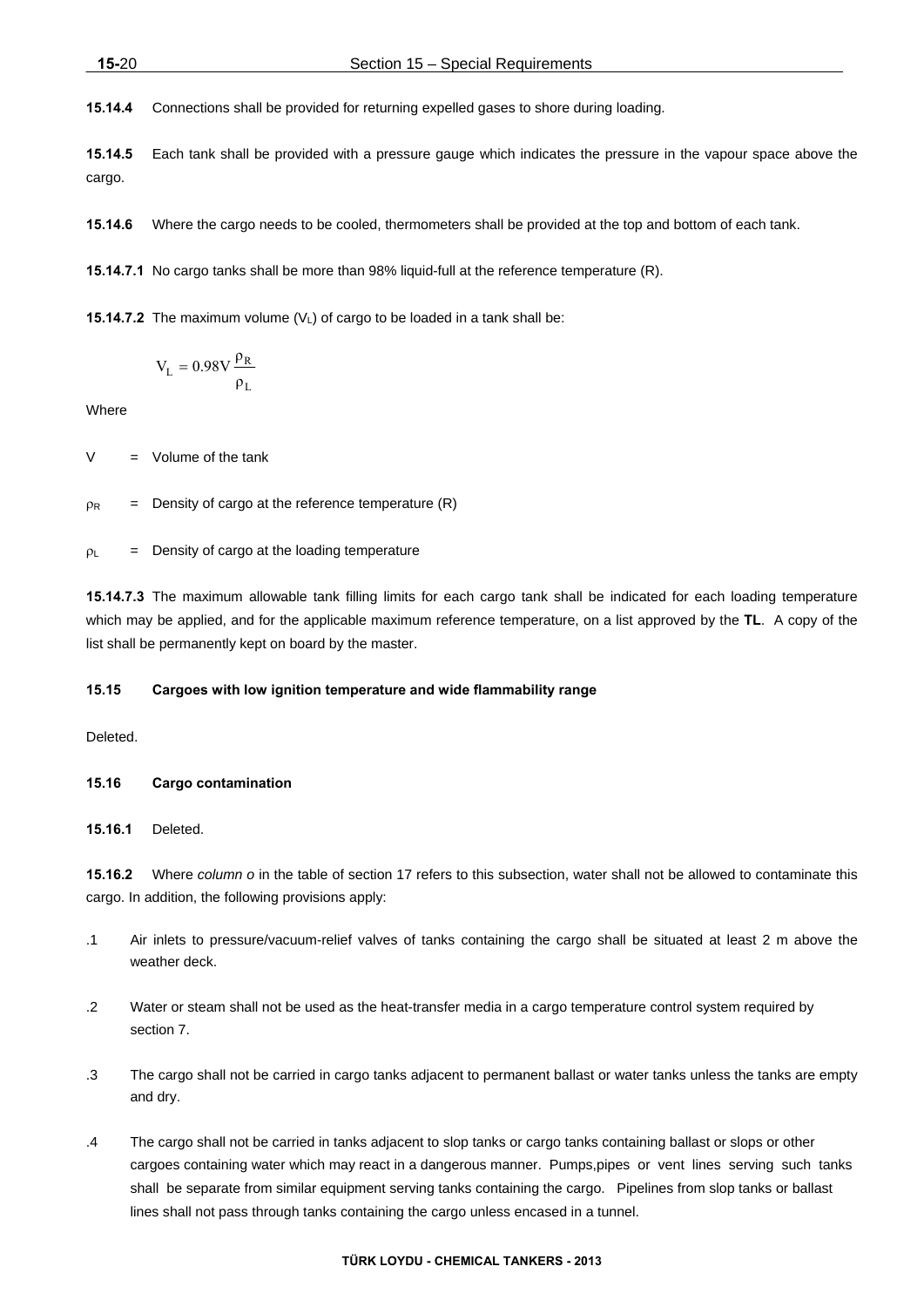#### **15.17 Increased ventilation requirements**

For certain products, the ventilation system as described in 12.1.3 shall have a minimum capacity of at least 45 changes of air per hour, based upon the total volume of space. The ventilation system exhaust ducts shall discharge at least 10 m away from openings into accommodation spaces, work areas or other similar spaces, and intakes to ventilation systems, and at least 4 m above the tank deck.

*The height of the ventilation outlets shall not be less than 4 m above the tank deck or 2 m above the fore-and-aft gangway if fitted within 4 m of the gangway.* 

# **15.18 Special cargo pump-room requirements**

For certain products, the cargo pump-room shall be located on the deck level or cargo pumps shall be located in the cargo tank. The Administration may give special consideration to cargo pump-rooms below deck.

*As far as concerns the possibility of allowing the arrangement of cargo pump rooms below deck in specific cases, it is specified that, in practice, no circumstance can be foreseen where such an arrangement may be permitted.* 

#### **15.19 Overflow control**

# *Independency of systems*

*In almost all cases a cargo which requires a high level alarm and overflow-control also requires a closed gauging device. A cargo tank containing such a product therefore requires three sensors:* 

- *.1 Level gauging*
- *.2 High-level alarm*
- *.3 Overflow-control*

*The sensing elements for .1, .2 and .3 shall be separated although sensors for .2 and .3 (reed switches, float chambers, electronic devices, etc.) may be contained in the same tube. Electronic, pneumatic, hydraulic circuits required for sensors .1, .2 and .3 shall be independent of each other such that a fault on any one will not render either of the others inoperative. Where processing units are used to give digital or visual indication such as in a bridge space, the independency of circuitry is to be maintained at least beyond this point. The power shall be supplied from distribution boards. Where a control room or a bridge space containing a modular unit is envisaged, separate level indication and visual alarms shall be provided for each of the functions .1, .2 or .3. An audible alarm shall also be provided but since this is not directional it need not be separate. An audible alarm shall also be arranged in the cargo area. Where there is no control*  room an audible and visual alarm is to be arranged at the cargo control station. Testing of sensors shall be arranged from outside the *tanks although entry into product clean tanks is not precluded. Simulation testing of electronic circuits or circuits which are selfmonitoring is acceptable.* 

**15.19.1** The provisions of this subsection are applicable where specific reference is made in *column o* in the table of section 17, and are in addition to the requirements for gauging devices.

**15.19.2** In the event of a power failure on any system essential for safe loading, an alarm shall be given to the operators concerned.

**15.19.3** Loading operations shall be terminated at once in the event of any system essential for safe loading becoming inoperative.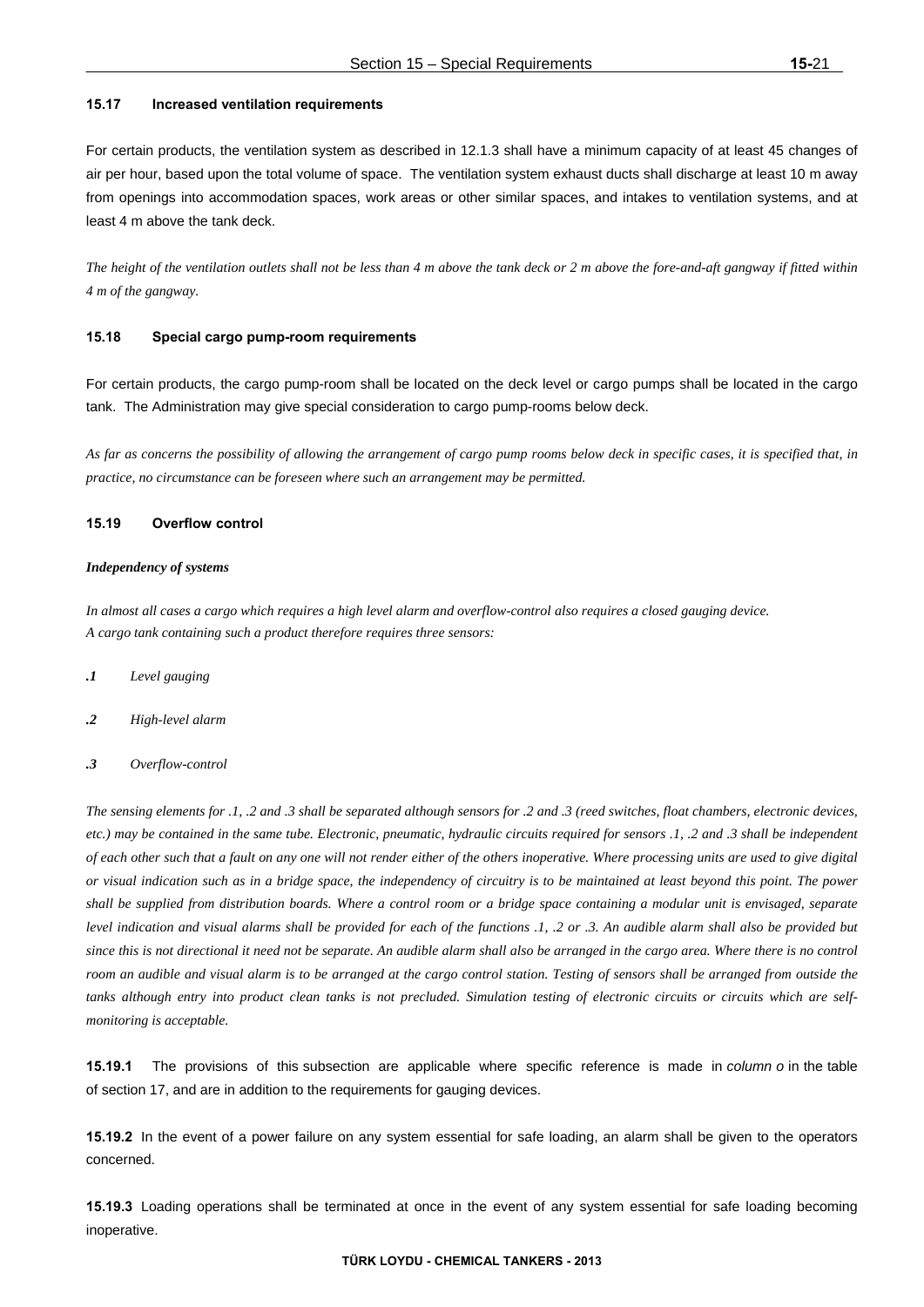**15.19.4** Level alarms shall be capable of being tested prior to loading.

**15.19.5** The high-level alarm system required under 15.19.6 shall be independent of the overflow-control system required by 15.19.7 and shall be independent of the equipment required by Section 13.1.

**15.19.6** Cargo tanks shall be fitted with a visual and audible high-level alarm which complies with 15.19.1 to 15.19.5 and which indicates when the liquid level in the cargo tank approaches the normal full condition.

**15.19.7** A tank overflow-control system required by this subsection shall:

- .1 Come into operation when the normal tank loading procedures fail to stop the tank liquid level exceeding the normal full condition:
- .2 Give a visual and audible tank-overflow alarm to the ship's operator; and
- .3 Provide an agreed signal for sequential shutdown of onshore pumps or valves or both and of the ship's valves. The signal, as well as the pump and valve shutdown, may be dependent on operator's intervention. The use of shipboard automatic closing valves shall be permitted only when specific approval has been obtained from the Administration and the port State authority concerned.

**15.19.8** The loading rate (LR) of the tank shall not exceed:

$$
LR = \frac{3600U}{t} (m^3/h)
$$

where

- $U =$  Ullage volume (m3) at operating signal level:
- $t =$  Time(s) needed from the initiating signal to fully stopping the cargo flow into the tank, being the sum of times needed for each step in sequential operations such as operator's responses to signals, stopping pumps and closing valves;

and shall also take into account the pipeline system design pressure.

### **15.20 Alkyl (C7-C9) nitrates, all isomers**

**15.20.1** The carriage temperature of the cargo shall be maintained below 100°C to prevent the occurrence of a selfsustaining, exothermic decomposition reaction.

**15.20.2** The cargo may not be carried in independent pressure vessels permanently affixed to the vessel's deck unless:

.1 The tanks are sufficiently insulated from fire; and

.2 The vessel has a water deluge system for the tanks such that the cargo temperature is maintained below 100°C and the temperature rise in the tanks does not exceed 1.5°C per hour for a fire of 650°C.

#### **15.21 Temperature sensors**

Temperature sensors shall be used to monitor the cargo pump temperature to detect overheating due to pump failures.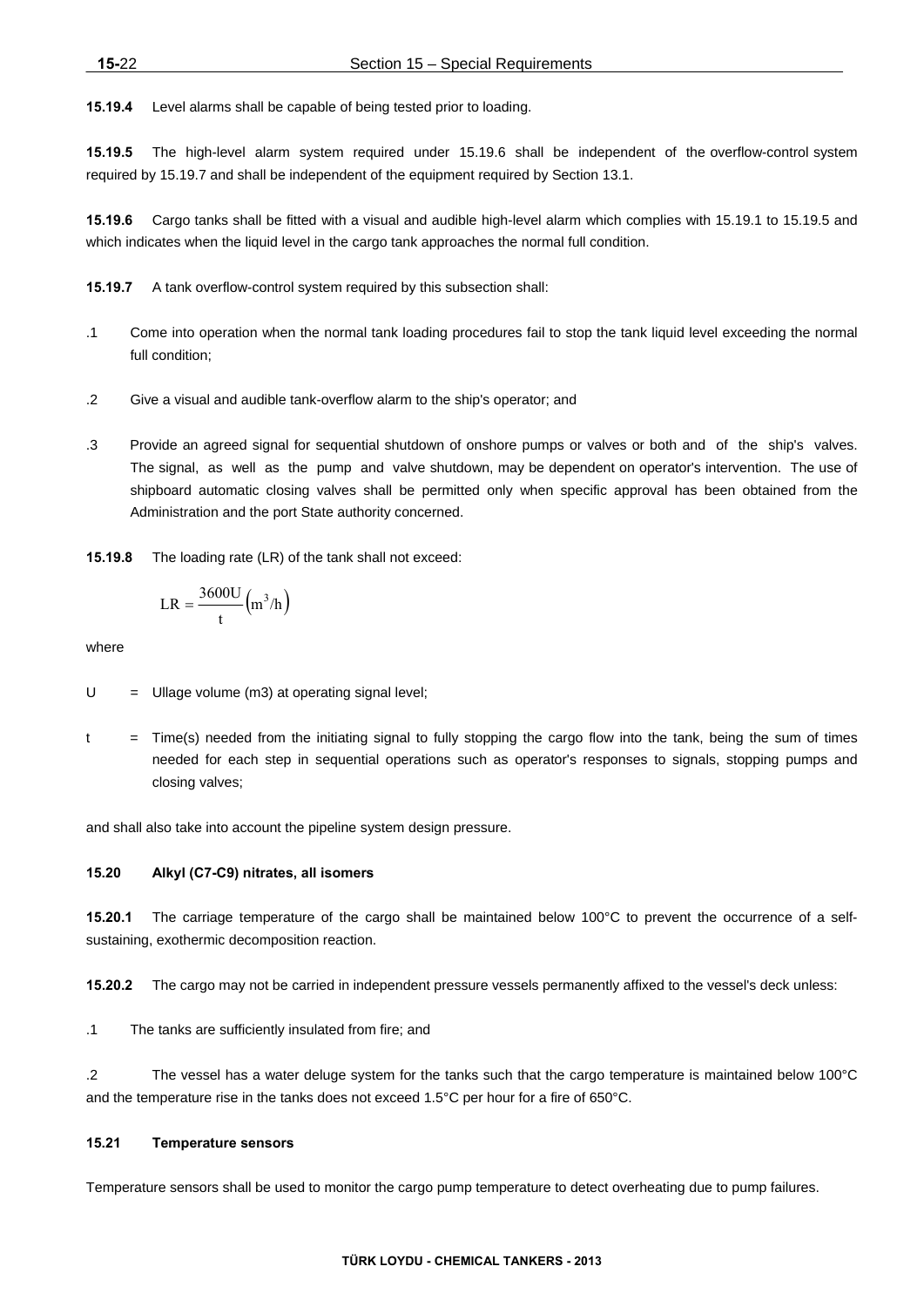# **OPERATIONAL REQUIREMENTS**

|  | Page |
|--|------|
|  |      |
|  |      |
|  |      |
|  |      |
|  |      |
|  |      |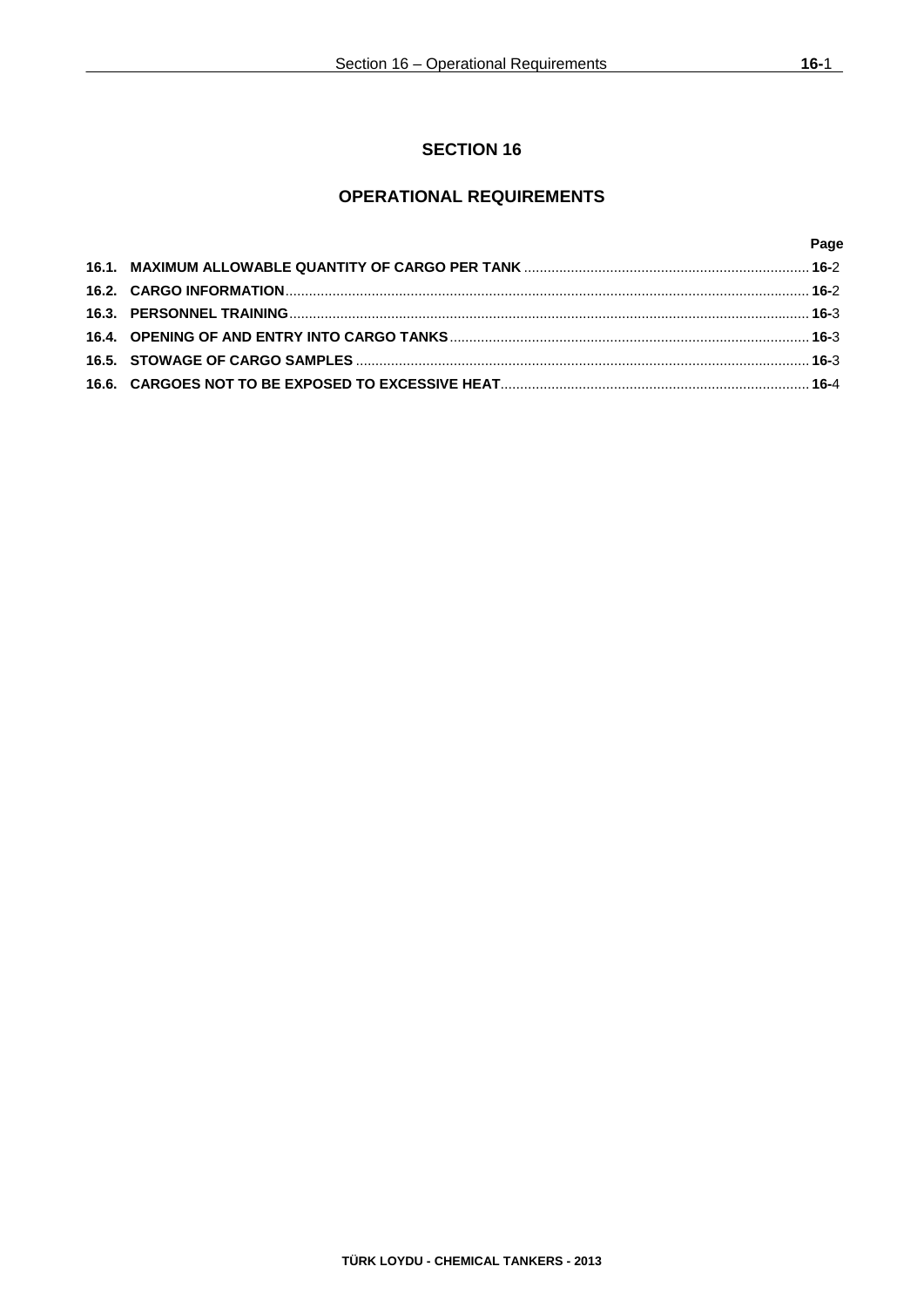# **16.1 Maximum allowable quantity of cargo per tank**

**16.1.1** The quantity of a cargo required to be carried in a type 1 ship shall not exceed 1,250 m<sup>3</sup> in any one tank.

**16.1.2** The quantity of cargo required to be carried in a type 2 ship shall not exceed 3,000 m<sup>3</sup> in any one tank.

**16.1.3** Tanks carrying liquids at ambient temperatures shall be so loaded as to avoid the tank becoming liquid-full during the voyage, having due regard to the highest temperature which the cargo may reach.

# **16.2 Cargo information**

**16.2.1** A copy of IBC Code, or national regulations incorporating the provisions of the Code, shall be on board every ship covered by IBC Code.

**16.2.2** Any cargo offered for bulk shipment shall be indicated in the shipping documents by the product name, under which it is listed in section 17 or 18 of this chapter or the latest edition of MEPC.2/Circ. or under which it has been provisionally assessed. Where the cargo is a mixture, an analysis indicating the dangerous components contributing significantly to the total hazard of the product shall be provided, or a complete analysis if this is available. Such an analysis shall be certified by the manufacturer or by an independent expert acceptable to the Administration.

**16.2.3** Information shall be on board, and available to all concerned, giving the necessary data for the safe carriage of the cargo in bulk. Such information shall include a cargo stowage plan, to be kept in an accessible place, indicating all cargo on board, including each dangerous chemical carried:

- .1 A full description of the physical and chemical properties, including reactivity, necessary for the safe containment of the cargo;
- .2 Action to be taken in the event of spills or leaks;
- .3 Countermeasures against accidental personal contact;
- .4 Fire-fighting procedures and fire-fighting media;
- .5 Procedures for cargo transfer, tank cleaning, gas-freeing and ballasting; and
- .6 For those cargoes required to be stabilized or inhibited, the cargo shall be refused if the certificate required by these paragraphs is not supplied.

**16.2.4** If sufficient information, necessary for the safe transportation of the cargo, is not available, the cargo shall be refused.

**16.2.5** Cargoes which evolve highly toxic imperceptible vapours shall not be transported unless perceptible additives are introduced into the cargo.

**16.2.6** Where *column o* in the table of section 17 refers to this paragraph, the cargo's viscosity at 20°C shall be specified on a shipping document, and if the cargo's viscosity exceeds 50 mPa.s at 20°C, the temperature at which the cargo has a viscosity of 50 mPa.s shall be specified in the shipping document.

**16.2.7** Deleted.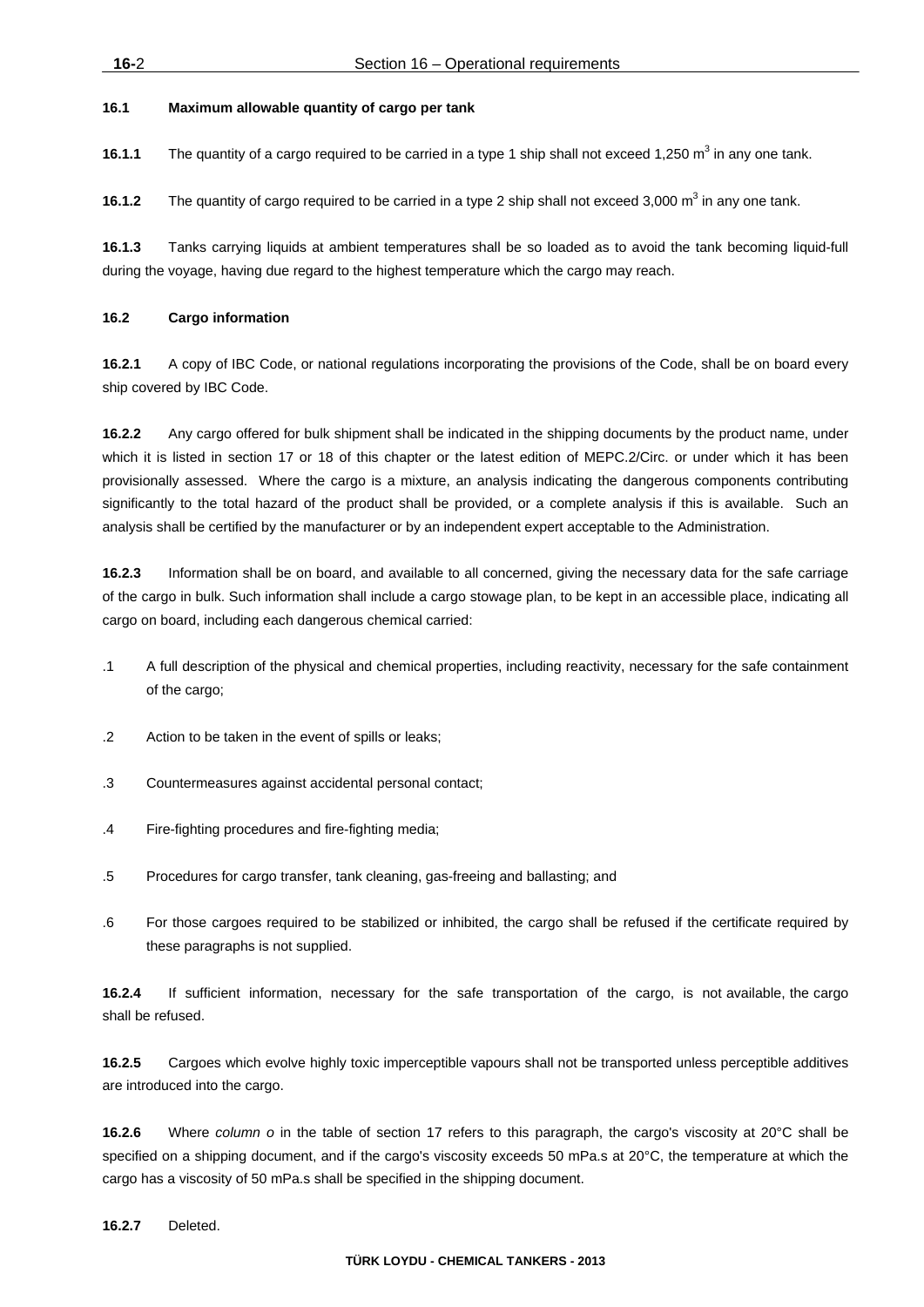# **16.2.8** Deleted.

**16.2.9** Where *column o* in the table of section 17 refers to this paragraph, the cargo's melting point shall be indicated in the shipping document.

# **16.3 Personnel training**

**16.3.1** All personnel shall be adequately trained in the use of protective equipment and have basic training in the procedures appropriate to their duties necessary under emergency conditions.

**16.3.2** Personnel involved in cargo operations shall be adequately trained in handling procedures.

**16.3.3** Officers shall be trained in emergency procedures to deal with conditions of leakage, spillage or fire involving the cargo and a sufficient number of them shall be instructed and trained in essential first aid for cargoes carried, based on the guidelines developed by the Organization\*.

# **16.4 Opening of and entry into cargo tanks**

**16.4.1** During handling and carriage of cargoes producing flammable and/or toxic vapours or when ballasting after the discharge of such cargo, or when loading or unloading cargo, cargo tank lids shall always be kept closed. With any hazardous cargo, cargo tank lids, ullage and sighting ports and tank washing access covers shall be open only when necessary.

**16.4.2** Personnel shall not enter cargo tanks, void spaces around such tanks, cargo-handling spaces or other enclosed spaces unless:

- .1 The compartment is free of toxic vapours and not deficient in oxygen; or
- .2 Personnel wear breathing apparatus and other necessary protective equipment, and the entire operation is under the close supervision of a responsible officer.

**16.4.3** Personnel shall not enter such spaces when the only hazard is of a purely flammable nature, except under the close supervision of a responsible officer.

# **16.5 Stowage of cargo samples**

**16.5.1** Samples which have to be kept on board shall be stowed in a designated space situated in the cargo area or, exceptionally, elsewhere, subject to the approval of the Administration.

**16.5.2** The stowage space shall be:

- .1 Cell-divided in order to avoid shifting of the bottles at sea;
- .2 Made of material fully resistant to the different liquids intended to be stowed; and
- .3 Equipped with adequate ventilation arrangements.

\* *Refer to the Medical First Aid Guide for Use in Accidents Involving Dangerous Goods (MFAG), which provides advice on the treatment of casualties in accordance with the symptoms exhibited as well as equipment and antidotes that may be appropriate for treating the casualty and to the relevant provisions of the STCW Code, parts A and B.*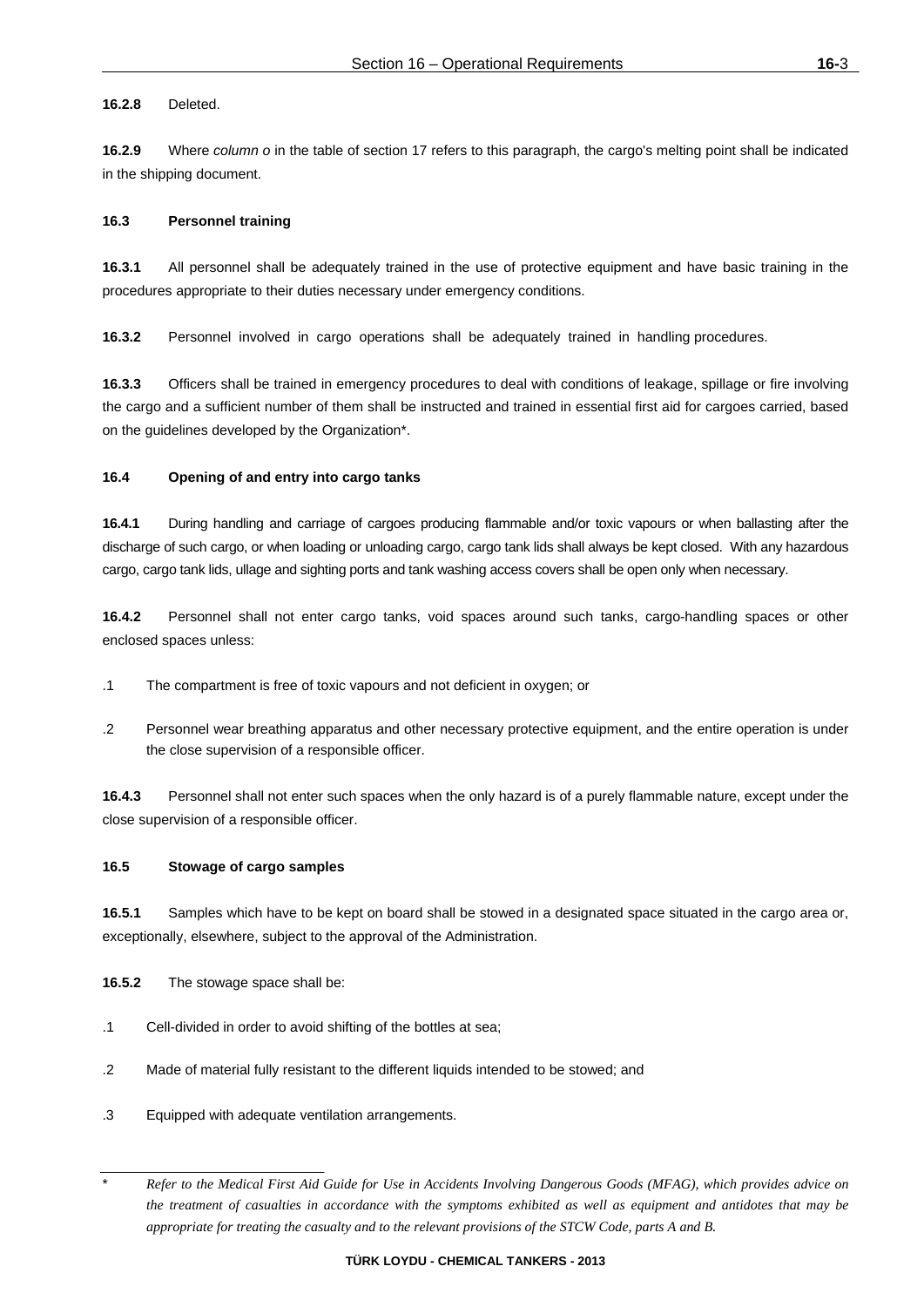**16.5.3** Samples which react with each other dangerously shall not be stowed close to each other.

**16.5.4** Samples shall not be retained on board longer than necessary.

### **16.6 Cargoes not to be exposed to excessive heat**

**16.6.1** Where the possibility exists of a dangerous reaction of a cargo, such as polymerization, decomposition, thermal instability or evolution of gas, resulting from local overheating of the cargo in either the tank or associated pipelines, such cargo shall be loaded and carried adequately segregated from other products whose temperature is sufficiently high to initiate a reaction of such cargo (see Section 7.1.5.4).

**16.6.2** Heating coils in tanks carrying this product shall be blanked off or secured by equivalent means.

**16.6.3** Heat-sensitive products shall not be carried in deck tanks, which are not insulated.

**16.6.4** In order to avoid elevated temperatures, this cargo shall not be carried in deck tanks.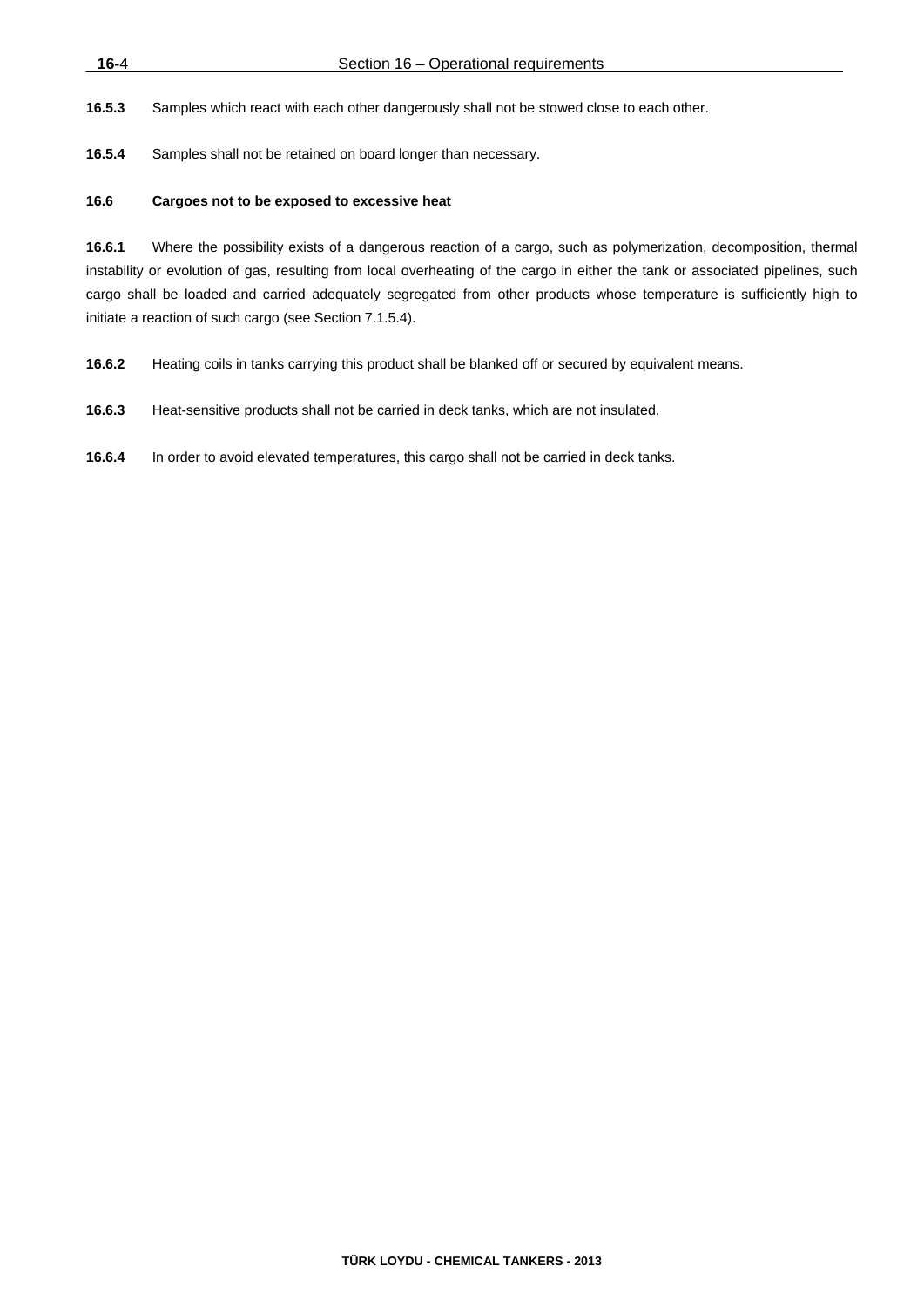# **SUMMARY OF MINIMUM REQUIREMENTS**

*Please refer to Chapter 17 of IBC Code as amended.*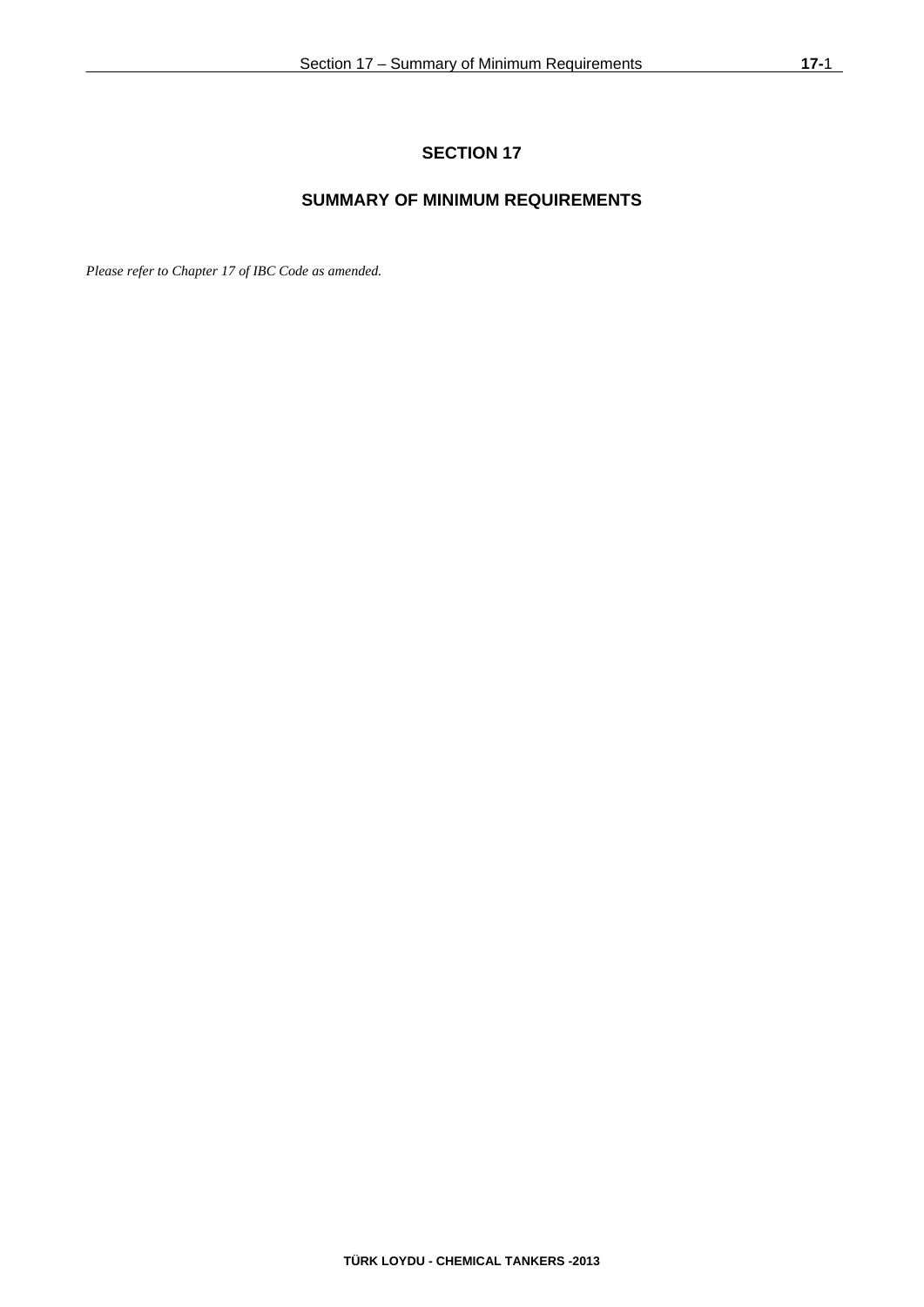# **LIST OF PRODUCTS TO WHICH THIS CHAPTER DOES NOT APPLY**

*Please refer to Chapter 18 of IBC Code as amended.*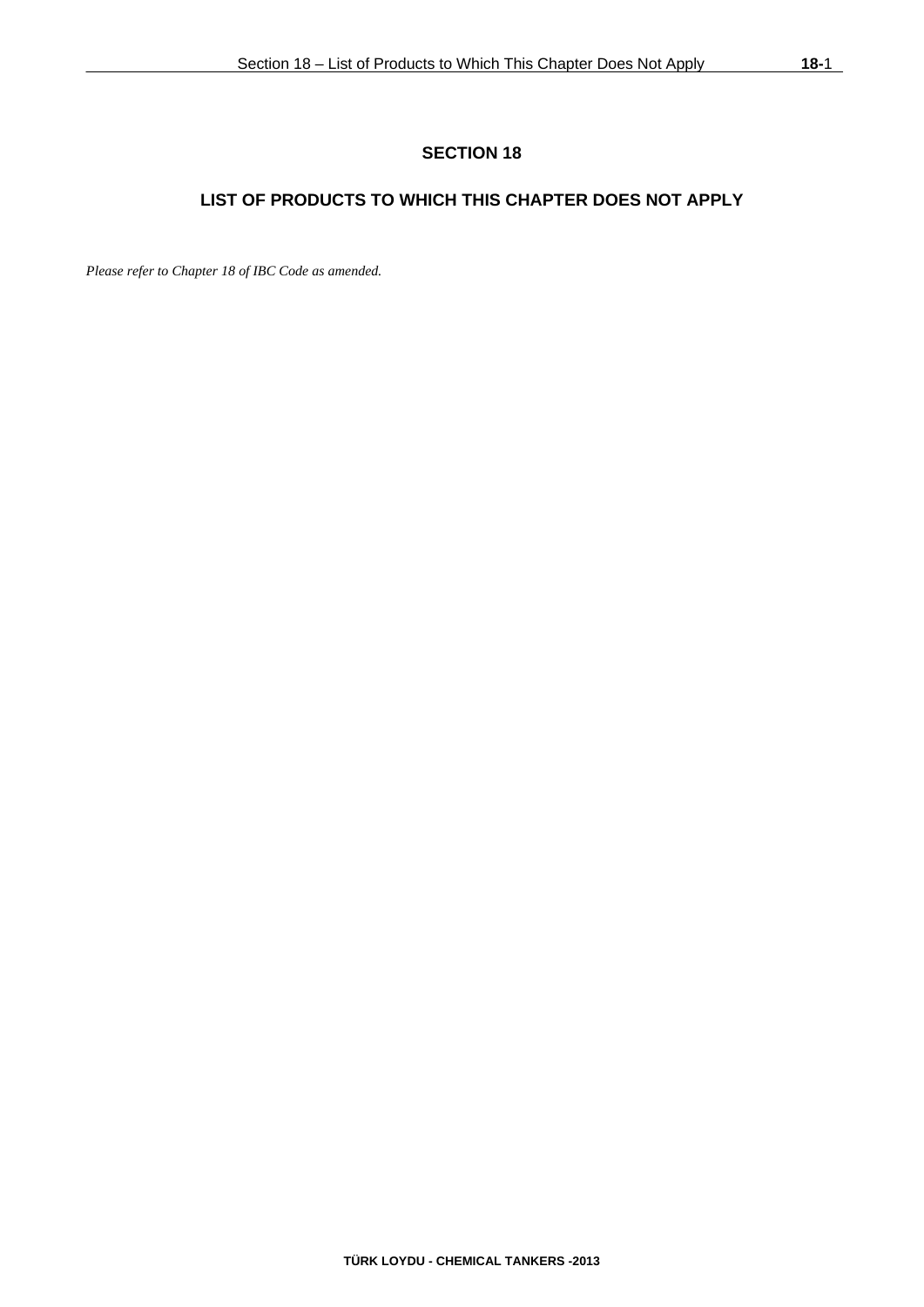# **INDEX OF PRODUCTS CARRIED IN BULK**

*Please refer to Chapter 19 of IBC Code as amended.*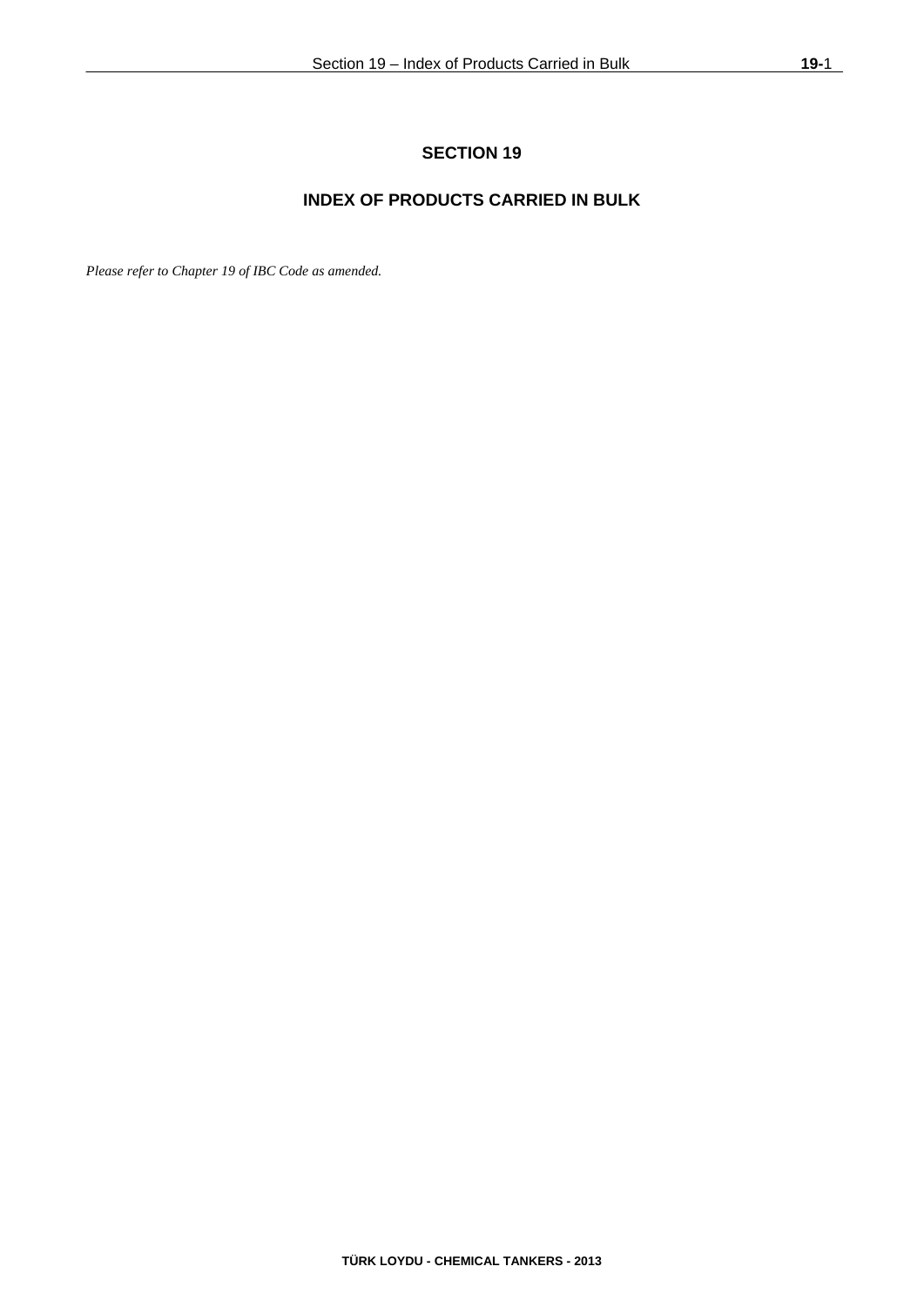# **TRANSPORT OF LIQUID CHEMICAL WASTES**

|  | Page |
|--|------|
|  |      |
|  |      |
|  |      |
|  |      |
|  |      |
|  |      |
|  |      |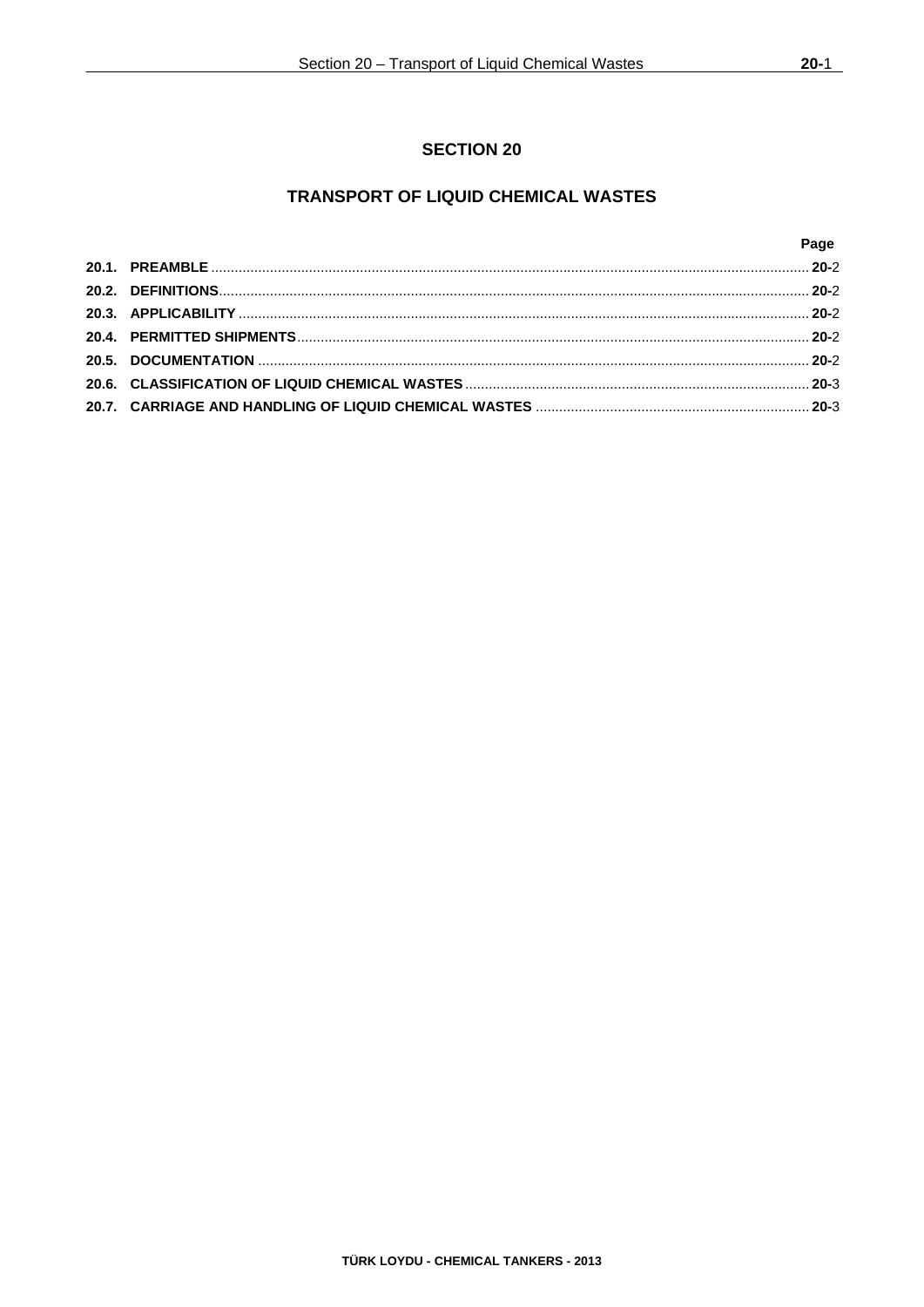# **20.1 Preamble**

**20.1.1** Maritime transport of liquid chemical wastes could present a threat to human health and to the environment.

**20.1.2** Liquid chemical wastes shall, therefore, be transported in accordance with relevant international conventions and recommendations and, in particular, where it concerns maritime transport in bulk, with the requirements of this Chapter.

# **20.2 Definitions**

For the purpose of this section:

**20.2.1 Liquid chemical wastes** are substances, solutions or mixtures, offered for shipment, containing or contaminated with one or more constituents which are subject to the requirements of this Chapter and for which no direct use is envisaged but which are carried for dumping, incineration or other methods of disposal other than at sea.

**20.2.2 Transboundary movement** means maritime transport of wastes from an area under the national jurisdiction of one country to or through an area under the national jurisdiction of another country, or to or through an area not under the national jurisdiction of any country, provided at least two countries are concerned by the movement.

# **20.3 Applicability**

**20.3.1** The requirements of this section are applicable to the transboundary movement of liquid chemical wastes in bulk by seagoing ships and shall be considered in conjunction with all other requirements of this Chapter.

**20.3.2** The requirements of this section do not apply to:

- .1 Wastes derived from shipboard operations which are covered by the requirements of MARPOL 73/78; and
- .2 Substances, solutions or mixtures containing or contaminated with radioactive materials which are subject to the applicable requirements for radioactive materials.

# **20.4 Permitted shipments**

- **20.4.1** Transboundary movement of wastes is permitted to commence only when:
- .1 Notification has been sent by the competent authority of the country of origin, or by the generator or exporter through the channel of the competent authority of the country of origin, to the country of final destination; and
- .2 The competent authority of the country of origin, having received the written consent of the country of final destination stating that the wastes will be safely incinerated or treated by other methods of disposal, has given authorization to the movement.

#### **20.5 Documentation**

**20.5.1** In addition to the documentation specified in 16.2 of this Chapter, ships engaged in transboundary movement of liquid chemical wastes shall carry on board a waste movement document issued by the competent authority of the country of origin.

**TÜRK LOYDU - CHEMICAL TANKERS - 2013**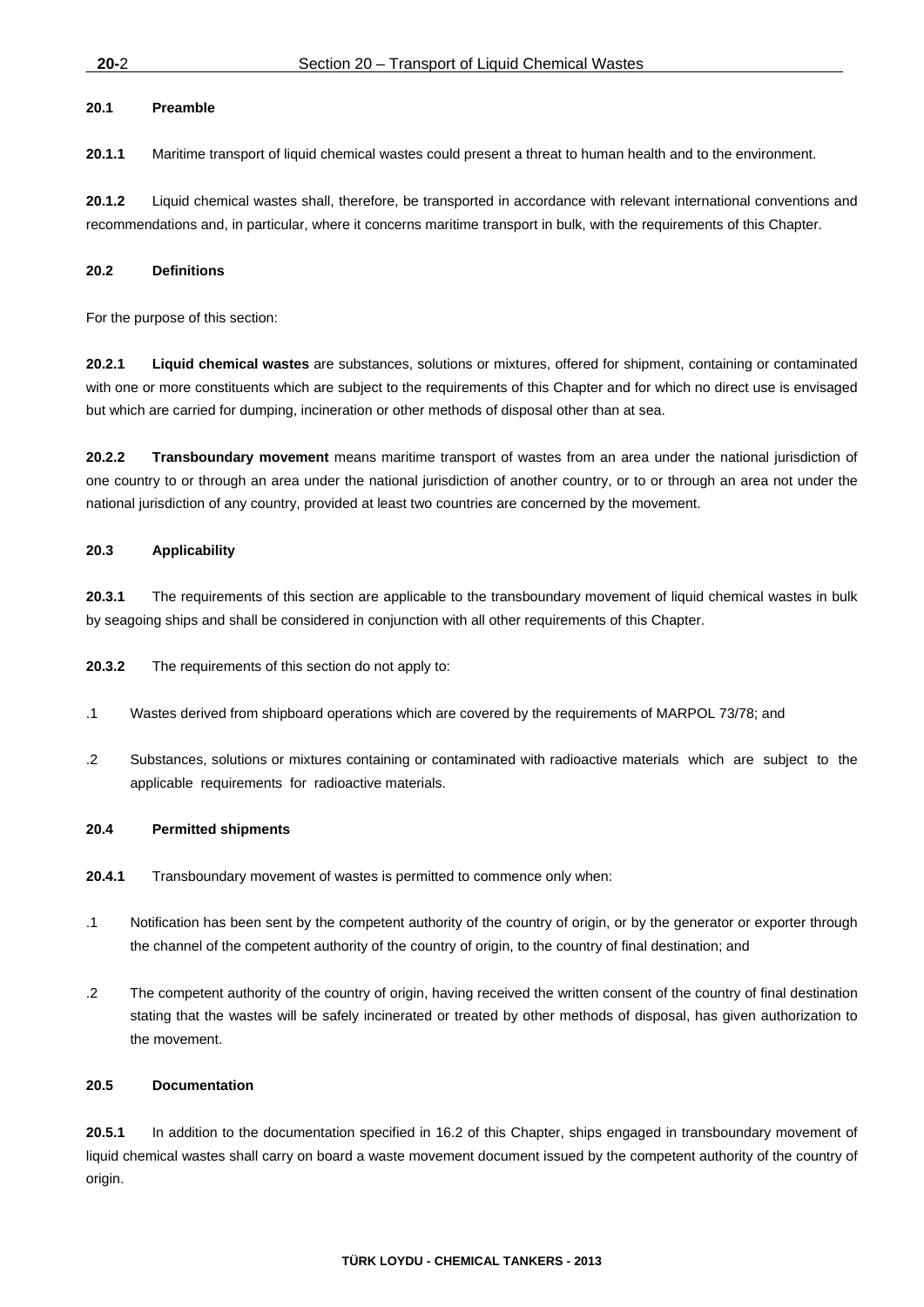# **20.6 Classification of liquid chemical wastes**

**20.6.1** For the purpose of the protection of the marine environment, all liquid chemical wastes transported in bulk shall be treated as Category X noxious liquid substances, irrespective of the actual evaluated category.

# **20.7 Carriage and handling of liquid chemical wastes**

**20.7.1** Liquid chemical wastes shall be carried in ships and cargo tanks in accordance with the minimum requirements for liquid chemical wastes specified in Section 17, unless there are clear grounds indicating that the hazards of the wastes would warrant:

- .1 Carriage in accordance with the ship type 1 requirements; or
- .2 Any additional requirements of this Section applicable to the substance or, in case the of a mixture, its constituent presenting the predominant hazard.